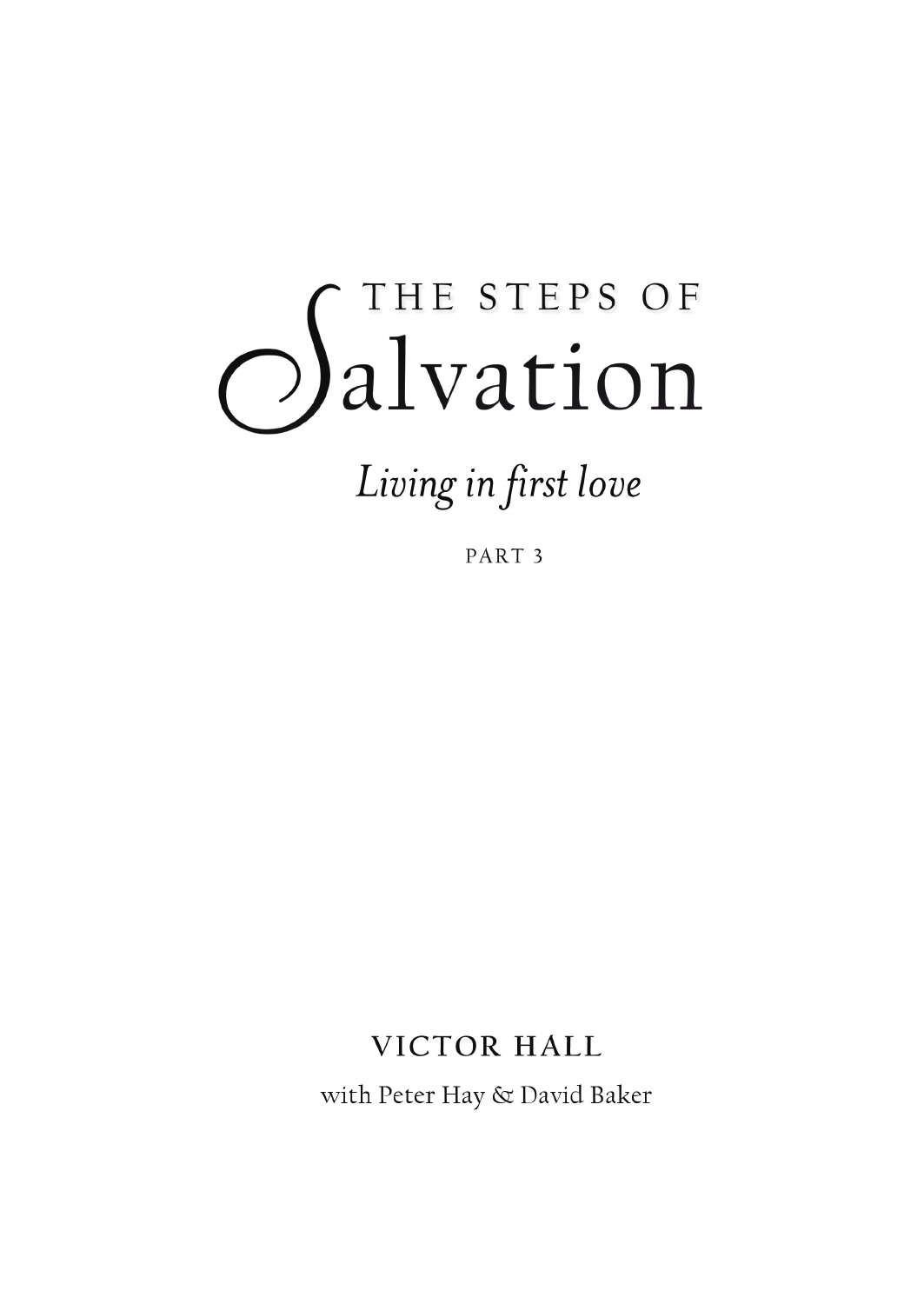### **THE STEPS OF SALVATION**

*Living in first love*

PART 3

Victor Hall

with Peter Hay & David Baker

September 2017

Scriptures are quoted from NASB, NKJV, KJV and LITV. Where italicised emphasis is used in Scripture references, this has been added and does not appear in the original translations.

Published by RFI Publishing

© RFI Publishing Inc. 2017

10 Old Goombungee Road Toowoomba QLD 4350 Phone: 1300 885 048 Email: info @ rfipublishing.org

For a full catalogue of our Christian music and publications, please visit:

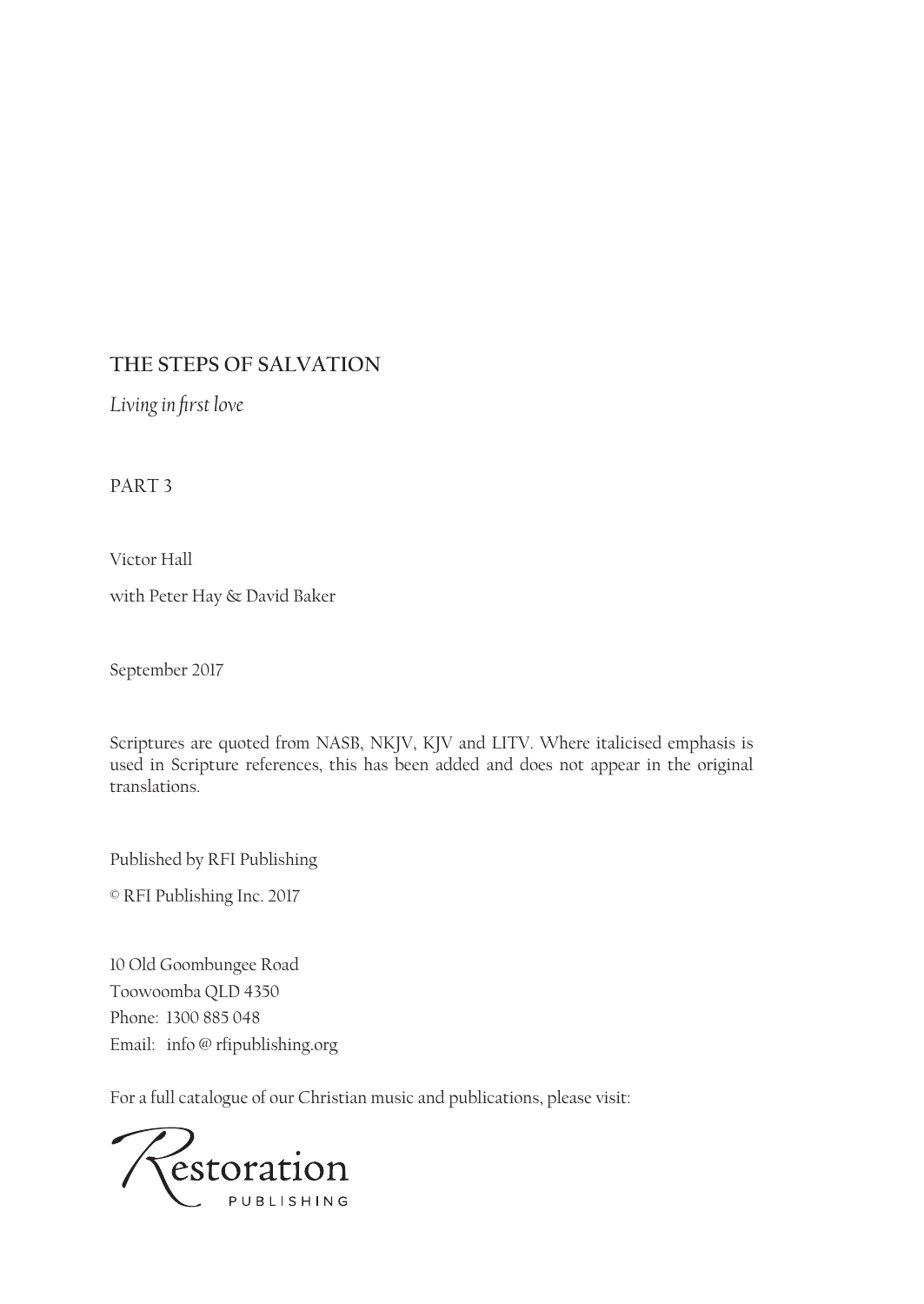# **Contents**

| <b>PREFACE</b>                            | 5  |
|-------------------------------------------|----|
| Meeting the Lord in worship               |    |
| Keeping our eyes on Jesus                 | 10 |
| The will of God is our sanctification     | 12 |
| <b>CHAPTER 1</b>                          |    |
| The cry of 'Abba! Father!'                | 15 |
| Introduction                              | 15 |
| Abraham received the adoption             | 17 |
| The adoption is now in Christ             | 19 |
| Overview of the new birth                 | 19 |
| Continuing in the adoption                | 21 |
| Discipleship                              | 23 |
| Coming to faith in the midst of suffering | 24 |
| The motivation to mourn                   | 28 |
| Speaking as a disciple                    | 28 |
| Meeting the Father in the secret place    | 30 |

#### **CHAPTER 2**

| Understanding first love | 33 |
|--------------------------|----|
| Introduction             | 33 |
| The tree of life         | 34 |
| The communion gathering  | 35 |
| Sanctification           | 36 |
| Mina                     | 37 |
| A measure of faith       | 38 |
| A spirit of adoption     | 39 |
| Talent                   | 41 |
| Sober judgement          | 42 |
| Worship                  | 43 |
| Relationship             | 44 |
| Fellowship               | 44 |
| Offering                 | 46 |
| The example of Jeremiah  | 47 |
| Living in first love     | 48 |
|                          |    |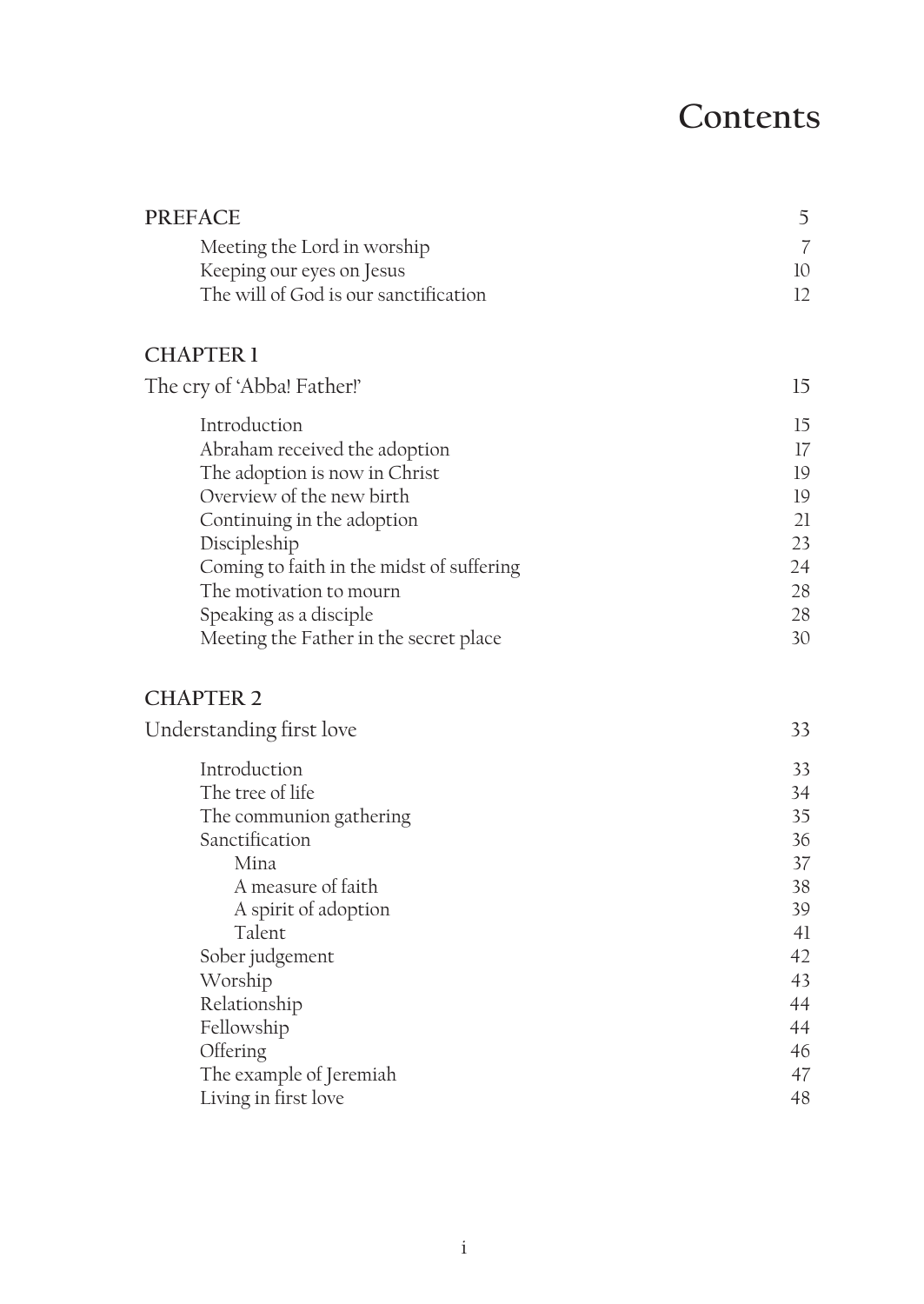# **CHAPTER 3**

| 51 |
|----|
| 53 |
| 55 |
| 56 |
| 58 |
| 59 |
| 61 |
| 63 |
| 64 |
|    |

### **CHAPTER 4**

| Fear and shame |  |
|----------------|--|
|                |  |

| Introduction                        | 69 |
|-------------------------------------|----|
| Naked and afraid                    | 71 |
| The shame of fear                   | 72 |
| Projections motivated by shame      | 73 |
| Shameless behaviour                 | 75 |
| Fear and anxiety                    | 77 |
| The manipulation of shame           | 78 |
| Turning to the Lord                 | 82 |
| Born of the word from the beginning | 82 |
|                                     |    |

# **CHAPTER 5**

| Granted to eat from the tree of life |  |  |
|--------------------------------------|--|--|
|--------------------------------------|--|--|

| Introduction                               | 85  |
|--------------------------------------------|-----|
| The curse                                  | 86  |
| Recovery from the curse                    | 88  |
| Noah's faith brought rest                  | 89  |
| Christ abolished sin and death             | 90  |
| Submitting to our Master                   | 91  |
| Two dimensions of life                     | 93  |
| Partaking of the tree of life at communion | 94  |
| Hearing and doing the word                 | 96  |
| Eating and drinking in an unworthy manner  | 97  |
| Thorns and scorpions                       | 97  |
| The preaching of Christ                    | 98  |
| Messengers of Christ                       | 100 |
| Stir up the gift that is in you            | 101 |
| Do not be ashamed                          | 102 |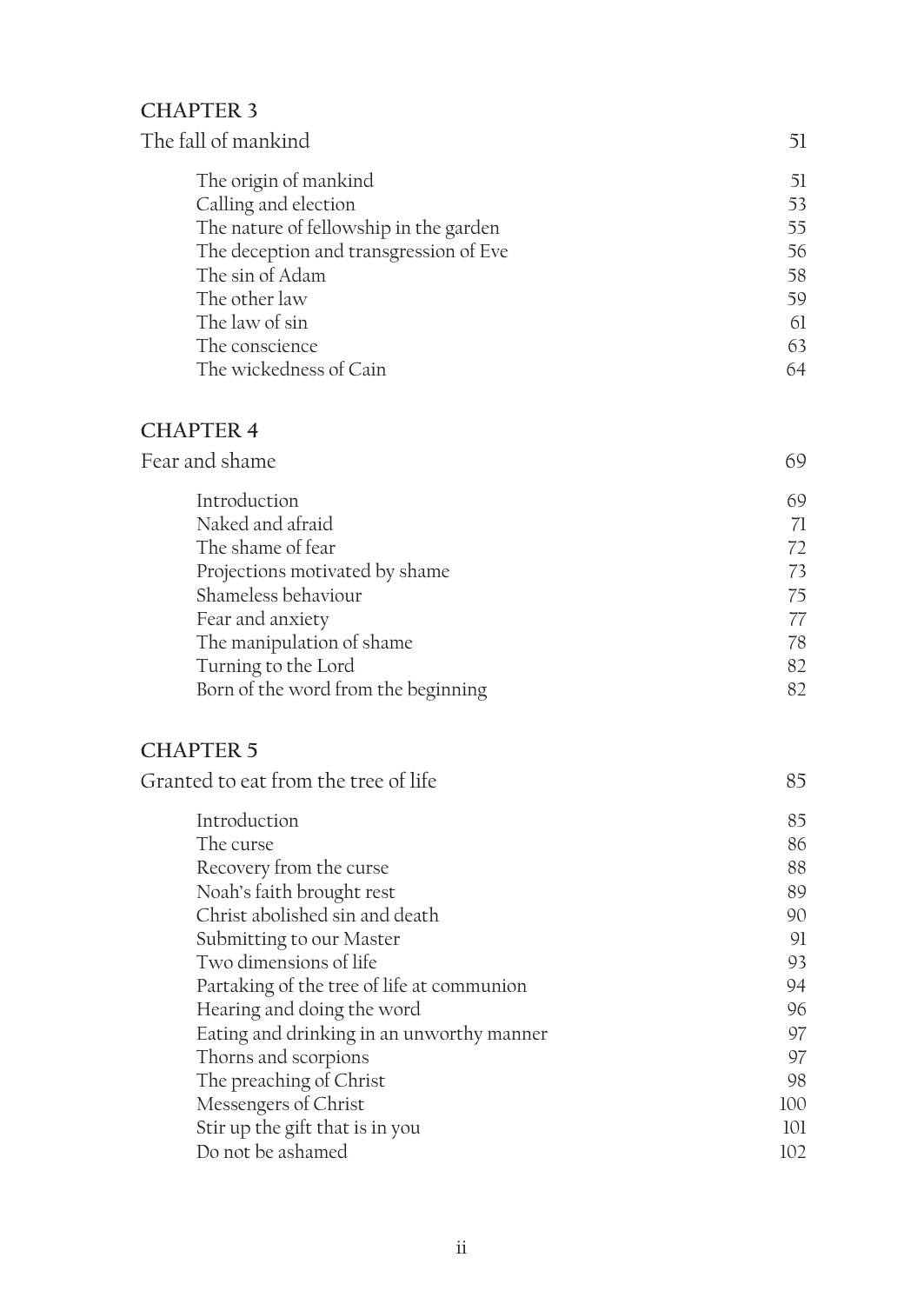# **CHAPTER 6**

| First love among brethren             | 103 |
|---------------------------------------|-----|
| Paul's admonition to the Corinthians  | 104 |
| Godly sorrow that leads to repentance | 105 |
| The example of Jacob and Esau         | 108 |
| The importance of forgiveness         | 110 |
| The leaven of unbelief                | 112 |
| The leaven of evil behaviour          | 114 |
| The leaven of judgements and factions | 115 |
| House to house fellowship             | 117 |
|                                       |     |

### **CHAPTER 7**

| The restoration of a star           | 119 |
|-------------------------------------|-----|
| A star in the right hand of Christ  | 120 |
| The oracle of Christ                | 122 |
| Remember from where you have fallen | 123 |
| A fallen star                       | 126 |
| Lamentation, mourning and woe       | 129 |
| Lamentation - godly sorrow          | 130 |
| Mourning - travail                  | 131 |
| The woe of betrayal                 | 131 |
|                                     |     |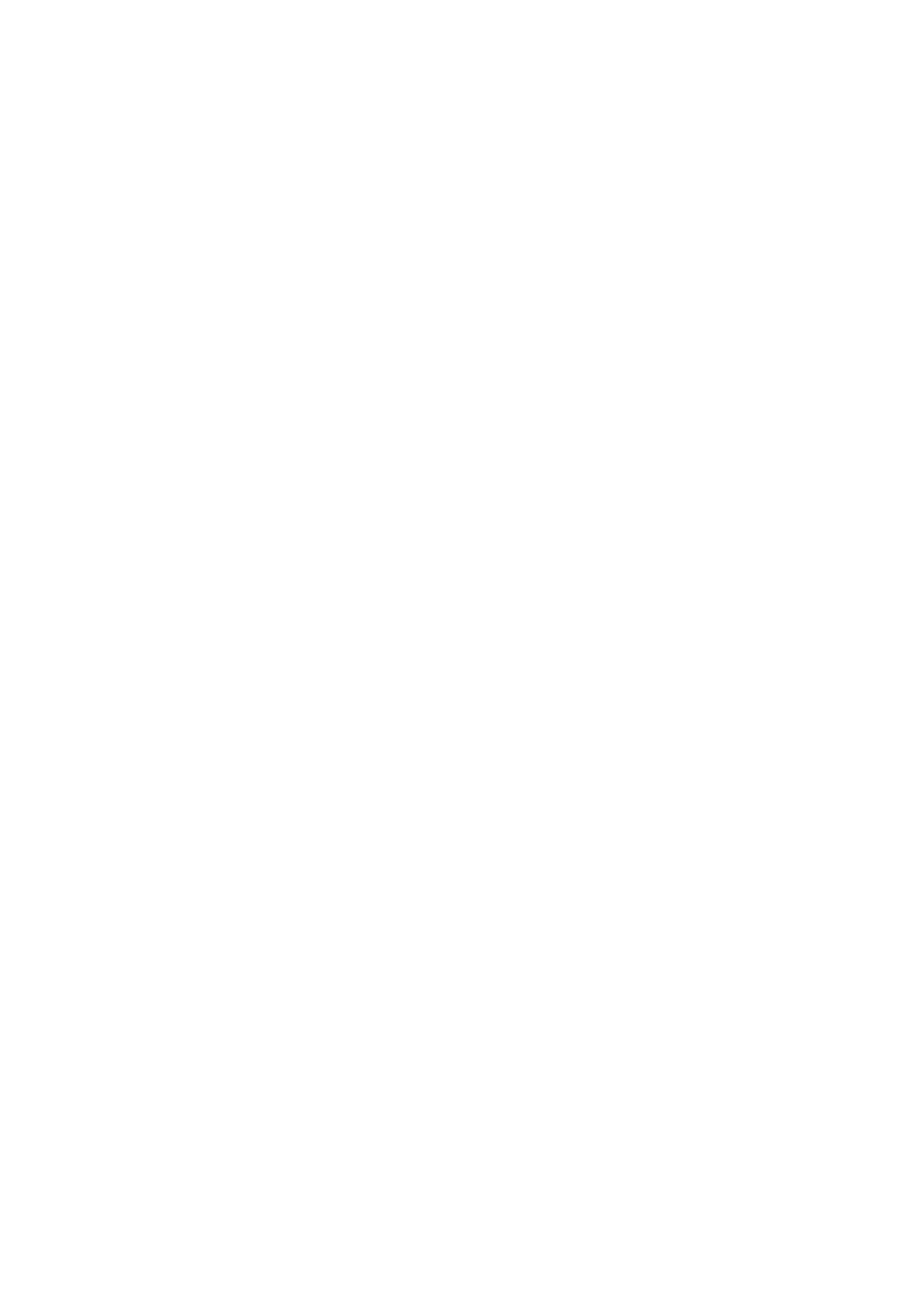# *Preface*

King Solomon described the path of a son of God as being 'like the shining sun, that shines ever brighter unto the perfect day'.<sup>1</sup> As a community of believers, we can give thanks to the Lord for the illumination that we have received concerning the gospel of sonship. In the series of books entitled *The Steps of Salvation,* we have endeavoured to document the points of illumination that the Holy Spirit has brought to us in this season of our journey on the pathway of salvation.

In Part 1 *– An overview of the gospel of sonship*, we outlined the key waypoints on the pathway of salvation. Our purpose was to understand how a son of man is born again as a son of God, and made a member of the body of Christ.

Understanding the grace of God and the administration of Christ, through which the gospel of sonship is ministered to every person, was the focus of Part 2 *– The four dimensions of the grace of God that are ministered from the face of Jesus Christ*. In this book, we considered the nature of God's grace that is ministered to a person through the preaching of the gospel. We identified and described the four faces of Christ's administration that are active in the body of Christ. The purpose of these administrations is to equip every Christian with grace for the work of their ministry as a son of God and as a member of Christ's corporate body.

<sup>1</sup> Pro 4:18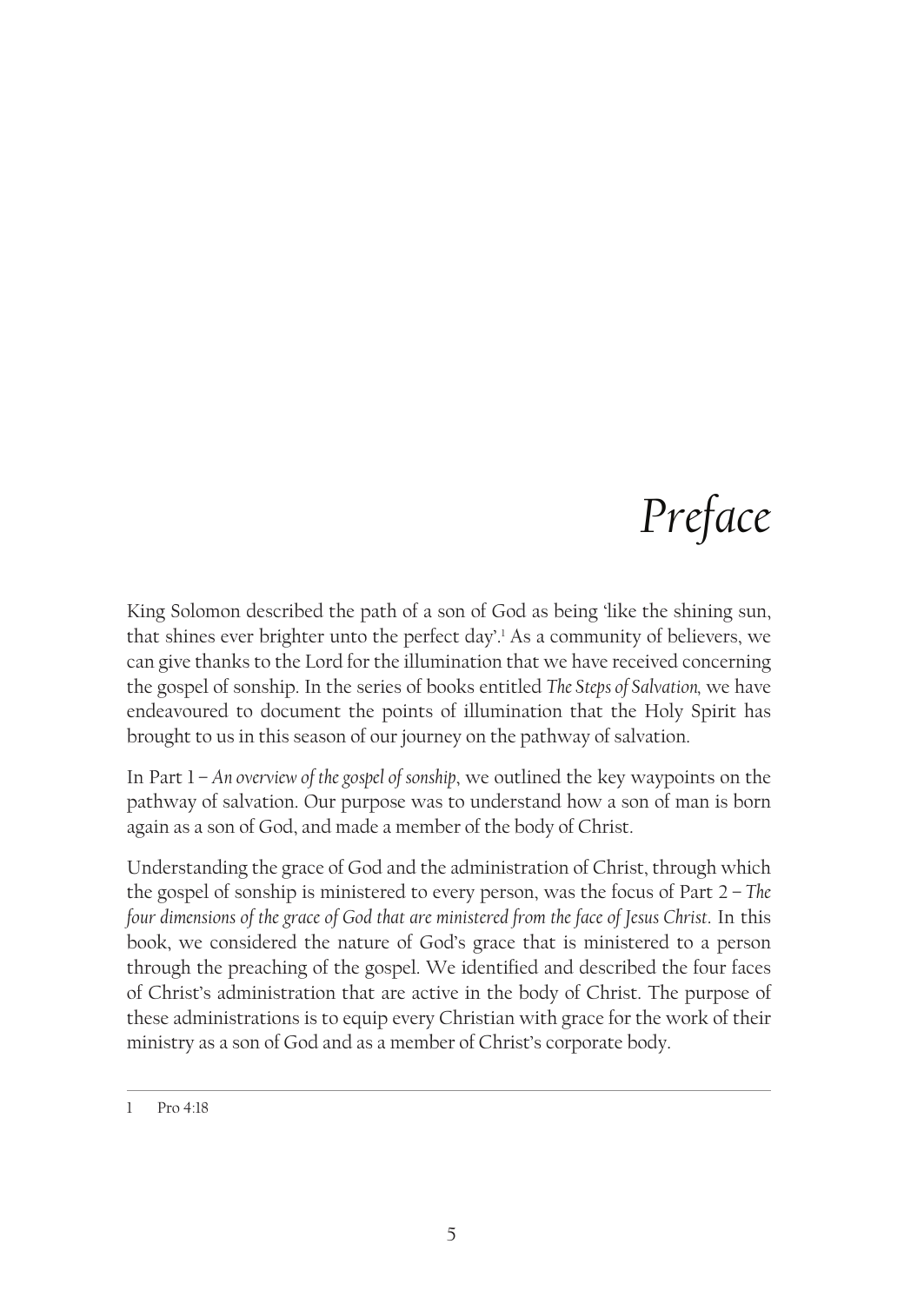### THE STEPS OF SALVATION

In this third book, we are considering what it means to live in *first love* as sons of God who have been raised and seated together with Christ in heavenly places.<sup>2</sup> The term 'first love' was coined by Jesus Christ in His letter to the Ephesian church, and recorded in the book of Revelation.3 Significantly, Christ was calling the leaders of the church in Ephesus, and indeed His whole church, to *return* to first love.

First love describes the way that the Father, Son and Holy Spirit live together. Their initiative to create mankind in Their image and likeness revealed Their intention for the sons of men to be born of God and to be joined to Their fellowship.<sup>4</sup> As the source of mankind's origin, God predestined every person to be a son of God. Even before He created the heavens and the earth, God planned the name and works of sonship for each person. He recorded these details in the book of life.

Adam and Eve fell from this image and likeness of God when they sought to become the source of their own image and destiny, and ate the fruit of the tree of the knowledge of good and evil.<sup>5</sup> The consequence of Adam's disobedience was that this fruit became another law within mankind, making them prisoners of the law of sin.<sup>6</sup> This other law now motivates every person to pursue an image of their own making, and to attempt to define their own destiny. Living by this principle is the reason that mankind remains separated from God, and in bondage to the fear of death?

When a person is born from above and baptised into Christ, they are restored to God's plan for them. As we noted earlier, they are raised into heavenly places.<sup>8</sup> This is the context of first love. It defines the nature of their fellowship with the Father, Son and Holy Spirit, and with their brethren in Christ. A Christian falls from first love when they choose to live by the principle of the other law, rather than by the word of God that proceeds from His mouth, through His administration. Importantly, every Christian will default to this way of living if they are not engaged in a process through which the other law can be removed from them.

The Lord Himself is calling every Christian to repent, and to return to first love as the context and basis for their life. The evidence that we are returning to first love is our capacity for worship. This involves presenting ourselves, by faith, and according to our name as a son of God, for fellowship and offering in the body of Christ. Worship requires us to know God, to know who He named us to be, and to know one another in the body of Christ. This capacity does not reside within

| Eph 2:6 | Rom 7:23 |
|---------|----------|
|         |          |

```
3 Rev 2:4
                   7 Heb 2:15
```
<sup>4</sup> Gen 1:26. Rev 21:3,7 8 Eph 2:6

<sup>5</sup> Gen 3:4,6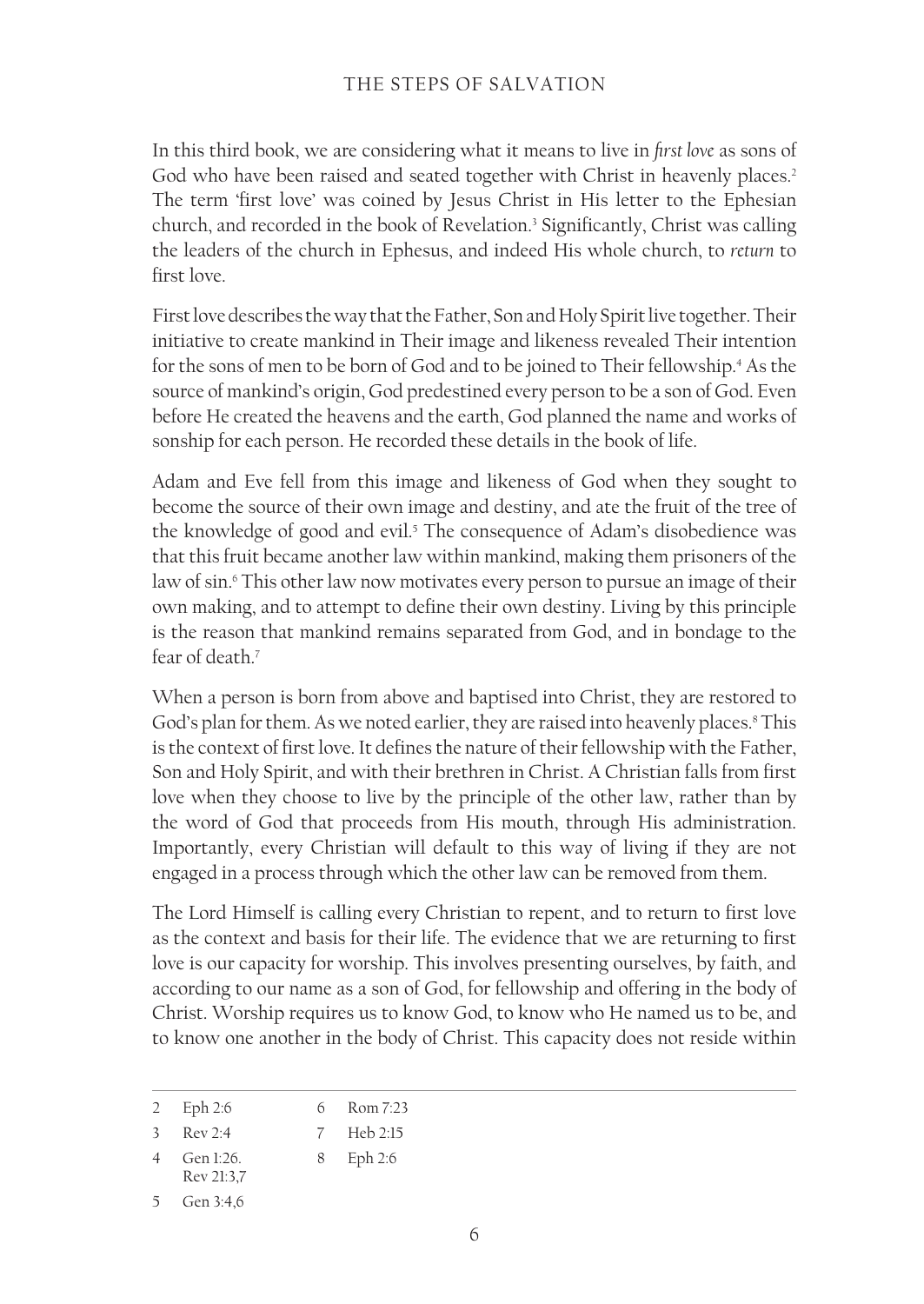### *Preface*

us, because we have been corrupted by the other law. We must, therefore, be delivered from our carnal way of living, and enabled to walk in the Spirit.

# **Meeting the Lord in worship**

The apostle Paul testified that to *know Christ* was the primary goal of his life. He said, 'I count all things to be loss in view of the surpassing value of knowing Christ Jesus my Lord.'9 Importantly, Paul explained that this was an ongoing initiative for him. It involved him being delivered from his own righteousness so that he could receive a righteousness that comes from God on the basis of faith.10 He further explained that knowing Christ *depended* on his participation in the fellowship of Christ's sufferings, and his being conformed to the death of Christ.

These conditions cause offence to many Christians. This is because they want to know Christ on their own terms. However, the Lord does not meet us on our terms or according to our self-centred expectations of Him. Such attitudes are fallen. In order to truly know the Lord, we must receive Him in the way that *He comes to meet us*. He first comes and confronts us regarding our sin, and then invites us to join the fellowship of His offering. Let's consider this further.

Christ makes Himself known to us through the ministry of His word. As He speaks to us through His messengers, a spirit of grace and supplication is poured out upon us.11 Under the influence of grace, we are able to turn to the Lord and see beyond our imaginations of who we think Christ is, or who we would like Him to be to us. These imaginations and expectations are part of a veil that obstructs our spiritual sight and affects our capacity to recognise Christ and to receive what He is saying to us.12 Unless, by grace, this veil is removed from the eyes of our heart, we will not recognise Christ or hear His word. This is because there is nothing about Christ or His message that appeals to our flesh. As the prophet Isaiah noted, 'He has no form or comeliness; and when we see Him, there is no beauty that we should desire Him'.13

When the veil of our fleshly perspective is drawn back, we are able to look into the face of Jesus. More specifically, we are caused to see His eyes and hear His voice. Practically, we look into the eyes of the Lord, and hear His voice, by receiving His messengers. Christ's messengers are our brethren, who are part of His administration of grace. This administration, which is depicted in the book of Revelation as four living creatures, is part of the body of Christ. Significantly,

<sup>9</sup> Php 3:10 13 Isa 53:2

<sup>10</sup> Php 3:9

<sup>11</sup> Zec 12:10

<sup>12</sup> 2Co 4:3-4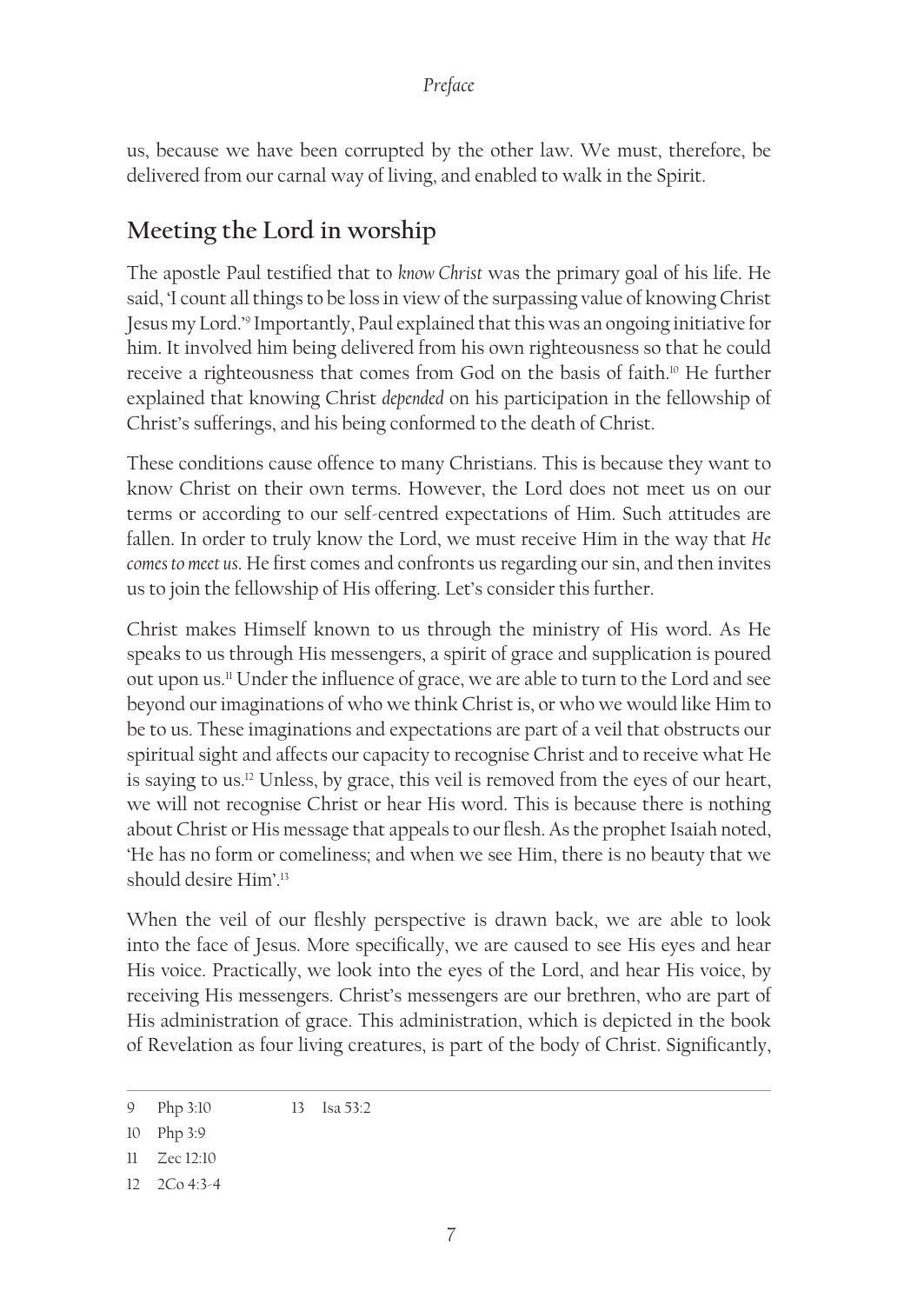the apostle John observed that the four living creatures were *full of eyes* in front, behind, around and within.<sup>14</sup>

As we look into the eyes of Christ, and hear His voice, our deeds and the innermost thoughts of our heart are laid bare before Him.<sup>15</sup> This has a notable impact upon a person. We recall, for example, the experience of the prophet Isaiah. When he saw the Lord and heard the voice of His messengers, Isaiah said, 'Woe is me, for I am undone! Because I am a man of unclean lips, and I dwell in the midst of a people of unclean lips; for *my eyes have seen the King, the Lord of hosts'*. <sup>16</sup> The apostle Peter was similarly undone when He looked into the eyes of Christ. As Peter denied Christ for the third time, the Lord turned and looked at him.17 Peter was caused to remember the word of the Lord that addressed his fleshly and self-righteous attitude.18 As a consequence of looking into the eyes of Jesus, Peter withdrew in shame and wept bitterly.<sup>19</sup>

When we look into the face of Christ, we first see Him whom we have pierced.<sup>20</sup> We see the marring of His face, and that He was despised, humiliated, rejected and acquainted with grief *for our sake*. 21 We acknowledge that He was wounded for our transgressions and crushed for our iniquities.<sup>22</sup> As we perceive the ugliness of His humiliation on our behalf, we realise, through illumination by the Holy Spirit, that we are seeing the condition of *our own wretchedness*. We are, in fact, looking into a *mirror*. 23

Christ's face was marred and His body was disfigured as He took our sin upon Himself.24 By revealing Himself to us in this way, He confronts us and exposes the sin that is in our heart as He transfers it to Himself. We see our sin in His disfigurement. It is important to recognise that Christ does not reveal Himself to us in this way in order to accuse or condemn us. Rather, Christ comes to meet us and to receive us to Himself. He confronts us with our sin so that we can find repentance, and be recovered to our predestination as a son of God. He wants to heal our identity, which has been marred as a result of sin and our separation from God.

At the same time as we are looking on Him whom we have pierced, grace and supplication that comes to us as a gift from God through the word of Christ's messengers, enables us to 'behold the Lamb of God'.25 We begin to see Christ and know His nature as God's Lamb. As our offering, He is also the image of who we are to become as a son of God. In other words, by revealing Himself to us as the

| 14 Rev 4:6-8                       | $18$ Luk $22:31-34$                   | 22 Isa 53:5        |
|------------------------------------|---------------------------------------|--------------------|
| 15 Heb 4:13. 1Co 2:11 19 Luk 22:62 |                                       | $23 \quad 2Co3:18$ |
| 16 Isa 6:5                         | $20 \quad Zec 12:10$                  | 24 Isa 53:6        |
| 17 Luk 22:60-61                    | 21 Isa 52:14. Isa 53:3 25 Joh 1:29,36 |                    |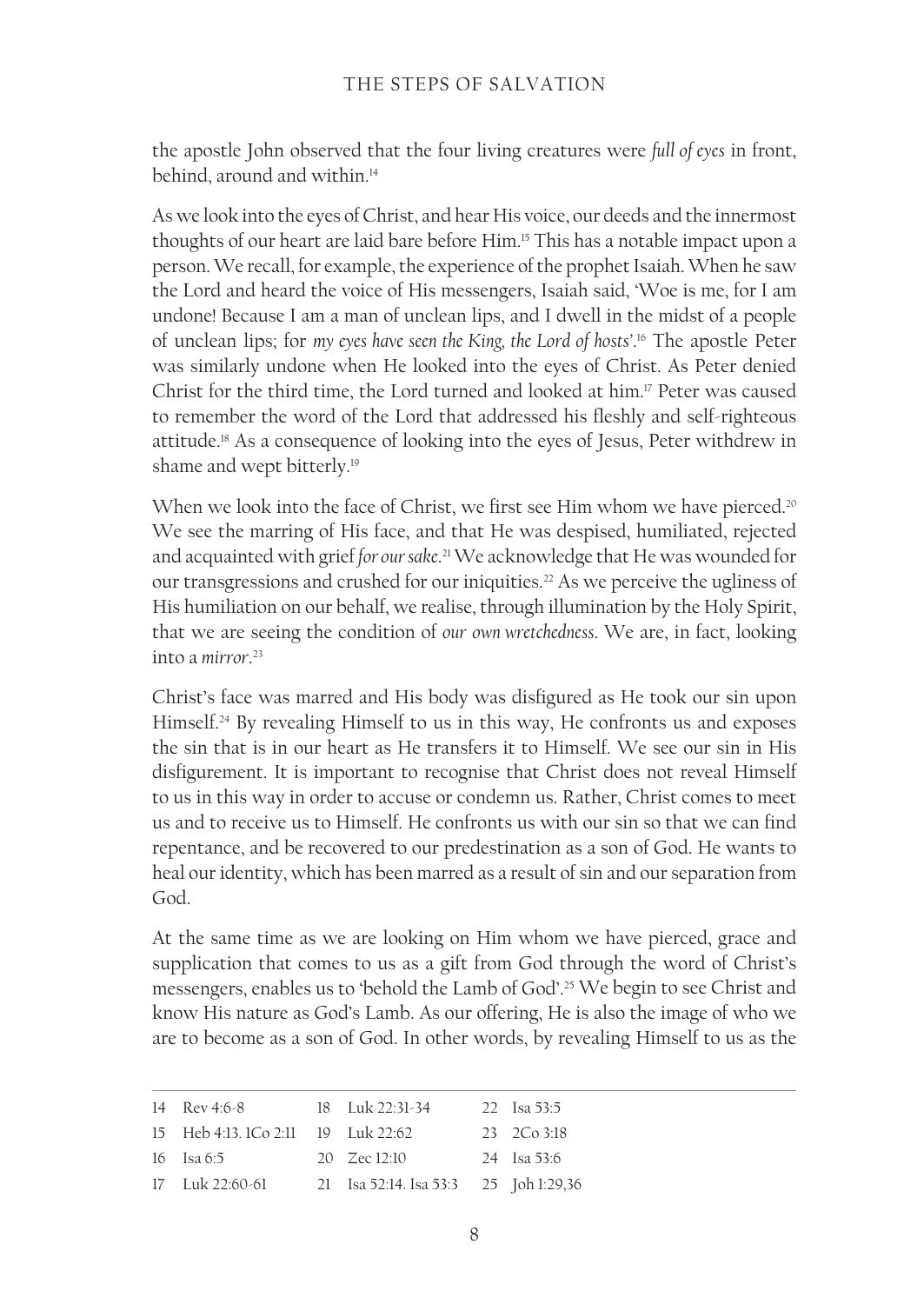#### *Preface*

Lamb of God, the One who has come to take away our sin, Christ confronts us with the need to *join Him* in the fellowship of His offering and suffering.

While we cannot divide the vicarious dimension of Christ's offering from the call to join Him in the fellowship of His offering, it is His vicarious work to which we must *first* respond. This is because it draws our attention to the operation of the other law within us. This law is the basis for the image and projections that we create for ourselves, and brings us into bondage to sin.26 It is the reason for our separation from God. To join Christ in the fellowship of His offering, we need to repent of this way of living and accept that the other law can only be removed from our life as we participate in the fellowship of Christ's sufferings.

This understanding reveals that offering transfer *begins* with the confrontation of our sin. Christ takes our sin upon Himself and invites us to join the fellowship of His sufferings, so that His righteousness can be given to us. As we continue to meet Him eye to eye, as both our vicarious offering and the Lamb of God, we increasingly see His face shining as the sun in its clarity, and His garments as white as light.<sup>27</sup> As we noted earlier, Christ is a mirror to us. Seeing Him this way reveals that *we are being changed from glory to glory into the image of His sonship*. 28

The light of the glory that shines from Christ's face is being given to us as we receive His word and walk in His way. The apostle John said that, if we continue to walk on this pathway of sonship that Christ has pioneered for us, when the Son of Man is revealed in His glory, *we will be like Him*, for we will *see Him as He is*. John further noted that everyone who has this hope purifies themselves, just as Christ is pure.<sup>29</sup> They willingly join the fellowship of Christ's suffering in the knowledge that he who suffers in the flesh has ceased from sin.<sup>30</sup> Furthermore, they are assured that, as they suffer with Christ, they are being glorified with Him, and are obtaining the eternal inheritance of sonship that God predestined for them.<sup>31</sup>

Christ confronts us with His marred face, and as the Lamb of God. He establishes the ground for worship between these two elements of His offering. The spirit of grace and supplication that is given to us enables us to worship in Spirit and in truth. Truth is the reality of who He is, and who we were created to be. The Scriptures call this our *sanctification*. We are not the source of this truth and must, therefore, receive it from the Lord. As we are delivered from the lie of our own image and projections, we are able to meet others, and worship in Spirit and in

- Rev 1:13‑16
- 28 2Co 3:18
- 29 1Jn 3:2-3

<sup>26</sup> Rom 7:23 30 1Pe 4:1

<sup>27</sup> Mat 17:2. 31 Rom 8:17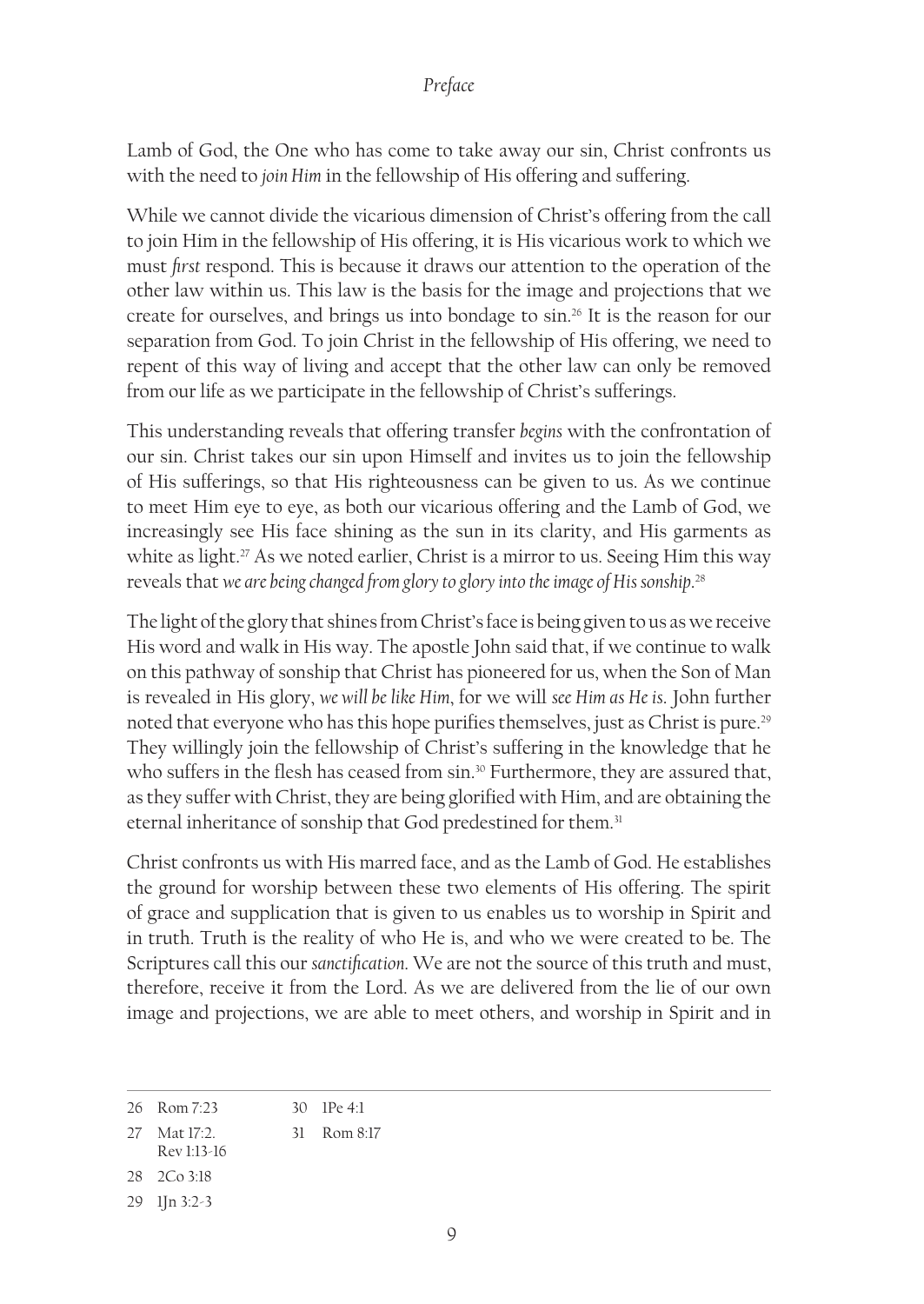truth. Through our service of worship, which is offering, the blessing of God's life becomes our possession, and we are able to bless others.

This principle was demonstrated by Abraham and Isaac on Mount Moriah. Abraham's testimony regarding the *offering* that God had called him to make was, 'I and the lad will go over there; and *we will worship and return to you*.'32 The outcome of Abraham and Isaac's participation in this offering was that God said, 'Now *I know that you fear God*, since you have not withheld your son, your only son, from Me.'33 Furthermore, God confirmed the blessing of sonship to Abraham and to Isaac.34

# **Keeping our eyes on Jesus**

When we are caused to look into the face of Christ, our initial inclination is to retreat from this confronting interaction. This desire to withdraw because of our shame, reveals that the other law is within us. From the basis of this law, we will either attempt to justify ourselves and our actions or we will endeavour to cover our shame with the projections of our self-defined image. Adam and Eve made this same response after they had eaten the fruit of the tree of the knowledge of good and evil, because another law had become part of them. The result of this was disconnection. Having become disconnected from God, and from their predestination, they were naked and afraid. They hid from the Lord and attempted to conceal their nakedness by sewing fig leaves together to cover themselves.<sup>35</sup>

It is possible for a person to resist the grace of God when Christ comes to meet them. A person resists God's grace by turning away from the word of God, and from those who are bringing the word to them. Instead of receiving the word with humility, and acknowledging their nakedness, they maintain their image and projection of themselves. As they choose to live by the other law, sin takes further advantage of them, and they begin to gnash their teeth in reaction against the word, and against Christ's messengers.

This bitter and murderous response was exemplified by the Jews who heard the preaching of Stephen. As Stephen directed their attention to the Son of Man seated on the throne, they placed their hands over their ears, and sought to further silence the word by putting him to death.<sup>36</sup> It is noteworthy that when Stephen began to speak to them, they saw that his face was like the face of an angel.<sup>37</sup>

<sup>32</sup> Gen 22:5 36 Act 7:54‑60

<sup>33</sup> Gen 22:12 37 Act 6:15

<sup>34</sup> Gen 22:16‑18

<sup>35</sup> Gen 3:7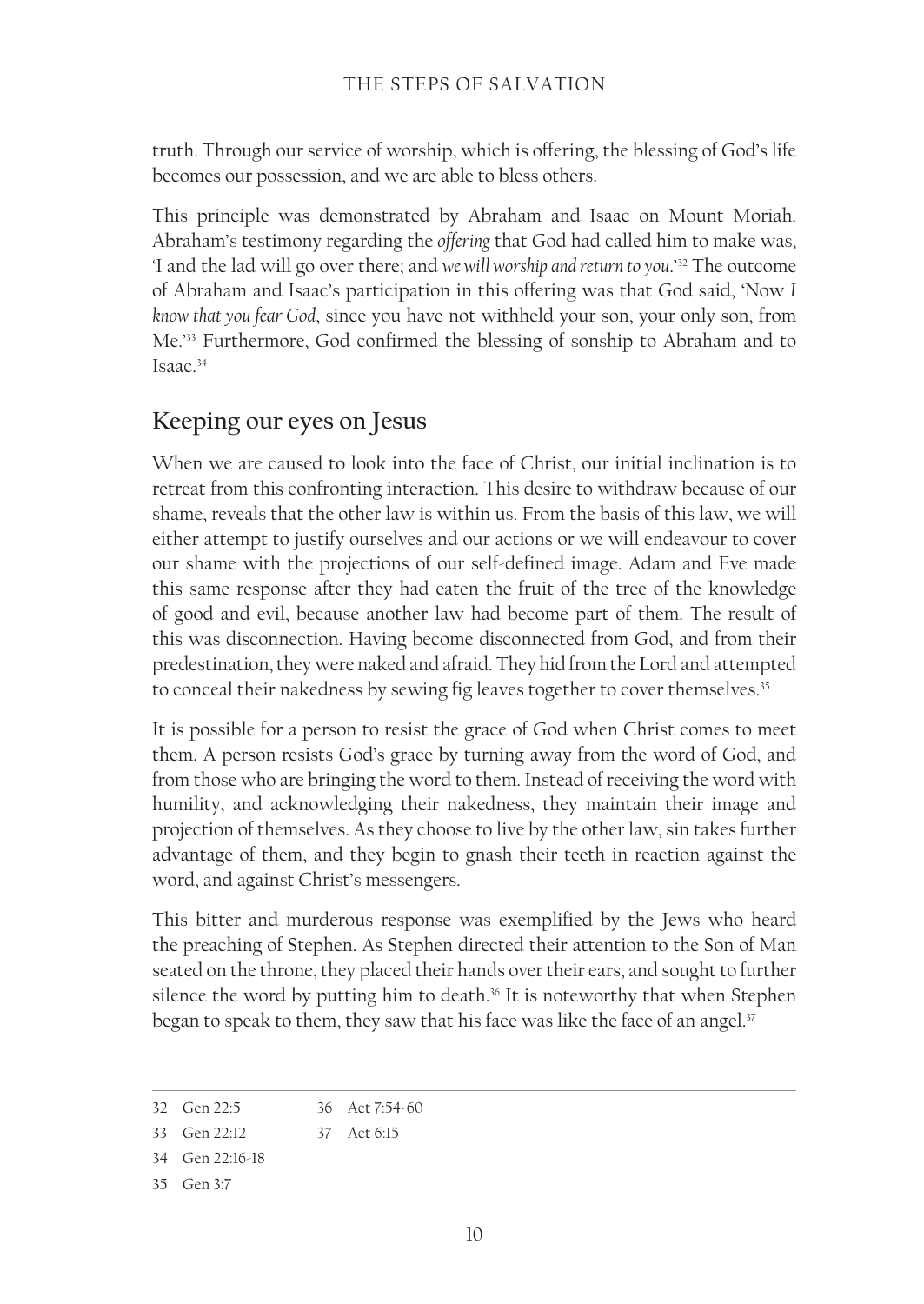#### *Preface*

When we are confronted with our sin by the Lord, we must not hide our face from Him.38 Instead, we need to continue to lift our eyes to Jesus. We do this by walking in the light of the word and finding fellowship with our brethren in the body of Christ.39 In *a spirit of faith*, we can set our gaze in the same way as the psalmist who wrote, '*Unto You I lift up my eyes*, O You who dwell in the heavens. Behold, as the *eyes of servants look to the hand of their masters*, as the eyes of a maid to the hand of her mistress, *so our eyes look to the Lord our God, until He has mercy on us*.'40

It is the spirit of supplication that enables us to respond to the Lord in this way. As we do, we begin to mourn for our sin, its impact on others, and for the loss of our sonship. We cry to the Father for forgiveness. This was the experience of Job, who testified, saying, 'I have heard of You by the hearing of the ear, *but now my eye sees You*. Therefore I abhor myself [or, my own way], and repent in dust and ashes<sup>'41</sup>

In the process of repentance and mourning for our sin, we must continue to receive the word of the Lord. As we have just considered, this is fundamental to walking in the light and having fellowship with our brethren in Christ. We can be encouraged by the words of Jesus, who said, 'You are already *clean because of the*  word which I have spoken to you.<sup>'42</sup> The cleansing effect of the word equips us for service in the body of Christ. It was for this reason that Paul exhorted every believer not to refuse Him who speaks, so that we receive grace 'by which we may serve God acceptably with reverence and godly fear'.<sup>43</sup>

The mercies of God have opened the door of recovery for mankind to return to the predestination of sonship that He has planned for them. God, in mercy, has made a new covenant with us, through Christ, by which we can be recovered to our sonship. This covenant involves us in a daily participation in the offering and sufferings of Christ. Jeremiah declared that the mercies of the Lord are renewed for us every morning.<sup>44</sup> For this reason, we rejoice, and can sing of the mercies of the Lord *forever*. Like the psalmist, we declare, 'With my mouth will I make known Your faithfulness to all generations. For I have said, "Mercy shall be built up forever; Your faithfulness You shall establish in the very heavens".'45 A person who knows the mercies of the Lord in this way cannot help but offer the sacrifice of praise.<sup>46</sup>

It is with this understanding of true worship that we gather together for communion each week. Christ's body and blood are the fruit of the tree of life to

| 38 Isa 53:3      | 42 Joh 15:3               | 46 Heb 13:15 |
|------------------|---------------------------|--------------|
| $39$ l[n l:6-7   | 43 Heb 12:25.28           |              |
| 40 Psa $123:1-2$ | 44 $\sqrt{27}$ am 3:22-23 |              |
| 41 Job 42:5-6    | 45 Psa 89:1-2             |              |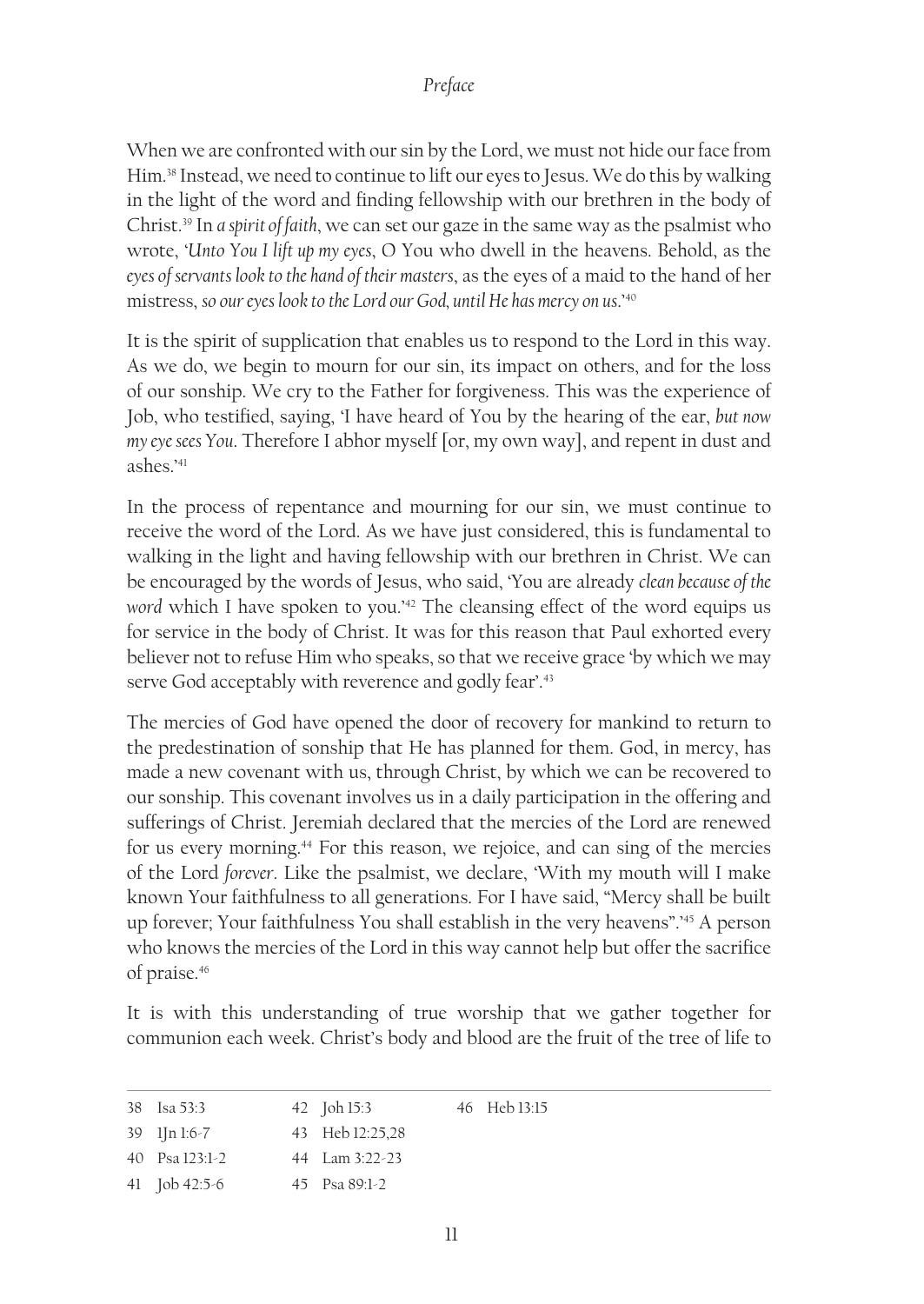those who receive, believe and obey the Lord when He comes to meet us. As we eat the bread and drink the wine *in this faith*, all that His body and blood represent becomes substantial within us. This includes our continued fellowship with the Lord and with each other throughout the week; receiving faith for participation in the sufferings of Christ; receiving, living and ministering the life of Christ as a member in particular of the body of Christ; and maturing as a son of God. Those who commune in this way are living in first love. Heavenly places, which is the paradise of God, is their abiding place.<sup>47</sup>

# **The will of God is our sanctification**

The body and blood of Jesus Christ are the elements of the New Covenant.<sup>48</sup> We eat and drink these elements by receiving and obeying the word of the Lord. His word instructs us and gives us His life, making us sufficient for our participation in the body of Christ. The body of Christ is the context in which the will of God is done. As members of the body of Christ, we are able to minister the New Covenant to others. As the apostle Paul reminded us, 'Not that we are sufficient of ourselves to think of anything as being from ourselves, but our sufficiency is from God, who also made us sufficient as ministers of the New Covenant, not of the letter but of the Spirit; for the letter kills, but the Spirit gives life.'49

Sanctification is foundational to our participation in the fulfilment of the will of God. Our sanctification is who God named us to be, along with the works that He prepared for us to do in Christ, before He created the heavens and the earth. Mankind fell from sanctification when Adam and Eve desired to be the source of their own destiny. However, a process has been established to enable us to put off the flesh, which operates by the principle of the other law, and to return to first love. This is what the Spirit is calling every person in the church to understand and apprehend.50

Returning to first love requires us to recover our sanctification. Let us summarise this process. We will discuss these elements in further detail in the chapters that follow.

1. The will of God is our sanctification.<sup>51</sup> To do God's will is to be the son that He predestined us to be, and to do the works that belong to our name as a son of God.

<sup>47</sup> Rev 2:7 51 1Th 4:3

<sup>48</sup> Mar 14:22-24

<sup>49</sup> 2Co 3:5‑6

<sup>50</sup> Rev 2:7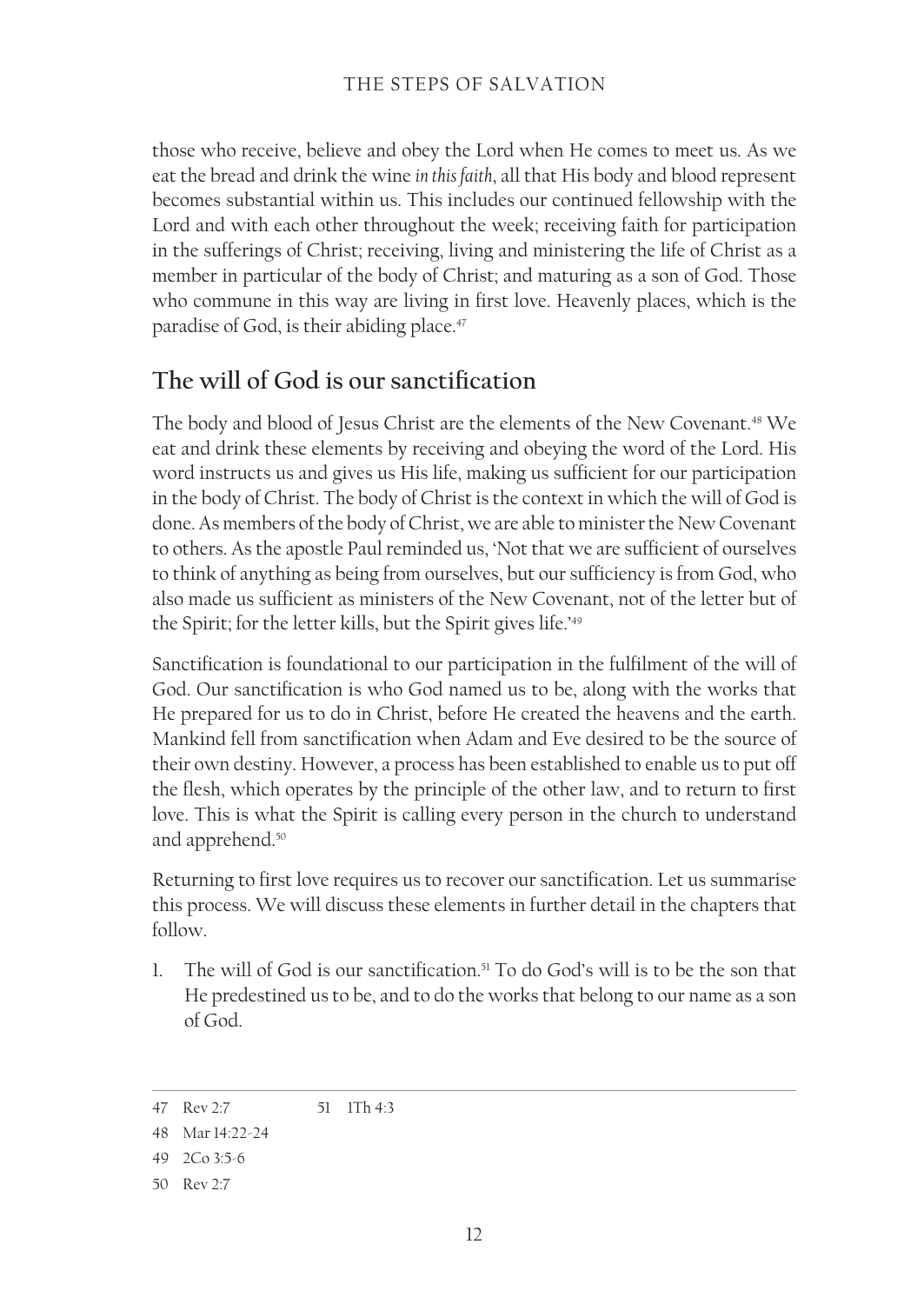- 2. Our sanctification is an eternal inheritance.<sup>52</sup>
- 3. We obtain our sanctification by *first* becoming slaves of Christ. We become His captives when we accept Him as the Lord of our life. Christ, our Master, then delivers us to the teaching concerning His death, burial and resurrection.<sup>53</sup> This is the doctrine of baptism.<sup>54</sup> We live according to this doctrine by participating in the offering and sufferings of Christ. This makes us a slave of His righteousness.<sup>55</sup> If we become a slave of righteousness, we receive our 'benefit', which is our sanctification. Living in sanctification results in eternal life.<sup>56</sup>
- 4. The New Covenant is Christ's will, or testament. Paul explained that 'where a covenant is, there must of necessity be the death of the one who made it'.<sup>57</sup> In one sense, it is God's last will, or testament, because it is an Everlasting Covenant. This covenant, or will, was activated when Christ died.<sup>58</sup>
- 5. The inheritance that Christ promised to give to us was recorded in the Scriptures. He wrote the Scriptures as His will, or testament.<sup>59</sup> In the Scriptures, He promised to give us *His* life, to become *our* life. His life is the motivating power that is given to a Christian so that they can live in the New Covenant. Christ's life is in His blood. He made His life available to us when it was poured out and fell upon His body through His sufferings, as He journeyed from the garden of Gethsemane until He declared from the cross, 'It is finished!'60 Christ's blood is the blood of the covenant that is given to us to be our life<sup>61</sup>
- 6. Christ came into the world and was given a body as a Son of Man. In this body, He accomplished the will of God.<sup>62</sup> As well as His life, membership of Christ's corporate body was also given to us for an inheritance, as part of Christ's covenant. We cannot have His life without being a member of His body.
- 7. (a) As we noted earlier, the will of God is our sanctification. Christ accomplished this will when He declared from the cross, 'It is finished!'<sup>63</sup> That is, through His passion, He pioneered a pathway upon which we journey with Him to obtain the sanctification which God had predestined for us, in Christ. We are now being sanctified by His will through offering transfer. This happens as we receive Christ's life through our participation in the fellowship of His offering and sufferings. We come into the body of Christ

| 52 Rom 6:22. | 56 Rom 6:22    | 60 Luk 22:44.     | 63 Joh 19:30 |
|--------------|----------------|-------------------|--------------|
| Heb 9:15     | 57 Heb 9:16    | Joh 19:28-30      |              |
| 53 Rom 6:17  | 58 Heb 9:17    | $61$ Heb 9:11-14. |              |
| 54 Rom 6:1-3 | 59 Heb 10:7-10 | Lev 17:11         |              |
| 55 Rom 6:18  |                | $62$ Heb $10:5-9$ |              |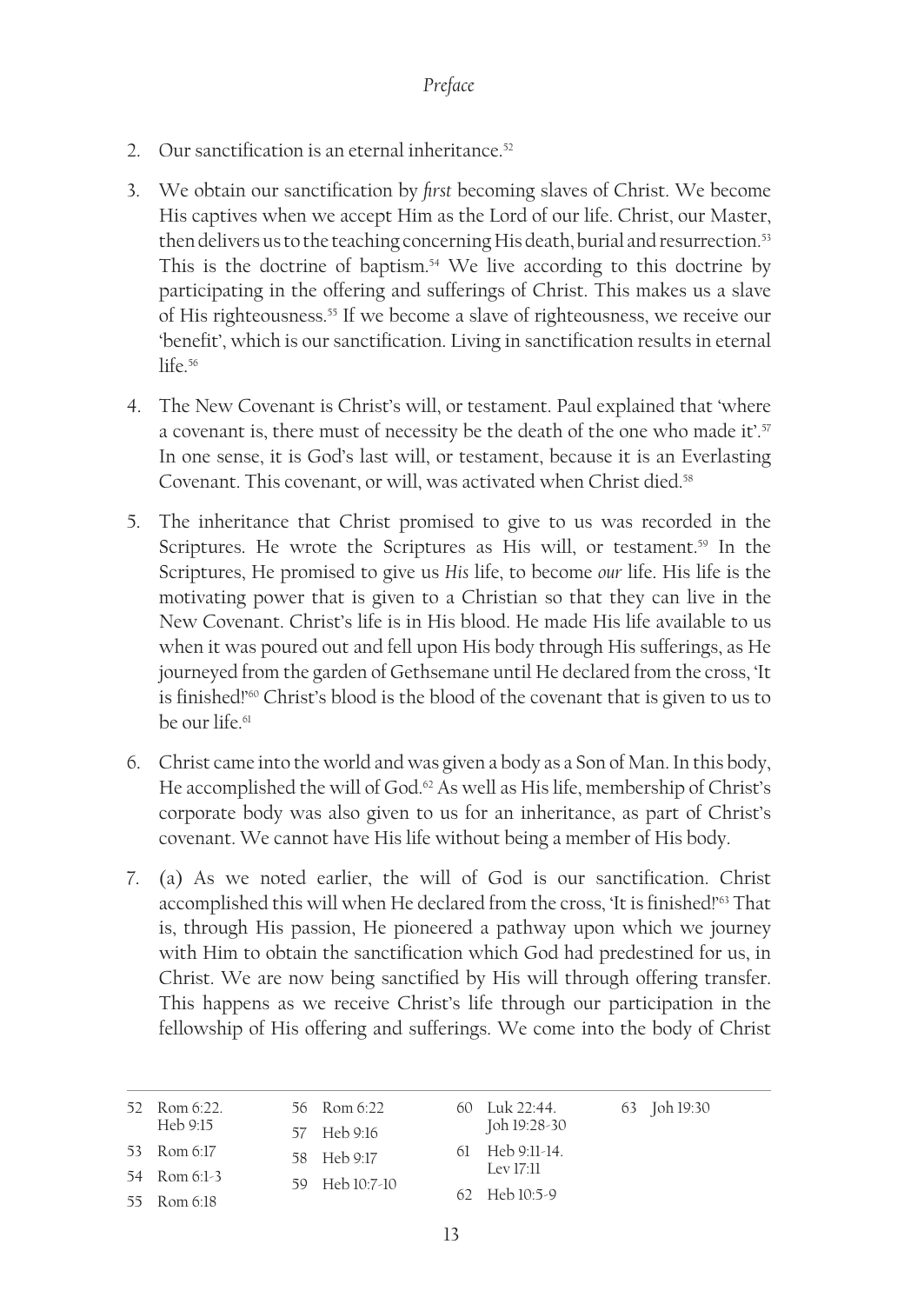### THE STEPS OF SALVATION

through baptism, and continue to participate in God's will as we eat Christ's flesh and drink His blood at the communion service.

(b) Christ's sufferings were the means by which His blood was made available to us. As we suffer with Him, we are sprinkled with His blood. In the fellowship of Christ's sufferings, the other law is being removed from us, and our conscience is being sprinkled clean by the blood of Christ. The sprinkling of blood ordains us, and makes us adequate, to serve as priests of the New Covenant.64 By offering transfer, we are also made part of the body of Christ. This is the context for our priestly service.

- 8. The offering of Christ has perfected, forever, those who are participating in the process of being sanctified.<sup>65</sup> This is done by the work of the Holy Spirit. The Holy Spirit's covenant is to write His laws in our heart and mind.<sup>66</sup>
- 9. As participants in sanctification, we receive the forgiveness of sins. $67$  As a result of forgiveness, we have boldness to enter the most holy place by the blood of Jesus, to serve as priests as we continue on the pathway of sanctification.

<sup>64</sup> Heb 9:14

<sup>65</sup> Heb 10:14

<sup>66</sup> Heb 10:15‑16

<sup>67</sup> Heb 10:17‑18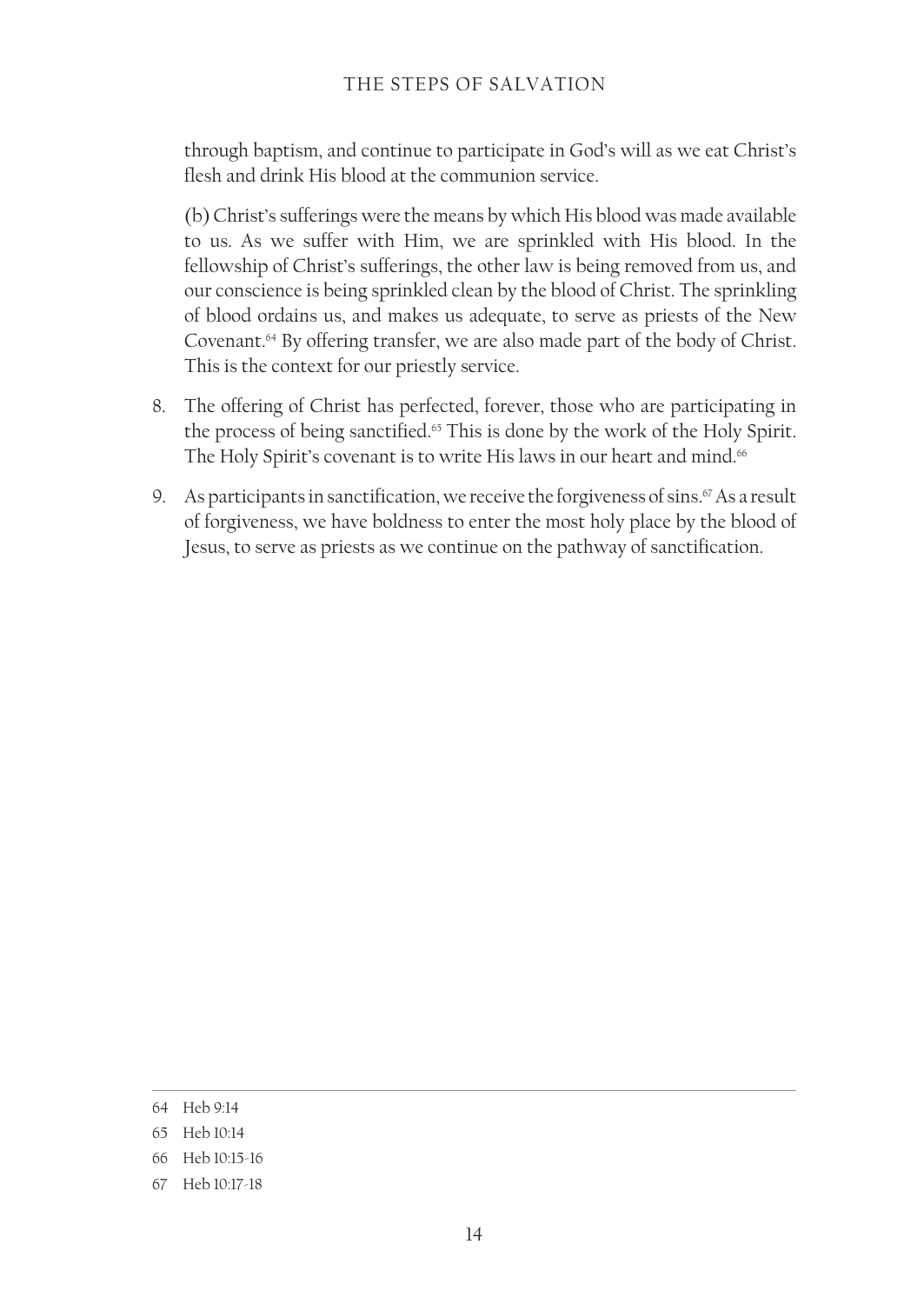# CHAPTER 1 The cry of 'Abba! Father!'

# **Introduction**

'Abba! Father!' is the distinctive cry of a son of God.<sup>1</sup> It expresses their ongoing commitment to receive and live by the word of God and to attain to the high calling of sonship in Christ Jesus.2 Equally, the cry 'Abba! Father!' communicates the deep joy that a son of God experiences as Christ is progressively formed in them as they mature in sonship. The apostle Paul described this response as exulting in the hope of the glory of God.<sup>3</sup>

What does the term 'Abba! Father!' literally mean? The Greek word that is translated as 'Father' is *pater*. This word denotes a father's position as the head of his household. Addressing a person as *pater* was an acknowledgement of their position as the head of a household. *Abba* is an Aramaic word that was used *only* by a son or daughter to address the father of a household. The child's use of this term signified their identification of the head of the house *as their father* and marked their

<sup>1</sup> Rom 8:15. Gal 4:6

<sup>2</sup> Php 3:12-14

<sup>3</sup> Rom 5:2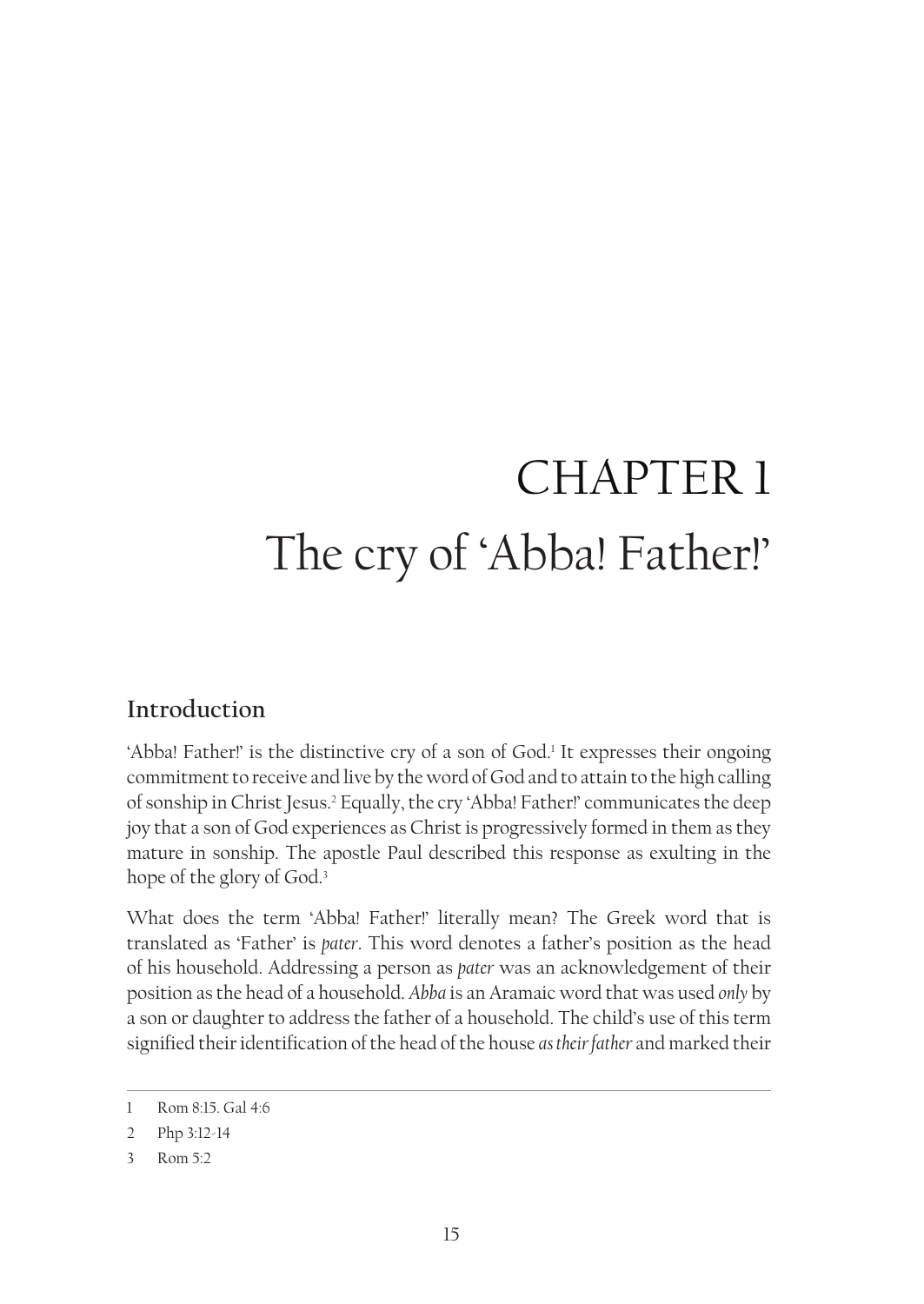### THE STEPS OF SALVATION

*unreasoning trust* in him. The cry of 'Abba! Father!' by a son of God communicates this same sentiment. It is the simple and sincere expression of a son of God who, in trusting confidence, acknowledges that God is their Father.

Paul explained the two distinct reasons for the cry of 'Abba! Father!' The first expression of 'Abba! Father!' is motivated by *a spirit of adoption*. 4 This is the expression of a son of man who has received the faith of God and is presenting themselves, by this faith, to do the works of sonship that God has prepared for them to do in Christ. As we will consider further, Paul also identified this motivation, or attitude, as *'a spirit of faith*'.5

The second expression of 'Abba! Father!' is by the Spirit of the Son.<sup>6</sup> We recall that when a person has been born from above by receiving the incorruptible seed of God, the Father sends forth the Spirit of the Son to dwell within their heart.7 The Spirit of the Son continues to cry out 'Abba! Father!' within the born-again son of God. This is because He is worshipping the Father within the son of God and testifying that God is the Father of their spirit.<sup>8</sup>

We learn from Paul that *both* these expressions of 'Abba! Father!' should be the *ongoing* confession of a Christian believer.9 That is, adoption is not simply an interim step in the process of new birth. While adoption is necessary for receiving the Spirit of Christ as a new-born son of God, it is *also* a fundamental and ongoing feature of the expression and conduct of a son of God in this age and in the age to come.10

We note, in this regard, that the fulfilment of the Everlasting Covenant encompasses both our adoption as sons of men, and our birth from above as sons of God. This is communicated in the final statements of the book of Revelation where we read that John heard a loud voice from heaven proclaiming, 'Behold, the tabernacle of God is *with men*, and He will dwell with them, and they shall be His people … he who overcomes shall inherit all things, and I will be his God and he shall *be* My son.'<sup>11</sup>

The cry 'Abba! Father!' is the evidence that a person is obtaining the blessing of sonship that was promised to Abraham. This is the promise of the adoption in order that, by faith, a person may be born of the Spirit of God.<sup>12</sup> To understand this promise, and the implications of crying 'Abba! Father!', it is helpful to consider the promise that Abraham received from God, to be a blessing.

| Heb 12:9<br>12 $\frac{1}{2}$ Gal 3:14<br>Rom 8:15<br>the contract of the contract of the contract of the contract of the contract of the contract of the contract of |  |
|----------------------------------------------------------------------------------------------------------------------------------------------------------------------|--|
|----------------------------------------------------------------------------------------------------------------------------------------------------------------------|--|

5 2Co 4:13 9 Rom 8:11-17

7 1Pe 1:23. Gal 4:6 11 Rev 21:3,7

<sup>6</sup> Gal 4:6 10 Gal 3:14. Rom 8:23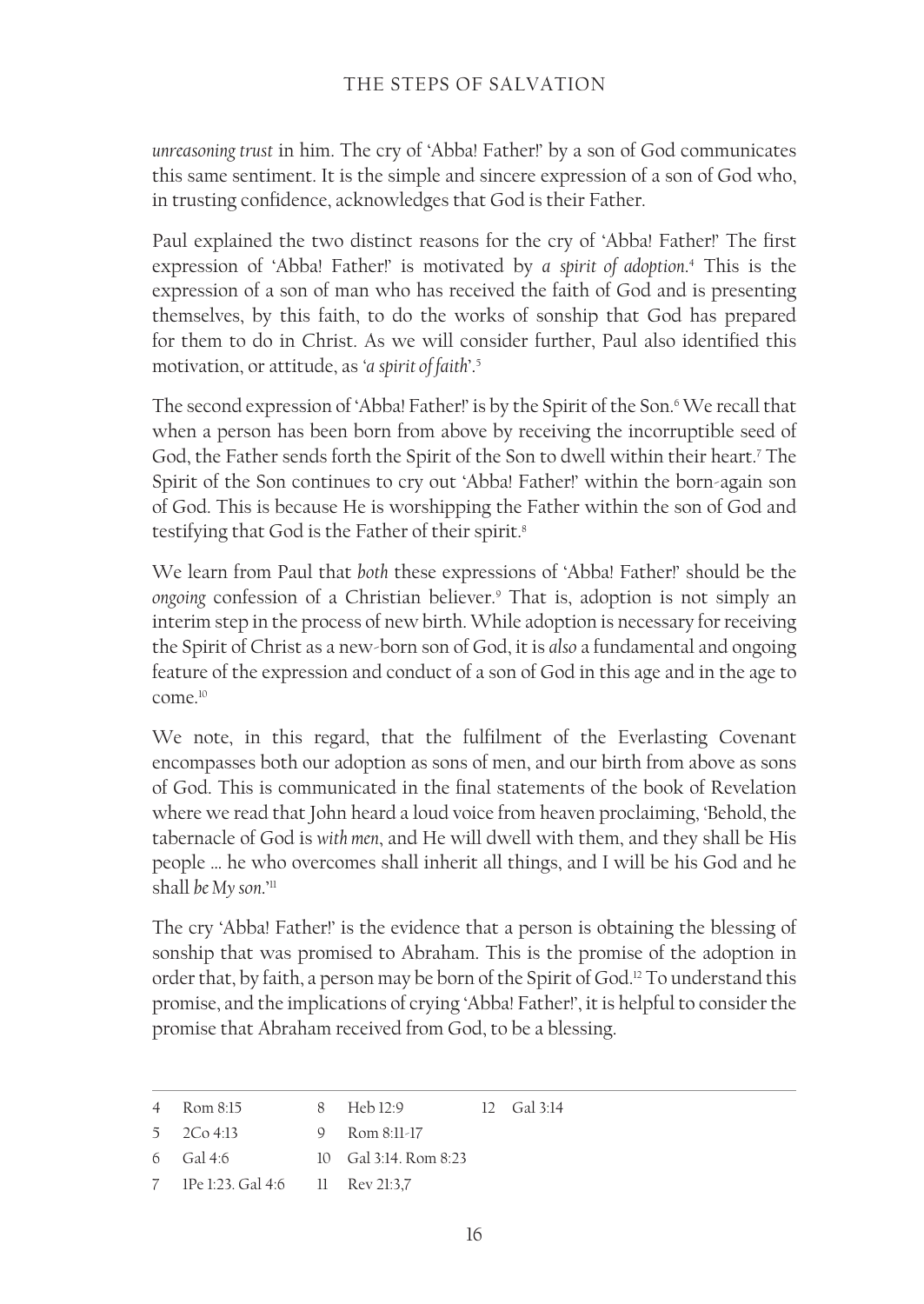### **Abraham received the adoption**

When Melchizedek gave bread and wine to Abram, He blessed Abram and declared to him that he would become *a possessor of heaven and earth* as a co-heir with the Son.13 Abram was promised the same inheritance that the Son of God Himself received! However, from Abram's natural perspective, becoming a possessor of heaven and earth was beyond his comprehension and capacity. From Abram's point of view, having already endeavoured and failed to bring forth a son with Sarah, God's promise appeared unfathomable. Because he had no children, Abram began to despair of this promised blessing. In this regard, King Solomon noted that, when hope is deferred or seemingly lost, the heart becomes sick or depressed.14 This was Abram's experience.

The word of Yahweh came to Abram in a vision, saying to him, 'Do not fear, Abram, I am a shield [of faith] to you; [I am] your very great reward.'15 Yahweh, the Word, had come to give Abram the faith of God so that Abram could see and believe for the blessing of sonship, both for himself and for his children. To receive this faith, Abram *first* needed to be delivered from the fear that was fostered by the limitations of his earthly perspective. That is, he needed to receive spiritual capacity to hear, see and understand what the Lord was promising to him. This is because the capacities of the natural man are unable to receive or comprehend the things of the Spirit.16 Consequently, the things of the Spirit seem implausible to the natural mind.

Paul taught that the word of God gives a person the *capacity to hear* so that they can *receive the faith of the Son that comes by hearing*. 17 As we considered in Part 2 of *The Steps of Salvation*, *the word* is one of four dimensions of God's grace that are ministered through the four faces of Christ's administration. The specific administration through which the word of grace is ministered is represented by the face of the 'man'. This is the ministry of *teaching,* through which a person is *discipled*. Regarding discipleship, the Son of God Himself testified, saying, 'The Lord God has given Me the tongue of disciples, that I may know how to *sustain the weary* [*or depressed*] *one with a word*. He awakens Me morning by morning, He awakens My ear to listen as a disciple. *The Lord God has opened My ear*.'18

By receiving the command, 'Do not fear', Abram was delivered from the fear that was causing his depressed condition, and he was *made a disciple*. This meant that he had received the ear of a disciple. He could now hear the word and receive the

<sup>13</sup> Gen 14:18-22 17 Rom 10:17

<sup>14</sup> Pro 13:12 18 Isa 50:4-5

<sup>15</sup> Gen 15:1. Eph 6:16

<sup>16</sup> 1Co 2:9‑10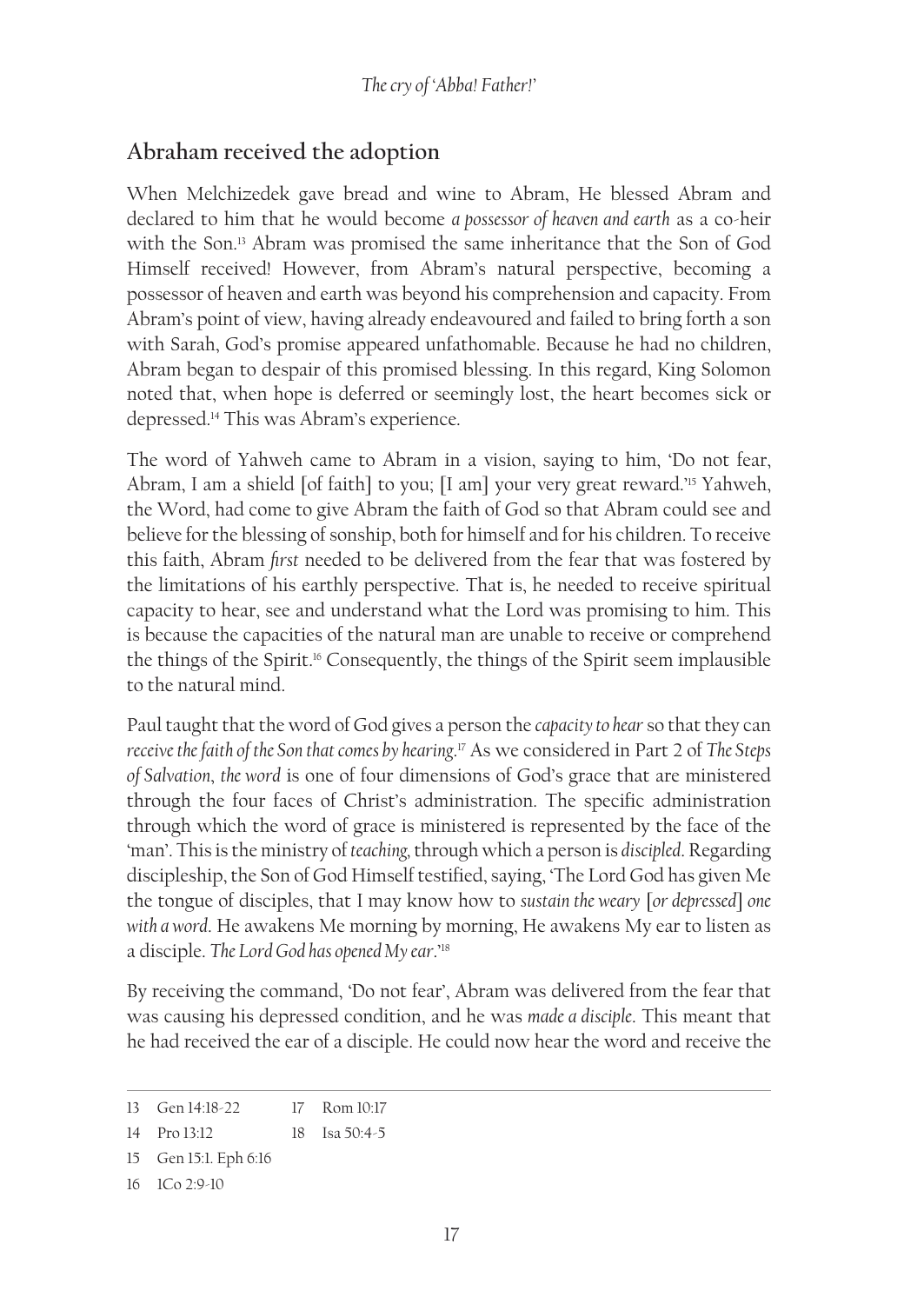faith of God that comes by hearing.19 In this *spirit of faith*, Abram was enabled to believe and confess, with the mouth of a disciple, that he and his descendants would be born from above with God's own life<sup>20</sup>

Because Abram believed in Yahweh, and believed His word, God reckoned him as righteous.21 This means that God considered Abram to be a son in His house, even though Abram had not been born of God. Abram was an adopted son of God, and was now an heir of the divine nature.

This demonstrates that *Abraham received the adoption*. At this point, although it was the *promise* of the adoption, the faith which Abram received from God granted to him the *substance* of that which he was promised.<sup>22</sup> His hope of becoming a joint heir with Christ as a son of God was no longer deferred or seemingly lost. Instead, he knew that God considered him to be a son, and that the inheritance of the divine nature would surely be given to him and his descendants. His hope had become *certain*. 23

Now that Abram was a disciple, the Lord commanded him to meet Him in offering.24 By faith, Abram presented himself for participation in this offering. He did not draw back, even when horror and great darkness fell upon him.25 This was because he no longer feared death. In the fear of the Lord, he remained committed to the process that God had called Him to join. Through his participation in this offering, the covenant was confirmed to Abraham and his descendants.26 For this reason, Paul stated that the blessing of the adoption *belonged* to Abraham and his children<sup>27</sup>

Having received the promise of the adoption, Abraham grew *strong in faith* and continued in the way of discipleship. As Paul noted, 'He did not waver at the promise of God through unbelief, but was strengthened in faith, giving glory to God, and being fully convinced that what He had promised He was also able to perform. And therefore "it was accounted to him for righteousness".<sup>28</sup>

As a disciple, Abraham continued to receive and obey the word of the Lord, and was able to participate in the attainment of God's Everlasting Covenant purpose. Moreover, he was able to instruct, or disciple, others. We know this because Yahweh said of Abraham, '*I have known him*, in order that *he may command his children and his household after him*, that they keep the way of the Lord, to do righteousness and justice, that the Lord may bring to Abraham what He has spoken to him.'29

| 19 Rom 10:17          | 23 Heb 6:19         | 27 Rom 9:4       |
|-----------------------|---------------------|------------------|
| $20 \quad 2Co 4:13$   | 24 Gen 15:9         | 28 Rom $4:20-22$ |
| $21$ Gen 15:6         | 25 Gen 15:12        | 29 Gen 18:19     |
| $22$ Heb $11 \cdot 1$ | $26$ Gen $15:18:21$ |                  |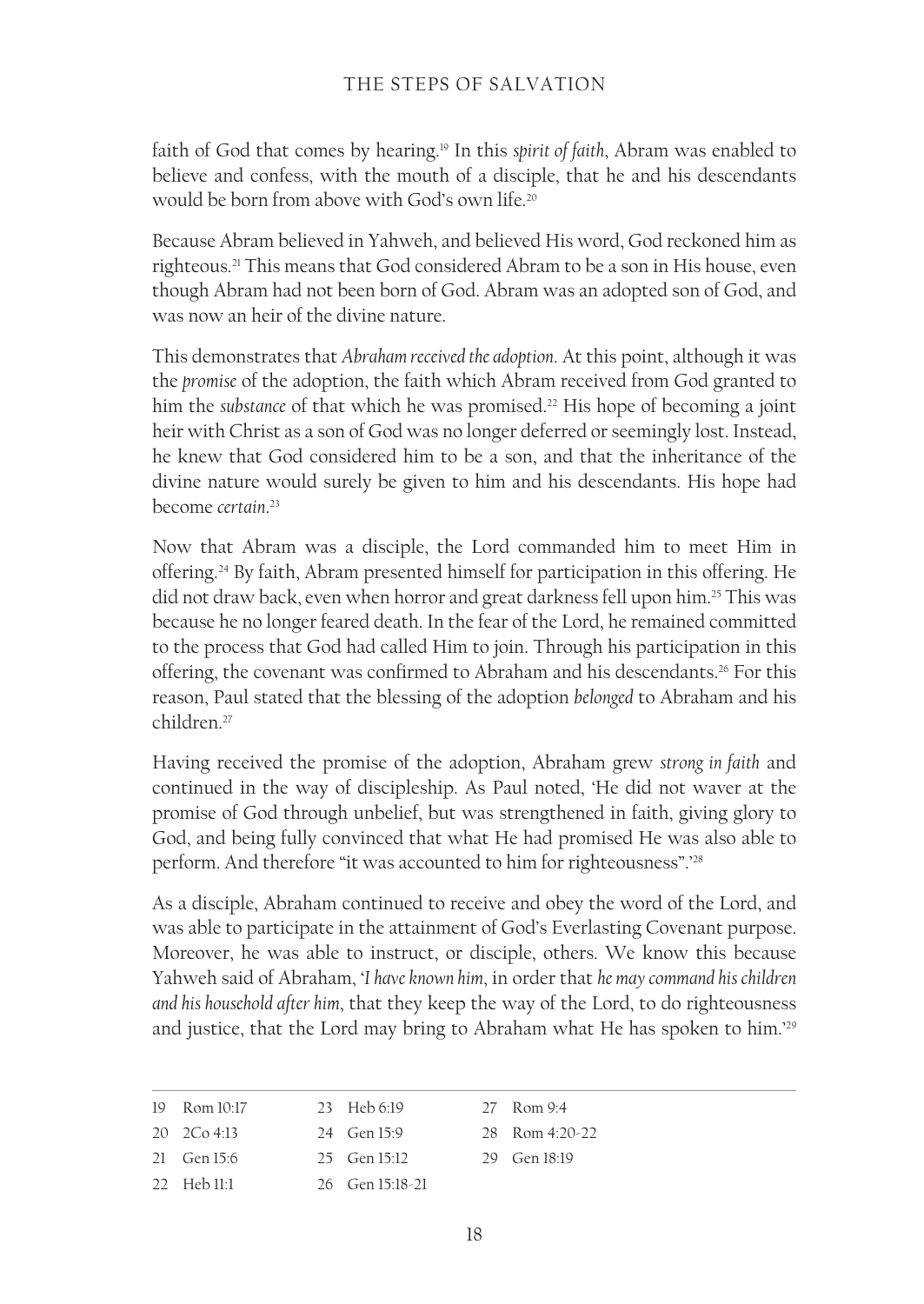To receive the tongue and ear of a disciple meant that Abraham had received the culture of God's house. He was, therefore, able to train his children in this culture.

### **The adoption is now in Christ**

Paul explained that Christ *redeemed* us from the curse of the law through His offering on the cross so that, in Christ, *the blessing of Abraham* would come to the Gentiles. Thus, they could receive the promise of the Spirit through faith.<sup>30</sup> Paul then further clarified the reality that Christ came in the flesh *to redeem* those who were under the law so that they *might receive the adoption as sons*. 31

From Paul's writings, we understand that *the blessing of Abraham is the adoption*. Now that Christ has come, when a person receives the blessing of Abraham, which is the adoption, they are able to receive the Spirit of Christ and be born of God. To understand how a person receives the adoption and the promise of the Spirit through faith, it is helpful to remind ourselves of the key waypoints in the process of being born of God.

### **Overview of the new birth**

When the gospel of sonship is first proclaimed to an unsaved person by a disciplemessenger, the grace and supplication that comes with the word grants them the capacity to hear and respond to the message. Those who do not resist the grace of God come to the point of accepting that they are bankrupt in spirit, and they begin to mourn for their sin.32 Their mourning involves a cry for forgiveness, and also a cry for help to believe for the sonship that the gospel is offering to them.

In response to their travail, the Father forgives them, and gives them the faith of God so that they can believe what God Himself believes about them; that is, that they can be a son of God. This is the faith that comes by hearing the word. With this faith, they believe for sonship and cry out to the Father to make them His son or daughter. This is the cry of 'Abba! Father!' that is motivated by a spirit of adoption.33 Paul also referred to the spirit of adoption as a 'spirit of faith'.34

The faith that the hearer receives is the same faith that Abraham received when the Word of Yahweh came to him and said, 'I am your shield.'35 Because they have received Abraham's faith, they have become Abraham's children.<sup>36</sup> This is important, because the promised inheritance of sonship was made to only

| $30 \text{ Gal } 3:13-14$ | $34 \quad 2Co \; 4:13$ |
|---------------------------|------------------------|
|                           |                        |

```
31 Gal 4:5
                      35 Gen 15:1
```
- 32 Mat 5:3-4 36 Rom 4:16. Gal 3:7
- 33 Rom 8:15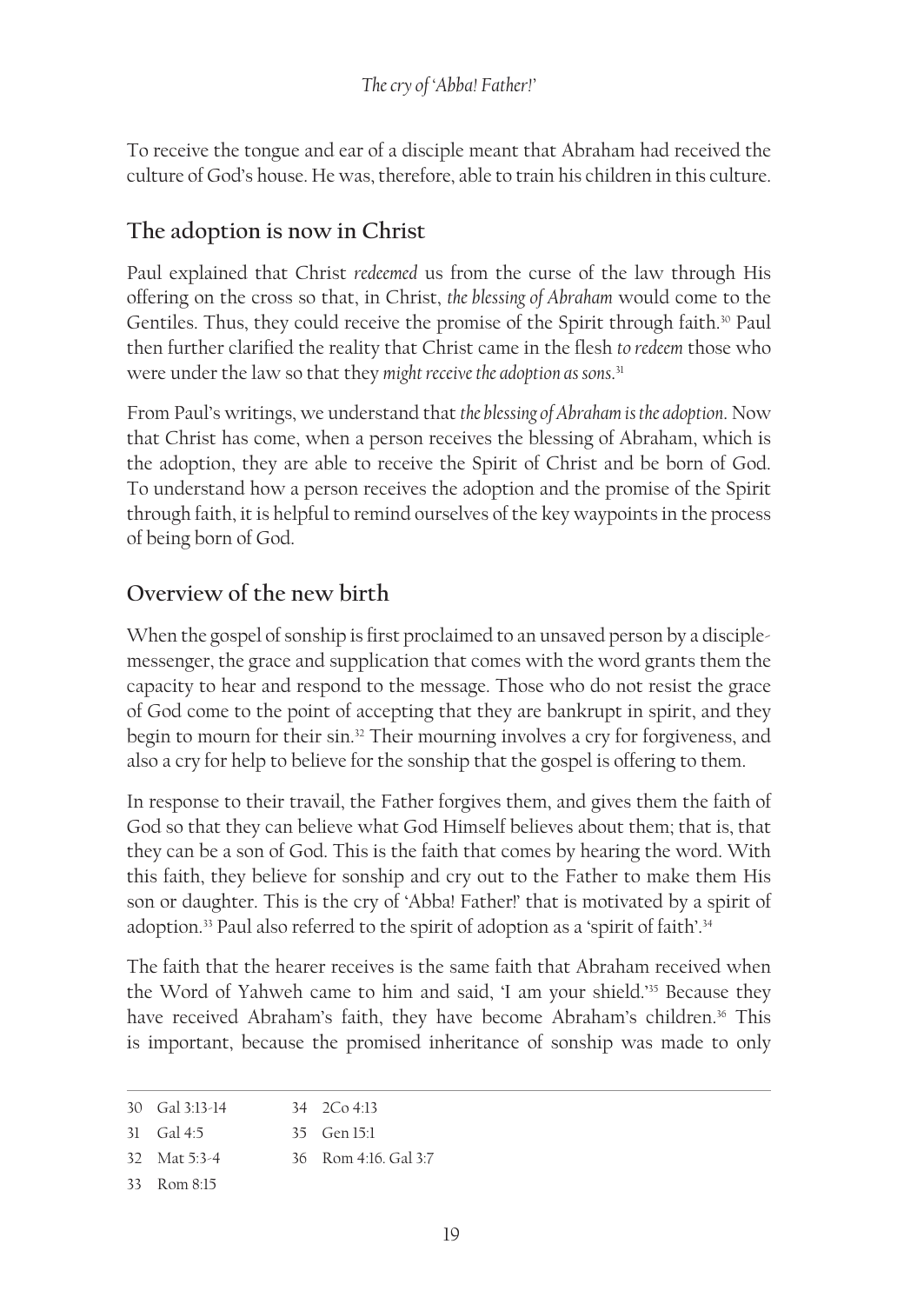Abraham and his descendants. Thus, in order to receive the promise of sonship, a person must become a child of Abraham and follow in the culture of Abraham's family.

Having already forgiven their sin, the Father reckons righteousness to the hearer because they have believed His word and received His invitation to become His child. This means that the Father considers them to be a son in His house, even though they are not yet born with the life of God. This is the adoption. Those who receive the adoption on account of believing God are blessed with Abraham the believer. As Paul wrote, 'Those who are of faith [and are able to believe] are blessed with believing Abraham'.37

An adopted son or daughter in the Father's house is entitled to the wealth that belongs to the Father. This is the inheritance of the divine nature. The adopted son receives the Holy Spirit, whom the Father sends to dwell within them.<sup>38</sup> They begin to experience the washing of regeneration and renewing of their natural identity by the Holy Spirit.39 The Holy Spirit also further energises the spirit of faith that they have received from the word of Christ so that their spirit rejoices in the hope of sonship. This is part of the ongoing cry of 'Abba! Father!' by a spirit of adoption.

Having received the Holy Spirit, the new believer is able to confess Christ as Lord.<sup>40</sup> This is essential, because Christ will not direct us to the Father to be born again of His life until we have accepted Him as the Lord of our lives. It is Christ who gives a person the right to become a son of God.<sup>41</sup>

Those who receive the word of Christ are directed to go to the Father to be born a second time.<sup>42</sup> The Father then births them from above by the incorruptible word of God.43 Their regenerated natural identity (or human spirit) is *reborn* and *made spiritual*. Through this birthing process, God the Father has now become the Father of their spirit.<sup>44</sup>

The Father sends forth the Spirit of the Son to dwell within their heart. The Spirit of the Son confesses within them that God is the Father of their spirit. As the apostle Paul explained, 'Because you are sons [by adoption], God has sent forth the Spirit of His Son into your hearts, crying out, "Abba, Father!"'45 When this happens, they are born of the Spirit.<sup>46</sup> Paul explained that unless a person has the Spirit of Christ, they are not sons of God.<sup>47</sup> The Son Himself confesses this within

| 37 Gal 3:9   | 41 Joh 1:12. Joh 14:6 45 Gal 4:6 |            |
|--------------|----------------------------------|------------|
| 38 Joh 14:16 | 42 Joh 3:3-8                     | 46 Joh 3:5 |
| 39 Tit 3:5   | 43 IPe 1:23                      | 47 Rom 8:9 |
| 40 ICo 12:3  | 44 Heb 12:9                      |            |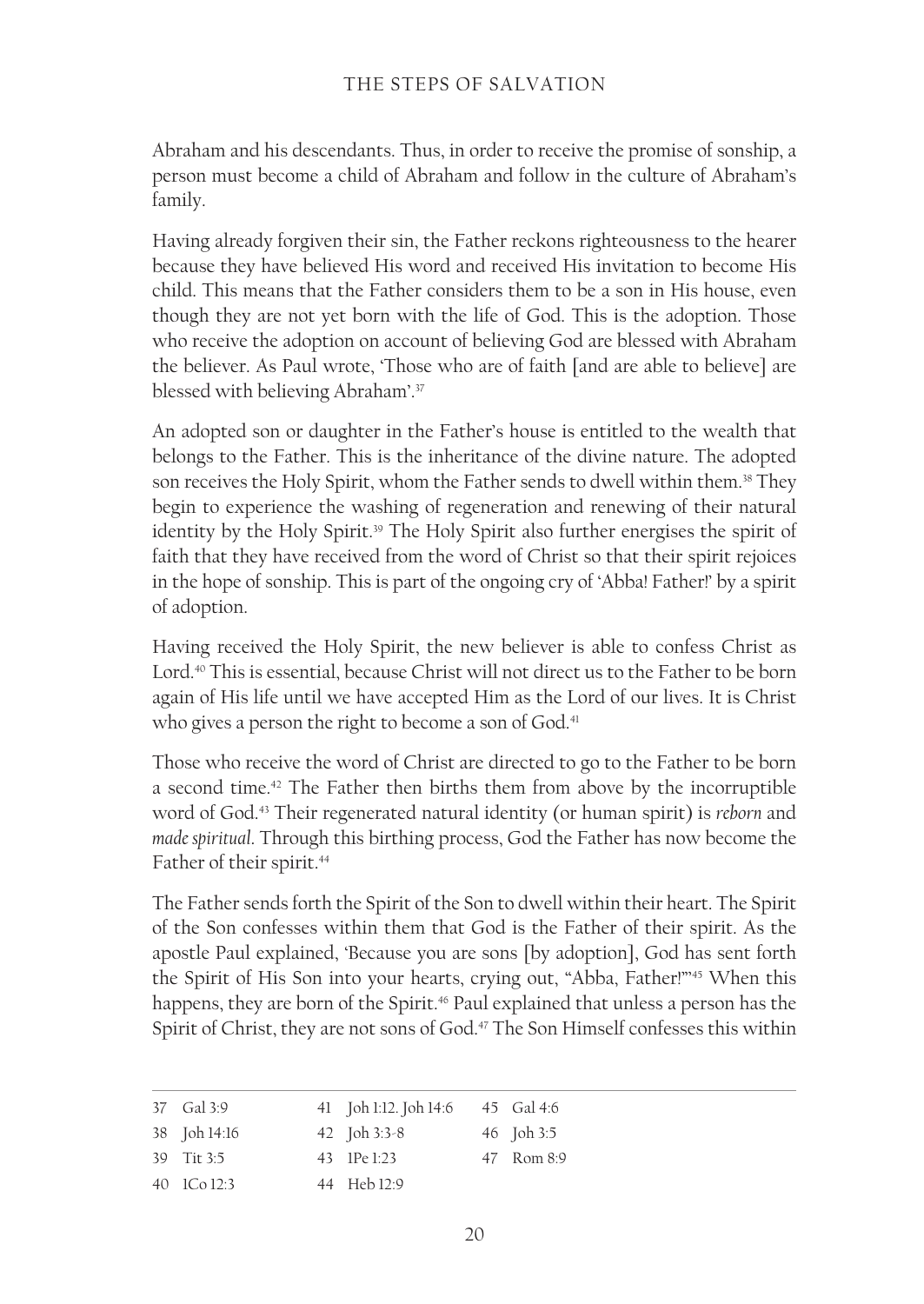them. The Holy Spirit also enables a son of God to confess that God is their Father by continuing to bear witness with their spirit that they are a son of God.<sup>48</sup>

In summary, a person is first given the gift of faith which makes them one of Abraham's children. They are then blessed with Abraham by receiving the adoption as a son of God. The adopted son of God is then born of the seed of the Father. This involves receiving the word of their name as a son of God, and receiving the Spirit of the Son into their heart. At this point, they are born of the Spirit. Evidently, a person first becomes one of Abraham's children through faith, and is then born again as one of God the Father's children.

Once a person has been born of God, they come into Christ through baptism. They now belong to Christ. Baptism joins a person to the offering of Christ, which includes the fellowship of His sufferings. They eat and drink the communion elements each week in faith for an ongoing participation in the fellowship of Christ's offering and sufferings as a member of His body.

### **Continuing in the adoption**

Notably, Paul explained that if a person belongs to Christ, having been born of God and baptised into Christ, *then* they are Abraham's children and heirs according to the promise that God made to Abraham.<sup>49</sup> We recall that the inheritance is the promise of receiving the Spirit through the process of being born again. Paul was highlighting the reality that, even though a person has received the promise of the Spirit, *they need to continue in the adoption*. He made this same point in his letter to the Christians in Rome, writing, 'Not only that, but we also who *have the firstfruits of the Spirit*, even we ourselves groan within ourselves, *eagerly waiting for the adoption*, the redemption of our body'.50

If a spirit of adoption is the expression of a person who has faith to *receive* the promise of the Spirit, why will they *continue* to express 'Abba! Father!' by a spirit of adoption *after* they have been born of the Spirit and have come into Christ through baptism? To answer this question, we must recognise the distinction between Christ the Person *dwelling* within us, and Christ being *formed* within us.

When a believer is first born of the Spirit, Christ the Person has come into their heart. However, the divine nature has not yet *become their nature*. This happens

<sup>48</sup> Rom 8:16

<sup>49</sup> Gal 3:26‑29

<sup>50</sup> Rom 8:23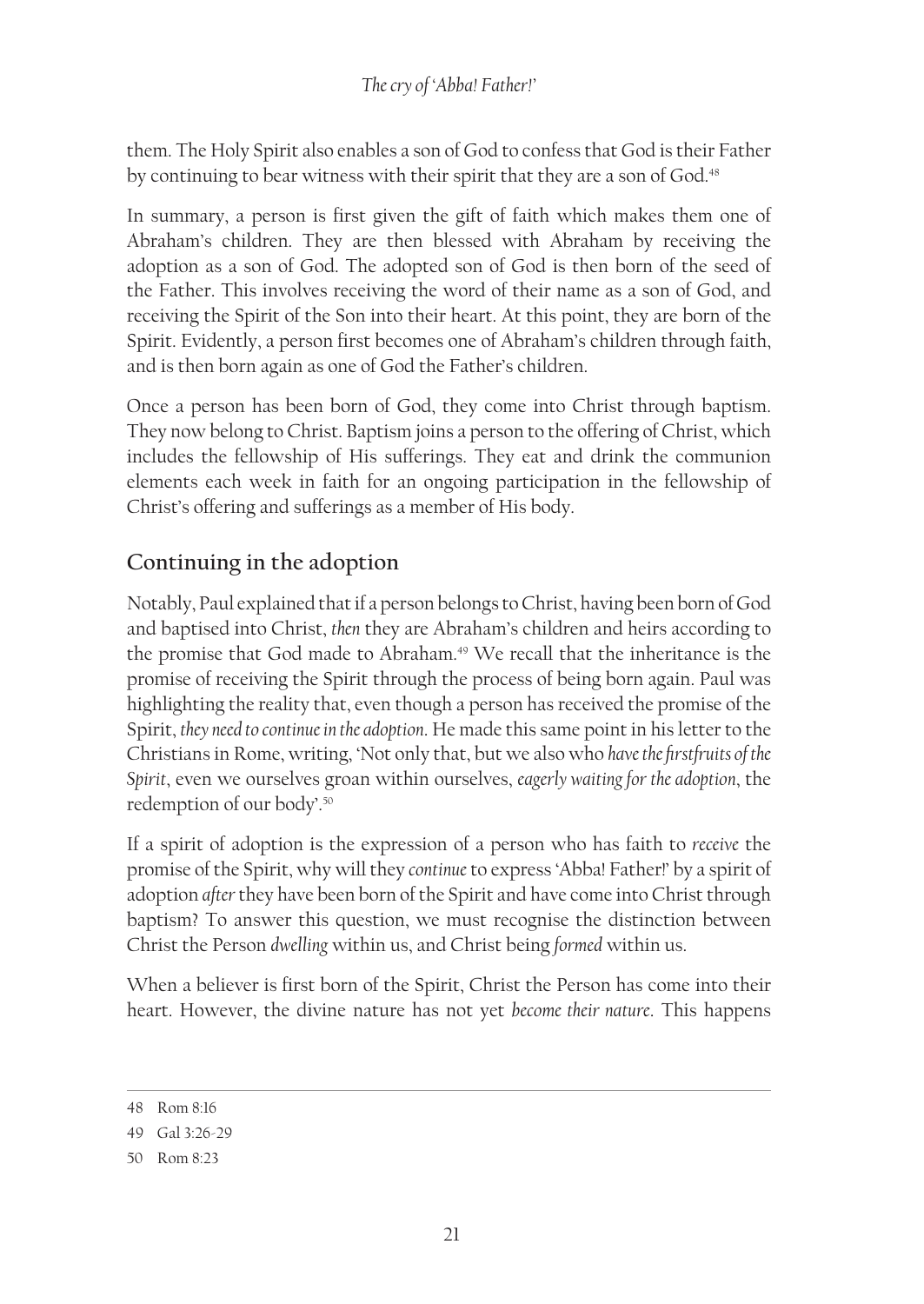when Christ is formed in them through a process of travail.<sup>51</sup> This travail is an *ongoing* share in the fellowship of Christ's offering and sufferings.

In this fellowship, 'offering transfer' is operative. Offering transfer happens when a person is joined to the death, burial and resurrection of Jesus Christ. Their sin and iniquity is transferred to Christ so that it can be removed from them in the fellowship of His sufferings. In this same fellowship, His life is transferred to them so that it can be *formed in them*.

A person who has been born of God will continue to express 'Abba! Father!' by a spirit of adoption because they desire to attain to the full measure of their inheritance as a son of God, and to participate in the accomplishing of God's will. They will continue to receive the word of God as it is ministered to them by Christ through His messengers. With the word, they *continue* to receive the faith of God to believe and obey His word. In this faith, they are able to participate in the fellowship of Christ's offering, through which they partake of His fullness and participate in the will of God being done, as a member of His body.<sup>52</sup> The apostle John described the fullness of Christ's life as 'grace and truth'.<sup>53</sup>

As a son of God grows *from faith to faith* through the hearing of the word, they have increasing access to the grace of God in which they stand.<sup>54</sup> This is the grace of life that Jesus revealed as being the nature of His sonship.<sup>55</sup> To stand in the grace of God and to exult in the hope of the calling of sonship means that they are obtaining their eternal inheritance as a son of God. A son of God rejoices in suffering because they understand that they receive their inheritance through offering transfer as they are joined to the fellowship of Christ's offering. In the fellowship of Christ's offering and sufferings, they are being changed from one degree of glory to another, into the image of Christ's sonship.<sup>56</sup>

Reiterating the point, faith for sonship, combined with the witness of the Holy Spirit with our spirit that we are children of God, enables us to claim our sonship with joyful assurance. Because we are God's children by adoption, we press into the Father's house to become heirs of everything that belongs to us as a result of being born again of His seed. This desire is a spirit of adoption. It is expressed through a believer's ongoing cry of 'Abba! Father!' Because we are fellow heirs with Christ, we join the fellowship of His sufferings so that we may be glorified together with Him as we become possessors of the divine nature. The Spirit of

| 51 | Gal 4:19 |  |
|----|----------|--|
|    |          |  |

```
54 Rom 1:17. 
   Rom 10:17.
```

```
52 Heb 10:5-7
53 Joh 1:14,16
```

```
Rom 5:1
55 Joh 1:14. 1Pe 3:7
```

```
56 2Co 3:18
```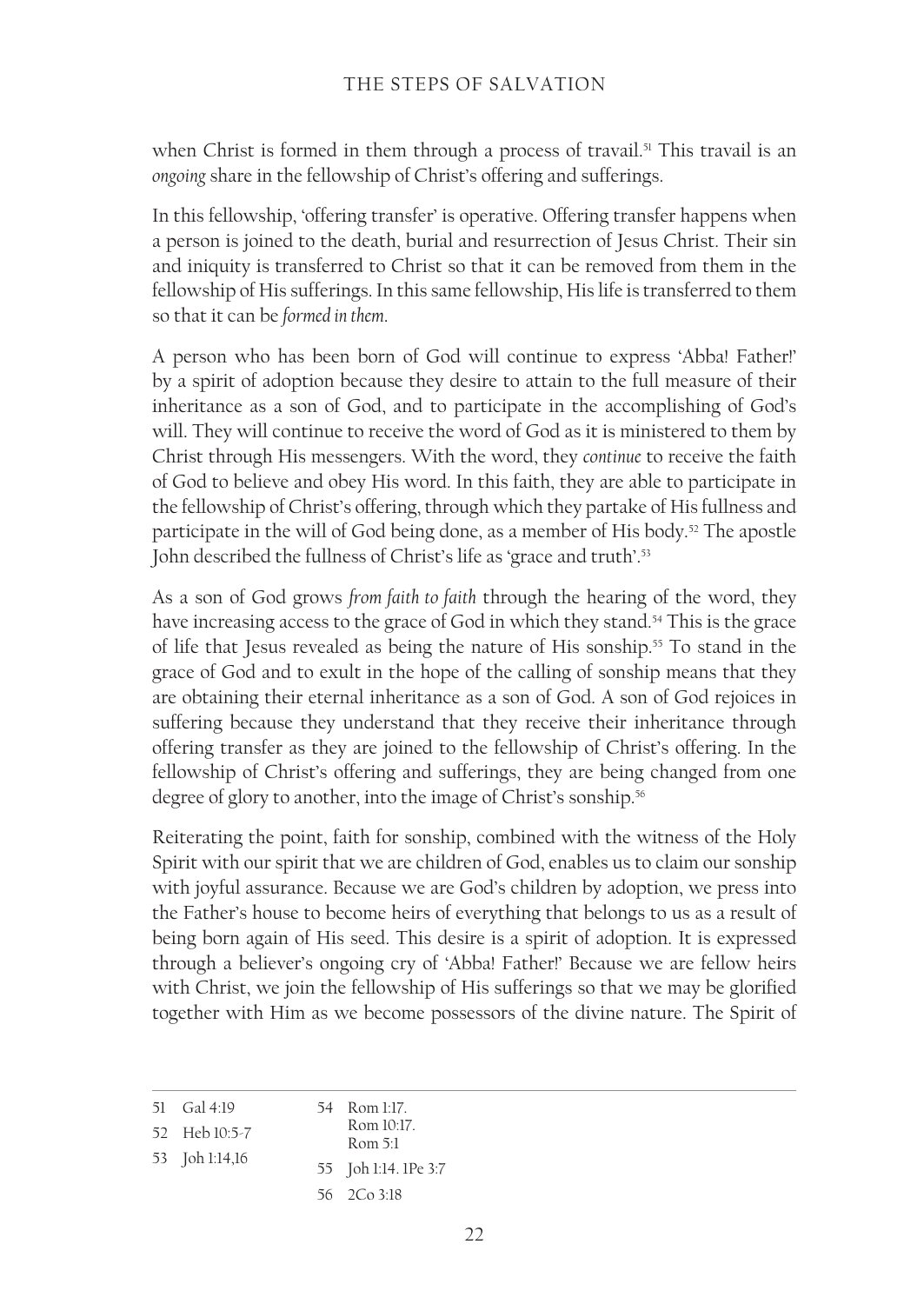the Son continues to cry out 'Abba! Father!' within us, confirming that we are progressively obtaining the inheritance of our sonship.

The cry of 'Abba! Father!' will continue to be the expression and conduct of the sons of God in the new heavens and earth, even though they have obtained their eternal sonship. Why is this so? It is because, in the new heavens and earth, the sons of God will continue to live by every word that proceeds from the mouth of God. In the faith that comes with this word, they will present themselves for ongoing participation in the works of righteousness that God has prepared for them. The doing of these works will be an expression of their sonship life, and will reveal the cry of 'Abba! Father!' within them by the Spirit of the Son, who is the expression of all sonship.

# **Discipleship**

A person who continues to express 'Abba! Father!' by a spirit of adoption is a disciple. They have received the ear and the mouth of a disciple. They are no longer a slave of sin who is invested in defining and expressing their own life. Such an investment is motivated by the fear of death that describes the condition of a person who does not live by the proceeding word of God. Their heart is bound by unbelief. A Christian who lives this way soon becomes weary in the way of the Lord because they fail to enter the rest that faith brings.

However, a believer becomes settled and secure when they have been sealed as a son by receiving the Holy Spirit.<sup>57</sup> The security that this rest brings is essential to progressively obtaining their inheritance as a son of God.<sup>58</sup> This is why Paul said, 'For you have not received a spirit of slavery leading to fear again, but you have received a spirit of adoption as sons by which we cry out, "Abba! Father!" ' 59

Christ's disciples are able to hear and receive the word that is ministered to them from Christ's messengers. It is through this word that they *continue* to receive the faith of God 'from faith to faith'.<sup>60</sup> Having this spirit of faith, they are then able to believe and obey God's word, and to follow in the steps of the faith of their father, Abraham the believer.<sup>61</sup> They, as Abraham's children, obey the commands of God. This 'obedience of faith' is the culture of Abraham's house.62

<sup>57</sup> Eph 1:13 61 Rom 4:12. Gal 3:9

<sup>58</sup> Heb 4:1-3 62 Rom 16:26

<sup>59</sup> Rom 8:15

<sup>60</sup> Rom 1:17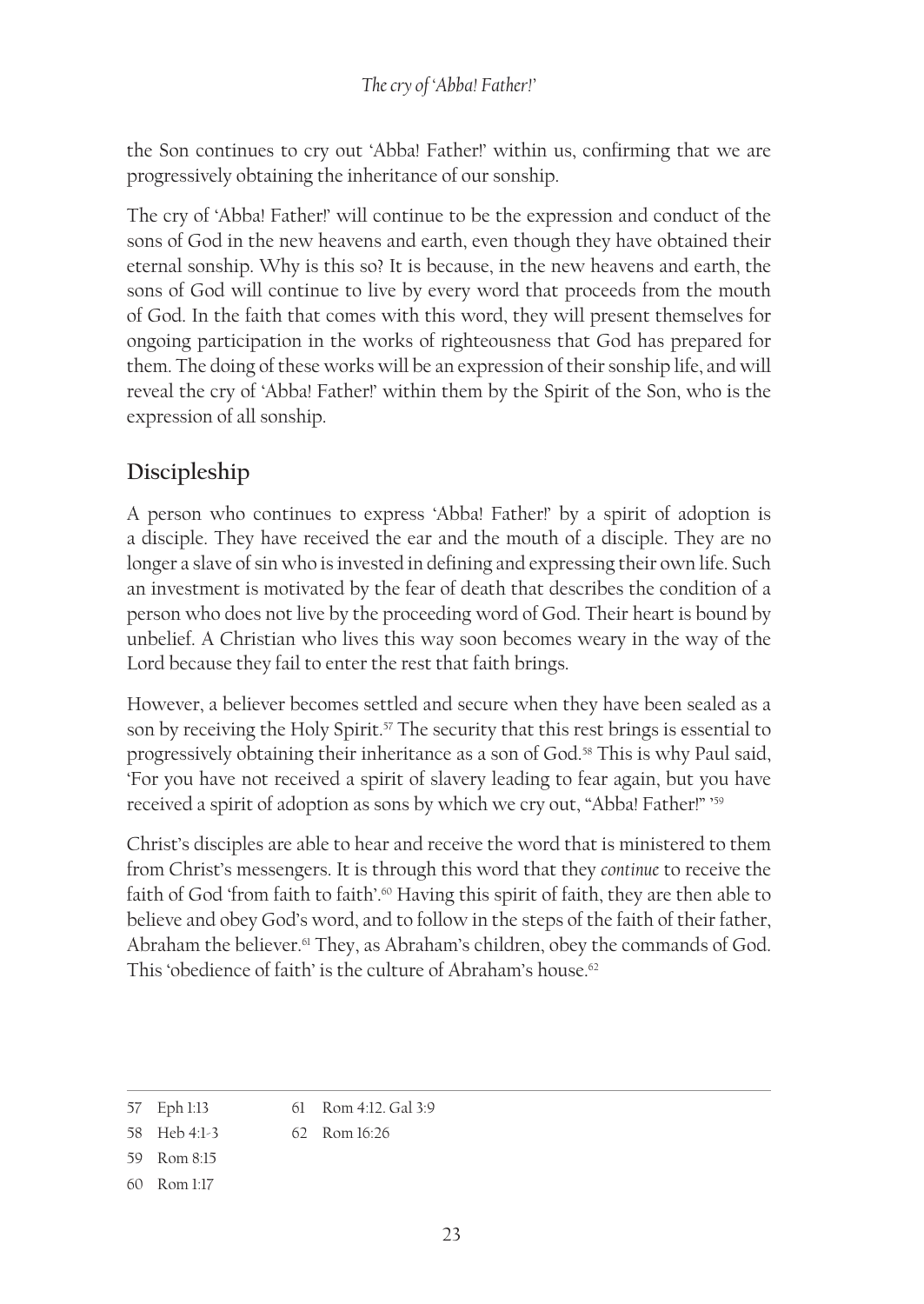### **Coming to faith in the midst of suffering**

Paul explained that a person who has received the spirit of faith and therefore believes God's word, *speaks* in a particular way.63 To make this point, Paul specifically quoted a passage from Psalm 116. Although the authorship of this psalm is not identified in the Scriptures, we would agree with most commentators who attribute its authorship to King David. This psalm is the testimony of David, who was restored to a spirit of faith through repentance, having earlier fallen out of faith at a time in his life when he was greatly distressed because of suffering. The account of his experience provides helpful instruction regarding the nature of faith and how it leads to the fellowship of offering in the midst of God's people.

David's psalm opens with his expression of love for Yahweh, who heard his prayers. David then summarised the fruit of his experience as a commitment to continue to call on the name of the Lord as long as he lived.<sup>64</sup> Knowing the name of the Lord means knowing Yahweh as three Persons – Father, Son and Holy Spirit – who live in a fellowship of one life and one spirit. To call on the name of the Lord is to join the fellowship of Their covenant discussion concerning Their purpose for our life. Calling on the name of Lord is the initiative of a person who recognises that their life is found only in the name of the Lord. A person who calls on the name of the Lord desires to be known in the fellowship of that name and to express the love of God, by offering, within this fellowship.

David then explained how he felt in the midst of his difficult situation. He wrote, 'The cords of death encompassed me and the terrors of Sheol came upon me; I found distress and sorrow'.<sup>65</sup> Importantly, this statement of the psalmist was prophetic of Christ's sufferings on the cross. It is also mentioned in Psalm 18, which is a Messianic psalm that prophetically described the event of Christ's death. Why is this important? It is because it highlights the truth that a believer's suffering, no matter how traumatic or unjust, or whether it is caused within or outside the church, is an opportunity to receive their suffering as fellowship in the sufferings of Christ.

Paul himself drew from these very passages as he testified of his own participation in the sufferings of Christ. He wrote, 'For we do not want you to be unaware, brethren, of our *affliction* which came to us in Asia, that we were *burdened excessively*, *beyond our strength*, so that we *despaired even of life*; indeed, we had the *sentence of death within ourselves* so that we would not trust in ourselves, but in God who raises

<sup>63</sup> 2Co 4:13. Rom 10:6,8‑9

<sup>64</sup> Psa 116:1‑2

<sup>65</sup> Psa 116:3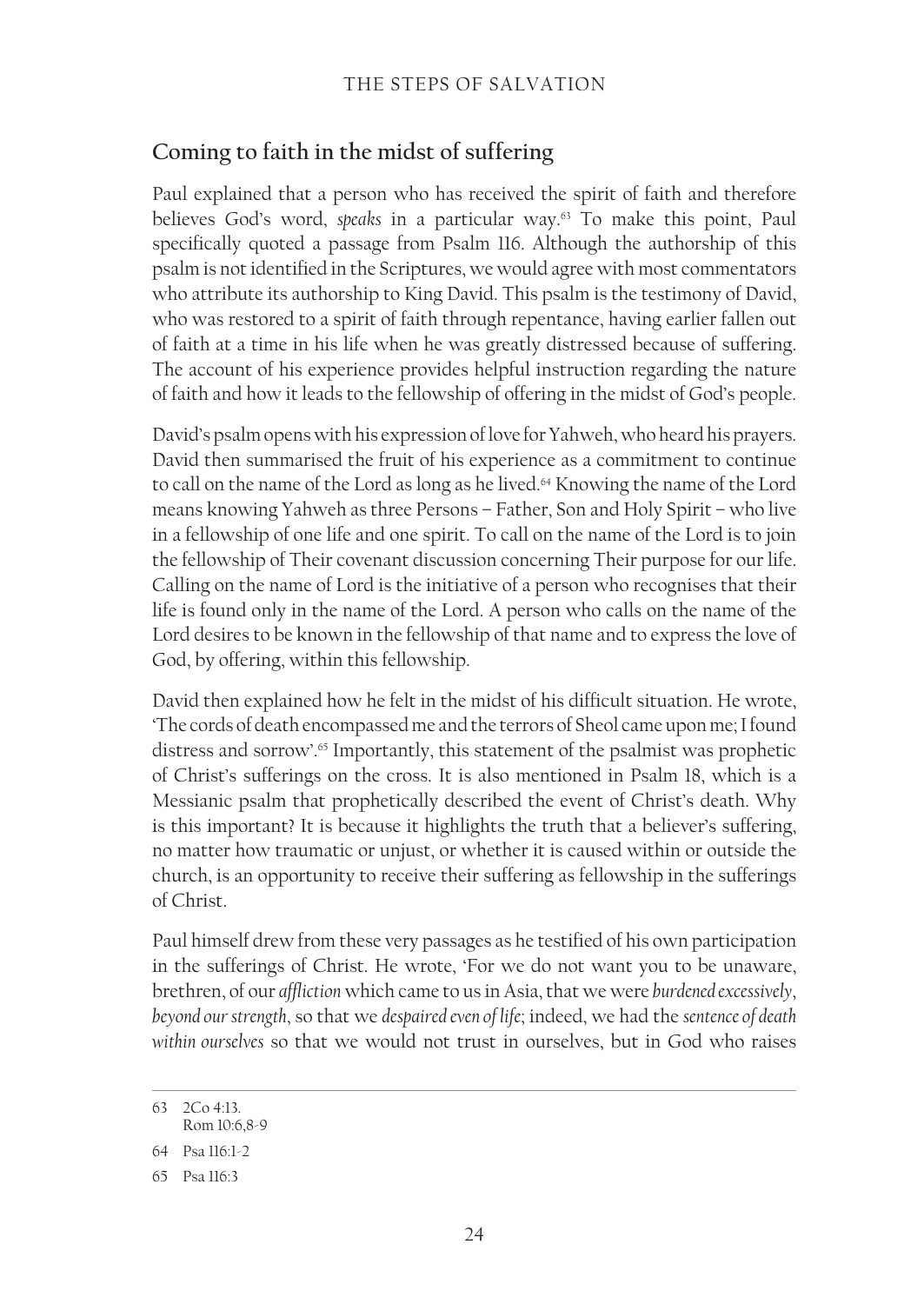the dead; who delivered us from so great a peril of death, and will deliver us, He on whom we have set our hope.'66 Paul's response in the midst of his sufferings demonstrated that he had received the faith of the Son of God to participate in the fellowship of Christ's offering and sufferings.<sup>67</sup>

This, however, was not the initial response of the psalmist. In the midst of his suffering, David was in great distress and sorrow. He was depressed because his hope seemed like a lost cause. In this regard, David was in a similar state to Abraham before the Word of Yahweh came to him, saying, 'Do not fear.'68 David could not see, nor believe, that his afflictions were an opportunity to join the fellowship of Christ's sufferings.<sup>69</sup> Instead, he declared that his afflictions were his, alone. Furthermore, he said, in *fearful haste*, 'All men are liars.'70 David's fear and torment was the evidence that he had turned from faith which works by love.<sup>71</sup> Consequently, David was unable to trust, believe, or love his brethren. To him, they were all liars.

This is a key point. When a person lets go of faith and trust, they are unable to have fellowship with God's people.

If the psalmist had been unable to recover from this state of disconnection, his belief that all men are liars would have become like a spirit of antichrist within him. His love would most certainly have grown cold.<sup>72</sup> A person who is motivated by the spirit of antichrist, rather than by a spirit of faith, is in bondage to the fear of death and rejects the reality that Christ, the Word, is coming in the flesh of their brethren.73 Eventually, because of offence, they depart from the congregation and persecute those who are of the fellowship of faith.<sup>74</sup>

Thankfully, David did come to faith. What was the beginning point for his recovery? He *turned* again to the Lord in *repentance* and called upon His name.75 As David turned his face to the Lord, the veil of his own fallen perspective, which had informed his claim that all men are liars, was removed. He was able to acknowledge that he was bankrupt in spirit, confessing, 'I was brought low, and He saved me.'76 Furthermore, he was able to receive the *benefits* of God that were coming toward him by the word that proceeded from the face of the Lord.<sup> $\pi$ </sup> These benefits included the grace of God, the gift of His righteousness, and the mercy of God<sup>78</sup>

| 66 2Co 1:8-10 | 70 Psa 116:3,10-11 74 1 In 2:19   |               | 78 Psa 116:5 |
|---------------|-----------------------------------|---------------|--------------|
| 67 Gal 2:20   | 71 Gal 5:6. 1Jn 4:18 75 Psa 116:4 |               |              |
| 68 Gen 15:1   | 72 Mat 24:12                      | 76 Psa 116:6  |              |
| 69 Heb 11:25  | $73 \quad 2 \ln 7$                | 77 Psa 116:12 |              |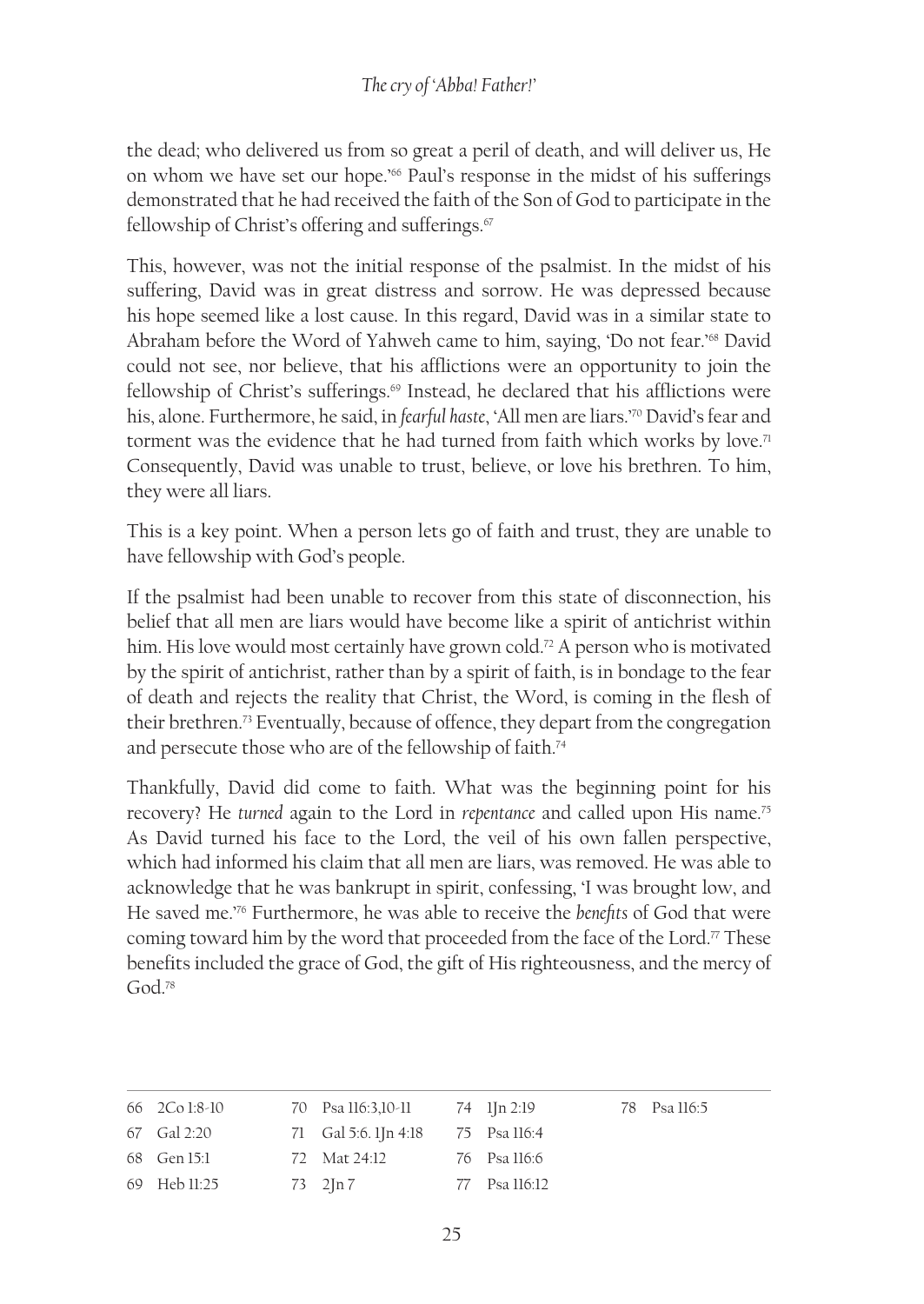David testified that, having been brought low, or to the end of himself, he was able to receive again the salvation of the Lord and declare, '*Return to your rest, O my soul*, for the Lord has dealt bountifully with you. For You have rescued my soul from death, my eyes from tears, my feet from stumbling. I shall walk before the Lord in the land of the living.'79

Evidently, David had received the gift of God's faith so that he was able to walk by faith, and not by his natural sight or fallen perspective regarding the circumstances of his life.80 By faith, he was able to believe the word of God and return, through the process of mourning, to enter the Lord's rest.<sup>81</sup> This motivation to return was the evidence that he possessed a spirit of adoption, or faith. David described the context of rest as 'the land of the living'.82 In His letter to the church in Ephesus, Jesus described this context for life as 'first love'.

Paul explained that, in the New Covenant, when a person enters the Lord's rest, they become a *partaker* of Christ.<sup>83</sup> This is the same rest that Jesus spoke of when He said to His disciples, 'Come to Me, all who are weary and heavy-laden, and I will give you rest. Take My yoke upon you and learn from Me, for I am gentle and humble in heart, and you will find rest for your souls. For My yoke is easy and My burden is light.'84

Of course, not every Christian who experiences distress in the midst of their suffering enters the Lord's rest. Consider, for example, the children of Israel. In the day of their trial and fear, they would not receive the word of Moses, nor the testimony of Caleb and Joshua, the Lord's messengers. Instead of becoming poor in spirit and mixing the word with faith, they wanted to return to Egypt. They even called the context of their former slavery 'a land flowing with milk and honey'.<sup>85</sup> Therefore, the Lord swore in His wrath, 'They shall not enter My rest.'<sup>86</sup>

What did it mean for David to enter the Lord's rest? David himself asked, 'What shall I render to the Lord for all His benefits toward me?' A benefit is something that is bestowed upon a person. When David was noting the Lord's benefits, he was referring specifically to the righteousness of faith that he had received as a gift from the Lord.<sup>87</sup> This faith granted him access to a context of grace in which he could stand and exult in hope.<sup>88</sup> In this faith, David was able to present himself to the Lord.

| 79 Psa 116:7-9                  | 82 Psa 116:9    | 86 Heb 3:11     |
|---------------------------------|-----------------|-----------------|
| 80 Eph 2:8. 2Co 5:7 83 Heb 3:14 |                 | 87 Eph 2:8.     |
| 81 Heb 3:18-19                  | 84 Mat 11:28-30 | Rom $4:1-8$     |
|                                 | 85 Num 16:13    | 88 Rom 5:1-2,17 |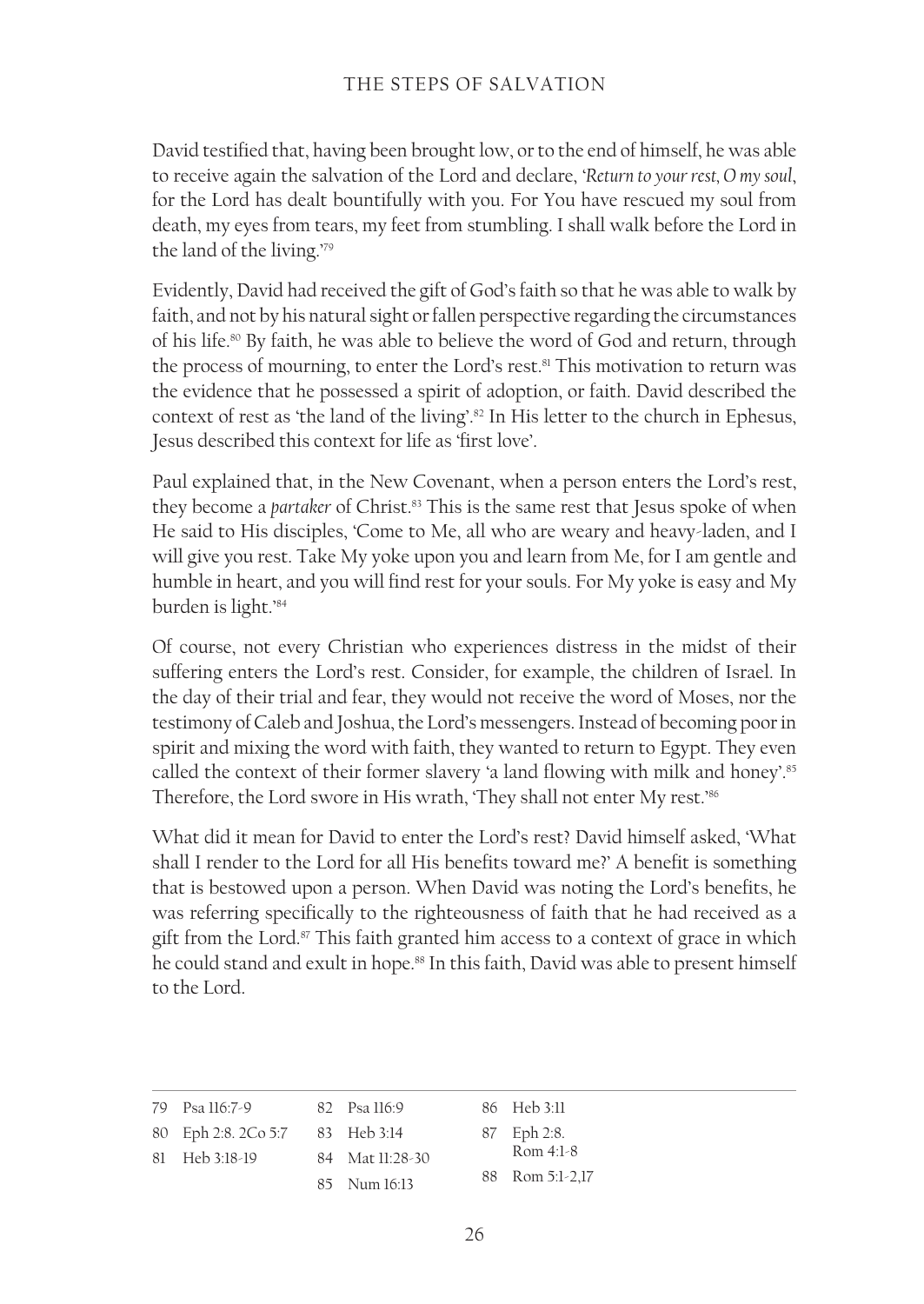### *The cry of 'Abba! Father!'*

As we have noted, a believer comes to the rest that is associated with obtaining their inheritance as a son of God, by being yoked with Christ. We observe this faith in the testimony of David, who declared that he would partake of the cup of salvation and call on the name of the Lord.<sup>89</sup> This means that he joined, by faith, the fellowship of Christ's sufferings. This fellowship is represented by the cup of salvation. As Paul taught, 'Is not the cup of blessing which we bless a sharing in the blood of Christ?'90 To call on the name of the Lord, having entered His rest, is to partake of the bread of the communion. It is the acceptance that the body of Christ is the context for our life. As Paul also explained, 'Is not the bread which we break a sharing in the body of Christ? Since there is *one bread*, we who are many are *one body*; for we all partake of the one bread.'91

Instead of believing that his sufferings were his own, David was able to speak in a spirit of faith, and say, 'Precious in the sight of the Lord is the death of His godly ones.'92 He had accepted that his sufferings were a participation, or ongoing fellowship, in the sufferings of the Lord. He chose these sufferings for himself.<sup>93</sup>

David was committed to making offering in fellowship with God's people, saying, 'To You I shall offer a sacrifice of thanksgiving, and call upon the name of the Lord. I shall pay my vows to the Lord, oh may it be in the presence of all His people, in the courts of the Lord's house, in the midst of you, O Jerusalem. Praise the Lord!'94 David's return to faith was marked by his earnest desire to make offering. This was the fulfilment of his vow as one who was a slave of the Lord.<sup>95</sup> Furthermore, David was motivated to be found in the midst of the congregation of God's people. That is, he had received faith by hearing the word, and was joining, again, the fellowship of the Lord.

As David professed to be a bondslave of Yahweh, he noted that he was a son of the Lord's handmaid.96 In other words, David acknowledged that he was a child of God's covenant from the womb. Because of the faith of his parents, David was a son of Abraham. Nevertheless, his faith was tested through suffering. Whether we have been saved out of the world or born of God in the womb of our mother, *every son of God will experience a trial of faith*. Regarding the trial of faith, the apostle James said, 'Consider it all joy, my brethren, when you encounter various trials, knowing that the testing of your faith *produces* endurance. And let endurance have its perfect result, so that you may be perfect and complete, lacking in nothing.'97

| 89 Psa 116:13 | 93 Heb 11:25     | 97 $\int \frac{1}{2}$ -4 |
|---------------|------------------|--------------------------|
| 90 ICo 10:16  | 94 Psa 116:17-19 |                          |

- 91 1Co 10:16‑17 95 Num 15:2-5
- 92 Psa 116:15 96 Psa 116:16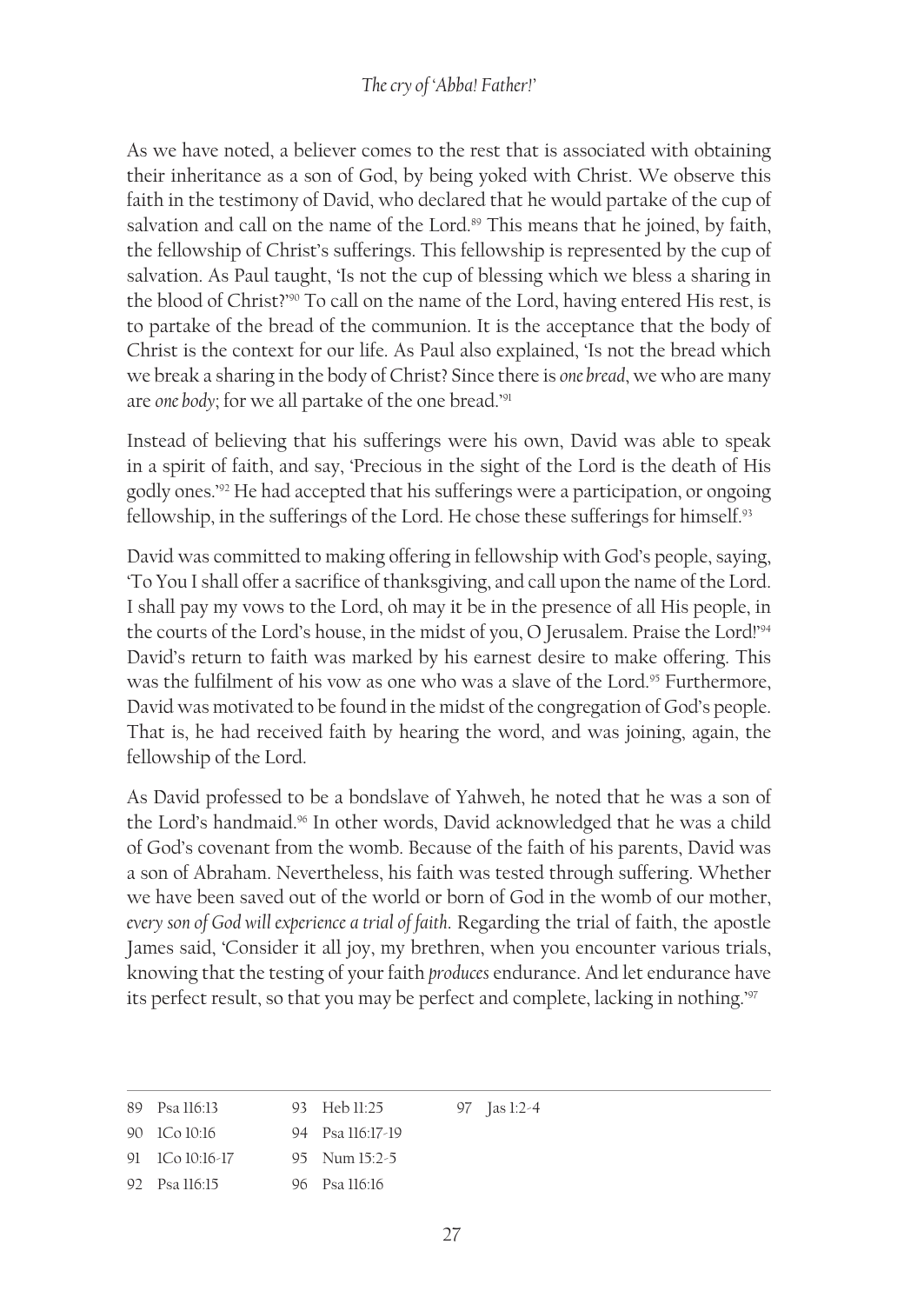### **The motivation to mourn**

As we have noted through the testimony of King David, repentance and mourning are necessary for a person to transition from their state of alienation to fellowship in the body of Christ. In his letter to the Corinthians, Paul outlined seven stages of mourning that are essential to making this transition. He wrote, 'For observe this very thing, that you sorrowed [or mourned] in a godly manner: What *diligence* it produced in you, what *clearing of yourselves*, what *indignation*, what *fear*, what *vehement desire*, what *zeal*, what *vindication*! In all things you proved yourselves to be clear in this matter.'98 A person who has proven themselves 'clear', or 'pure', is being cleansed by the blood of Christ as they walk in the light of the word and have fellowship with their brethren.<sup>99</sup>

In chapter six, we will discuss repentance and mourning in further detail. The point to note, here, is that a spirit of adoption, or faith, is the motivation to engage in the seven stages of mourning. This is because the stages of mourning are the means by which a person is released from their *bondage* to fear, and their associated alienation, so that they can live in the glorious *liberty* of their sonship as part of the fellowship that is in Christ.<sup>100</sup> In this regard, we note again the contrast that Paul made between being in bondage to fear and having a spirit of adoption by which we cry, 'Abba! Father!'

# **Speaking as a disciple**

A person who *calls* on the name of the Lord and *commits* to make offering in the fellowship of His people is able to *speak* this way because they have received the mouth of a disciple. In the book of Romans, Paul noted that a person who has received the righteousness of faith *confesses* Christ as their Lord.101 They are able to do this because they have received the Holy Spirit from the Father.<sup>102</sup> There are two related implications of this confession.

First, a disciple of Christ will obey, from the heart, the word to which their Lord and Master has committed them.103 Paul called this 'the obedience of faith'.104 What is the word to which they are being committed? It is the doctrine of baptism, which calls them to participate in the offering of Christ. As they obey God's word as a slave of righteousness, the result of obedience is sanctification to their name as a son of God.<sup>105</sup> Regarding this sanctification, Paul explained that 'having been freed

| 98 2Co 7:11             | $102 \text{ } 100 \text{ } 123$ |
|-------------------------|---------------------------------|
| 99 lJn 1:7              | 103 Rom 6:17                    |
| $100 \text{ Rom } 8.21$ | $104$ Rom $1.5$                 |
| $101$ Rom $10.9$        | $105$ Rom 6.19                  |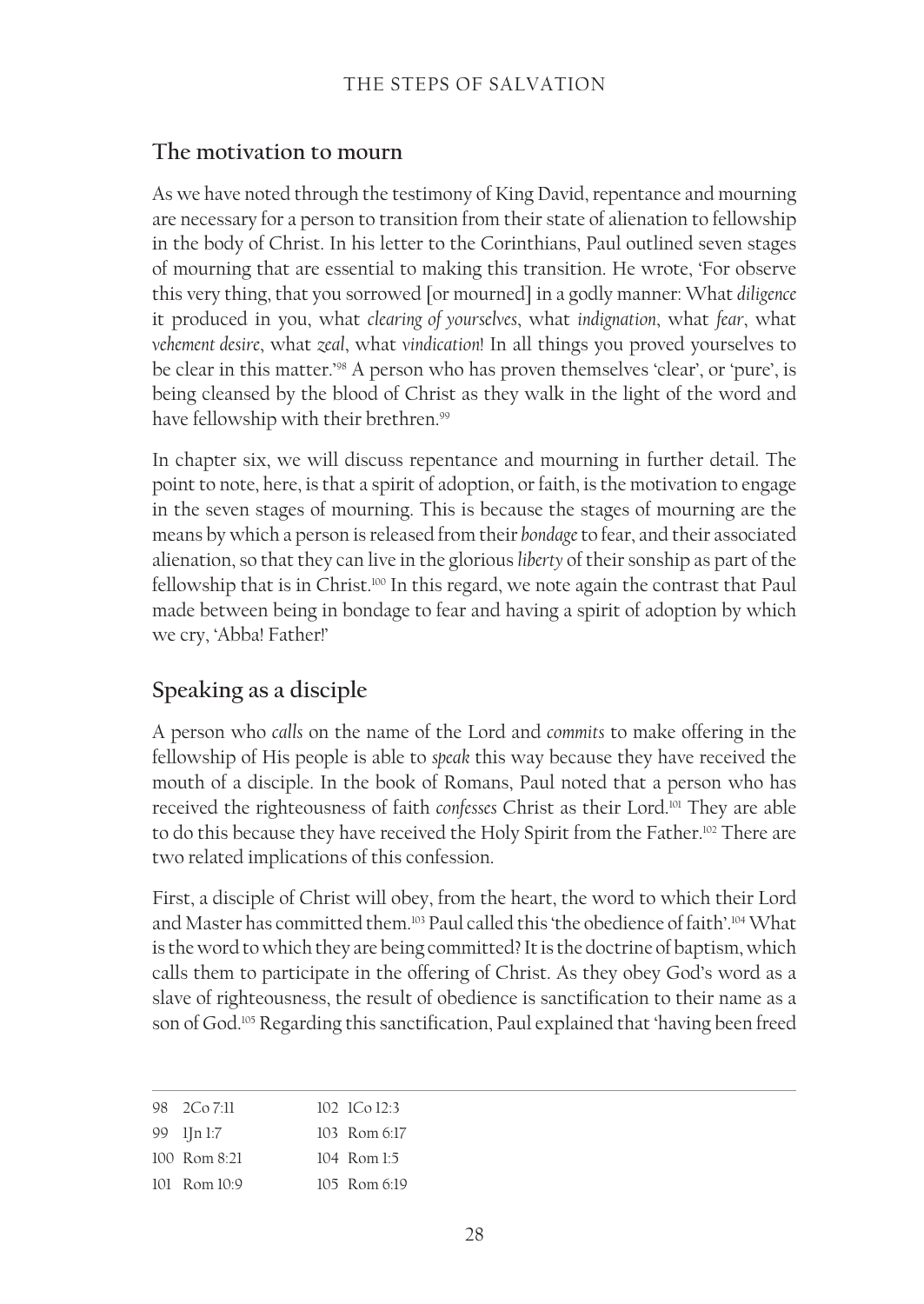from sin and enslaved to God you [have] your [fruit] resulting in sanctification, and the outcome, eternal life'.<sup>106</sup>

This eternal life is described by the apostle John as 'grace and truth'. It is the fullness of the life of the Son of God that a person receives from Christ, their Head, as they submit to the order of headship in the body of Christ. As they receive this life, in Christ, they grow as a son of God.107

It is important to recognise that the obedience of faith is much more than a person's compliance with a scripted direction or a standard of conduct. This is because *the*  obedience of faith works by love.<sup>108</sup> Jesus said that if a person loved Him, they would keep His commandments.<sup>109</sup> Jesus commanded His disciples to love one another in the same manner that He loved them – by laying down their lives to reveal one another.110 To help in this regard, Jesus said that He would ask the Father to give the Holy Spirit to His disciples.<sup>111</sup> The Holy Spirit pours the love of God into a believer's heart so that they are able to lay down their life for their friends.

Unless the love of God is poured into a person's heart by the Holy Spirit, they are unable to obey according to their name as a son of God.112 Love enables the sanctified and trusting obedience of a son of God. Their activities are no longer for the sake of revealing themselves. Instead, they offer themselves to reveal the word that they receive from their friends in Christ. This is why Jesus said, 'Greater love has no-one than this, than to lay down one's life for his friends. You are My friends if you do whatever I command you.'113

Offering by the love of God is the second implication of confessing the lordship of Christ as His disciple. Such a person takes up their cross and follows Christ. They personally join themselves to the fellowship of His offering and suffering. In his Gospel, Matthew wrote, 'Then Jesus said to His disciples, "If anyone wishes to come after Me, he must deny himself, and take up his cross and follow Me. For whoever wishes to save his life [soul] will lose it; but whoever loses his life [soul] for My sake will find it".'<sup>114</sup>

As we have already noted, a person joins the offering and sufferings of Christ through baptism. However, from these passages of Scripture, we note that a person is to *present themselves* in this fellowship as a slave and disciple of Christ. This is an action of faith that works by the love of God.115 Presenting themselves

| 106 Rom 6:22    | $110$ Joh $15:12$    | 114 Mat 16:24-25 |
|-----------------|----------------------|------------------|
| 107 Eph 4:14-16 | $111$ Joh $14:16-17$ | 115 Gal 5:6      |
| 108 Gal 5:6     | $112$ Rom 5:5        |                  |
| 109 Joh 14:15   | 113 Joh 15:13-14     |                  |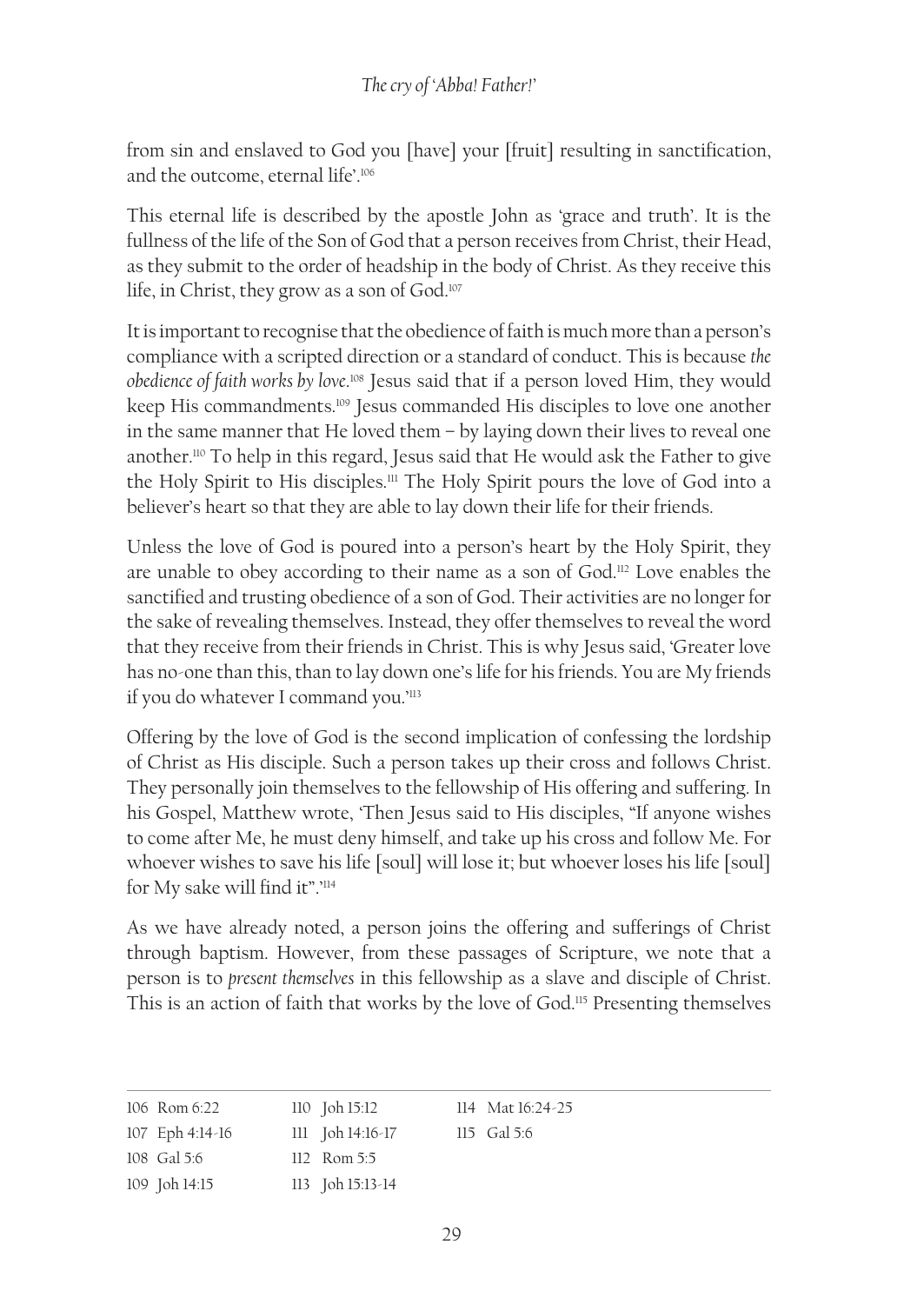in this way is the initiative of a son of man who, in a spirit of adoption, desires to partake of the divine nature that is their inheritance as a son of God.

With this understanding, we note Paul's exhortation to Christian believers to present themselves as a living sacrifice. 'I beseech you therefore, brethren, by the mercies of God, that *you* present *your bodies* a living sacrifice, holy, acceptable to God, which is your reasonable service [of worship]. And do not be conformed to this world, but be transformed by the renewing of your mind [by the Holy Spirit], that you may prove what is that good and acceptable and perfect will of God.'<sup>116</sup>

Having joined the fellowship of Christ's offering by baptism, and then continuing to participate in His offering by eating and drinking of Christ's body and blood, a son of God is able to speak and minister in Christ according to who God predestined them to be. That is, they are able to minister according to their sanctified name. In this regard, they speak and minister by the Holy Spirit, with the life and divine nature of Christ.

In summary, those who walk and live by the spirit of faith have the adoption and are heirs of the divine nature, provided that they, by baptism, maintain a fellowship with Christ in His offering and sufferings. They proceed from faith to faith, crying out 'Abba! Father!' by a spirit of adoption. And, the Son cries out 'Abba! Father!' within them as He is formed within them from glory to glory by the Spirit of the Lord.<sup>117</sup> As members of the body of Christ, they mature in sonship as they grow up into Christ's capacity for headship.

### **Meeting the Father in the secret place**

Sons of God are to meet the Father in the secret place with an unveiled face. If a person knows that God is their Father, then they have a special and unique relationship with Him. The Father reveals the secret of their name to them. Jesus said to His disciples, 'But you, when you pray, go into your room, and when you have shut your door, pray to your Father who is in the secret place; and your Father who sees in secret will reward you openly.'<sup>118</sup>

When a son of God prays in the secret place, they are joining, by faith, the fellowship and offering of Yahweh. We have previously used the phrase 'the prayer meeting of four' to describe this fellowship of prayer. It is an ongoing discussion that includes the Father, the Son, the Holy Spirit, and the believer. In this fellowship,

<sup>116</sup> Rom 12:1‑2

<sup>117</sup> 2Co 3:18

<sup>118</sup> Mat 6:6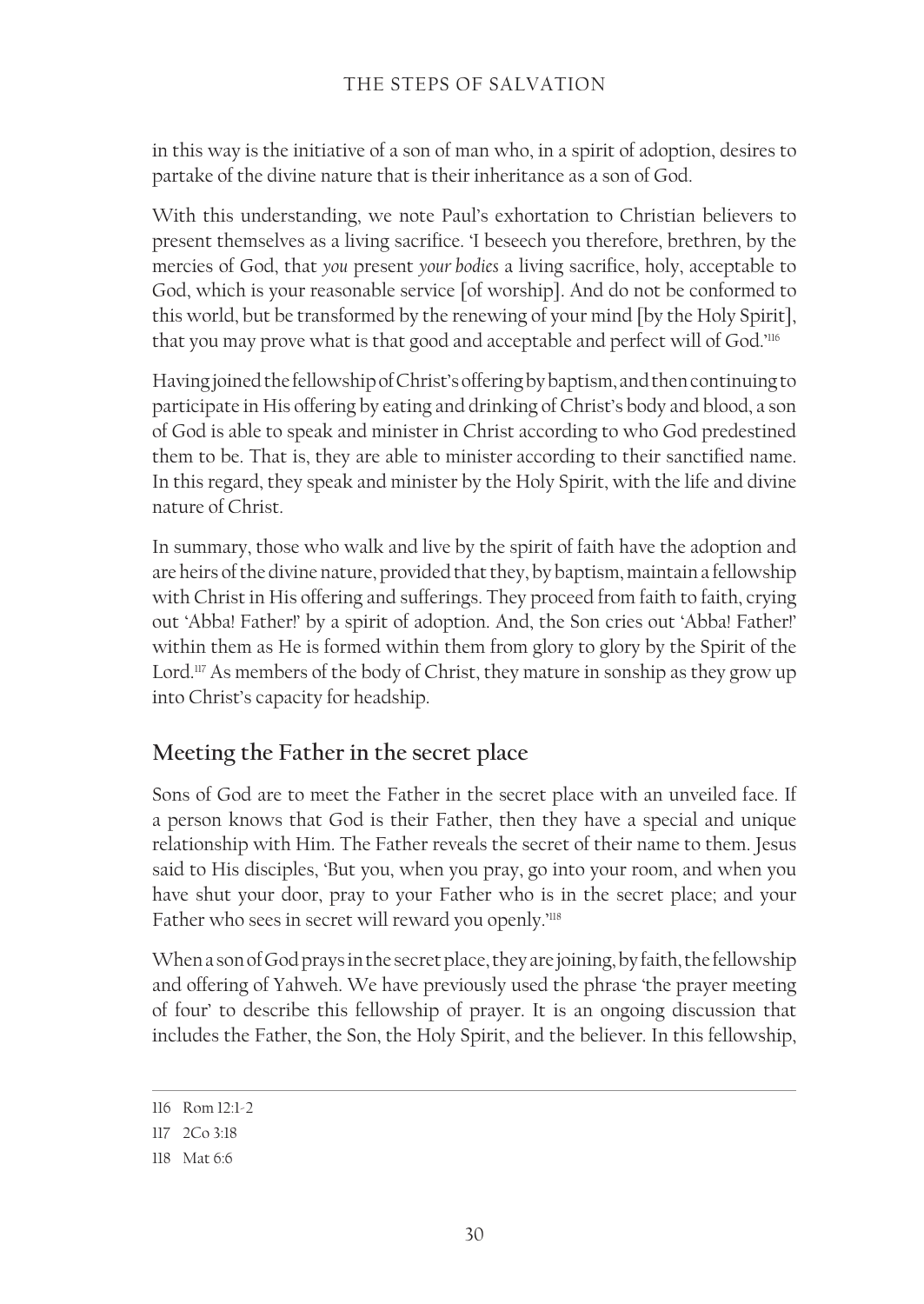the believer's sonship is revealed to them. They are learning from the Father what their name is. The Spirit of the Son and the Word of the Father within them are the seed of their sonship, which is giving form and definition to who and what they are becoming as a son of God.

When Jesus said that the Father would *reward* a son of God openly, He was referring to the *gift* of the Holy Spirit that the Father gives to them.119 When the Father first sends the Holy Spirit to dwell in a believer's heart, the Holy Spirit begins to regenerate and renew their natural identity.120 The Holy Spirit also bears witness with their spirit that they are a son of God.<sup>121</sup>

When a son of God is baptised into Christ and made a member of His body, their own name and sonship is hidden with Christ in the bosom of the Father. They are given a share in the life of the Son, which Jesus, in His parables, likened to talents and minas which were given to slaves in His house.<sup>122</sup> Talents and minas are given by the Son to slaves of righteousness in His house to trade with on behalf of their Lord and Master.

The baptism of the Holy Spirit is given to slaves, who are also sons, as a gift. He is the firstfruits of their inheritance as a son of God. In this regard, the Holy Spirit is the expression of their sonship. As they remain hidden with Christ in God, their name is being revealed through the expression of the gift; that is, the gift is their sonship by the Holy Spirit. By the Spirit, they are able to multiply the talents of the life of Yahweh that have been entrusted to them. Their eternal inheritance, or glory, as a son of God depends on the extent to which they multiply this life through offering.

Jesus taught that 'when they deliver you up, do not worry about how or what you should speak. For it will be given to you in that hour what you should speak; for it is not you who speak, *but the Spirit of your Father who speaks in you*'.123 When a son of God is being who the Father named them to be, they are revealing the Father. Their works are not their own, but are the Father's. In this regard, it is the Father, who is in them, who does the works and who is speaking. A person who is full of the Holy Spirit will be known by name when, by the capacity of the Holy Spirit, they do the Father's works.

The Holy Spirit is also the Comforter. He comforts us by helping us in the expression of our sonship and life. He helps us to keep His unity and integration

| 119 Joh 14:16-17.<br>Act $2.38$ | $122$ Mat $25:15$<br>$T$ uk 19.13 |
|---------------------------------|-----------------------------------|
| 120 Tit $3:5$                   | $123$ Mat $10.19 - 20$            |
| $121$ Rom $8.16$                |                                   |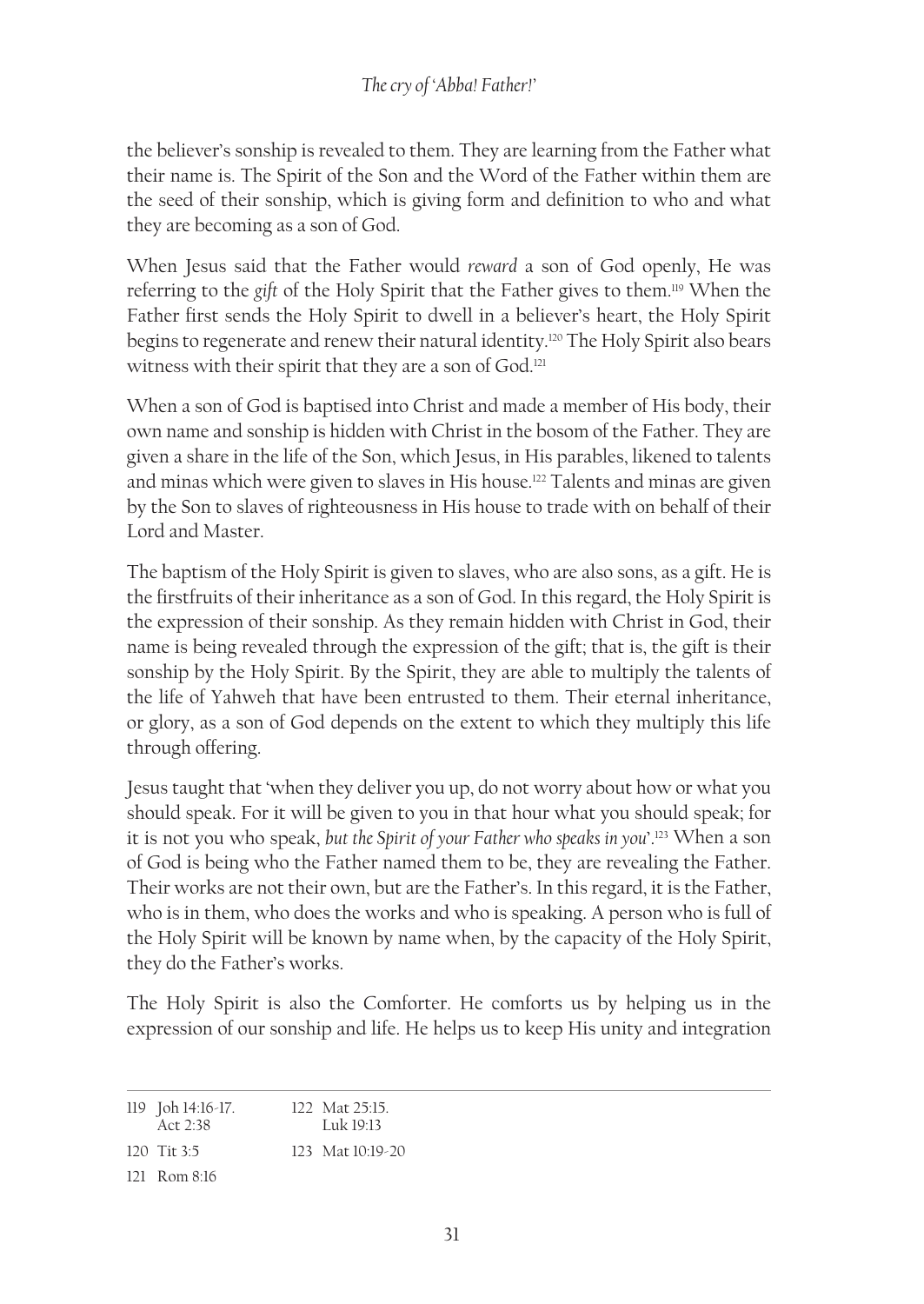in fellowship, in the bond of peace. He does this by helping us to put off all offence and the need for control, and to relinquish our pursuit of dominance or preeminence. This is because His own essence is His unity.

The Son of God worships the Father and the Spirit in the midst of His body. He testifies, saying, 'I will declare Your name to My brethren; in the midst of the assembly I will sing praise to You.'124 He also says, 'Here am I and the children [sons] whom God has given Me.'125 We hear the voice of the Son in the anointed worship of the members of His body.

<sup>124</sup> Heb 2:12. Psa 22:22

<sup>125</sup> Heb 2:13. Isa 8:18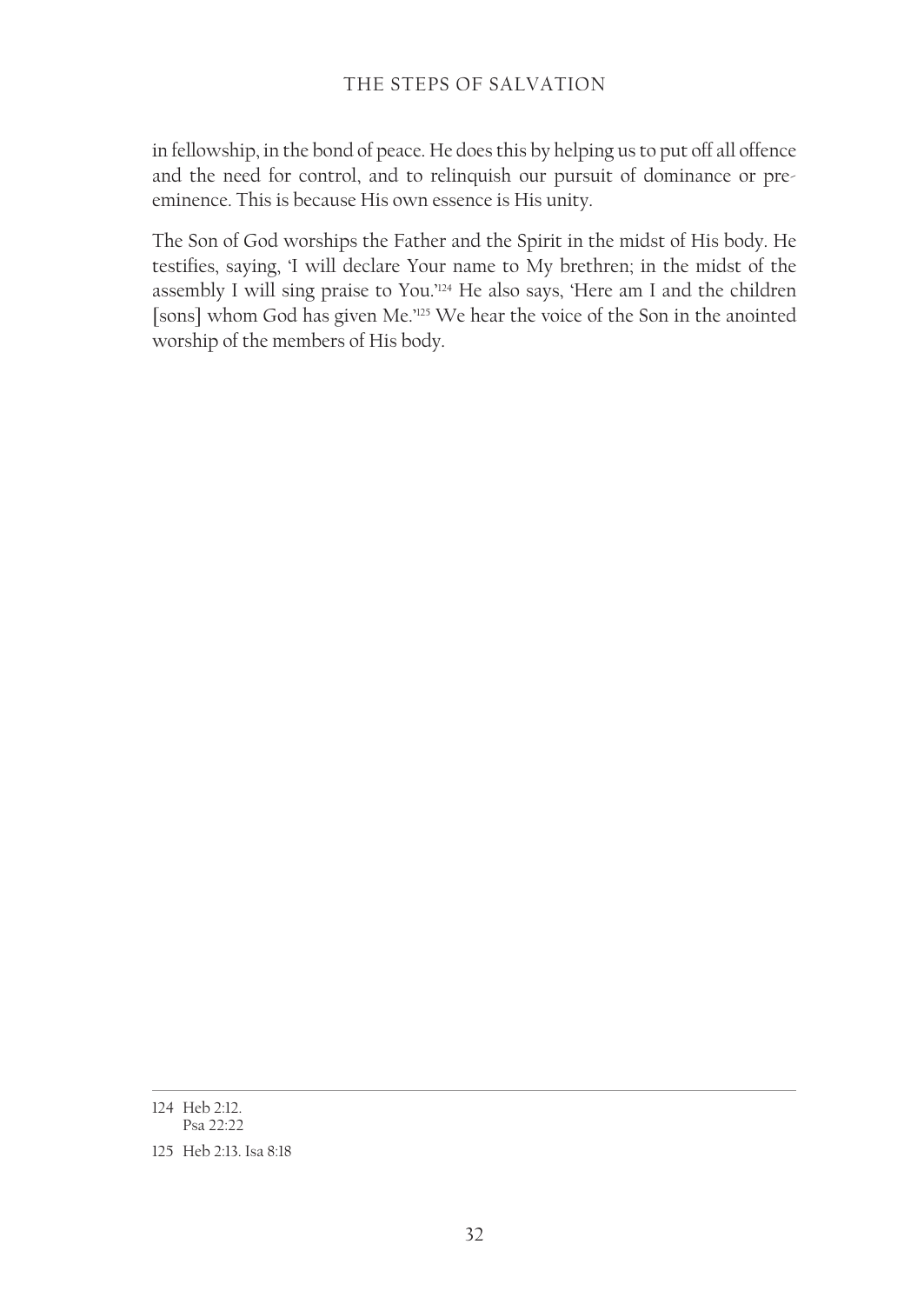# CHAPTER 2 Understanding first love

# **Introduction**

'First love' is a term that Jesus coined in His letter to the leaders of the church in Ephesus. He said to them, 'I have this against you, that you have left your *first love*.'1 Although Jesus was initially addressing the Ephesian presbytery, He concluded His letter by declaring, 'He who has an ear, let him hear what the Spirit says to the churches.'2 Evidently, the call to live in first love applies to everyone in Christ's church.

What is first love? When Jesus admonished the Ephesian leaders for leaving their first love, He was not saying that they had simply lost the feeling of love that they experienced when they first believed. We know this because He called them to 'remember therefore *from where* you [collectively] have fallen; repent and *do the first works*'.3 We observe that first love is a *place, or context,* that involves *relationship* with others. Within this context there are specific works to do.

<sup>1</sup> Rev 2:4

<sup>2</sup> Rev 2:7

<sup>3</sup> Rev 2:5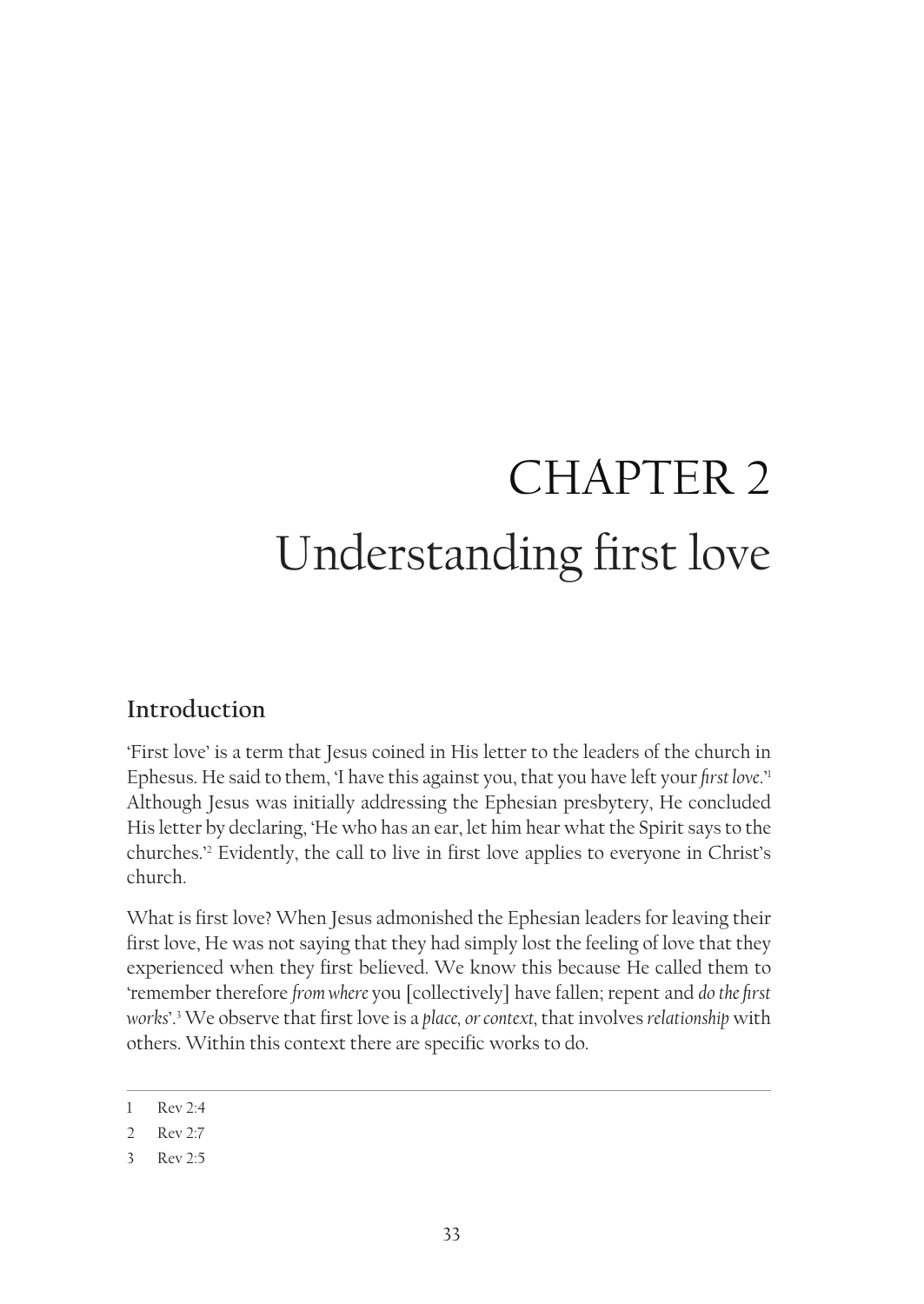### THE STEPS OF SALVATION

Some thirty years prior to John's record of the Revelation of Jesus Christ, the apostle Paul explained first love to the Ephesian Christians by drawing their attention to the great love of God which was revealed when Christ died on the cross for all men.4 This offering was the expression of the love of the Father, the Son and the Holy Spirit. By joining this offering through baptism, a born-again son of God could be brought back from the death of sin *with* Christ, and raised up and seated together *with* Him *in heavenly places*. 5 Paul explained that, as sons of God *abide* together in Christ, they are able to do the good works of sonship that God named for them<sup>6</sup>

Paul's letter to the Ephesians reveals that the context of first love is *heavenly places*, and that the first works are the *works of sonship* that we are to do in Christ. Where, then, is heavenly places? The answer is simple. Heavenly places is where we have *fellowship* with the Father, Son and Holy Spirit, and with other sons of God.

Living in this fellowship is only possible for a person who has been born of the Spirit and has joined the offering of Christ through baptism. Offering is the way of life in heavenly places. It is the expression of love that is 'of God'.7 Living this way is 'heavenly'. It cannot be understood or achieved through fallen human, or fleshly, endeavours. This means that, to live in first love, a person must be joined to a process through which their fallen propensities, which Paul identified as the operation of 'another law' within them, are removed from their life.<sup>8</sup>

Living in first love has implications for how a son God lives and relates personally, within a Christian household, and as a member in particular of the corporate body of Christ. It equally and necessarily involves prayer in the secret place, godly living within families, and communing together at the table of the Lord.

### **The tree of life**

Christ said to the Ephesian church that those who returned to first love, by overcoming what had caused them to fall from fellowship in Him, would be able to 'eat from the tree of life, which is in the midst of the paradise of God'.9 Christ's reference to the tree of life in the paradise of God highlights the understanding that first love was the culture of life in the garden of Eden before the Fall. This point helps us to understand the practicalities of first love in heavenly places, and how Christians can fall from this fellowship. Consider, for example, the reference that Paul made to Eve's transgression in the garden of Eden, as he raised concerns

<sup>4</sup> Eph 2:4 8 Rom 7:23

<sup>5</sup> Eph 2:5‑6 9 Rev 2:7

<sup>6</sup> Eph 2:10.

Psa 139:16

<sup>7</sup> 1Jn 4:7-8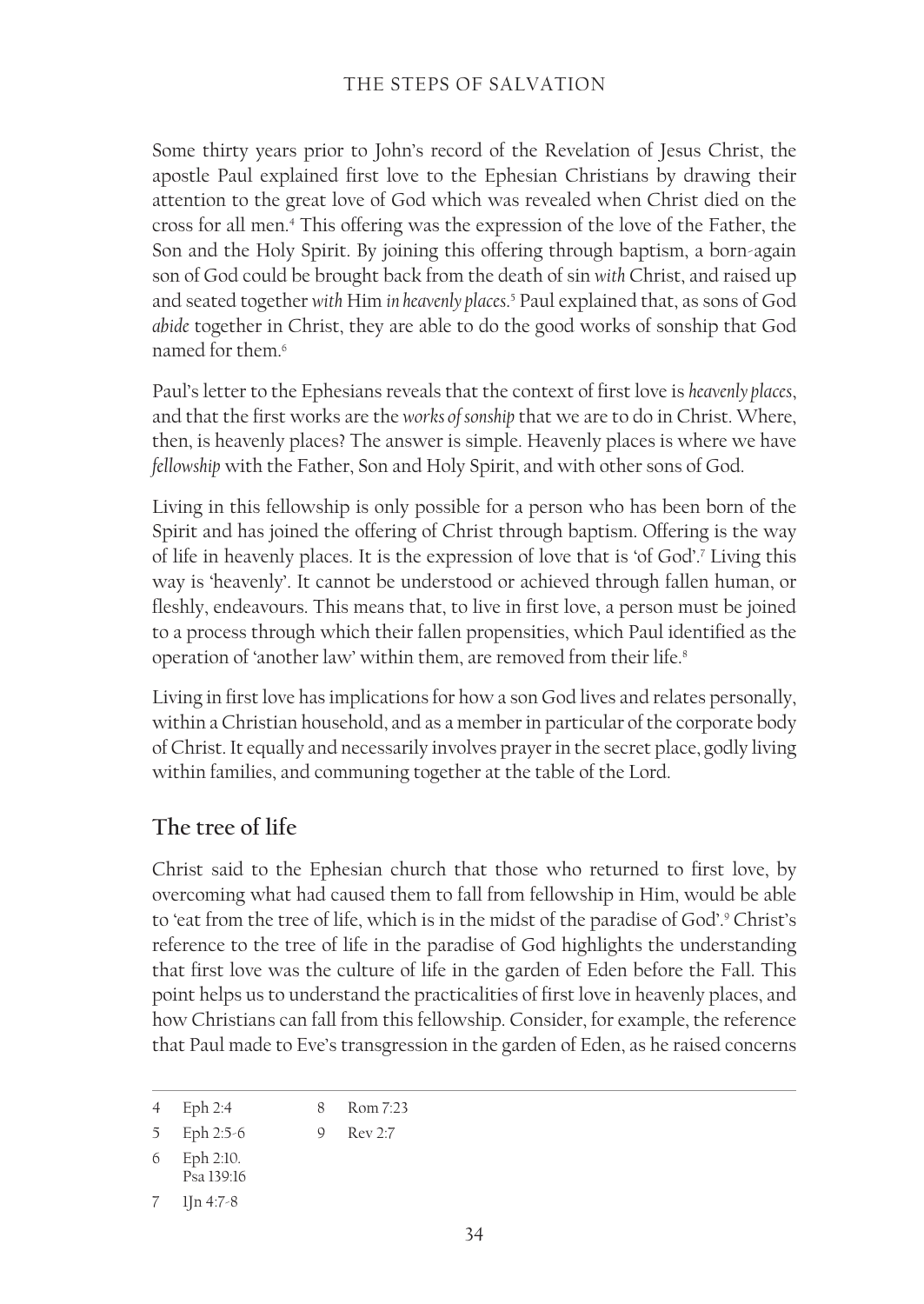regarding the fellowship in Corinth. He wrote, 'I fear, lest somehow, as the serpent deceived Eve by his craftiness, so your minds may be corrupted from the simplicity that is in Christ'.<sup>10</sup>

As we consider what life was like in the garden of Eden, we note that Adam and Eve met and conversed with Yahweh Father, Son and Holy Spirit each day, in the cool of the evening.<sup>11</sup> This would have been about the time of day that the couple were preparing their evening meal, using the fruit of the trees that were growing in the garden. Of all the fruiting trees that were in the garden, the most important was *the tree of life*. This fruit was the central feature of Adam and Eve's fellowship meal with Yahweh each day. The fruit of this tree gave life to Adam and Eve as they received the word of God. As they ate, His word sustained their mortal bodies and provided them with wisdom and direction for the works that they were to do each day in the garden.

## **The communion gathering**

The tree of life was central to Adam and Eve's fellowship with God in the garden of Eden. Likewise, eating and drinking the communion elements is essential to first love in Christ Jesus. This is because Jesus *is* the tree of life. He said, 'Whoever eats My flesh and drinks My blood *has eternal life*, and I will *raise him up* at the last day. For My flesh is food indeed, and My blood is drink indeed. He who eats My flesh and drinks My blood *abides in Me, and I in him*.'12 In chapter five, we will discuss in more detail the implications of Jesus being the tree of life.

In the same way that the fruit of the tree of life sustained and equipped Adam and Eve as they received the word of God, everything that the communion elements represent for us becomes increasingly substantial in our lives as we receive and obey God's word. It is because of this word that we are able to participate in the fellowship of first love in heavenly places.<sup>13</sup>

Clearly, first love is more than just coming together for a communion service each week. It would appear that the Ephesian Christians were regularly meeting for communion.14 Yet there was something about the *way* that they were meeting and functioning together as a presbytery and as a church that meant they had fallen from first love.15 It is sobering to consider that they were *unaware* that this had happened. Their ignorance demonstrated that their capacity to perceive that their spiritual condition had been hindered.

13 1Jn 1:3

<sup>10</sup> 2Co 11:3 14 Rev 2:2-3

<sup>11</sup> Gen 3:8-9 15 Rev 2:5

<sup>12</sup> Joh 6:54‑56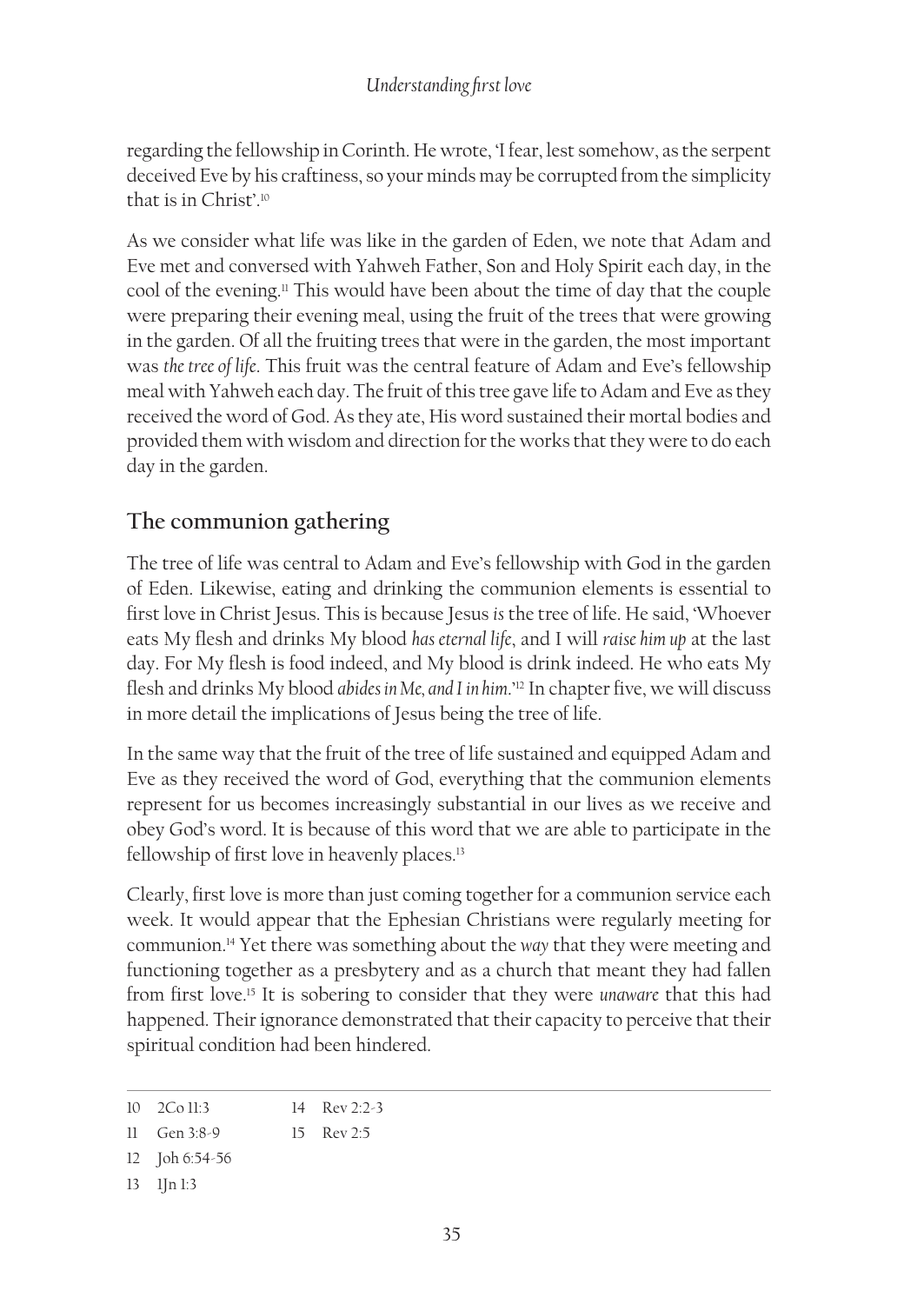Similarly, when Paul observed the conduct of the Christians in Corinth, he noted that they did not commune together for the better, but for the worse.16 This is because, among other factors, they were divided and loyal to various factions; they were inconsiderate of one another; and they showed themselves to be wise in their own eyes.17 Instead of resulting in blessing, the way in which they were communing together was bringing them under judgement.<sup>18</sup>

The key to understanding first love is to consider *how* we come together for fellowship. This firstly relates to how we participate together as a congregation of believers at the communion table, and then how we present ourselves for fellowship in our families and minister the life of God as members of the body of Christ. The elements of first love are essential foundations for Christian living. When these capacities are active in a spiritual person, they are able to judge all things, yet they are judged by no-one.19 Let us now consider the elements that are fundamental to first love.

#### **Sanctification**

A person's identity is their spirit, and includes their natural abilities. The identity of a son of God is being regenerated and renewed by the Holy Spirit.20 Their spirit is reborn by the word of the Father. Through this process, they receive their *name* as a son of God, and the Spirit of the Son as their *life*. Then, through baptism, they are joined to the fellowship of Christ's offering. The implications of new birth and baptism reveal the *two key elements of sanctification*. Through His parables, Jesus described these two elements of sanctification as minas and talents.

Before we consider these two elements of sanctification in detail, it is helpful to understand that a son of God's name, mina and talent are given to them by God according to their *calling*. The calling of God is His purpose for each person. It is what God has sovereignly chosen, or elected, them to be and to do as His son. The calling of God is not dependent upon the natural capacities that are associated with a person's identity. Concerning this point, Paul wrote, 'For you *see your calling*, brethren, that not many wise according to the flesh, not many mighty, not many noble, *are called*. But *God has chosen* the foolish things of the world to put to shame the wise, and God has chosen the weak things of the world to put to shame the things which are mighty.'<sup>21</sup> God did this so that no flesh would glory in His presence.<sup>22</sup>

16 1Co 11:17 17 1Co 11:18-21. 1Co 3:18-21 18 1Co 11:27-32 20 Tit 3:5 21 1Co 1:26‑27 22 1Co 1:29

19 1Co 2:15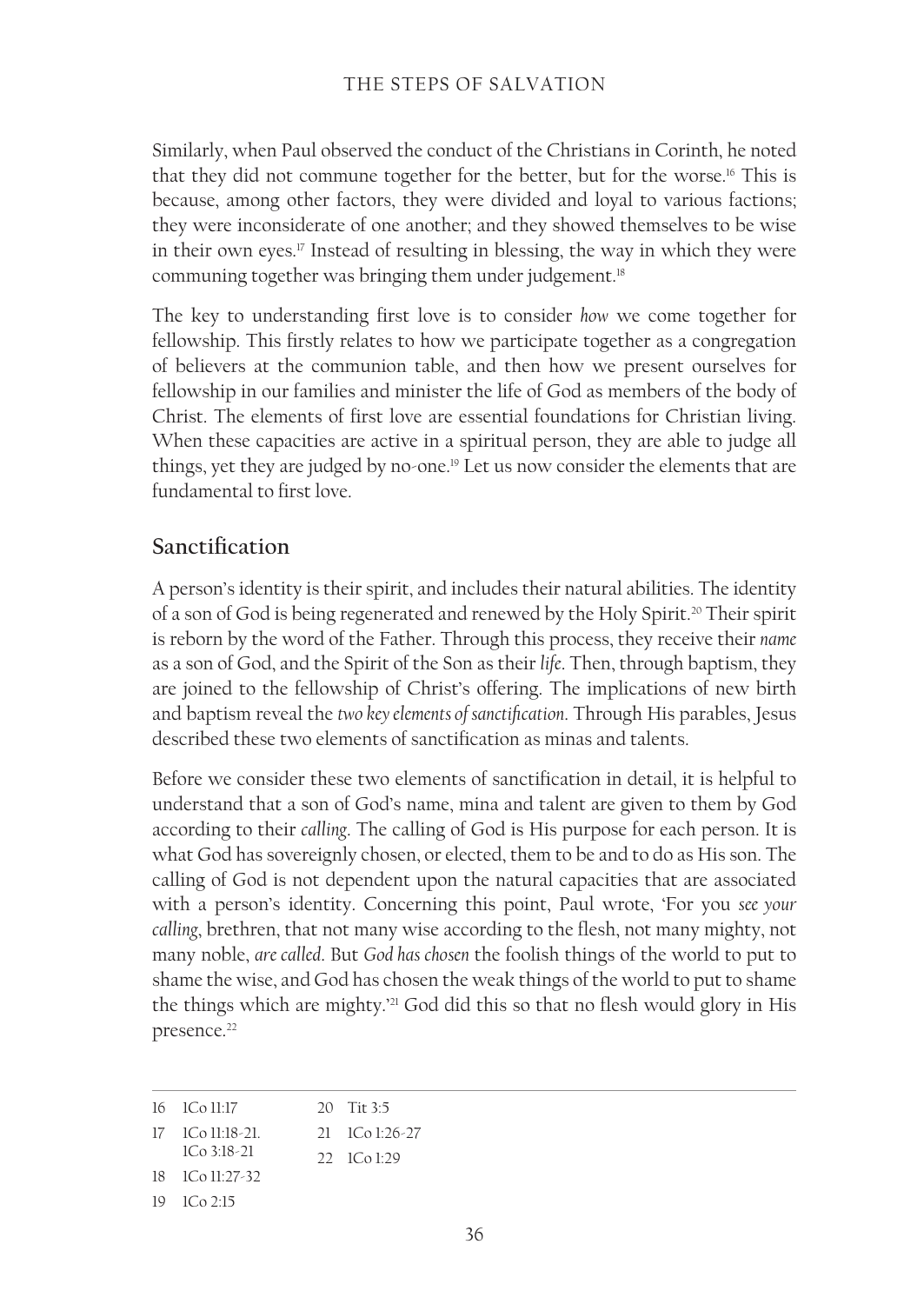If a person's calling is who God has chosen them to be, they make their election sure by doing the works that He has prepared for them to do as a son of God. This is what the Scriptures call 'sanctification'. We could say that a person's sanctification is the *expression* of their calling. It involves a person presenting themselves in the authority of their name, by faith, for fellowship in the body of Christ, and multiplying the life of God through offering.

#### *Mina*

In the first instance, sanctification is revealed through the expression of a person's name as a son of God. Of course, we are not referring to the name that they received from their parents when they were a baby. The name of every person in history was discussed by the Father, Son and Holy Spirit, and recorded in the book of life, before the creation of the heavens and the earth.23 This name defined who God planned them to be and the works that they were to do as a son of God. King David described God's thoughts regarding a person's name as 'more in number than the sand'.<sup>24</sup>

A person receives their name by the grace of the Father when they are born from above of incorruptible seed through the living and enduring word of God.25 Inherent in a person's name is ownership of their identity and the authority to express their sonship. This authority is not their name, but is the mandate to do the works of their named sonship. In this regard, we recall the words of Jesus, who said to His disciples, 'Behold, *I give you the authority* to trample on serpents and scorpions, and over all the power of the enemy, and nothing shall by any means hurt you. Nevertheless do not rejoice in this, that the spirits are subject to you, but rather rejoice because *your names are written in heaven*.'<sup>26</sup>

The authority of a person's name is typified in one of Jesus' parables as a *mina*. He taught that 'a certain nobleman went into a far country to receive for himself a kingdom and to return. So he called ten of his servants, delivered to them ten minas, and said to them, "Do business till I come".'27 The reward for multiplying the mina, which each slave received in equal measure, was authority over cities.<sup>28</sup>

In this parable, the nobleman refers to Jesus. If the mina represents the authority of a person's name that is received from the Father, from whom every name in heaven and on earth is derived, why did Jesus teach that the mina was given by Him?29 The answer is that the interaction between the nobleman and his servants

<sup>23</sup> Psa 139:16 27 Luk 19:12-13

<sup>24</sup> Psa 139:18 28 Luk 19:17,19

<sup>25</sup> 1Pe 1:23 29 Eph 3:14-15

<sup>26</sup> Luk 10:19‑20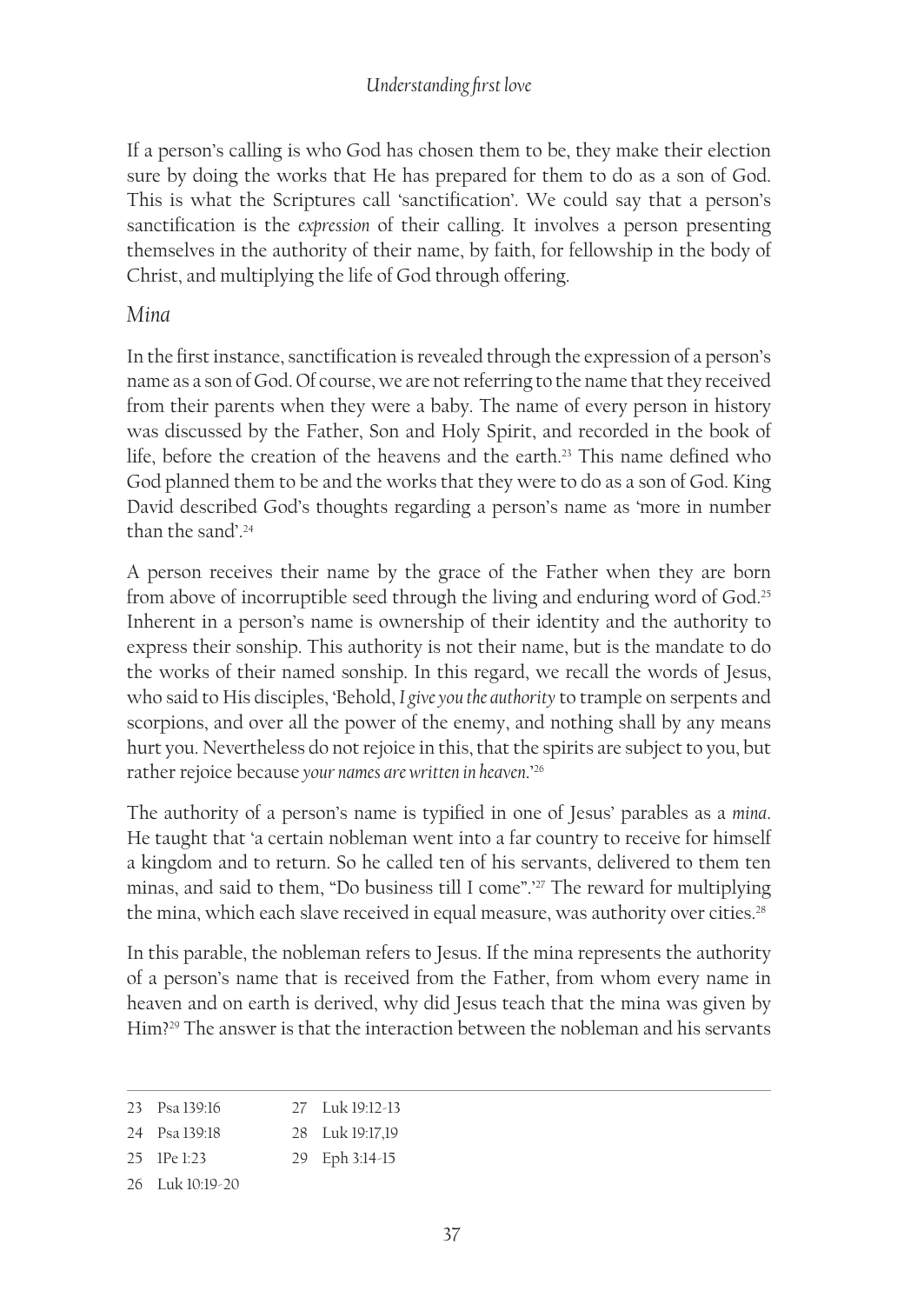describes the point at which an *adopted* son of God begins to *confess Christ as their*  Lord, by the Holy Spirit.<sup>30</sup> Christ then directs them to the Father to be born again of His word.31 Regarding this birthing process, Jesus said, 'Do you not believe that I am in the Father, and the Father is in Me? The words that I say to you I do not speak on My own initiative, but *the Father abiding in Me does His works*.'32

Through the process of being born from above, every believer receives a mina from the Father by the word of Christ. Each believer has the same quotient of authority to be the son whom the Father has named them to be. In this regard, the Father loves and honours each son of God, equally.

To summarise, a new believer is firstly adopted as a son of God. Then, because they are a son by adoption, the Father births them from above with the seed of His life, making Him the Father of their spirit.<sup>33</sup> At the same time, the Father gives to them the Spirit of the Son of God, through whom they are able to express and demonstrate their sonship as a member of the Father's household.<sup>34</sup> Inherent in the name of a son of God is the ownership of their identity and the authority to express their sonship. The mina represents the authority that has been given to them as a mandate to do the works that belong to their sonship.

#### *A measure of faith*

A son of God can only multiply their mina *by faith*. This is because *faith* is the capacity to exercise the authority of one's name. As Paul explained, '*Without faith it is impossible to please Him*, for he who comes to God must believe that He is and that He is *a rewarder of those who seek Him*.'35 A person pleases God by being the person that He named them to be. As we have already noted, the reward associated with pleasing the Father, by multiplying the mina, is authority over cities in the new heavens and earth.

Paul specifically described the capacity to exercise the authority of one's name as 'a measure of faith' that is allotted to each person by God the Father once a person has received their name through the process of new birth.<sup>36</sup> This faith *continues* to come to them 'from faith to faith' by hearing the word of God.37 It is evident that a person has received faith from God when they present themselves to do the works that are associated with their name. As the apostle James testified, 'I will show you my faith by my works.'38 These works are called 'the obedience of faith'.39

| 30 ICo 12:3  | 34 Gal 4:6                | 38 <b>Jas 2:18</b> |
|--------------|---------------------------|--------------------|
| 31 Joh 14:6  | 35 Heb 11:6               | 39 Rom 1:5.        |
| 32 Joh 14:10 | 36 Rom 12:3               | Rom 16:26          |
| 33 Heb 12:9  | 37 Rom 1:17.<br>Rom 10.17 |                    |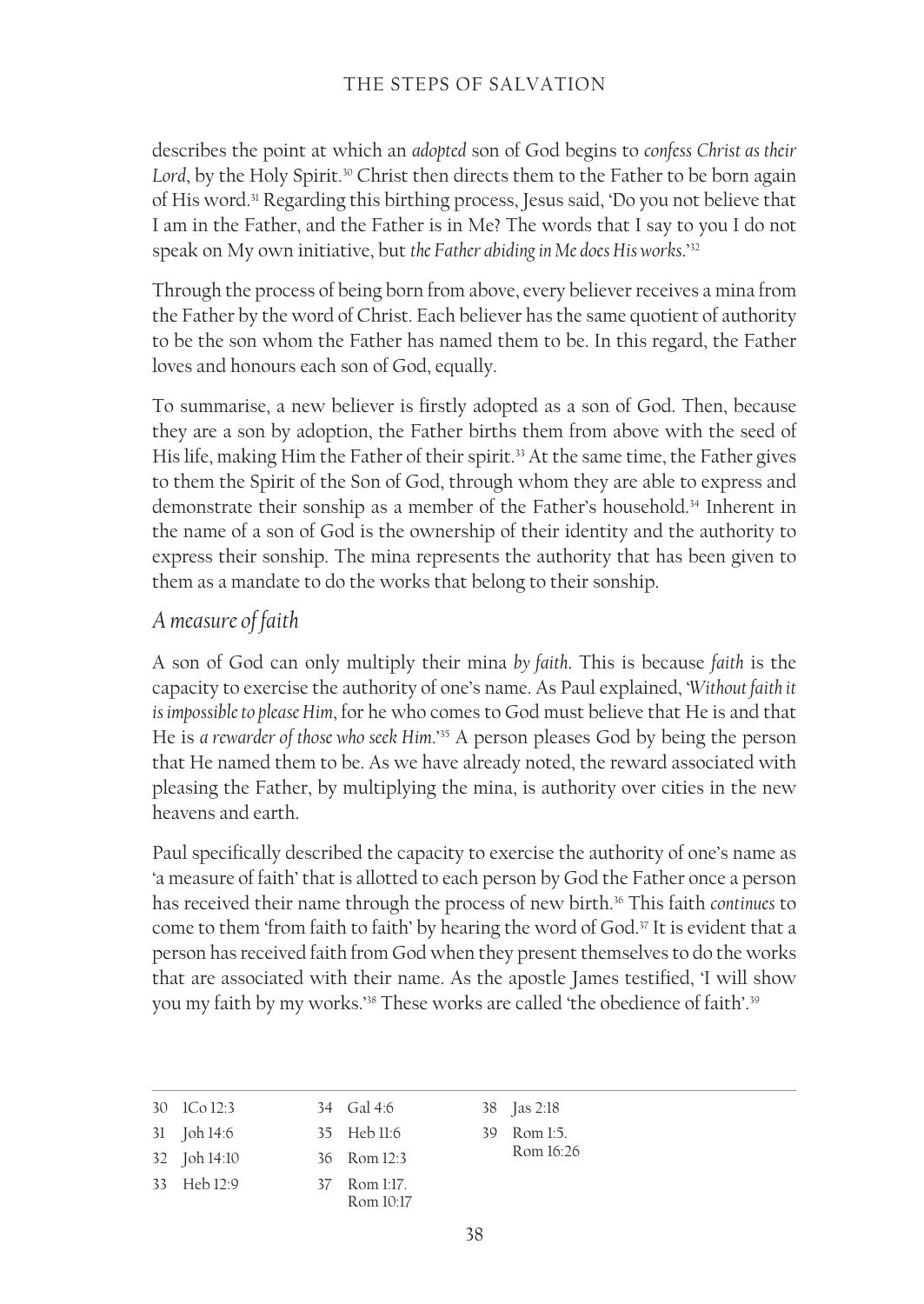Doing the works of sonship in the obedience of faith reveals 'the righteousness of faith'. The *first* work of the righteousness of faith is to *speak*. 40 A person who stands in faith to speak in the authority of their name is not seeking empowerment for a ministry work from others.<sup>41</sup> Neither are they seeking to function by carnal ministry modes.<sup>42</sup>

Rather, a person speaks in the righteousness of faith because the word that has been preached to them is now in them; it is in their mouth and in their heart.<sup>43</sup> With this faith, a son of God presents themselves, in the authority of their name, for fellowship with their brethren.

A person's viability as a son of God is not proven through self-defined initiatives. This is *not* what it means to stand in faith. A person receives faith by hearing the word of God. Faith is given to them so that they can stand in the authority of their name to *meet and speak* in fellowship with their brethren in Christ. This is the *context* in which they *speak in a spirit of faith*. 44

### *A spirit of adoption*

When a person speaks in a spirit of faith, they are demonstrating, with joyful assurance, that they are a son of God. The Holy Spirit, who continues to regenerate and renew their identity, is also bearing witness to their spirit that they are a son of God.45 For this reason, they press in, by faith, to obtain the inheritance that they are entitled to as a son of the Father. As we will consider in the next section, this inheritance is the divine nature. They become partakers of the divine nature through participation in Christ's offering.<sup>46</sup> The motivation to participate in this offering is a spirit of adoption, and is expressed through a believer's ongoing and assured cry of 'Abba! Father!'47

Importantly, Paul explained that a person who confesses 'Abba! Father!' by a spirit of adoption, is *no longer in bondage to fear*. 48 Paul was referring to the same fear from which Abraham was delivered when the word of Yahweh came to him, saying, '*Do not be afraid*, Abram. I am your shield [of faith], your exceedingly great reward.'49 A person experiences fear when their imagination of what the blessing of God means for their life is not being realised. Their problem is that their understanding of God's blessing is informed by their fleshly desires rather than by the Spirit.<sup>50</sup> When their imagined hope is not being realised, their heart becomes sick or depressed.<sup>51</sup> This state of depression will be evidenced by the frustration, agitation, cynicism,

| 40 Rom 10:6 | $44 \quad 2 \text{Co } 4:13.$ | 48 Rom 8:15                               |
|-------------|-------------------------------|-------------------------------------------|
| 41 Rom 10:6 | Psa 116:13-19                 | 49 Gen 15:1                               |
| 42 Rom 10:7 | 45 Tit 3:5, Rom 8:16          | $50 \quad 1 \quad \text{Co} \quad 2:9-16$ |
| 43 Rom 10:8 | 46 2Pe 14                     | 51 Pro $13:12$                            |
|             | 47 Rom 8:15                   |                                           |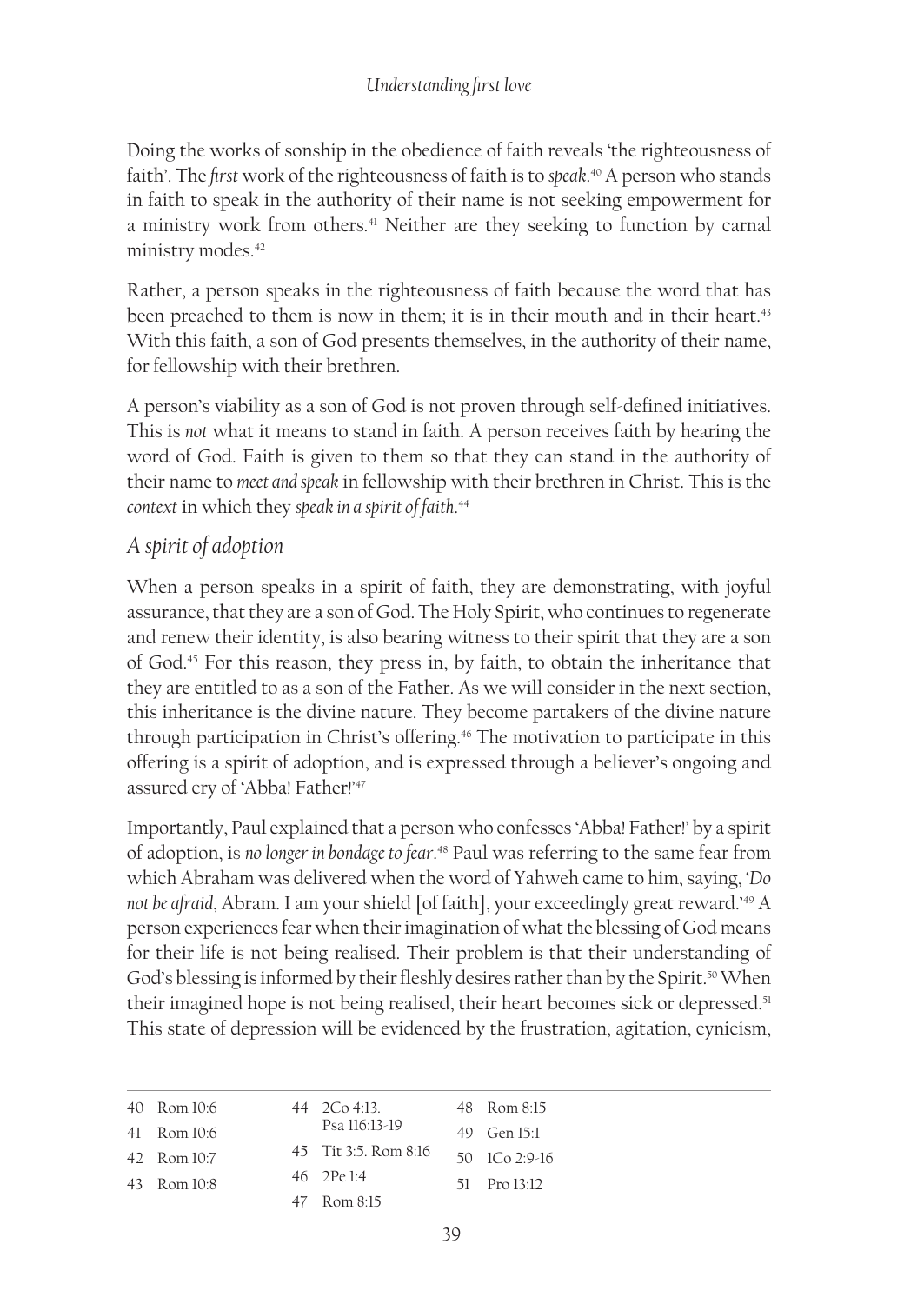fatigue and partiality that they demonstrate as they live their life and interact with others in the church.

Motivated by fear, a person will either seek personal validity and empowerment through association with a key figure or group that they perceive to be spiritually pre-eminent, or they will endeavour to find themselves through their own fleshly, religious efforts. Both of these responses represent a person's fearful unwillingness to present themselves, by faith, for fellowship in the authority of their name. From their natural perspective, they think that they will *lose themselves* if their sonship is dependent upon maintaining fellowship with their brethren in Christ. This is the very fear that motivated the slave with one mina to hide his mina by wrapping it in a handkerchief.52

The truth is, a person *will* lose their image of themselves when they die with Christ and are joined to His fellowship. However, in this fellowship, they will find their sonship. Jesus said, 'If anyone wishes to come after Me, he must *deny himself* [his own image], and take up his cross daily and follow Me. For whoever wishes to save his life will lose it, but whoever loses his life for My sake, he is the one who will save it.'<sup>53</sup>

The spiritual condition of a person is not dependent upon their comprehension of theological concepts or their many well-intentioned endeavours, but on their ability to meet and be met by their brethren *in one Spirit*. 54 A person who has difficulty meeting or is difficult to meet is not walking according to the Spirit. The way that they relate with others will be instinctively *strategic* as they seek affirmation from others for the image that they have of themselves. This complex mode of living and relating is fleshly and deceived. It is an alternative to living and relating to others in sincere faith.<sup>55</sup>

A person who has received the faith of God ceases to live in a spirit of fear. Because they trust their Father, they are able to trust and openly converse with their brothers and sisters in Christ. This is the childlike simplicity that Jesus said is necessary for receiving and entering the kingdom of heaven. Specifically, He said, 'Truly I say to you, unless you are converted [turn from living in bondage to fear] and become like children, you will not enter the kingdom of heaven.'56 As we considered in chapter one, to become like a little child is to cry 'Abba! Father!' in a spirit of adoption.

<sup>52</sup> Luk 19:20 56 Mat 18:3

<sup>53</sup> Luk 9:23-24

<sup>54</sup> 1Co 12:13

<sup>55</sup> 1Ti 1:5‑6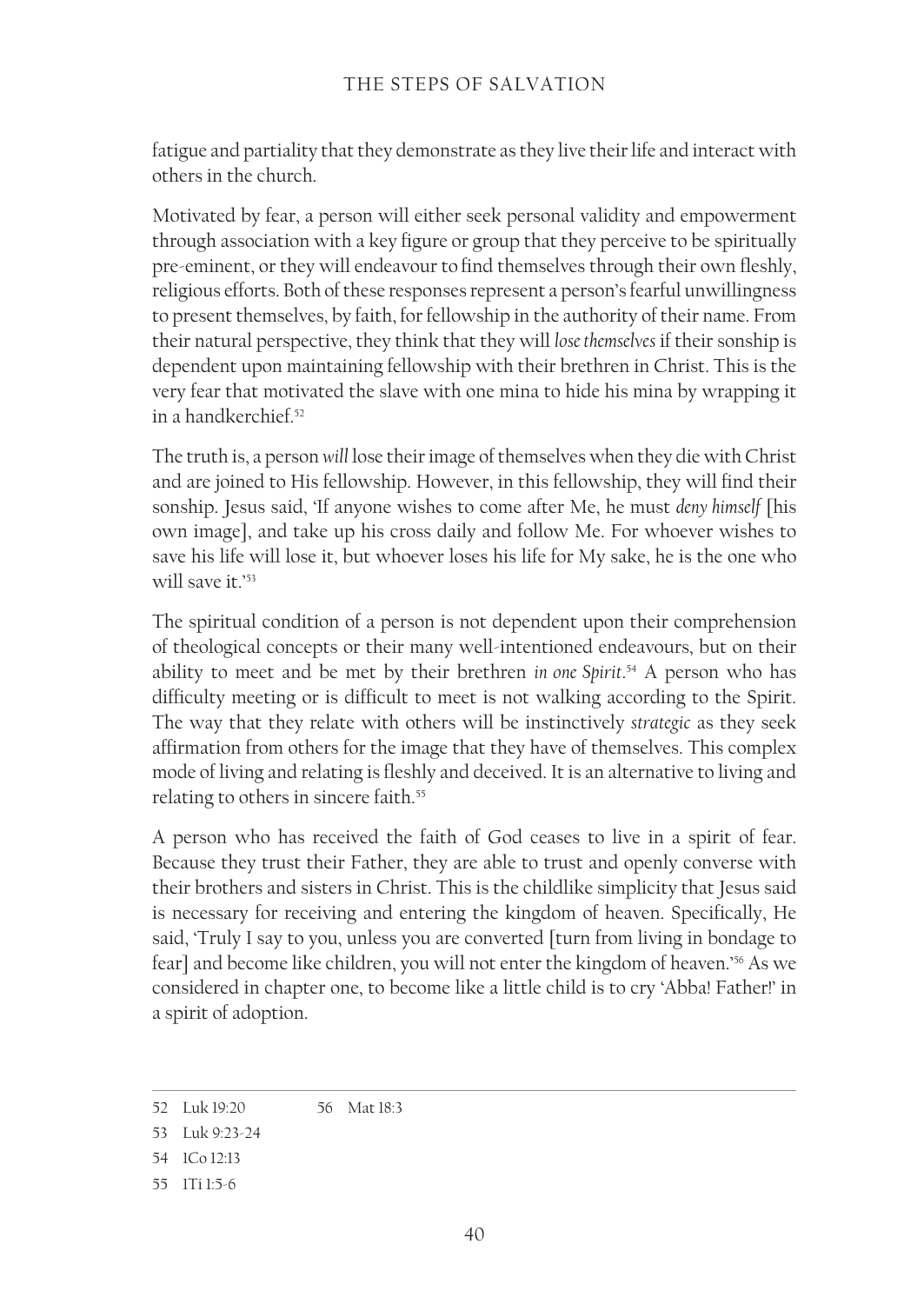#### *Understanding first love*

Paul was testifying to this simplicity when he wrote, 'For our boasting is this: the testimony of our conscience that we conducted ourselves [lit: we had our conversation] in the world in *simplicity and godly sincerity*, not with fleshly wisdom but by the grace of God [talents], and more abundantly toward you'.<sup>57</sup> Their faith was evident because they presented themselves for fellowship according to their sanctification. From this fellowship of offering, they were able to minister the grace of God to others. This brings our attention to the second element of sanctification.

#### *Talent*

The second element of sanctification pertains to 'talents'. Jesus taught that the kingdom of heaven 'is just like a man about to go on a journey, who called his own slaves and entrusted his possessions to them. To one he gave five talents, to another, two, and to another, one, each according to his own ability; and he went on his journey.'58

Talents are from the Father, Son and Holy Spirit, and are given by Christ. They refer to the four dimensions of God's grace (word, life, Spirit and love) that come from Christ's hand. Sons of God receive grace through the ministry of messengers who are in Christ's hand as He walks among His lampstand churches.<sup>59</sup>

Talents are given to a person according to their abilities. As we noted earlier, these abilities are a feature of a person's identity, which continues to be regenerated and renewed by the Holy Spirit. We know that the abilities of children emerge as they grow and mature. However, they also need to be nurtured through training and diligent application. That said, *abilities are not talents*. While talent is given according to ability, not everyone who has abilities receives multiple talents. Talents belong to a person's calling; and calling and name meet in *offering*. Failure to recognise the difference between abilities and talents has been a source of confusion in the church. This confusion has given rise to presumption and corruption within presbyteries and Christian congregations.

A person receives the gift of talents from Christ *after* they have been born of God and come into the house of the Son through baptism. That is, talents are given to slaves of righteousness. Their slavehood to Christ results in their sanctification as a son of God.<sup>60</sup> As a believer participates in the offering of Christ as a member of His body, they are also multiplying the grace of life as a son of God. Their reward

<sup>57</sup> 2Co 1:12

<sup>58</sup> Mat 25:14-15

<sup>59</sup> Rev 1:12-18.

Eph 4:7-12

<sup>60</sup> Rom 6:19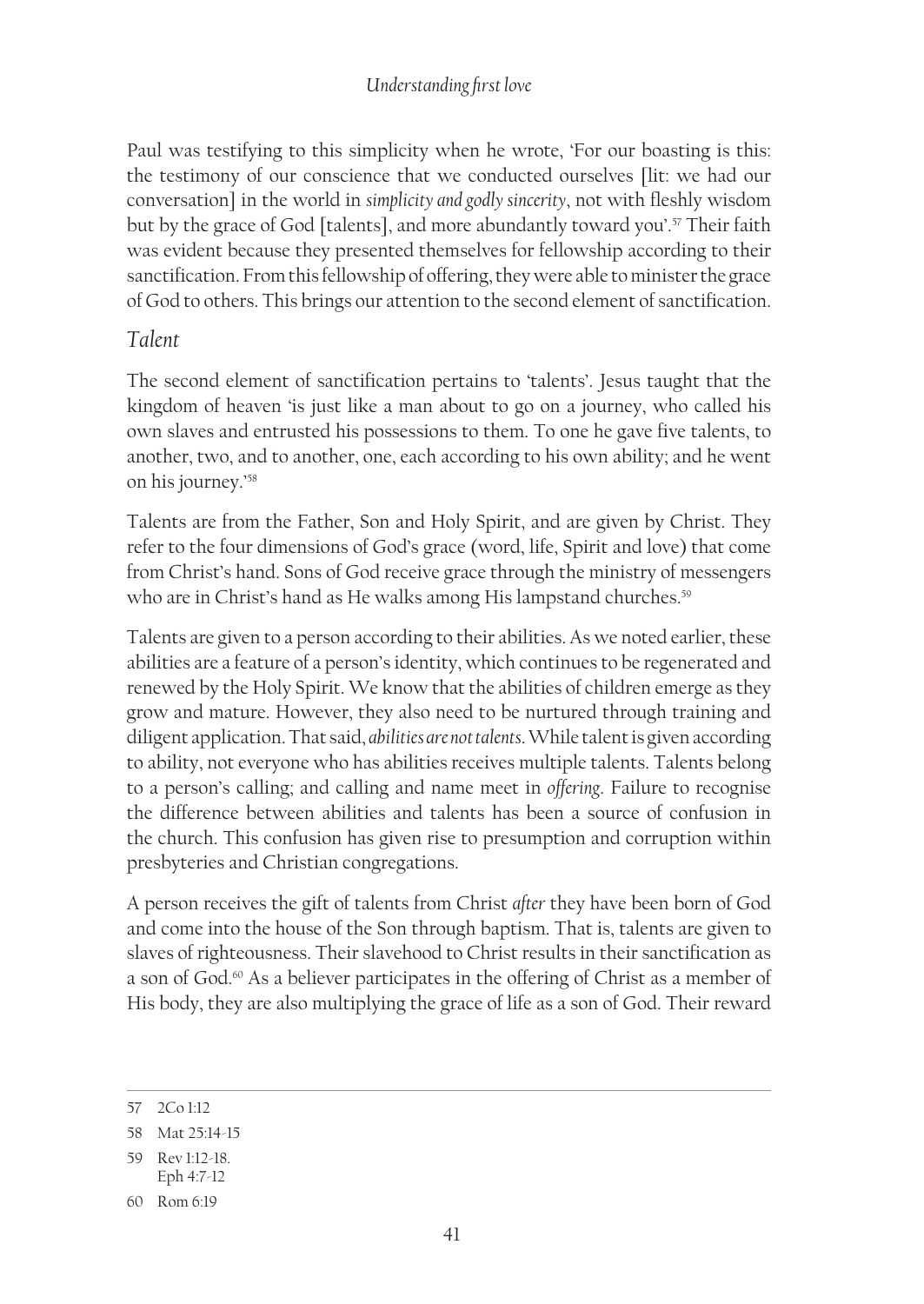in the new heavens and earth depends upon the extent to which the talents they received in this age are multiplied.

A person exercises their talent as a son of God according to the authority of the mina. In this regard, we note the teaching of Paul, who explained that faith grants a person access into the grace of God in which a believer stands and exults in the hope of the glory of God.<sup>61</sup> This is the hope of receiving their full inheritance as a son of God.

We learn from Paul that the gifts and the calling of God are given without repentance.<sup>62</sup> However, this does not mean that, once a person has received a gift from Christ, their salvation or sonship is assured. Jesus was making this point when He said to His disciples, 'Many will say to Me in that day, "Lord, Lord, have we not prophesied in Your name, cast out demons in Your name, and done many wonders in Your name?" And then I will declare to them, "I never knew you; depart from Me, you who practise lawlessness!" ' 63

Evidently, the gift of Christ can be used to advance the ministry projection or imagination that a person has of themselves. This is in conflict with their calling, and means that their ministry endeavours are not an expression of their sanctified sonship. Christ did not know these ones, because the exercise of their talent was not according to the sanctification of their name, by faith. Through sanctification, a person and their gift should be the same thing. *They* should be the gift.

## **Sober judgement**

Sober judgement, motivated by the realities of faith, integrate abilities with the talents or grace that Christ gives. What is sober judgement? Paul wrote, 'I say to everyone among you not to think more highly of himself than he ought to think; but to think so as to have sound [or sober] judgement, as God has allotted to each a measure of faith.'<sup>64</sup>

A person who has received a measure of faith demonstrates that they are living by faith when they present themselves for fellowship, according to their sanctification. This is a person who views themselves and others with sober judgement. They do not think more or less highly of themselves than they ought. Rather, by the Spirit, they have cast down the imaginations and high thoughts that they have of themselves.

<sup>61</sup> Rom 5:1‑2

<sup>62</sup> Rom 11:29

<sup>63</sup> Mat 7:22‑23

<sup>64</sup> Rom 12:3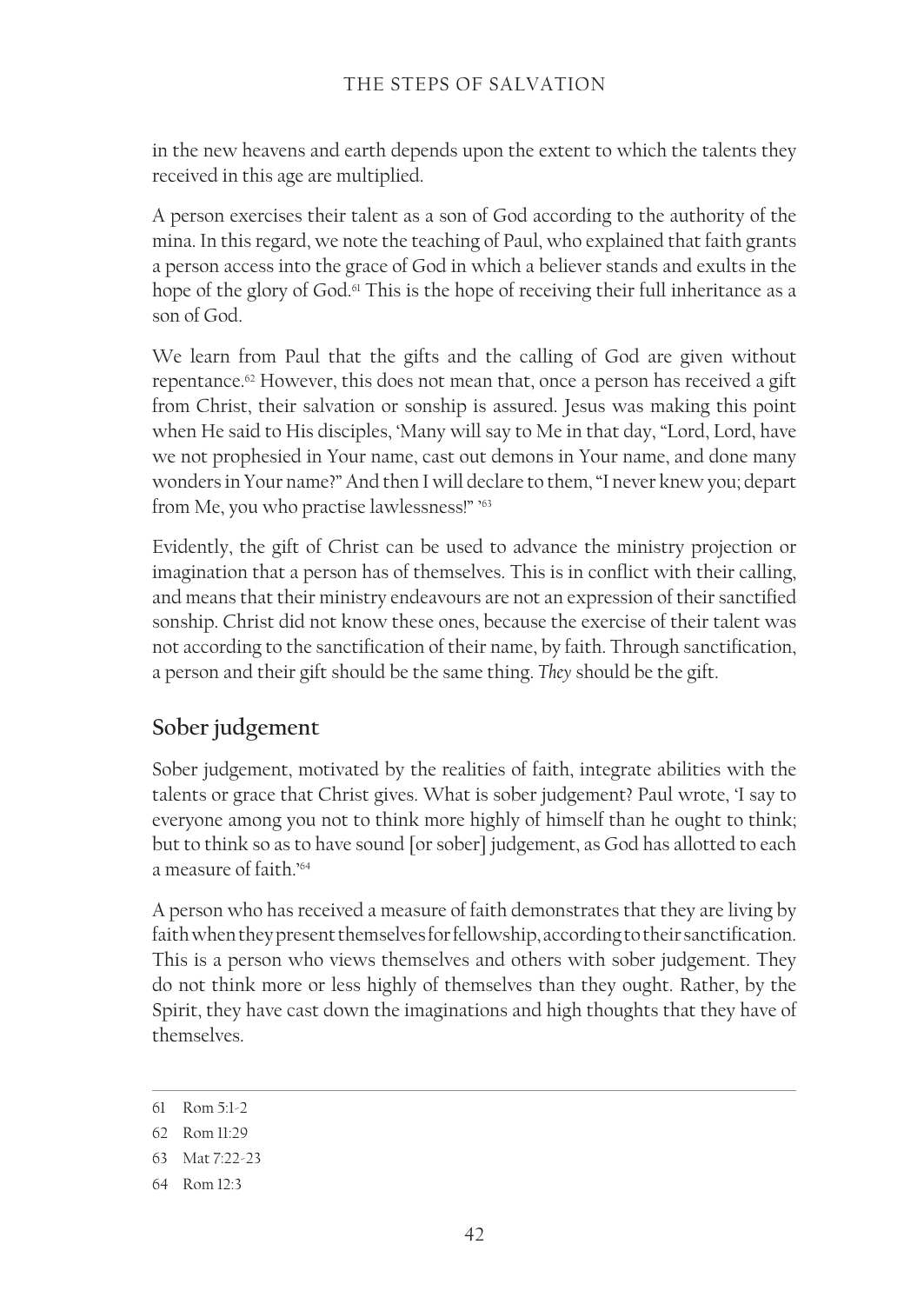Instead of pursuing an alternative image of themselves or their ministry, they bring every thought regarding who they are and how they function into captivity to the obedience of Christ.<sup>65</sup> Captivity to the obedience of Christ describes our slavehood in the house of the Son. This slavehood results in our sanctification as sons of God.

We can consider sober judgement as 'rightly discerning the body of Christ' and our participation within His body.<sup>66</sup> When we do not discern the body of Christ from the basis of sanctification, we become weak and sick, and may even die before our time.<sup>67</sup>

## **Worship**

With sober judgement, a person is able to properly worth themselves and worth others. This is fundamental to worshipping in spirit and in truth. Jesus taught that 'God is Spirit, and those who worship Him must *worship in spirit and truth'*. <sup>68</sup> When we are born of God, we have the ability to worship the Lord because the Spirit of God is in us. This is evident because the Holy Spirit gives to us the capacity to love and appreciate others. This capacity replaces the self-centredness which, otherwise, gives rise to comparisons and competition, as well as to jealousy and conflict. These fallen attitudes and behaviours cause the wounding of others and our own alienation from fellowship within families, the church, and the presbytery.

Worshipping in spirit and truth means relating to others *with integrity*. A son of God who has integrity is not attempting to project an image of themselves that is self-defined or created. They are not presenting themselves one way in a particular fellowship context such as the church, and then engaging in another context, such as their home, in a different manner.

As we are increasingly becoming real about who we are, and recognising the name and grace of our brethren, we are being restored to first love at the communion table and in the presbytery. By this means, *the ground of deceit is undermined*. This means that the truth regarding the names of each person is being made known, and the liberty of the sons of God is being promoted.<sup>69</sup>

<sup>65</sup> 2Co 10:4‑5 69 Joh 8:31‑32

<sup>66</sup> Rom 12:4‑8

<sup>67</sup> 1Co 11:27‑32

<sup>68</sup> Joh 4:24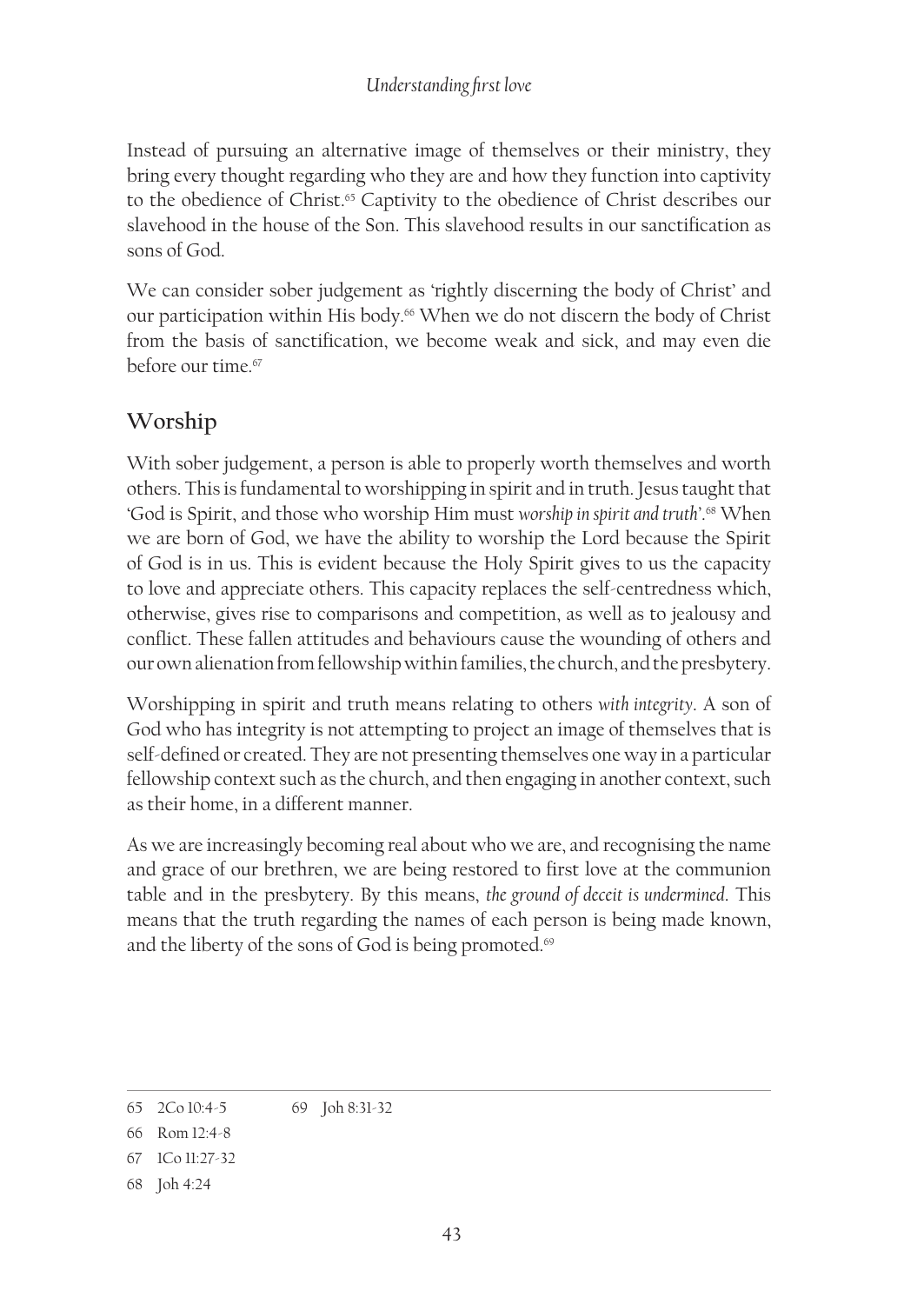#### THE STEPS OF SALVATION

# **Relationship**

Worship enables relationship, which is the capacity to be joined together in truth. Relationship is demonstrated by the action of laying down one's life for the brethren in the midst of the fellowship of the body of Christ, and then under Christ's hand in the presbytery.

Relationship involves the *communication of faith*. This communication joins the sanctification of a person's name with the authority of the mina, by which an individual stands up and confesses faith in their calling as a son of God. Then, as a firstfruits Christian, they are able to encourage others *to follow their faith*. The apostle Paul exhorted believers, saying, 'Remember those who rule over you [who lead], who have spoken the word of God to you, *whose faith follow*, considering the outcome of their conduct [*conversation*].'70

Every son of God must live by faith.<sup> $\pi$ </sup> If this is so, how do we 'follow' another's faith? The life and fellowship of the Father, Son and Holy Spirit reveals the answer to this question. Each Person in the Godhead says, 'Follow My faith', by presenting Themselves in fellowship to make offering. The nature of each Person's offering, which manifests the works of Their faith, is to *reveal the other*. That is, They follow one another's faith by standing in faith and giving Themselves to reveal another.

We follow another's faith by joining the fellowship of offering in the same spirit of faith that the Father, Son and Holy Spirit demonstrate. We are able to follow another's faith because we are standing in the authority of our name, and are perceiving and receiving the authority of another's name as it is being exercised by their faith. The first step in offering is to receive what others lay down or minister to us through their offering. As we receive and live what has been ministered to us in sanctification, the one who ministered it to us, by offering, is revealed. At the same time, our own name, or sanctification, is revealed as we express what was given to us.

# **Fellowship**

In worship and relationship, a person is able to have fellowship with their brethren in Christ. The apostle John explained that this fellowship is with the Father, Son and Holy Spirit.<sup>72</sup> The context for fellowship is called 'the name of the Lord'. This

<sup>70</sup> Heb 13:7

<sup>71</sup> Heb 10:38

<sup>72</sup> 1Jn 1:3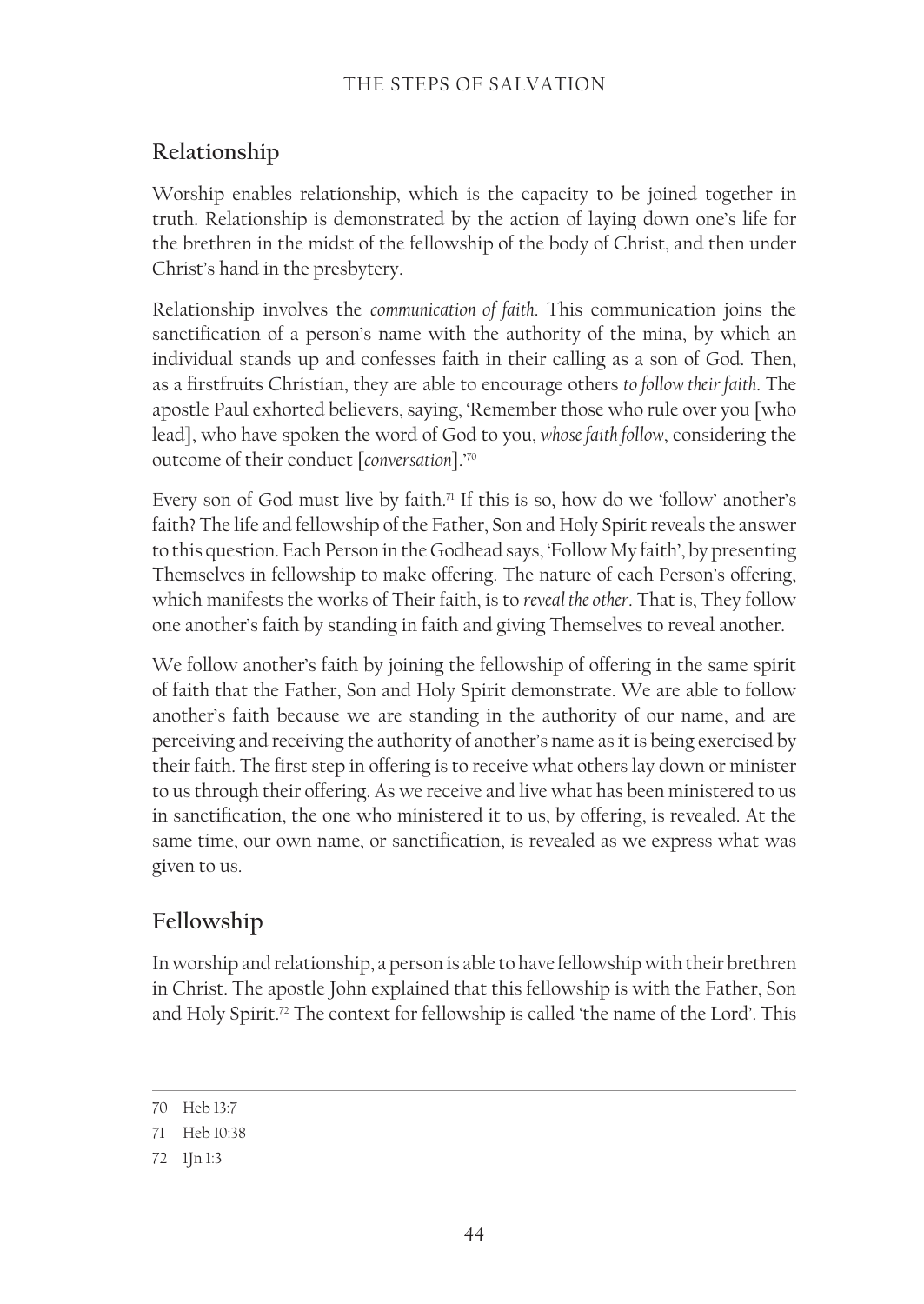is why Jesus said, 'Where two or three are gathered together in My name, I am there in the midst of them.'73

It is only possible for a person to have fellowship with others in Christ when the love of God has been poured into their heart. The love of God is the basis for true fellowship. This will be tangibly evident as brethren encourage one another to sanctification, meet in one Spirit, and show affection and compassion for one another.74

Fellowship is where the communication of faith becomes effective in the communion service. This is because the communion service is the place where every member of the body of Christ who presents themselves in faith is equipped with grace from Christ for the works of their sonship. The fellowship of the communion extends to fellowship in families and in the presbytery, as sons of God stand and exercise the grace that they have received. Writing to his friend Philemon, Paul said, 'I pray that the fellowship [or *communication*] of your faith may *become effective* through the knowledge of every good thing which is in you for Christ's sake.'75 The fellowship of faith becomes effective when it leads to the works of righteousness. How does this happen?

The grace of God is depicted in Christ's parable as talents.<sup>76</sup> Paul described the grace of God as 'Christ's gift'.<sup>77</sup> This gift is ministered by an individual from the fellowship of the four administrations within the body of Christ, which enable offering.78 In other words, the gifts of grace are ministered from the offering of Christ through the word of graced messengers who have been restored to the hand of Christ as part of a *presbytery*. 79

The presbytery is the holy ground of the *hand of Christ*. 80 It is a fellowship of overseers, deacons and firstfruits brethren whose relationship with each other is marked by effective communication and dialogue. Although the command that calls for obedience and sanctification is initiated from grace that is given to individual presbyters, it does not come from them as an autocratic demand that takes dominion over the faith of others. In other words, the fellowship and the dialogue of presbytery is never bypassed by those with ascension gift grace or by those who are receiving grace for their work of ministry as a son of God.

The ministry of grace is from a dialogue of fellowship that is facilitated by craftsmen. Craftsmen are men who have been given apostolic, prophetic, teaching

| 73 Mat 18:20    | 77 Eph 4:7     |
|-----------------|----------------|
| 74 Php 2:1      | 78 Eph 4:11-12 |
| $75$ Php 6      | 79 Rev 1:20    |
| 76 Mat 25:14-15 | 80 Rev 1:20    |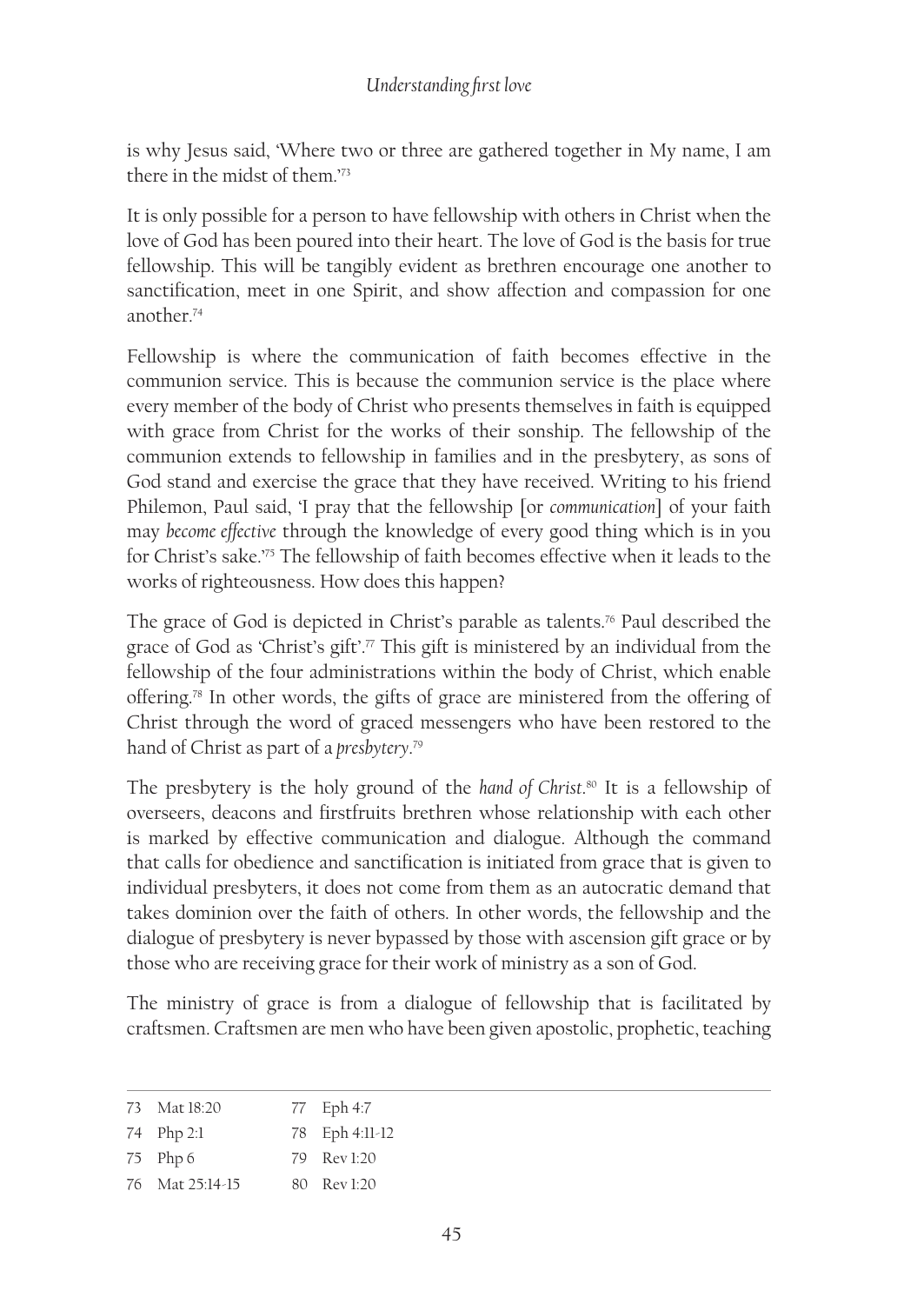and evangelistic grace from Christ. They are able to focus the operation of the gifts according to the four administrations of grace.

A person who has presented themselves to participate in this fellowship is able to receive grace as it is ministered from the hand of Christ by ascension-gifted men who are also part of the presbytery. By this means, they are equipped to minister, through offering, from the basis of the four administrations as well. This is what Paul meant when he said that the saints are equipped for the work of ministry by apostles, prophets, evangelists and teachers, and that this ministry results in the building up of the body of Christ.<sup>81</sup>

King David testified to this very principle when he prayed, 'Now therefore, our God we thank You and praise Your glorious name [the context of fellowship]. But who am I, and who are my people, that we should be able to offer so willingly as this? For all things come from You, and of Your own we have given You. [Lit: out of your own hand we have given You].'82 David was acknowledging that he was only able to offer what he had received from the hand of God.

# **Offering**

Those who are standing in sanctification, and presenting themselves by faith in fellowship, are able to receive what is being given to them in offering. In faith, when they receive what is ministered to them, *it becomes theirs*. Then, according to sanctification, with the capacities of the talents that belong to their name and abilities, they are able to multiply what was given to them.

They make offering by laying down their life to reveal another, as well as to reveal what has been given to them. They multiply what has been given to them *by trading with their talent.* In reality, this means that they are doing the works that the Father planned for them before the creation of the heavens and the earth. By this means, the will of God is achieved.

In the fellowship of offering, the one who has received what is ministered to them will maintain integrity with those who ministered to them. In other words, they keep faith with their brethren in Christ and with those who deacon offerings in the house of the Lord. By this means, they reveal, by offering, the grace of God that has been committed to them, multiplying it through *diligent application*.

<sup>81</sup> Eph 4:12

<sup>82</sup> 1Ch 29:13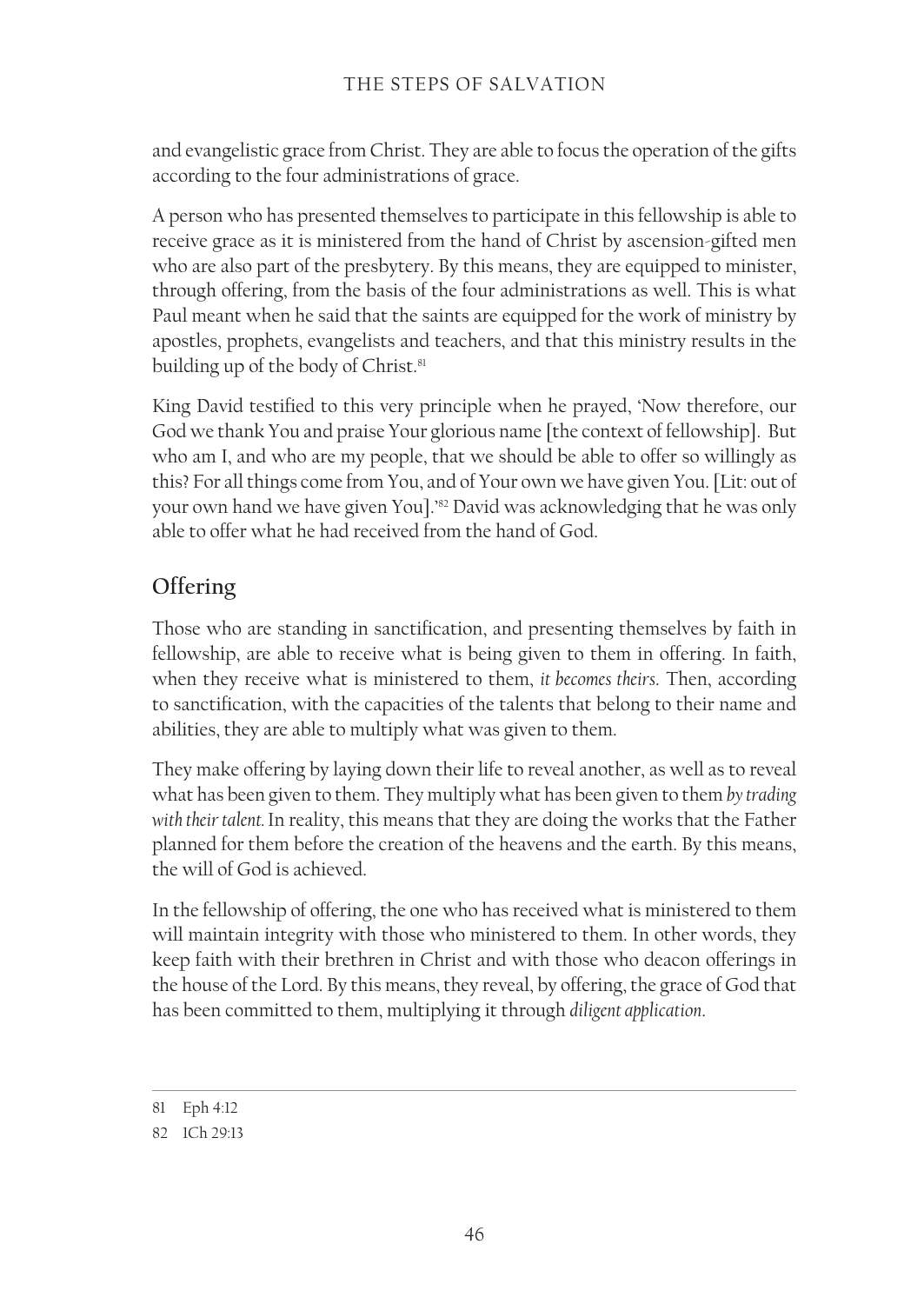A son of God who presents themselves, by faith, to participate in offering is presenting themselves for service *as a living sacrifice*. 83 Offering is how they live. Their obedience is evident as they do the work that is given to them to do, in love, and according to their name. It is in relation to a work that has been given to them that a person can show fruitful initiative. Through this mode of offering, the will of God, or one's sanctification, is proven. What is true concerning one's sonship can be affirmed, and what is imagined or projected can be put off.

Jesus described the attitude that a slave in His house is to have toward their work, saying, 'When you have done all those things which you are commanded, say, "We are unprofitable servants. We have done what was our duty to do".'84 To testify that we are unprofitable slaves means that we accept that we are not yet fully competent. Our competence develops through our ongoing participation in offering. The confession that we are unprofitable slaves also reveals the attitude of a person who is not seeking for identity verification or status through what they are doing.

# **The example of Jeremiah**

The commission of Jeremiah provides a helpful illustration of the elements of sanctification, fellowship and offering. In order to effectively minister the word of the Lord, Yahweh required Jeremiah to stand up in faith, according to his name. The mandate that Yahweh was giving to Jeremiah was consistent with his name. This was confirmed to Jeremiah by the word of the Lord, when He said, 'Before I formed you in the womb I knew you; before you were born I sanctified you; I ordained you a prophet to the nations.'85

Yahweh could not meet Jeremiah, nor engage him in his works, until Jeremiah received faith and then presented himself, by faith, to receive what Yahweh wanted to give to him. Jeremiah needed to let go of his fleshly perceptions of himself and his inadequacies. He said to Yahweh, 'Alas, Lord God! Behold, I do not know how to speak, because I am a youth.<sup>366</sup> These excuses demonstrated an absence of faith. Like Abraham, Jeremiah needed to be delivered from his fears and to receive the faith of God for the work to which he was being called. He was then able to consider himself and his work with sober judgement.

- 85 Jer 1:5
- 86 Jer 1:6

<sup>83</sup> Rom 12:1

<sup>84</sup> Luk 17:10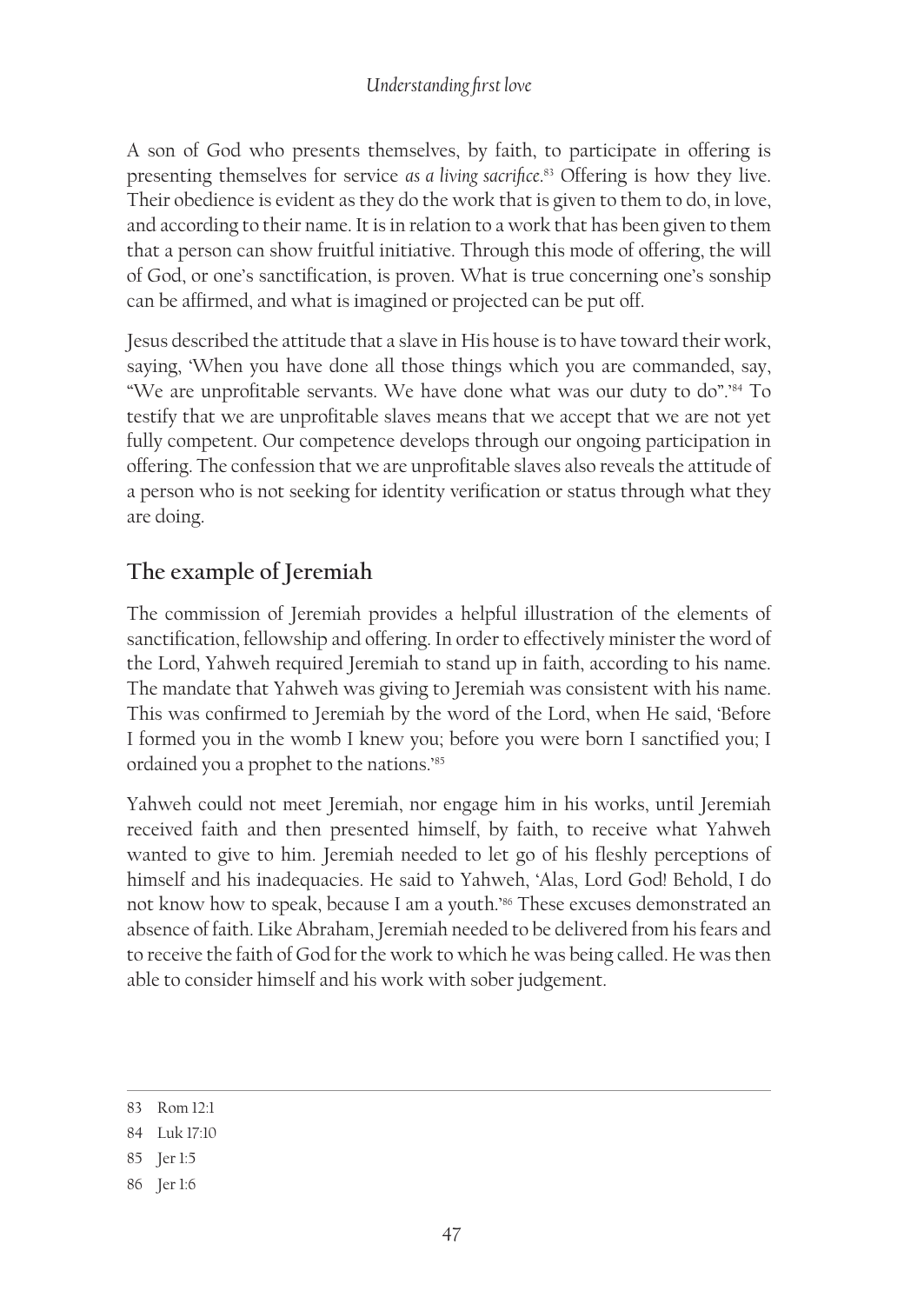To deliver Jeremiah of fear, and grant faith to him, Yahweh said to Jeremiah, '*Do not say*, "I am a youth," because everywhere I send you, you shall go, and all that I command you, you shall speak. *Do not be afraid* of them, for I am with you to deliver you, declares the Lord.'87 By this means, Jeremiah was receiving the ear and the mouth of a disciple so that, in a spirit of faith, he would be able to participate in the prophetic work to which God was calling him.

Jeremiah then recorded that 'the Lord *stretched out His hand* and *touched my mouth*, and the Lord said to me, "Behold, I have put My words in your mouth".'88 We note in this passage that the grace of God was coming from the hand of Yahweh to equip and send Jeremiah as a prophetic messenger. Importantly, the word now belonged to Jeremiah. Through the word of Jeremiah, nations and kingdoms would be plucked up and broken down, destroyed and overthrown, built and planted.89 However, Jeremiah would also personally suffer for the word that he was speaking. In this regard, Jeremiah was taking up *his own cross*.

### **Living in first love**

The Spirit is calling every Christian to live in first love. First love is not simply an ambition that we are to have, which will be realised once we have been made perfect. We are called to live in first love, now!

The capacity to live by love is given to us when we are born of God, are baptised into Christ, and continue to live by every word that proceeds from the mouth of God. The apostle Peter reminds us that 'His divine power has given to us *all things that pertain to life and godliness*, through the knowledge of Him who called us by glory and virtue'.90

We are all in the process of being restored to first love, which will be the context and nature of our life forever in the new heavens and earth.<sup>91</sup> We all need restoration because we have all been affected by the Fall. To fall from first love is to live by principles that are not heavenly. They are earthly, or worldly, principles. Paul summarised these principles as 'another law' that is within us because of the Fall. It is a law that is other than the law of love that defines the way in which God lives.

A person who accepts their need to change and to be delivered from living by their own law, and also accepts that the Lord is causing them to grow in the capacity to

<sup>87</sup> Jer 1:7-8 91 Rev 22:2,14

<sup>88</sup> Jer 1:9

<sup>89</sup> Jer 1:10

<sup>90</sup> 2Pe 1:3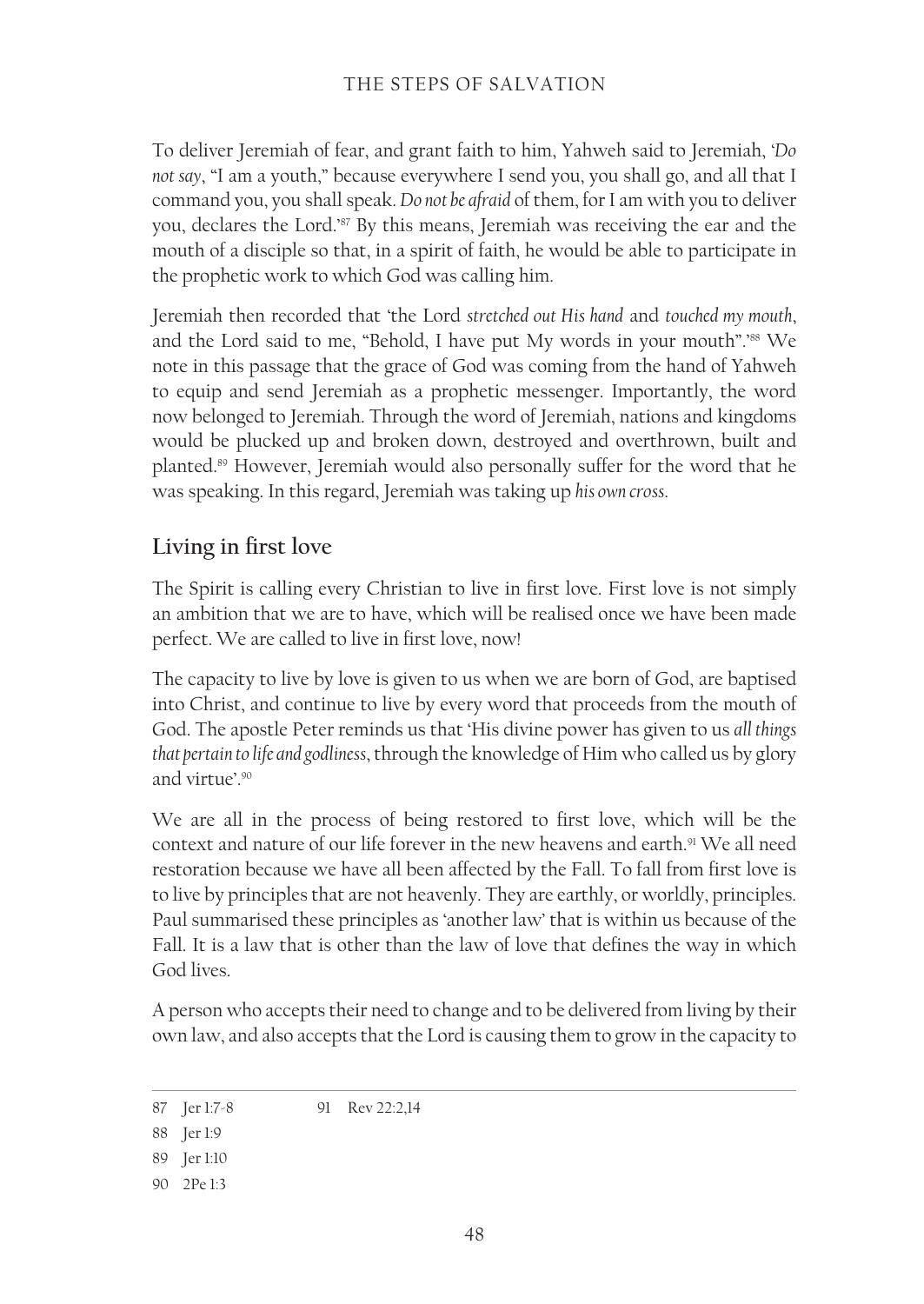live in first love, *is already in heavenly places*. This is what Jesus meant when He said, 'To him who overcomes I will give to eat from the tree of life, which is in the midst of the paradise of God.'92 They understand that the process for overcoming sin and the other law is an inherent feature of life in first love.

In the next chapter, we will consider Adam and Eve's fall from the context of first love in the garden of Eden. This will help us to understand the issues that cause us to fall from heavenly places, and the process to which Christ joins us so that we can overcome the other law, and the fear and shame associated with living by this principle.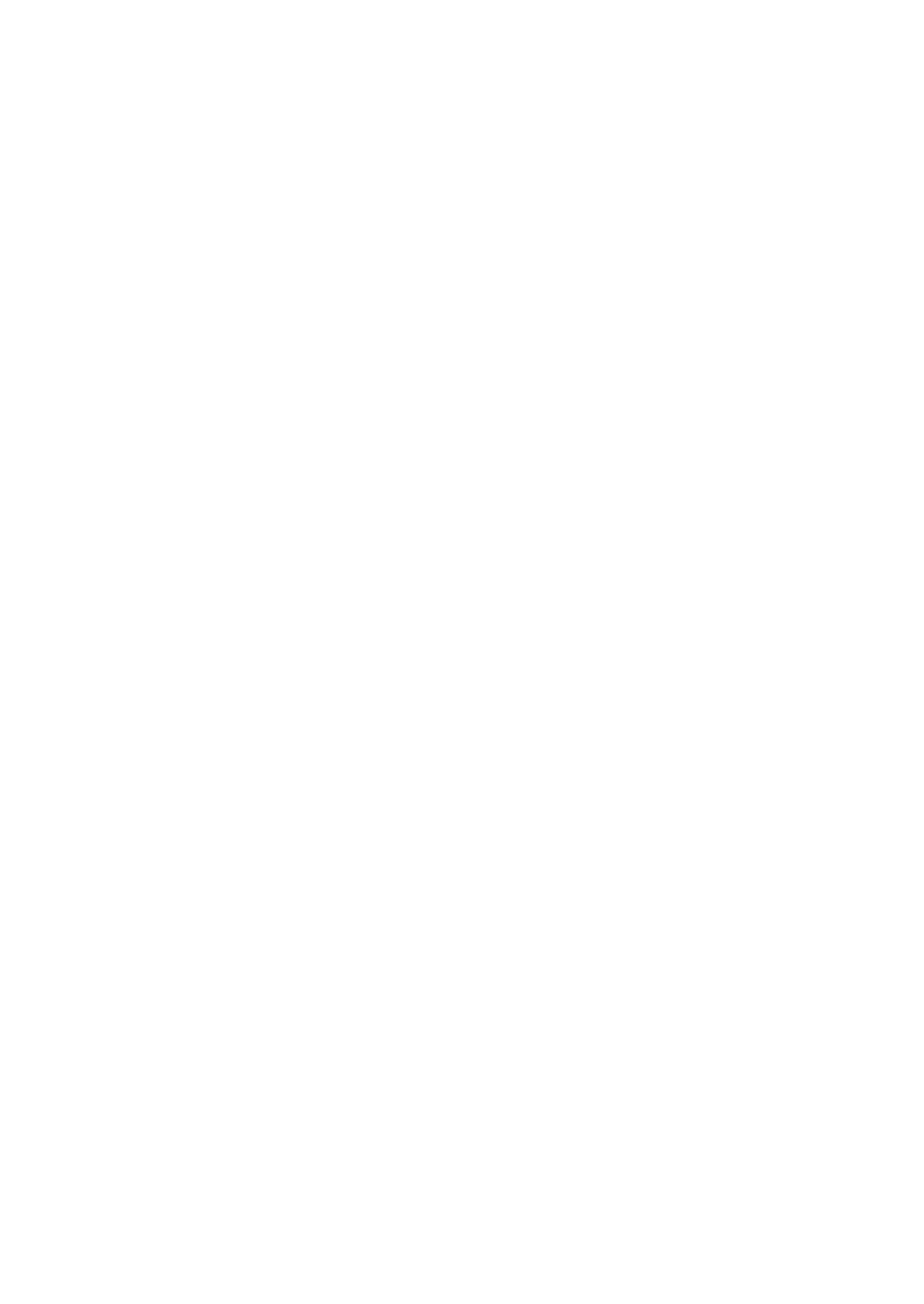# CHAPTER 3 The fall of mankind

# **The origin of mankind**

God's Everlasting Covenant purpose and plan for mankind is summarised by the statement, 'Let *Us* make man in Our image, according to Our likeness.'1 This statement communicated the shared initiative of the Father, Son and Holy Spirit to create and bring to glory a great multitude of sons. His sons would be born from above with the life of God, and joined to Their fellowship.<sup>2</sup>

Corresponding with this plan, the Scriptures record that 'God *created man in His own image*; in the image of God He created him; male and female He created them'.3 It is notable that this passage of Scripture does not mention man's creation in the likeness of God. Some Bible commentators have suggested that this verse demonstrates that the terms 'image' and 'likeness' are simply synonyms that equally reveal God as the reference point for the creation of man. However, to truly comprehend the implications of being created in the image and likeness of

<sup>1</sup> Gen 1:26

<sup>2</sup> Heb 2:10.

Rev 21:3,7

<sup>3</sup> Gen 1:27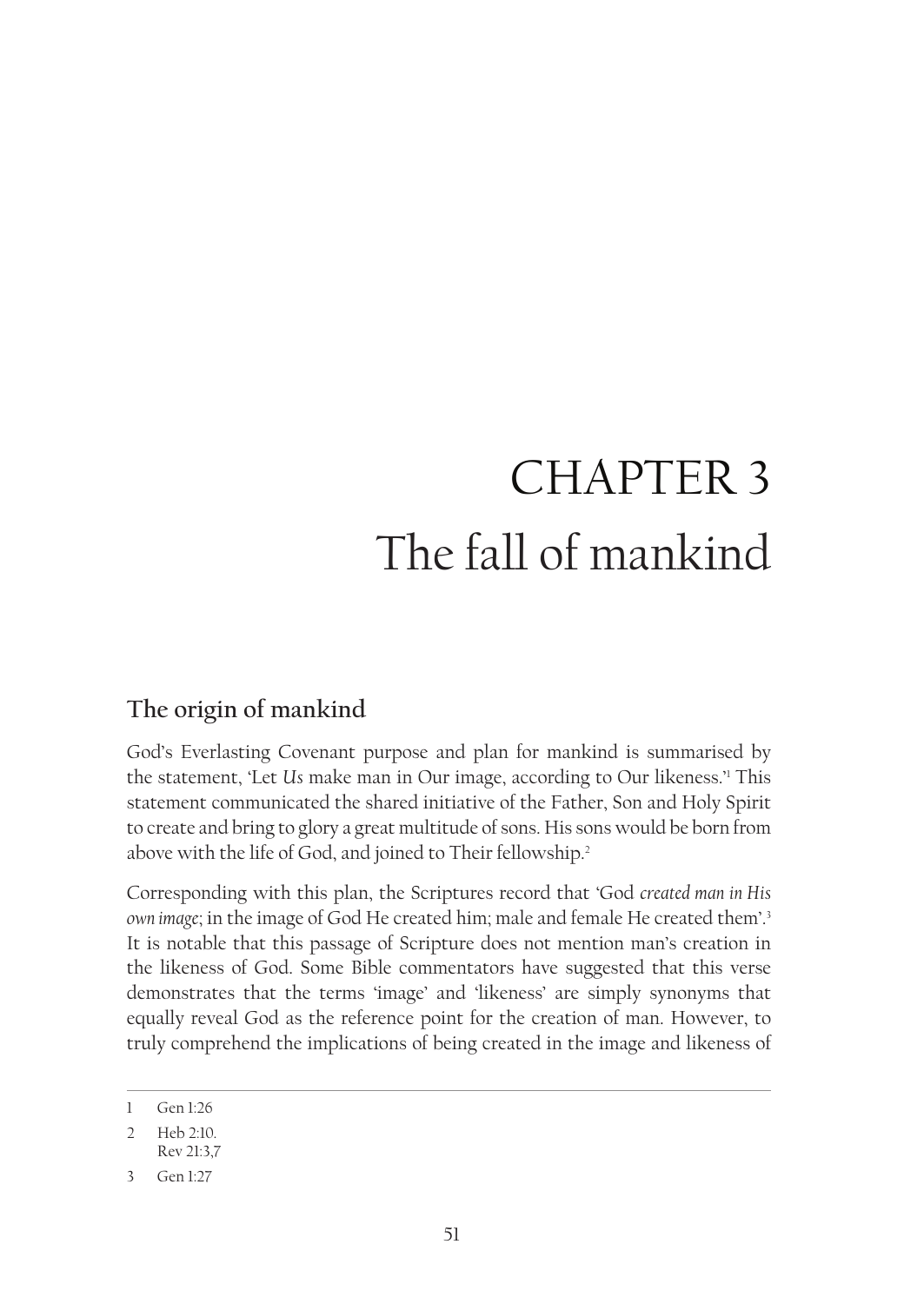God, it is necessary to understand who God is and what His Everlasting Covenant entails.

As we considered in Part 2 of *The Steps of Salvation*, God (Hebrew: *Elohim*) is three coequal Persons – Father, Son and Holy Spirit – who are, and who possess together, the substance of one Spirit and one life. They live by offering, where each Person in the Godhead lays down His life to reveal the other two. As They each give themselves to reveal the other two, the three are seen as one God, whose name is Yahweh.4 Through offering, Their life is multiplied and Their purpose, or will, is achieved.

The Father, Son and Holy Spirit have no origin, nor end.<sup>5</sup> In contrast, man has an origin. *God is the source of man's origin*. Man's origin was initiated before the creation of the heavens and the earth, when the Father, Son and Holy Spirit agreed together to create mankind in Their image and likeness.<sup>6</sup> We note the wonderful reality that *man's origin is the gift of who he is*. Apart from God's kind intention to create us in His image and likeness, we would not exist.

The apostle Paul described God's Everlasting Covenant discussion as 'the counsel of His will'.7 In this discussion, the Father, Son and Holy Spirit determined the names of every person who would ever be born. They wrote these names in the book of life.<sup>8</sup> In chapter two, we noted that each name detailed who God intended a person to be, and the good works they were to do as a son of God in the fellowship of Yahweh. A person's name, therefore, defines the will of God for them. Importantly, God predestined every person to be a son of God, and wrote down the details of their name before the beginning of creation. This means that a person's name is sourced in their origin, who is God. Paul summarised this reality, writing, 'We are His workmanship, created in Christ Jesus for good works, which God prepared beforehand that we should walk in them'.9

When God created Adam and Eve, He gave them possession of their own identity. This was a fundamental aspect of mankind's creation in the image of God. It meant that Adam and Eve, and all their children, were given the capacity, dignity and freedom to possess and express their own lives. Importantly, this faculty and freedom of choice meant that Adam and Eve could present themselves for fellowship with Yahweh and do the works that He had predestined for them as a son of God. To present themselves in this way was to be in the image of God. As

<sup>4</sup> Deu 6:4 8 Psa 139:16

<sup>5</sup> Exo 3:14. Heb 7:3 9 Eph 2:10

<sup>6</sup> Gen 1:26

<sup>7</sup> Eph 1:11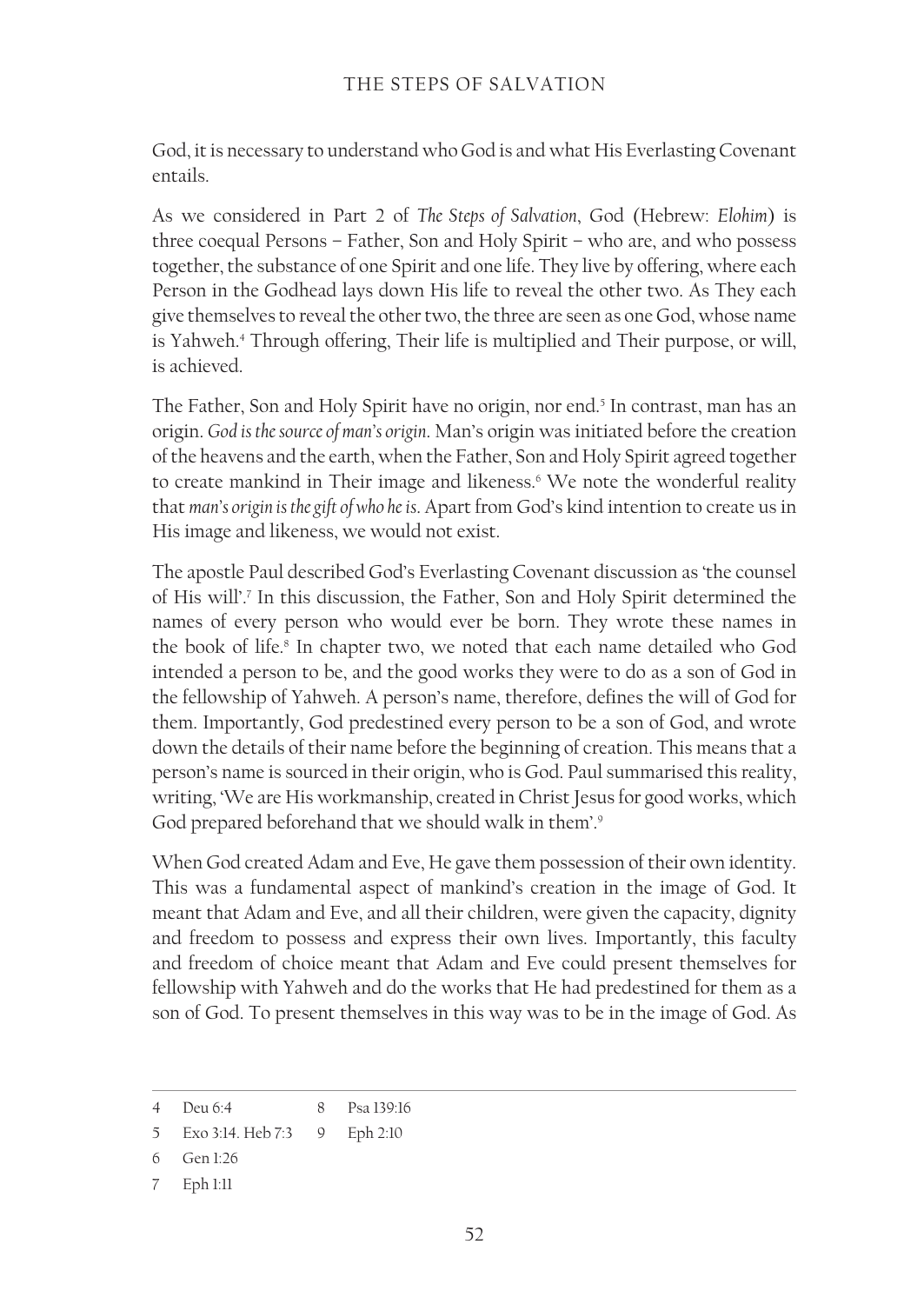they remained connected to the source of their name, they could fulfil the works that God had planned for them.

In the image of God, Adam and Eve were able to know God and know each other. While they remained in God's image, man *drew his life and likeness* entirely from God. In other words, *the likeness of God was found in the fellowship of the image*. As Adam and Eve remained connected to the source of their origin, by continuing in fellowship with Yahweh, their mortality was sustained, and they were able to know and do the works that were predestined for them. By doing these works, Adam and Eve were participating in the fulfilment of God's will, and revealing the righteousness of God. This is what it means to be in the likeness of God.

God's will is achieved through offering, and reveals the oneness of Yahweh as being like a great fire, enfolding itself.<sup>10</sup> This is the context of fellowship to which we have been called. *God is light,* and we have been called to *walk in the light*. 11 To be in the likeness of God, and to participate in the works of righteousness through obedience to the word of their name, is how a person walks in the light. This involves them priesting themselves as a living sacrifice in the context of Yahweh's fellowship.12 The garden of Eden was initially the context for this fellowship. The sons of God have now been raised to dwell in heavenly places, in Christ Jesus, as their new context.13

Describing the nature of a person who was in the likeness of God, Solomon wrote, 'But the path [lit: way or manner] of the just [righteous] is like the shining sun, that shines ever brighter unto the perfect day'.14 Quoting the prophet Daniel, Jesus said that, on that perfect day, 'The righteous will shine forth as the sun in the kingdom of their Father.'15 We could say that, in the likeness of God, a person is clothed for their priestly service with the very light in which they are walking.<sup>16</sup> It is the light of God Himself.17

# **Calling and election**

Man's creation in the image and likeness of God reveals the principles of *calling* and *election*. The calling of God refers to His purpose for each person. This is the call to be the particular son that God predestined them to be. Following the fall of mankind, the principle of calling was re-established in Isaac. God said to Abraham, 'In Isaac your seed [descendants] shall be called.'18 What did this mean?

| $10$ Eze $1:4$ | $14 \cdot \text{Pro } 4:18$ | $18$ Gen $21:12$ |
|----------------|-----------------------------|------------------|
|                |                             |                  |

| $\scriptstyle\rm II$ | - 1In 1:5 | 15 Mat 13:43. |
|----------------------|-----------|---------------|
|                      |           |               |

```
12 Rom 12:1
               Dan 12:3
```

```
13 Eph 2:6
          16 Rev 3:18
          17 1Jn 1:5
```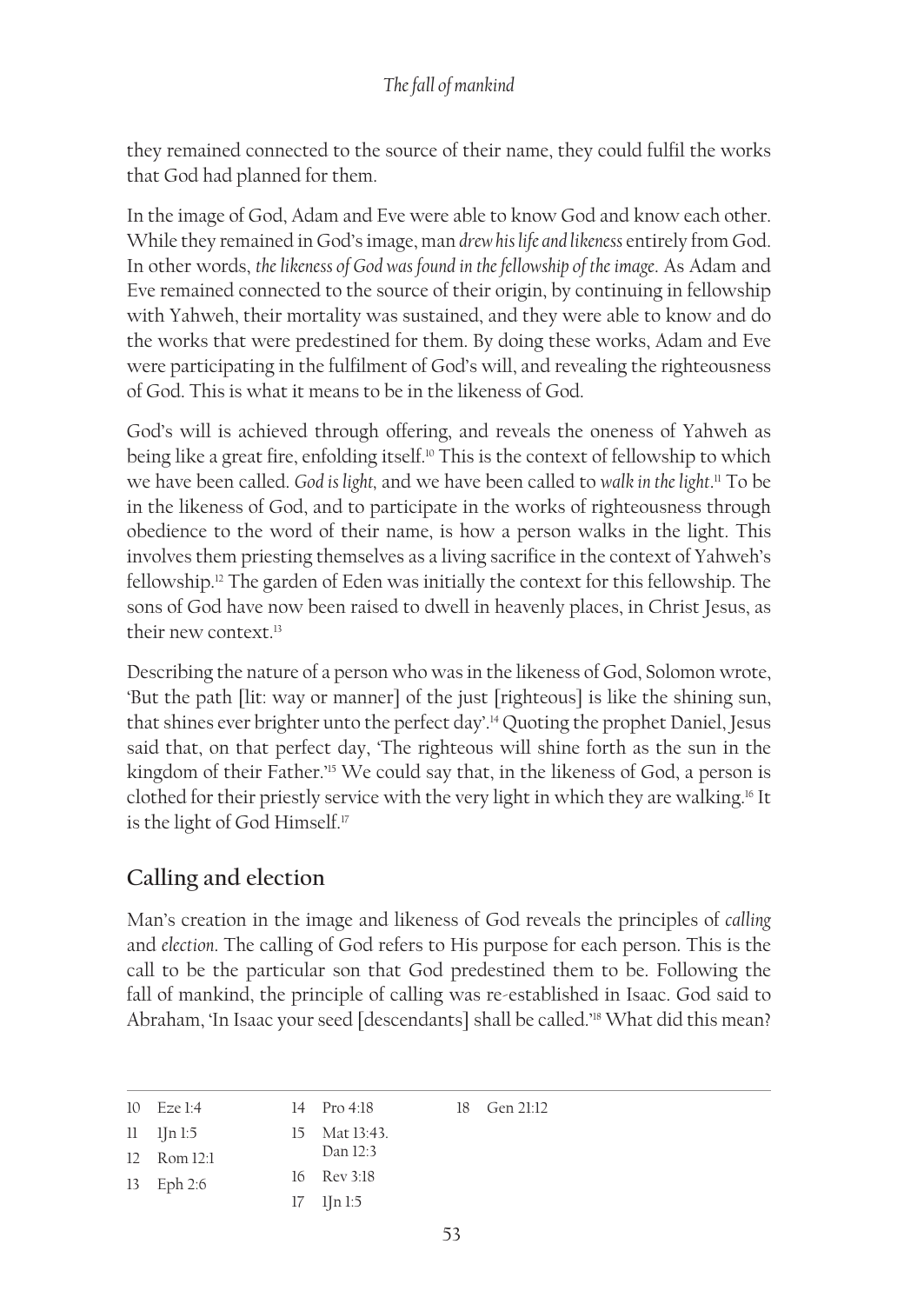Isaac was born according to the word of promise that God had spoken to Abraham. Furthermore, on Mount Moriah, Isaac joined the offering of the Lamb of God, foreshadowing the implications of baptism. Paul explained that those who were 'called in Isaac', are the children of promise.19 Isaac's birth and participation in offering foreshadowed new birth in the New Covenant. In the New Covenant, the sons of men are born of the Spirit by the word of God, and come into the fellowship of Christ through baptism.20 Receiving this calling recovers a person to the image of God, where they can walk in the light of the word of life, have fellowship with their brethren in Christ, and fulfil their predestination in His likeness.

God's predestination for each person reveals the principle of *election*. This describes the name and works that God *sovereignly chose* as a possession for every person, before the foundation of the world. The elect of God are those who have embraced their predestination, and are fulfilling the works that God has chosen for them. They make their calling and election sure by choosing what God has chosen for them. The apostle Peter said that if a person did this, they would never stumble.<sup>21</sup> A believer stumbles in their Christian walk when they desire to make a name for themselves or when they covet the name and expression of another.

The principle of the election was revealed in Jacob.<sup>22</sup> We recall that while Jacob and Esau were still in their mother's womb, God declared the word of their predestination. He said to Rebekah, 'Two nations are in your womb, two peoples shall be separated from your body; one people shall be stronger than the other, and the older shall serve the younger.'23

The experiences and responses of Esau and Jacob reveal that God's predestination for a person is unchangeable. It is not based on any extraneous factor such as heritage, ability or training but, rather, is declared by the word of God. Esau was unwilling to accept God's election. He believed that the blessing belonged to him by birthright. Furthermore, he was furious that Jacob had taken advantage of him and secured the blessing by deceit. Instead of honouring God's word in the matter, Esau was unable to forgive his brother and to appreciate who God had named Jacob to be. For this reason, Esau himself was unable to find forgiveness from God.<sup>24</sup> His resulting bitterness grew to become an ancient hatred between the two nations.25

However, Jacob also had to learn that the blessing of election could not be obtained through his fleshly schemes and fallen propensities. For this purpose, Jacob

| $19$ Rom $9.8$     | 23 Gen $25:23$    |
|--------------------|-------------------|
| 20 Gal 4:28-29     | 24 Mar 11:25-26.  |
| $21 - 2$ Pe 1:10   | Heb 12:17         |
| 22 <b>Isa 45.4</b> | $25$ Fze $35:1-5$ |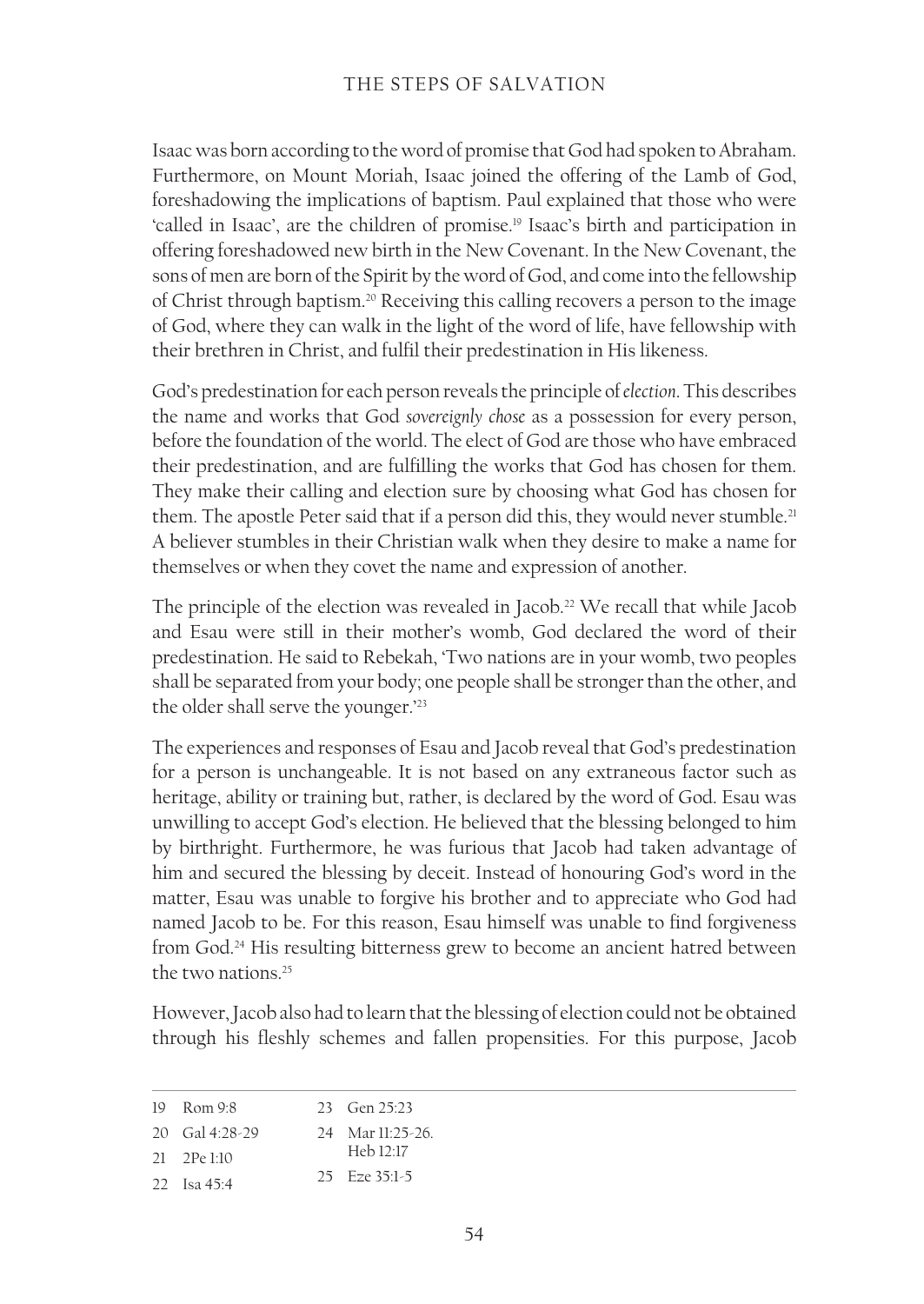#### *The fall of mankind*

endured a prolonged season of trial and testing.<sup>26</sup> At the conclusion of this season, Jacob wrestled with the Lord and received a new name that was commensurate with his election. He was no longer Jacob, the 'deceiver'. He had been blessed with the name Israel, meaning 'prince with God'. Notably, Jacob walked with a limp from that day forward.<sup>27</sup> Suffering became an ongoing reality for him as he participated, by name, in the unfolding covenant plan of God. This work was to raise twelve sons in the land of promise, who would become the firstfruits of God's chosen people. We will discuss this further in chapter six.

### **The nature of fellowship in the garden**

When God created man in His image, He placed him in the garden of Eden. This was the paradise of God, where Adam and Eve had fellowship with the Lord and drew their life and likeness from Him. The Bible records that 'in the day that God created man [in His image], He made him in the likeness of God'.28 Practically speaking, what did this look like?

Each day, in the cool of the evening, Adam and Eve met and conversed with Yahweh Father, Son and Holy Spirit.<sup>29</sup> The word 'cool' in Hebrew is *ruach* and can be translated as 'wind, breeze, breath, spirit'. Jesus used this same imagery to describe a person who is *born of the Spirit*. 30 Evidently, Adam and Eve's fellowship with Yahweh was 'in the Spirit'.

The cool of the evening would have been about the time of day when the couple were preparing their evening meal, using the fruit of the trees that were growing in the garden of Eden. Of all the fruiting trees that were in the garden, the most important was the tree of life.<sup>31</sup> Its fruit was the main course of Adam and Eve's fellowship meal with Yahweh. As they ate the fruit of the tree of life in fellowship with Yahweh, the light of God's word mandated, or clothed, them for the works of righteousness that He had prepared for them.32 It provided them with the wisdom and understanding necessary for their participation in the will of God, and sustained their mortal bodies. In this sense, they were thoroughly equipped by the word of the Lord, for the good works that God had prepared for them to do.<sup>33</sup>

The account of life in the garden of Eden prior to the fall of mankind reveals that communing with the Lord is an essential feature of being in the image and likeness of God. King David noted this reality, writing, 'Trust in the Lord, and do good;

| 26 Gen 31:38-42 | 30 $\int \phi$ 1 3:7-8              |
|-----------------|-------------------------------------|
| 27 Gen 32:22-31 | 31 Gen $2.9$                        |
| $28$ Gen 5:1    | 32 $\frac{52}{152}$ $\frac{52}{10}$ |
| 29 Gen 3:8-9    | $33 \quad 2Ti \quad 3:16-17$        |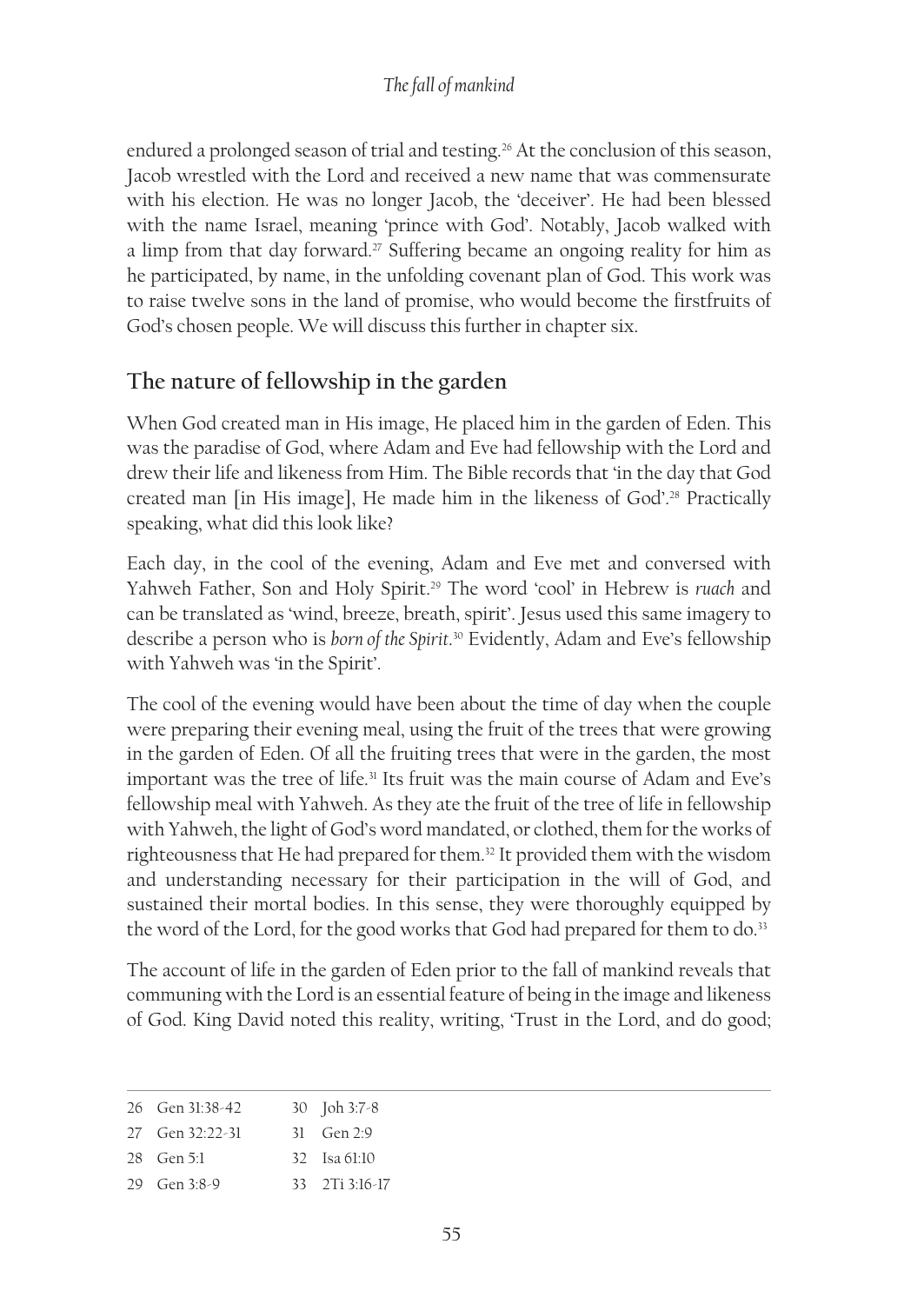#### THE STEPS OF SALVATION

*dwell in the land, and feed on His faithfulness*. Delight yourself also in the Lord, and He shall give you the desires of your heart. Commit your way to the Lord, trust also in Him, and He shall bring it to pass. *He shall bring forth your righteousness as the light*, and your justice as the noonday.'34

#### **The deception and transgression of Eve**

Let us now consider the fall of man from the image and likeness of God. Prior to this event, Satan and his demonic angels had fallen from the heavenly stations to which God had appointed them. They fell because they were unwilling to function as a servant order in relation to God's Everlasting Covenant purpose for mankind. Instead of *serving*, unrighteousness was found in Satan because of his *trading*. Having become filled with violence, Satan sought an opportunity to destroy mankind through deceit.<sup>35</sup> He did this by positioning himself at the tree of the knowledge of good and evil.<sup>36</sup>

While Eve was separated from Adam and the Lord, she entertained a conversation with Satan at the tree of the knowledge of good and evil. Satan's first objective was to determine Eve's understanding of God's command regarding eating the fruit of this tree. Prior to Eve's formation from the rib of Adam, God had said to Adam that 'from the tree of the knowledge of good and evil you shall not eat, for in the day that you eat from it you will *surely* die'.37 However, Eve's response to Satan revealed a slight vagueness regarding this command. She said, 'God has said, "You shall not eat it, nor shall you touch it, *lest* you die".'38

Satan seized on Eve's lack of clarity on the point and said, 'You surely will not die! For God knows that in the day you eat from it your eyes will be opened, and you will be like God, knowing good and evil.<sup>39</sup> With these words, Satan was calling God's honesty into question and attacking His motives. He implied that God was not trustworthy or being truthful, and that God was keeping from Adam and Eve something that was within their reach to obtain.

Satan proposed to Eve that she could have life apart from eating the fruit of the tree of life in fellowship with Yahweh. By eating the fruit of the knowledge of good and evil, she could become the origin of her own image and, like God, become the source of her own life and works. By this means, Adam and Eve could rise above their present state. According to the lie of Satan, God was limiting the potential of Adam and Eve, while Satan was offering them the opportunity to advance.

<sup>34</sup> Psa 37:3‑6 38 Gen 3:2

<sup>35</sup> Eze 28:16 39 Gen. 3:4-5

<sup>36</sup> Gen 3:1

<sup>37</sup> Gen 2:17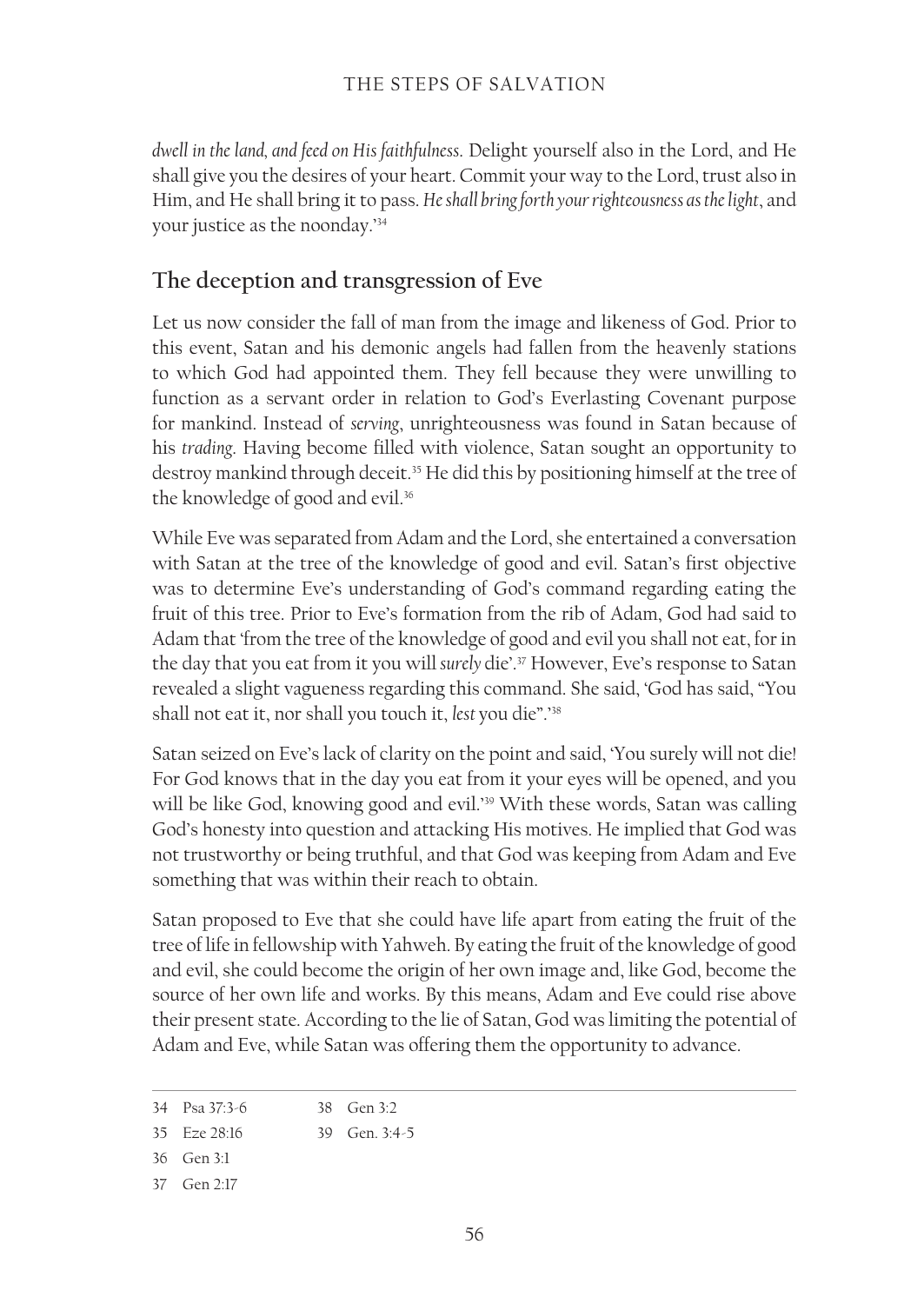As Eve heeded Satan's proposition, her *perception* of the tree of the knowledge of good and evil was *distorted*. To her, the fruit of the tree *now* appeared to be good for food, pleasant to the eyes and desirable to make one wise.<sup>40</sup> During the thousands of years that Eve had supped with Adam and the Lord in the garden of Eden, the fruit had never before appealed to her in this way. What had happened?

The desire to be the source of her own definition had been aroused within Eve as she gave her ear to Satan's lie. Consequently, she rejected God as the origin of her creation and the source of her predestination, and wilfully transgressed God's word by eating the fruit. Eve ate the fruit of the knowledge of good and evil because she desired an image of herself that was different from the image in which God had created her. That is, instead of continuing in her sanctification as the wife and helper to Adam that God had created her to be, Eve sought to become the origin of a new image for herself.<sup>41</sup>

The apostle Paul warned that we can be deceived and fall into transgression in the same way that Eve did. Writing to the Corinthians, he said, 'But I am afraid that, as the serpent deceived Eve by his craftiness, your minds will be led astray from the simplicity and purity of devotion to Christ.'42 With Paul's words in mind, transgression can be understood as straying from simple and devoted obedience to Jesus. We stray when we give our ear to a spirit or word that is different from the word of God which is preached by Christ's messengers.<sup>43</sup>

These alternative words are put forward by people in the church who do not have the same spirit of faith as do Christ's messengers. Their teaching is contrary to the gospel of sonship that Paul preached. Jesus described these people as being part of the synagogue of Satan.<sup>44</sup> They believe and teach that God values a person's self-defined initiatives to serve Him. They propose that this is faith, and deny that eternal life can only be obtained through ongoing participation in the fellowship of Christ's offering as a sanctified member of His body. Through smooth and flattering speech, these ministers of Satan deceive those who are unsuspecting and vulnerable.45

Like Eve, we become vulnerable to these other spirits and other words when we are disconnected from the Lord and from His people. However, we can be protected from the devices of Satan by remaining in fellowship with the Lord and with our brethren in the body of Christ. This is what it means to be *in the name of the Lord*. King Solomon declared that 'the name of the Lord is a strong tower; the

<sup>40</sup> Gen 3:6 44 Rev 2:9. Rev 3:9

<sup>41</sup> Gen 2:18,21-24 45 Rom 16:17‑18

<sup>42</sup> 2Co 11:3

<sup>43</sup> 2Co 11:4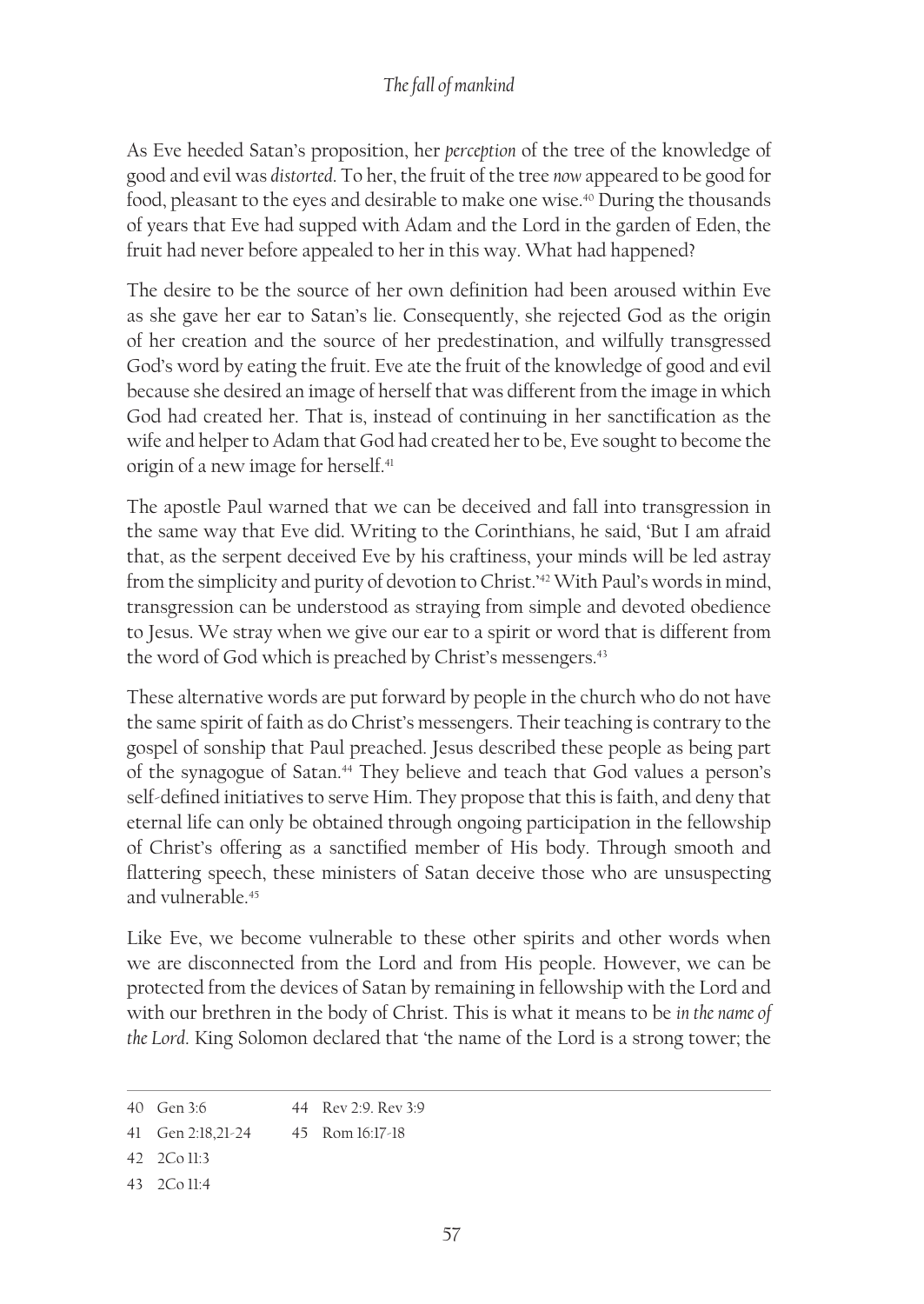righteous run to it and are safe [set on high]'.46 Running into the name of the Lord is the action of a person who has a spirit of adoption.<sup>47</sup> They have received faith that comes by hearing the word of God.<sup>48</sup> In a spirit of faith, they believe God's word, and present themselves for fellowship with their brethren.<sup>49</sup> This is how the shield of faith is a protection against the fiery darts of the enemy.<sup>50</sup>

## **The sin of Adam**

Acting from the basis of her self-made image, Eve endeavoured to convince Adam that her new-found perspective was a good one. Eve wanted Adam to accept the image that she had created for herself, and to join her in the romantic pursuit of all future possibilities that she believed this had opened for them. However, Eve's actions and opinions were simply a further expression of her transgression and disconnection from the image in which she had been created. She was not living or speaking the truth. This is because God is the source of all truth.<sup>51</sup> Having sought to establish the origin of a new image outside of fellowship with God, she was living and expressing a lie.

By giving consideration to Eve's suggestion, Adam chose to exercise his mandate outside of the parameters of the word and direction that was coming from Yahweh. That is, he wanted to exercise his mandate in his own way. He wanted to pursue his own initiatives and ideas without the need for fellowship and dialogue with Yahweh at the tree of life.

It is notable that, having eaten the fruit, Eve was not initially aware that her transgression was a problem. Eve needed a word from outside herself in order to recognise her transgression and the disastrous effect that it was actually having on her and on others. If he had not sinned, Adam could have helped Eve to recover from her transgression. Together, they could have sought the Lord at the tree of life for wisdom concerning Eve's restoration. With this in mind, we note the instruction of Paul, who wrote, 'Brethren, if a man is overtaken in any trespass [wilful transgression], you who are spiritual restore such a one in a spirit of gentleness, considering yourself lest you also be tempted'.<sup>52</sup>

Clearly, Adam did not 'consider himself' when Eve approached him in her transgression. Instead, he succumbed to the temptation of becoming the origin of a new image, and the source of his own destiny. In contrast to Eve, Adam was not deceived at this point.<sup>53</sup> He knew what God had said. However, he chose the

| 46 Pro 18:10 | 50 Eph 6:16           |
|--------------|-----------------------|
| 47 Rom 8:15  | 51 Deu 32:4, Psa 31:5 |
| 48 Rom 10:17 | 52 Gal 6:1            |
| 49 2Co 4:13  | 53 1 Ti 2 14          |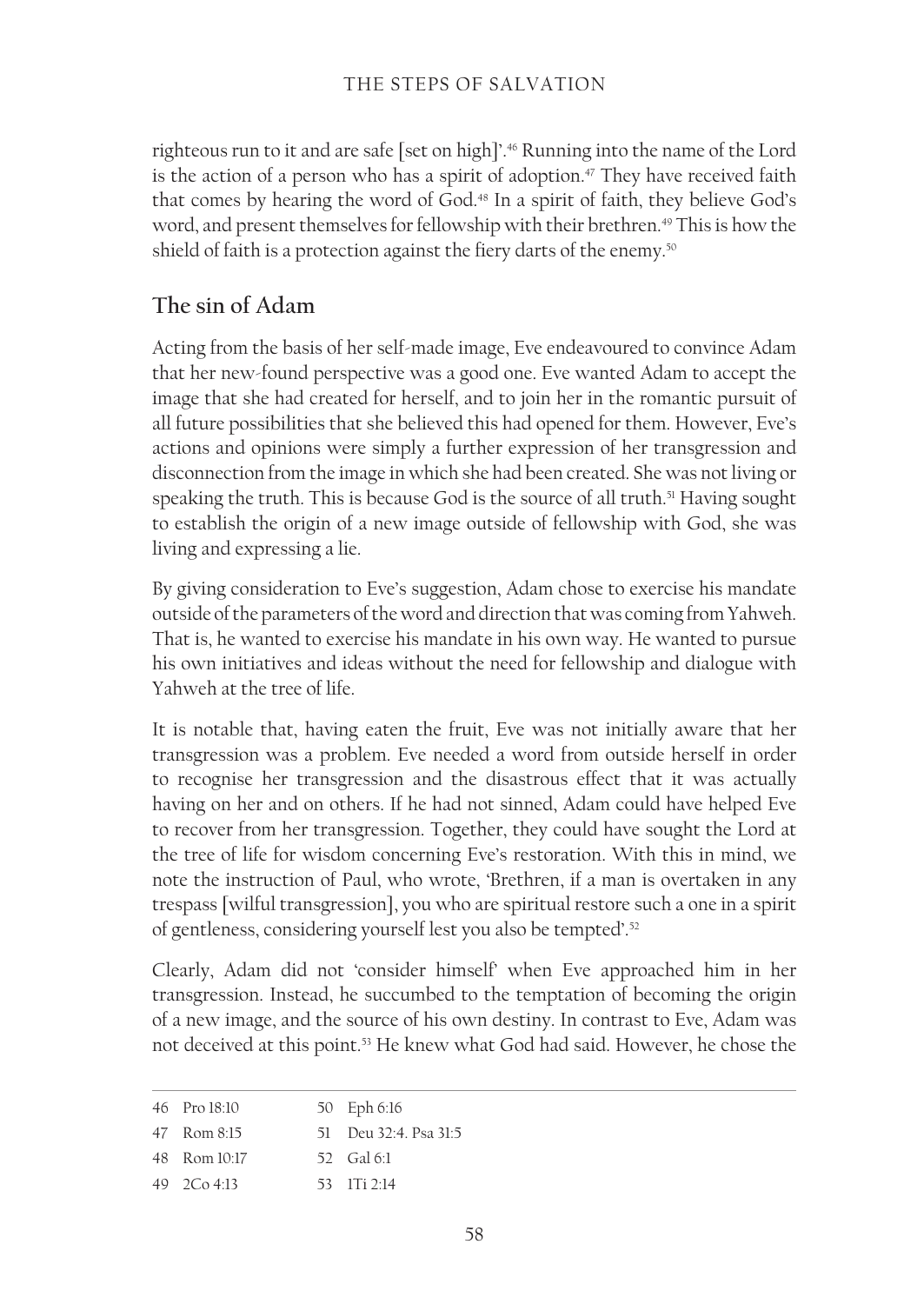romantic option that Eve offered to him, rather than his own sanctified relationship with the Lord. Adam was disobedient to the word of God. This was sin. Through his disobedience, the eyes of both Adam and Eve were opened. Moreover, 'Sin entered into the world, and death through sin, and so death spread to all men, because all sinned'.54

God cursed the ground, or context, of Adam's mandate because of his disobedience. He said to Adam, 'Cursed is the ground *because of you*; in toil you will eat of it all the days of your life. Both *thorns and thistles* it shall grow for you; and you will eat the plants of the field.'55 The context of his work would produce thorns and thistles that would wound him as he worked.

Importantly, this passage of Scripture can be equally translated as, 'Cursed is the ground *for your sake'*. In this regard, the ground had equally been cursed for Adam's sake so that he would cease from pursuing the expression of his mandate through the operation of another law (i.e. his own law), and return to the rest that comes through first love relationship with God. We will discuss this principle of cursing in further detail in chapter five.

# **The other law**

Adam and Eve ate from the tree of the knowledge of good and evil because they desired to be the origin of their own image. That is, they wanted to create an image for themselves that was not dependent on God, who was the source of their origin. Pursuing this alternative image meant that they would no longer draw their life and likeness from God. In other words, as the origin of their new image, they were endeavouring to be the source of their own life and works. For this reason, after they had eaten of the tree of the knowledge of good and evil, God said, 'Behold, the man has become *like* one of Us.'56 This likeness was a stolen likeness. God was acknowledging that because man had become the origin of a new image, he was now the source of his own destiny and works.

Adam and Eve had chosen the fruit of the knowledge of good and evil as *theirresource for life*. This was instead of the life and capacity that they were able to receive from God's word as they ate from the tree of life in fellowship with Yahweh. As Adam and Eve ate the fruit of the tree of the knowledge of good and evil, the desire to be the source of what was good or evil for them became a law within them. What they ate became part of their identity, affecting their capacity for reason, and their

<sup>54</sup> Rom 5:12

<sup>55</sup> Gen 3:17-18

<sup>56</sup> Gen 3:22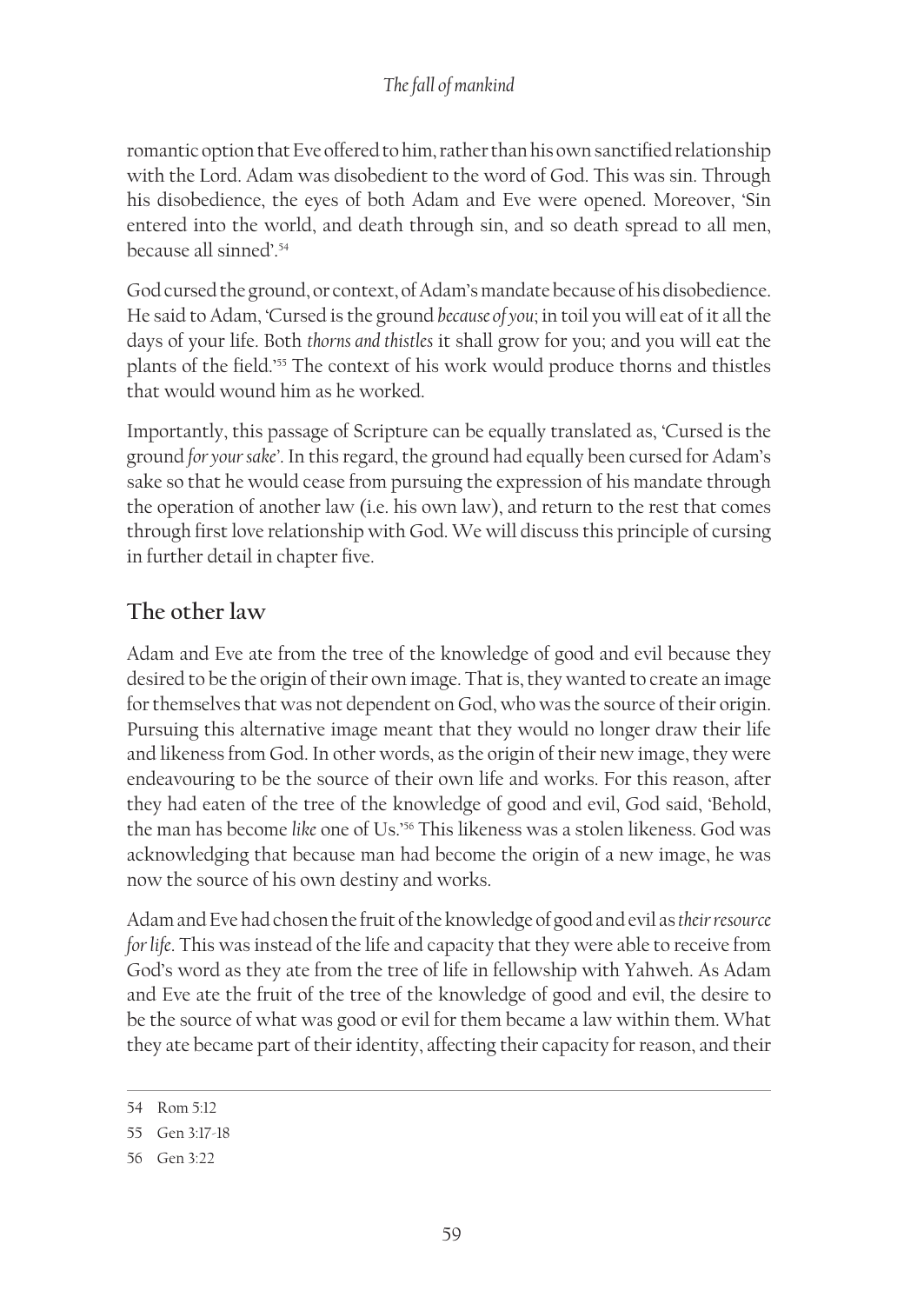perceptions of themselves and others. This new law within them was different from the law of love that is established by the word of God.<sup>57</sup> It is for this reason that Paul called it 'another law'.<sup>58</sup>

Because Adam and Eve now lived by their own knowledge of good and evil, they were unable to know and understand themselves in relation to the predestination that God had planned for them. God had predestined Adam, Eve, and all their children to become sons of God in His image and likeness. Mankind had become disconnected from their predestination. Fallen men and women were now able to view their possibilities in life only from the basis of what they judged to be good or evil for themselves.

Fallen man's knowledge of himself in relation to good and evil is *against* the knowledge of God. This desire to know himself as something that is apart from and outside of God, only reveals that fallen man does not know God at all. He only knows separation from God and from others. He is separated from his origin and from his predestination.

Using himself as an example, Paul explained that the other law *waged war* against the law of his mind, making him a prisoner of the law of sin.59 By this, Paul meant that the other law affected the way in which he considered himself and other people, and the way in which he interpreted the situations that he found himself in. These distorted perceptions caused him to think and behave in a manner that was contrary to God's law, and even contrary to sound reason. His sinful behaviours and passions were the evidence of his bondage to the law of sin, and brought him under the judgement of God's law.

The apostle James also identified this *war* within a person as the effect of the other law. He described the other law as a person's *lusts, or desires*. He explained that the operation of the other law within people is the source of *all conflict*, including conflict between Christians.<sup>60</sup> He noted that people who lust after a ministry profile, or any other self-defined image, invariably compare themselves with others. These comparisons give rise to covetousness, and even result in murder.<sup>61</sup> While the other law is the basis for the literal killing of others, murder can also refer to unsalvageable breaches of relationship in the body of Christ.

Importantly, James explained that people who live by the other law are unable to obtain the righteousness that they desire, because they do not ask God for it.

<sup>57</sup> 1Jn 2:5 61 Jas 4:2

<sup>58</sup> Rom 7:23

<sup>59</sup> Rom 7:23

<sup>60</sup> Jas 4:1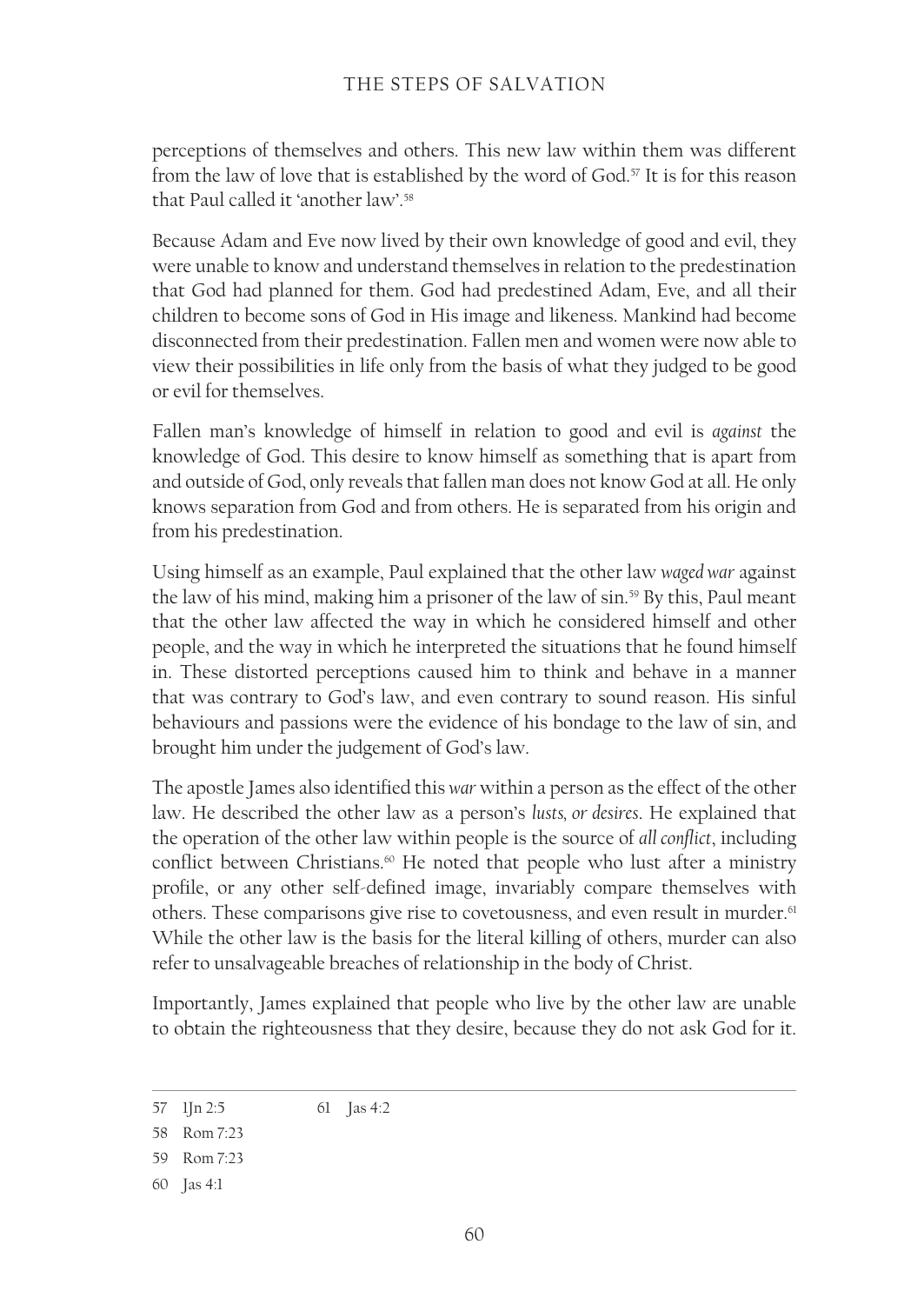#### *The fall of mankind*

Even when they do ask, they are unable to receive it, because they are asking with the wrong motives.<sup>62</sup> They are seeking, for example, spiritual gifts from God for the purpose of advancing their own ministry image. However, they are unwilling to present themselves, by faith, for fellowship so that they can find reflection and adjustment among their brethren in Christ in relation to their works. As Paul explained, and as we considered in chapter two, when a person presents themselves for offering, as a slave of righteousness, they obtain their sanctification as a son of God. The result is eternal life, and the evidence of this is that they will seek to live peaceably with all men.<sup>63</sup>

John directly connected the lusts that operate within a person to the distorted perspective that Eve had of the fruit of the tree of the knowledge of good and evil. We remember that Eve 'saw that the tree was good for food [lust of the flesh], that it was pleasant to the eyes [lust of the eyes], and a tree desirable to make one wise [the pride of life]'.64 John explained that these lusts are in *opposition to the life* that comes from the Father. A person who lives by these principles is unable to do the will of God.<sup>65</sup>

Commenting specifically on the pride of life, Paul identified *imaginations* as projections of pride that exalt themselves against the knowledge of the predestination of sonship that belongs to, and establishes a person in, freedom, as a Christian.<sup>66</sup> A person receives the knowledge of sonship from the word of God that is spoken to them. The word of God reveals their name and sanctification to them. When they receive this word, their mind has the knowledge of God, and is no longer deceived. However, as we have already noted, a person's imaginations and lusts, sourced in the other law, wage war against the law of their mind and make them a prisoner to the law of sin that is in the members of their body.<sup>67</sup>

## **The law of sin**

In addition to the other law, the outcome of the Fall was that sin became a governing power, or principle, within mankind.<sup>68</sup> The source of sin was the devil.<sup>69</sup> Jesus described him as 'the father of lies' and 'a murderer from the beginning'.70 Just as Satan sought the destruction of Adam and Eve in the garden of Eden, sin seeks our destruction.<sup>71</sup> As this happens, its heinous character is exposed, and we know that its source is from Satan.

| 62 <b>[as 4:3</b> | $66 \quad 2 \text{Co} \, 10:5$ | 70 Joh 8:44 |
|-------------------|--------------------------------|-------------|
| $63$ Rom $6:22$ . | 67 Rom 7:23                    | 71 Rom 7:11 |
| Heb 12:14         | 68 Rom 7:21                    |             |

```
64 Gen 3:6. 1Jn 2:16
            69 1Jn 3:8
```
65 1Jn 2:16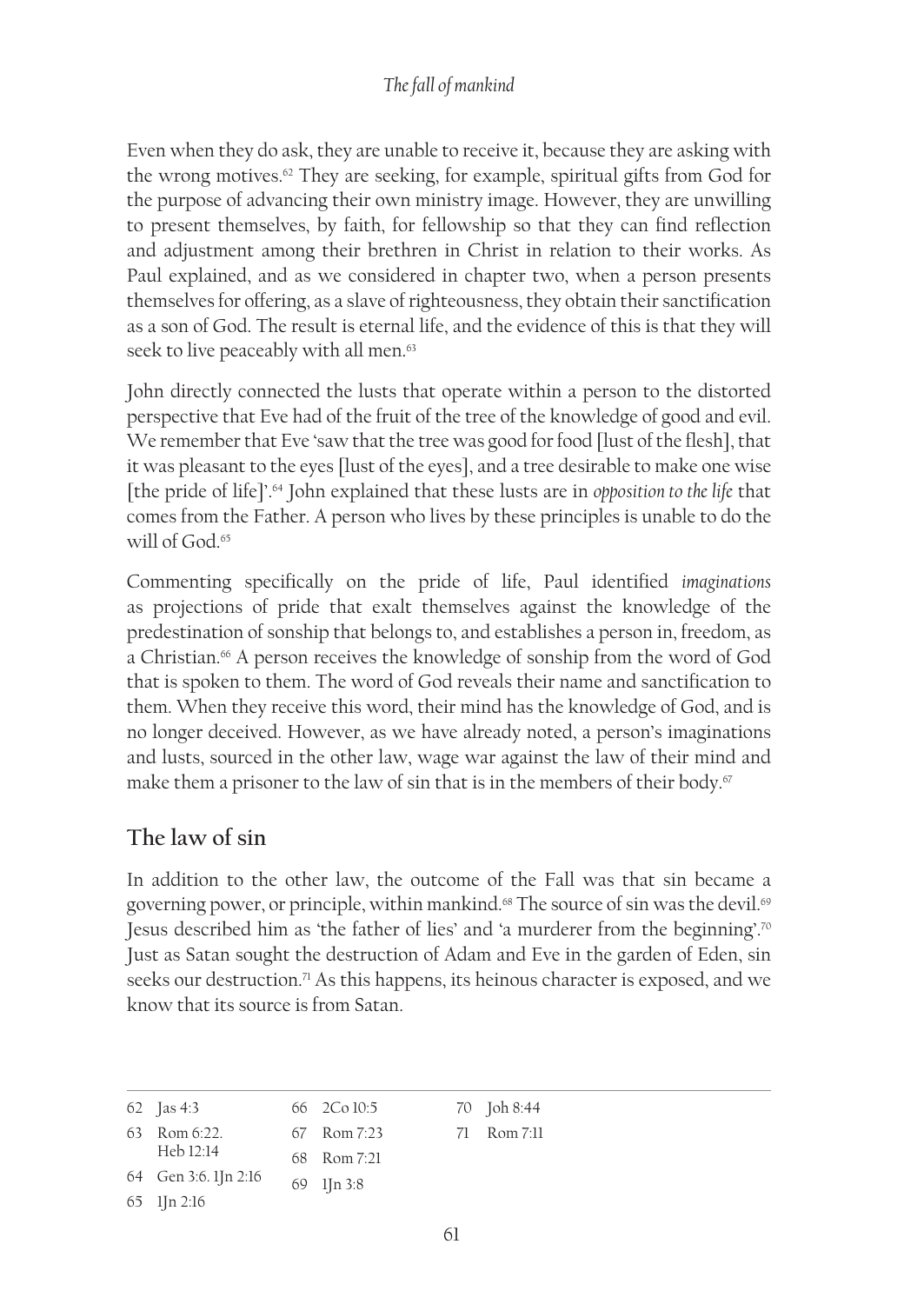In his letter to the Romans, Paul described sin as an organised power within a person that acts through the members of their body.72 This does not mean that sin usurps a person's will. If this were so, fallen men and women could not be accountable for their actions. Rather, *a person's will is the seat of sin*. What do we mean by this?

A person's will is a feature of their identity. It is their God-given right and ability to choose how and why they will act in a given situation. As a consequence of Adam and Eve's sin, the identity of every person has been tainted by the other law. When a person lives by the other law, the motives of their will are inherently and unavoidably self-centred. Because of this, sin is empowered within them as they act in accordance with their self-centred will. This is what James was explaining when he wrote, 'Each one is tempted when he is carried away and enticed by his own lust [other law]. Then when lust has conceived, *it gives birth to sin*; and when sin is accomplished, it brings forth death.'73

The law of sin works within a person by *deception.* It is a law that motivates them to action, producing behaviours that result in outcomes that are detrimental to the individual and to others. The collusion of a person's own motivations, driven by imagination, covetousness and lust (i.e. our other law), with the law of sin, is an evil that is present within them and is destroying them.<sup>74</sup>

When the word of God that is sent to us to give us direction for our lives is ministered to our minds, sin is aroused within us because of the operation of God's word. As God speaks to us, sin arouses itself, and seeks to impose itself upon us as our master.<sup>75</sup> Sin excites our imagination, causing us to covet and lust for a life and a destiny that has its own accompanying position, work, wealth, power and pleasures that we assume belong to our calling.76 We claim it as our ministry mandate. However, these motivations are really the sinful passions that are aroused within us by sin and our other law when the word of God came to us.<sup>77</sup>

We see that sin seeks to take opportunity through God's word, which comes to give a person direction and life.<sup>78</sup> It deceives them by motivating them to misappropriate God's word to their own self-centred motivations. When a person acts on this provocation, they disobey God and come under the judgement of God's word. This results in condemnation and death.79

| 72 Rom 7:20,23             | 76 Rom 7:7-8  |
|----------------------------|---------------|
| 73 $\int \frac{1}{14}$ -15 | 77 Rom 7:5    |
| 74 Rom 7:21                | 78 Rom 7:10   |
| 75 Rom 7:9                 | 79 Rom 7:9-10 |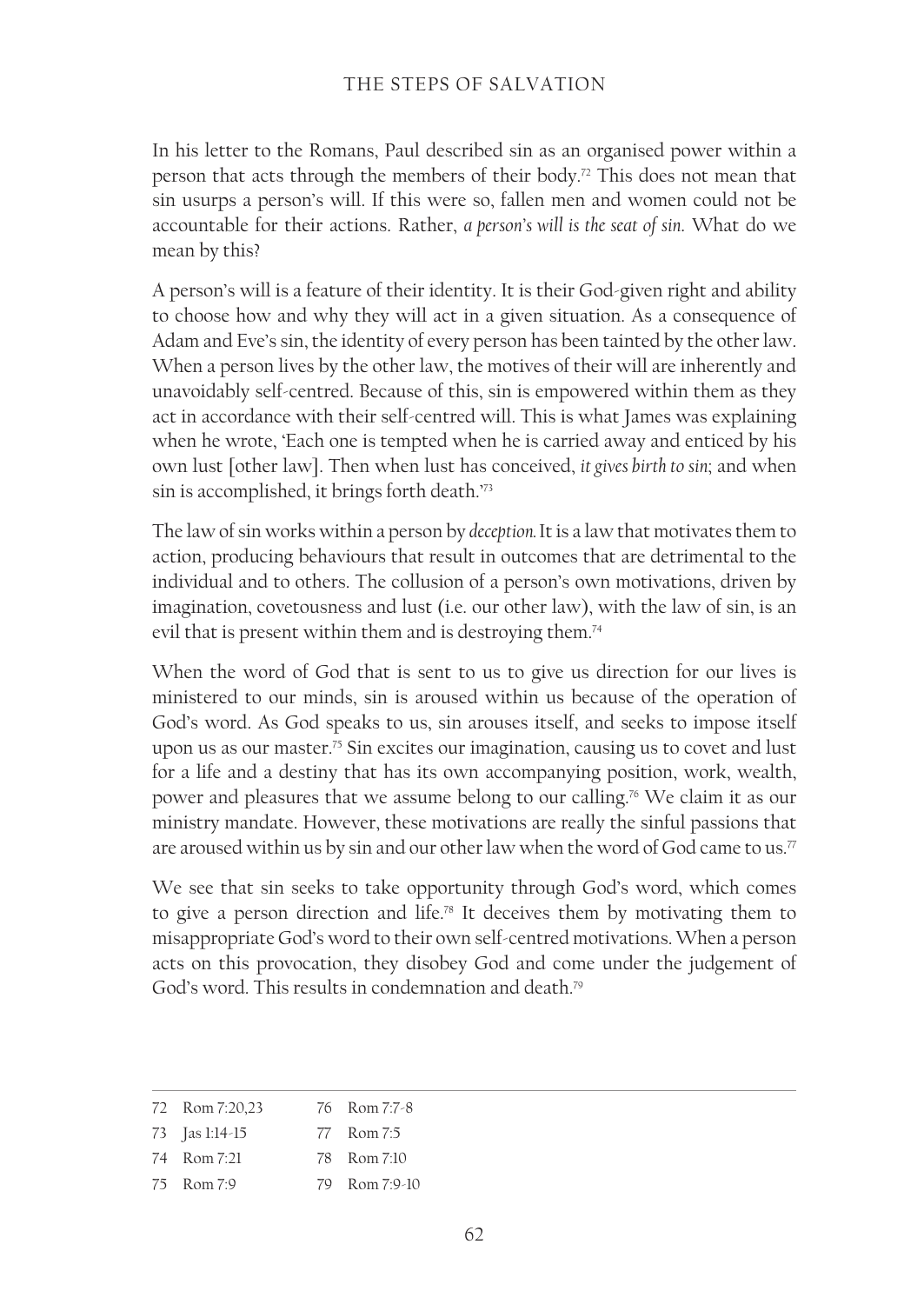## **The conscience**

The conscience of man is a fundamental faculty of his creation and life in the image and likeness of God. Prior to the Fall, man had fellowship 'in the Spirit' with Yahweh each day.<sup>80</sup> He knew himself in relation to God, the source of His origin. What man knew about himself, and how he was to live, was *true*. Man's conscience enabled him to proceed from this fellowship to do the works that were consistent with this truth. That is, man's conscience was able to bear witness with him that what he was doing, and the initiatives he was taking, were in accordance with the truth that he knew in fellowship with Yahweh.

As we have already considered, man endeavoured to become the origin of a new image, and the source of his own destiny, by eating the fruit of the tree of the knowledge of good and evil. Man's resultant fall from the image and likeness of God had a consequential effect upon the operation of his conscience. Man's conscience was no longer concerned with the truth that was sourced in fellowship with God and with his brethren. Instead, the concern of his conscience became man's relation to himself. What do we mean by this?

As a consequence of the Fall, man's conscience replaced the voice of God to him. His conscience now speaks from the basis of good and evil. Fallen man has become the origin of his own good and evil. He does not deny his evil. However, through his conscience, man summons himself, who has become evil, back to his *self-defined* good. Paul described this as an 'evil conscience'.<sup>81</sup> He noted that the thoughts of a person having a conscience that operates in this way are 'alternatively accusing or else defending them'.82

Having become like God in his knowledge of good and evil, man presumes to define his own good and its associated works. As far as man is concerned, his good is the truth. He demonstrates that he believes this to be so by imposing this standard of good on others, including God. That is, as man bears within himself the knowledge of good and evil, he presumes to be the judge of God and of others, just as he is the judge of himself.

Disconnected from his origin, and presuming to be the source of his own image, man's life is now based on how he understands himself. Man's self-knowledge is now the measure and goal of his life. Self-knowledge is man's interminable striving to overcome his disunion with himself – the discrepancy between his good and his

<sup>80</sup> Gen 3:8

<sup>81</sup> Heb 10:22

<sup>82</sup> Rom 2:15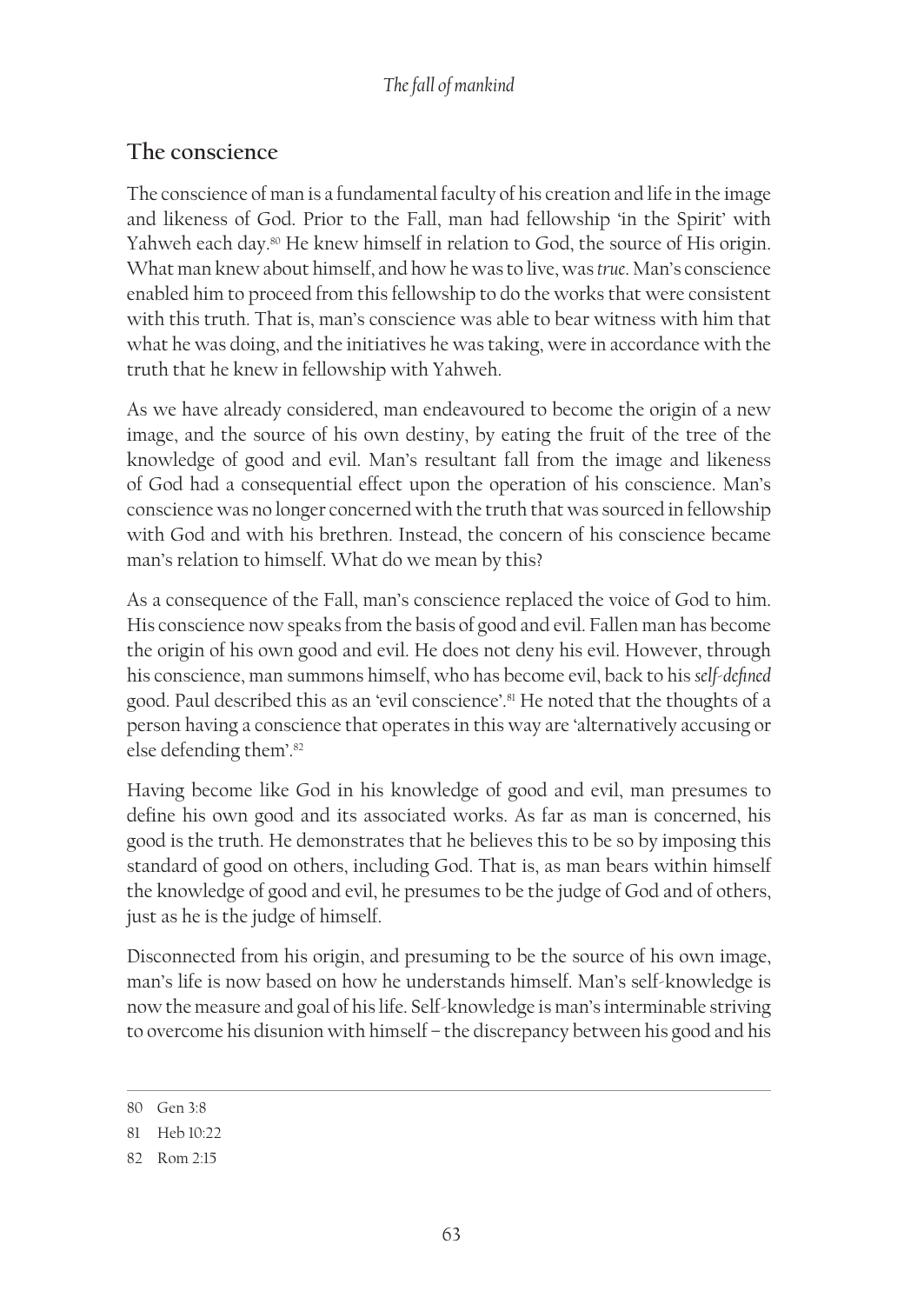evil – by thought. By unceasingly distinguishing his evil from the good of himself, he endeavours to achieve unity with himself. However, this is futility, because man can only truly know himself, and attain to what is good, in God, who is the source of all truth.

## **The wickedness of Cain**

Following the Fall, and their departure from the garden of Eden, Adam and Eve conceived and brought forth two sons – Cain and Abel. These two sons were born in sin and with another law within their hearts. Besides their inevitable death, it was unclear what these two implications of the Fall would mean for them. However, this quickly became apparent once the two sons approached the age of personal accountability to make offering at the gate of the garden of Eden.

The Scriptures record that Abel became a keeper of sheep, while Cain became a tiller of the ground. This is not what God had intended Cain to become. It was Adam who had been called by God to order and tend the creation.<sup>83</sup> As the first born, Cain's work should have been priesthood.<sup>84</sup> However, through selfdefinition, Cain sought to make offering in the likeness of Adam's name and work. In Cain's mind, his identification as a ruler over the creation was confirmed by his successful cultivation of a harvest from the ground which had been cursed.<sup>85</sup>

Because Cain did not offer according to his name, God rejected him and his offering. This rejection caused Cain to become angry. God tried to encourage Cain by explaining to him that there was a way for Cain to be acceptable. God was giving Cain an opportunity to understand his sanctification. Cain could then have made offering in a manner that was consistent with his name. However, Cain wanted to offer according to his own way. This desire revealed the operation of the other law within him.

God said to Cain, 'Sin is crouching [ready to leap] at the door [of your heart, which has another law within it]; and its desire is for you, but you must master it.'<sup>86</sup> The 'other law' was operating within Cain as he sought to define his own name and offering. The operation of the other law within him was the doorway for sin to gain an advantage in his life. To overcome sin, Cain would need to let go of the image that he had created for himself. The desire to maintain this image was motivated by the other law. Overcoming sin was possible if Cain humbled himself and found fellowship with one who was spiritual.<sup>87</sup>

83 Gen 1:28-30. Gen 2:15 87 Gal 6:1

85 Gen 4:3

<sup>84</sup> Num 3:12

<sup>86</sup> Gen 4:7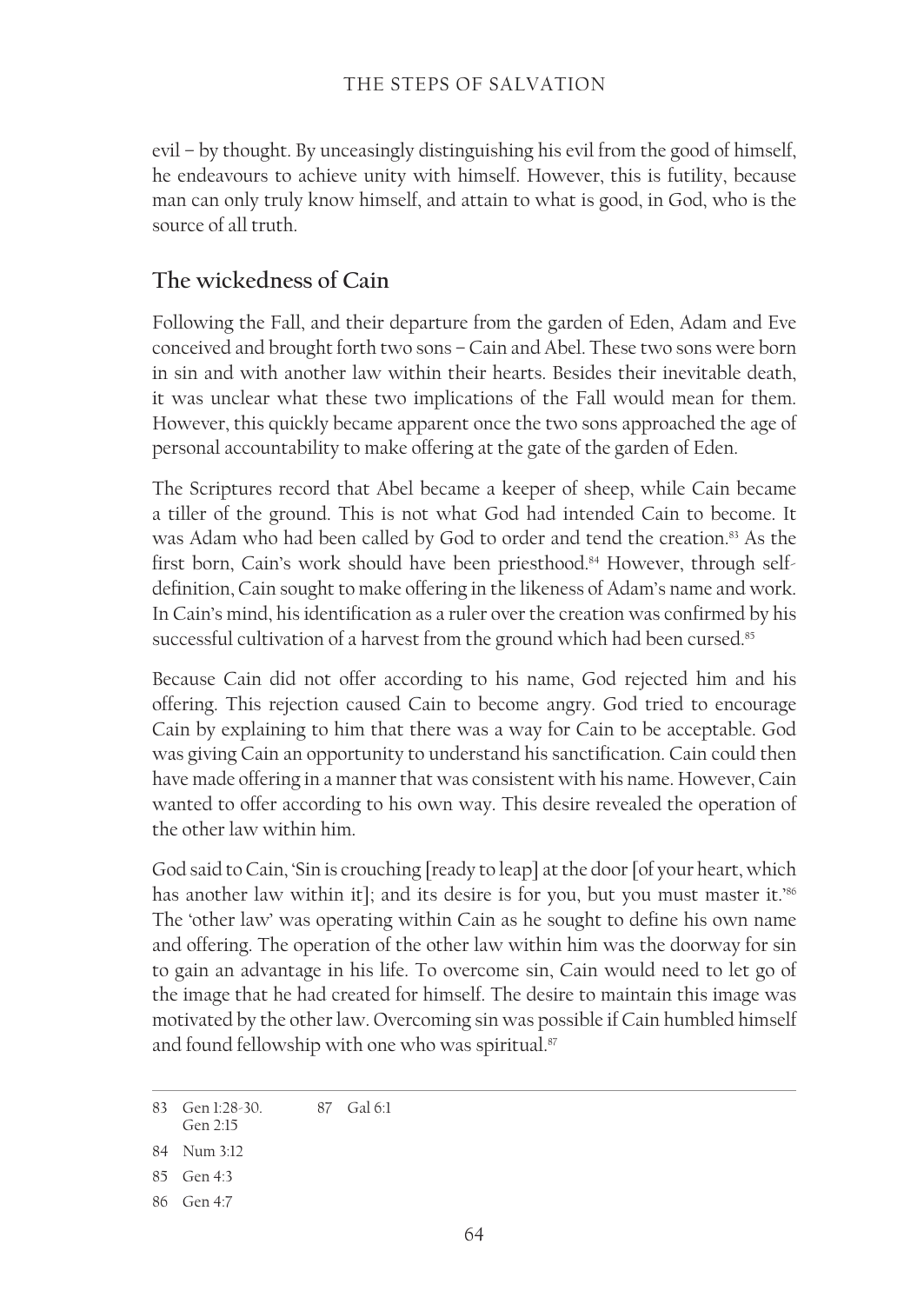After God had spoken to Cain regarding his sanctification, Cain spoke to Abel and recounted what the Lord had said to him. This conversation was separate from their interaction that ended in the murder of Abel. The Scriptures specifically record that, after God finished speaking to him, '*Cain told Abel his brother*. And it came about [later] when they were in the field, that Cain rose up against Abel his brother and killed him<sup>'88</sup>

Why would Cain's initial response have been to speak to his brother? It is because the inadequacy of his offering was associated with *how he related* to his brother as much as it was affected by *what he had offered*. Cain's anger was provoked when he saw that Abel's offering was accepted, but his was not.<sup>89</sup> Evidently, Cain was competing with, and comparing himself to, Abel. This marked a division between them.90

In their initial discussion, it appears that Cain was unwilling to receive instruction or admonition from Abel. Such a word was necessary for fellowship, through which Cain could have been restored to sanctification.<sup>91</sup> Abel was in the light because he had joined, by faith, the acceptable offering of the Lamb of God.<sup>92</sup> From this basis, Abel had the ability and resources to minister life to Cain so that he could be restored to his sanctification, and could offer in an acceptable manner.

However, instead of receiving the word of Abel, Cain trampled his brother's offering. Cain was more concerned about the acceptability of his offering than he was about the relational impasse between his brother and himself. Addressing relational disharmony among brethren, Jesus said, 'If you bring your gift to the altar, and there remember that your brother has something against you, leave your gift there before the altar, and go your way. First, be reconciled to your brother, and then come and offer your gift.'93

Instead of leaving his offering at the altar and seeking to be restored to Abel, Cain engaged with his brother for the purpose of achieving his desire for acceptability. That is, he viewed his interaction with Abel as a means of resourcing himself to make an acceptable offering. Cain's unyielding desire to have what he wanted hindered his ability to comprehend the nature and importance of fellowship. Unwilling to let go of his desires, Cain was overtaken by murderous anger, and killed his brother. This is the very principle that James identified as the outcome of living by the other law. 94

| 88 Gen 4:8         | 92 Joh 1:29,36.       |
|--------------------|-----------------------|
| 89 Gen $4:4-5$     | Rev 21.23             |
| 90 <b>[as 4:1]</b> | 93 Mat 5:23-24        |
| $91$ $1\ln 1.7$    | 94 $\int \frac{1}{3}$ |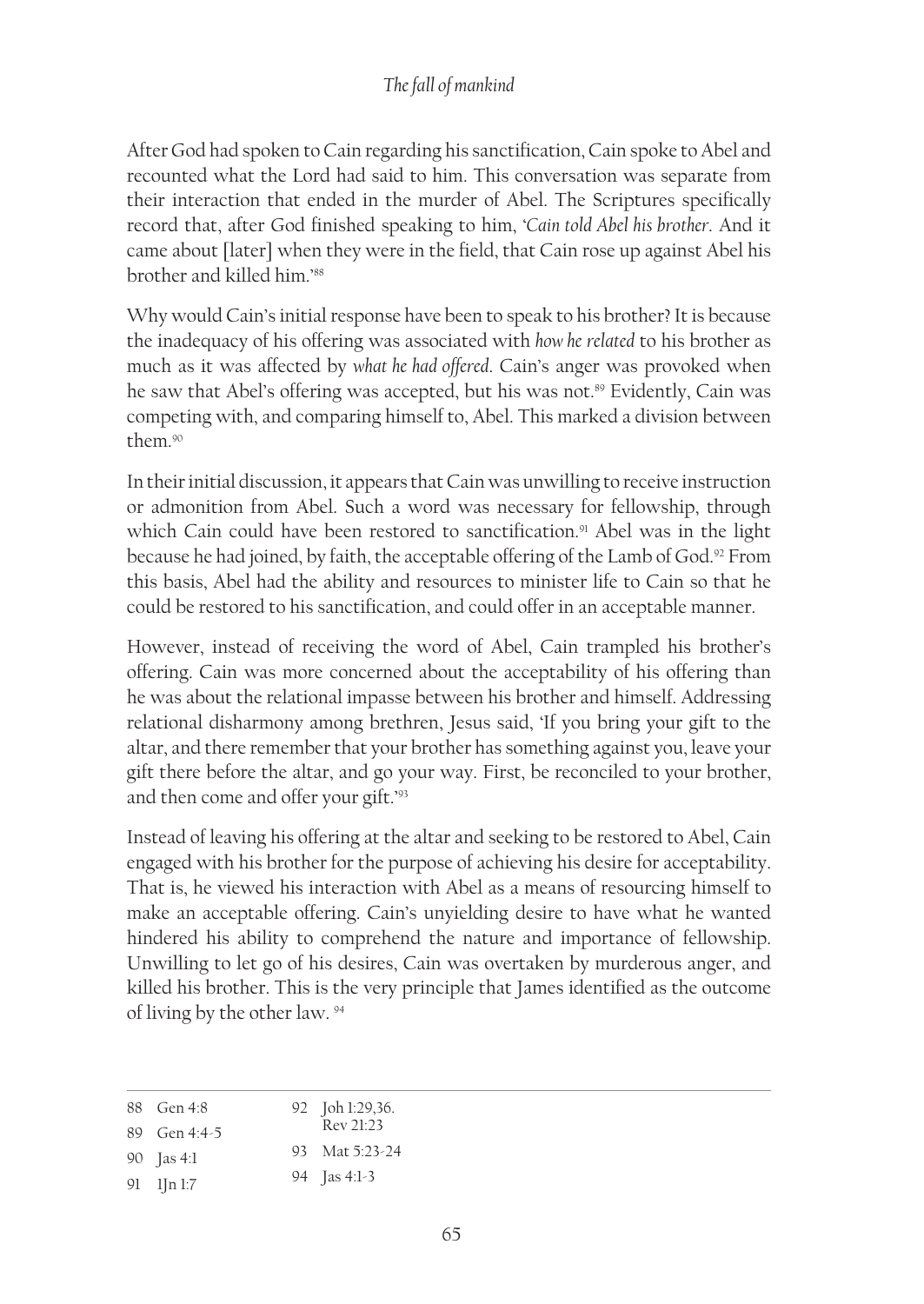When God asked Cain, 'Where is Abel, your brother?', Cain's response was, 'Am I my brother's keeper?' The Lord said to him, 'What have you *done*?' Significantly, Cain's rejection of first love as his brother's keeper implied that he had done something to Abel. By rejecting relationship and pursuing the desires associated with the image that he had of himself, Cain had already trampled Abel's offering. Cain viewed his interaction with Abel as a means of obtaining the resources necessary for making an acceptable, or effective, offering. He failed to recognise that the restoration of his relationship with Abel was necessary for acceptable offering. As Paul reminded us, 'If I have the gift of prophecy, and know all mysteries and all knowledge; and if I have all faith, so as to remove mountains, but do not have love, I am nothing.'95

The Lord said to Cain that the prophetic voice of Abel's blood was crying out to Him from the ground. This is an amazing point. Abel's prophetic grace continued to be effective, even though he had been trampled by Cain. In fact, his blood still speaks!<sup>96</sup> The voice that could have brought blessing to Cain was now proclaiming judgement upon him. This is the principle of the fallen star that we will consider in chapter six. Cain was clinging to Abel with deceit, resulting in the fall of Abel 'by sword'.97

When God cursed the ground because of Adam's sin, and for his sake, He said to him that 'in toil you shall eat of it all the days of your life. Both thorns and thistles it shall bring forth for you, and you shall eat the herb of the field.'98 However, in response to Cain's sin, God said, 'Now you are cursed from the ground … when you cultivate the ground, it will no longer yield its strength to you.'99 Instead of remaining in the context where he could make offering, and be recovered to fellowship with God and with his family, Cain departed from the presence of the Lord and settled in the land of Nod.<sup>100</sup> In the land of Nod, Cain ceased farming because of the curse that lay heavily upon him. His alternative was to build cities.<sup>101</sup>

As we noted earlier, sin is 'missing the mark' of God's word concerning our lives, and who He made us to be. It is the outcome of wanting to do the will of God in our own way. The penalty for sin is death. However, God is able to recover us from the state of sin and death. Paul explained that 'where sin increased, grace abounded all the more, so that, as sin reigned in death, even so grace would reign through righteousness to eternal life through Jesus Christ our Lord'.<sup>102</sup> Although Adam and Eve sinned, they were recovered to fellowship with the Lord through offering.

| 95 ICo 13:2     | 99 Gen $4:11-12$  |
|-----------------|-------------------|
| 96 Heb 11:4     | $100$ Gen 4:16    |
| 97 Dan 11:33-35 | 101 Gen $4:17$    |
| 98 Gen 3:17-18  | $102$ Rom 5:20-21 |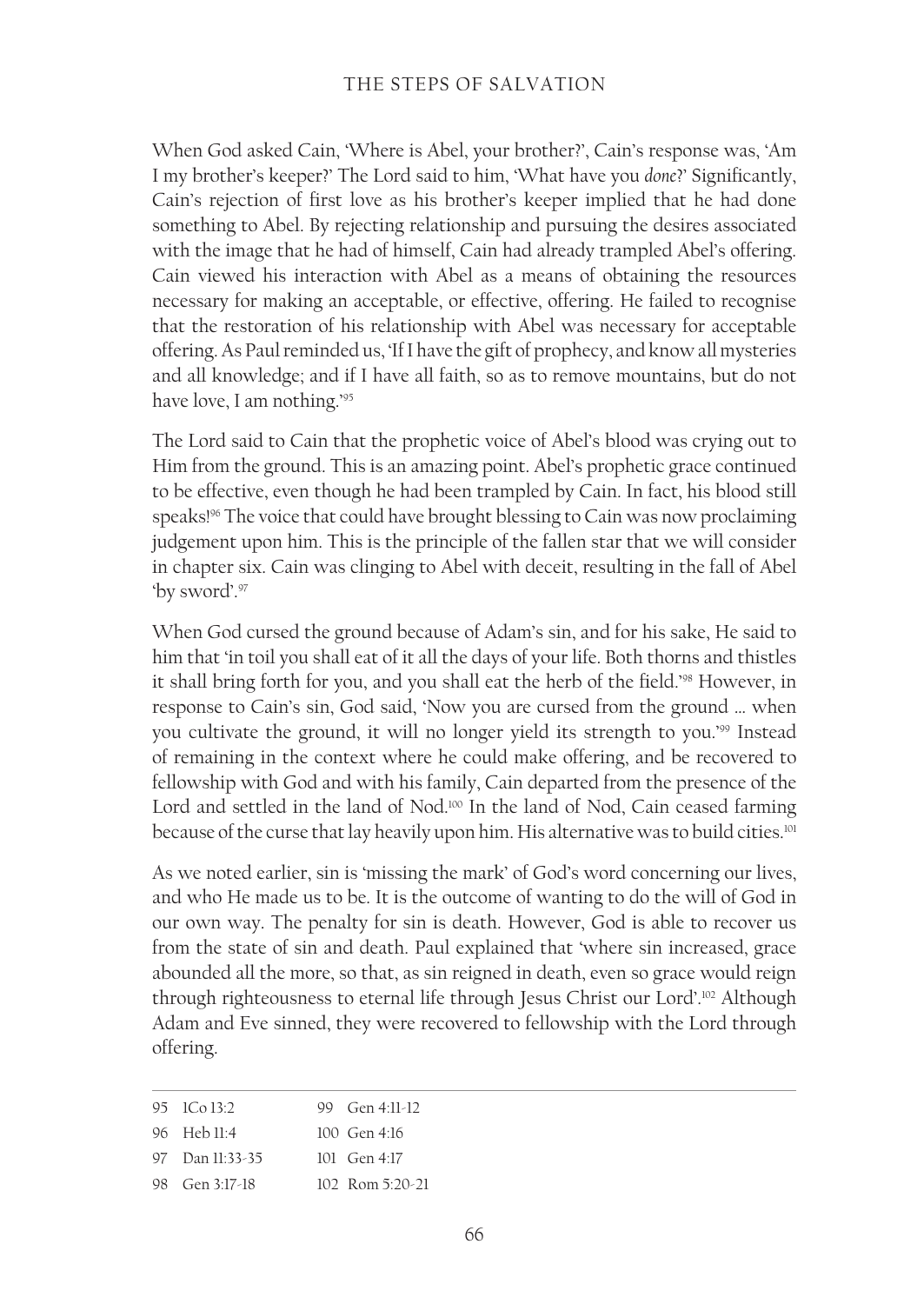#### *The fall of mankind*

In contrast, wickedness, or iniquity, describes the condition of a person who has set themselves against the way of the Lord. Their mind is set on the flesh, and they have become *lawless*. Consequently, they are hostile to God and His people.103 By the time Noah was born, the Lord repented of having made man on the earth, and He was grieved in His heart on account of their wickedness.<sup>104</sup> He proclaimed judgement on all wickedness, bringing to an end the old creation. There is no way of escape for those who choose wickedness.

<sup>103</sup> Rom 8:7

<sup>104</sup> Gen 6:6.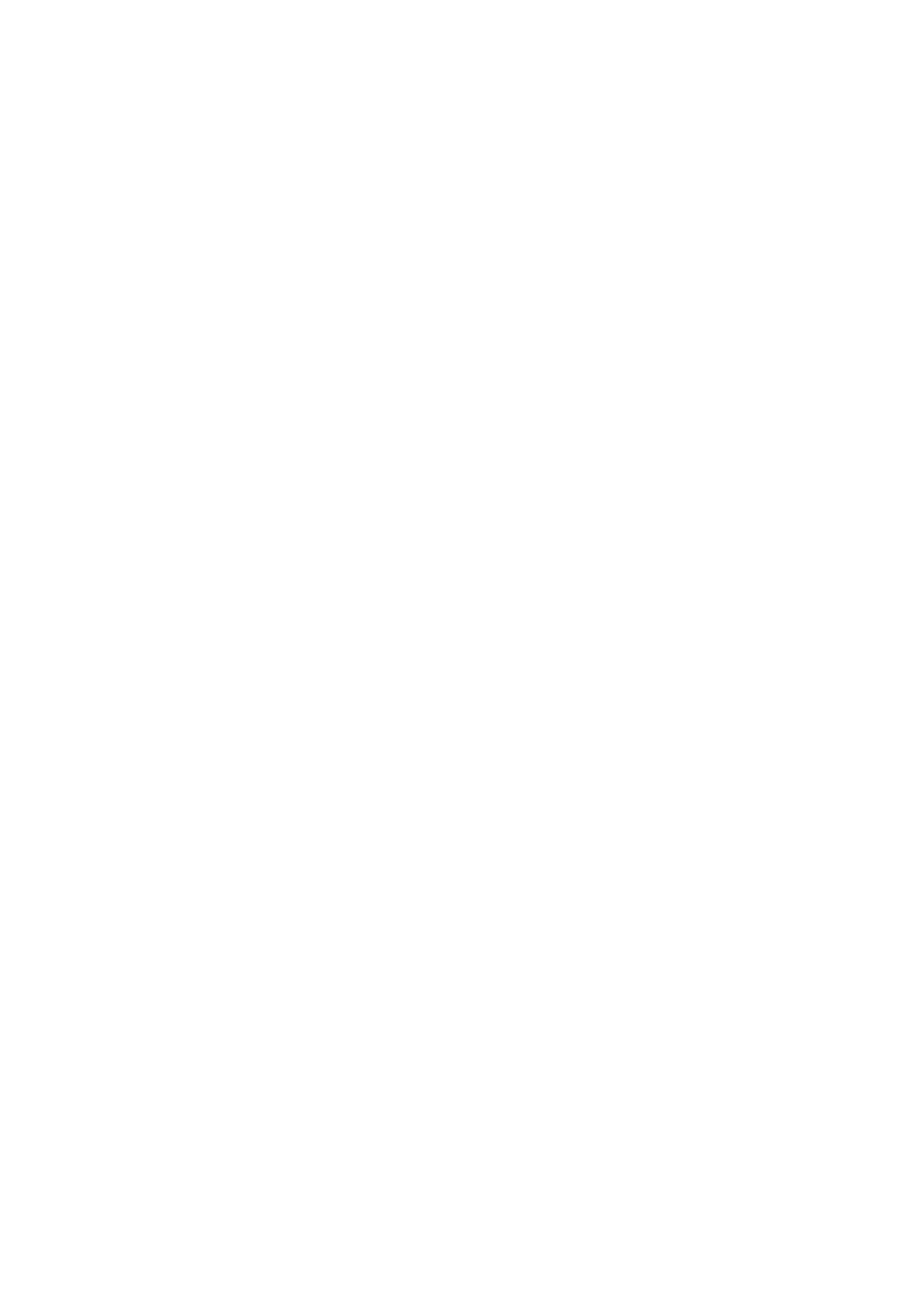# CHAPTER 4 Fear and shame

# **Introduction**

Let us begin our consideration of the subject of fear and shame by revisiting some key points regarding the creation and fall of mankind. In the garden of Eden, Adam and Eve had fellowship with Yahweh each day at the tree of life. As they remained connected to Yahweh, who was the source of their origin and the author of their predestination, they were able to know Him, know themselves, and know each other. They could meet and appreciate God and one another in worship. In this fellowship, the couple drew their life and likeness from God. This means that they were equipped for, and engaged in, the works that God had planned for them before He had created the heavens and the earth.<sup>1</sup> Their work in the garden of Eden was a priestly, sanctified service.<sup>2</sup>

The word of Yahweh was a light that gave Adam and Eve wisdom and direction. It also *clothed* them for their priestly work. This principle was demonstrated by

<sup>1</sup> 2Ti 3:17. Psa 139:16

<sup>2</sup> Gen 2:15. Rom 12:1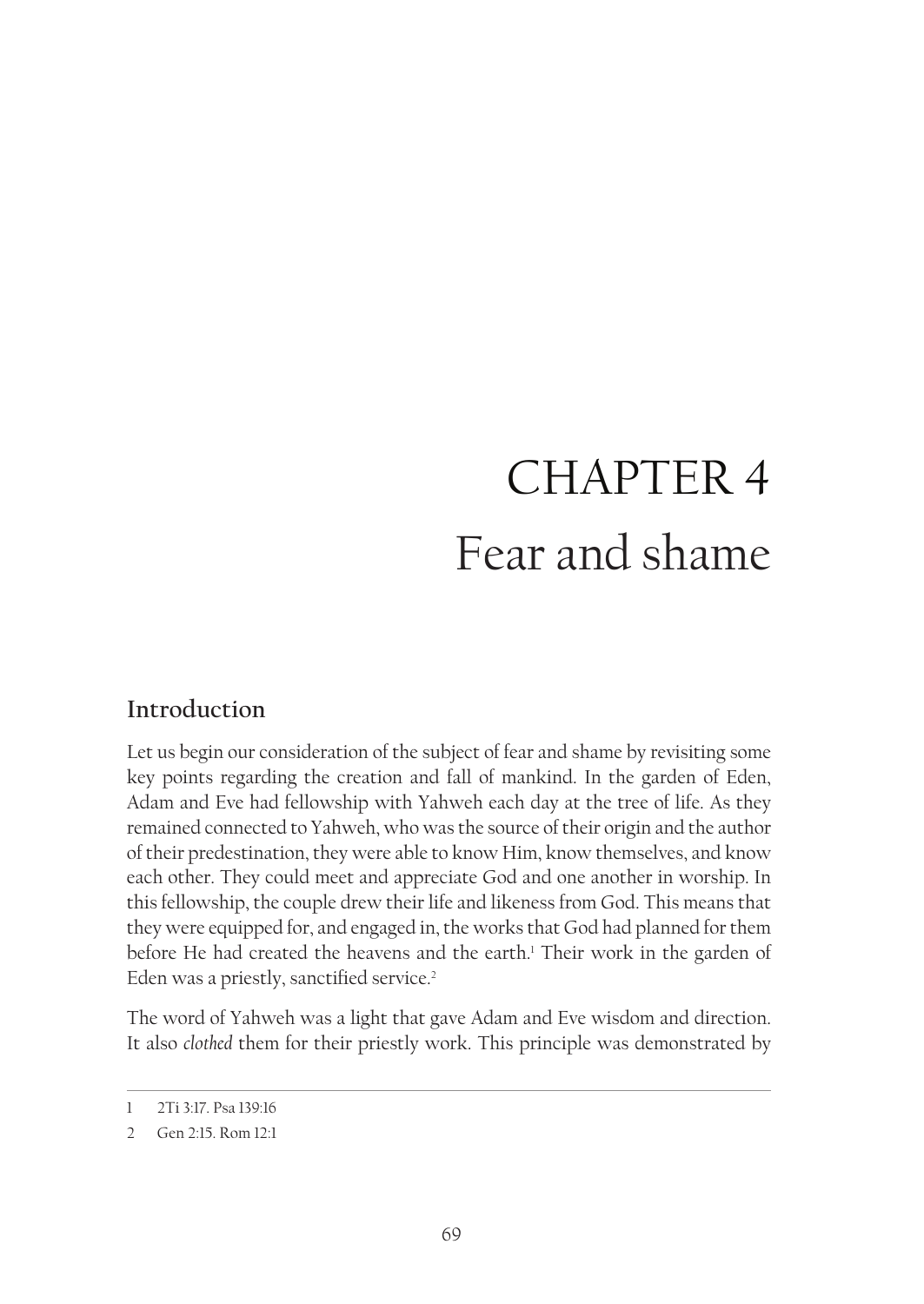Christ, as a Son of Man. When He came in the flesh, He was the full representation of what God had intended the sons of God to be. The Gospel of Luke accounts that Jesus went up on a mountain with Peter, James and John, to pray. While He was praying, 'the appearance of His face was altered, and His robe became *white and glistening*. And behold, two men talked with Him, who were Moses and Elijah, who *appeared in glory* and spoke of His decease which He was about to accomplish at Jerusalem.'3 In fellowship with Moses and Elijah, Jesus discussed His imminent offering on the cross. This work had been prepared for Him by the Father, and was written beforehand in the book of life.4 His appearance, in light, revealed His readiness to do the priestly work that He had come down from heaven to accomplish.<sup>5</sup>

Through the words of the prophet Isaiah, Christ, the Son of Man, described His clothing as a *robe of righteousness* that He had received from God to do the work for which He had been anointed. He testified, saying, 'I will greatly rejoice in the Lord, My soul shall be joyful in my God; for He has clothed me with the garments of salvation, He has covered me with the robe of righteousness.'<sup>6</sup> God is the source of this righteousness. It is revealed by those who do the good works that God prepared for them. Significantly, the Scriptures teach that this righteousness *endures forever*. 7

God's sons require robes of righteousness to do the works that their Father has prepared for them. However, they are also the evidence that God's righteous works, which endure forever, are being fulfilled. We note, therefore, that to be covered, or clothed, with light involves being equipped to do the will of the Father, and is *also* the outcome of doing the works associated with one's name. Jesus admonished those who heard His teaching to walk in the light so that they also might become sons of light.8 The works that a person does in this age reveal their sanctification as a son of God. These works result in eternal life.<sup>9</sup> More specifically, they become the building materials of their heavenly body, which becomes the glory of their spiritual body on the day of resurrection. This body is their dwelling place in the new heavens and earth. Paul described receiving this body as being clothed with, or putting on, immortality.10

As Adam and Eve walked in the light of God's word and did the works that He had named for them, they were participating in the fulfilment of God's will, and revealing His enduring righteousness. Of course, at this stage, they had not been

| $\mathcal{Z}$  | Luk 9:29-32         | $2C_09.8-9$ . |
|----------------|---------------------|---------------|
| $\overline{4}$ | Heb 10:5-7          | Psa $112.9$   |
| $\sim$         | $H_{\rho}h 7.20.21$ | 8 Joh 12:36   |

<sup>5</sup> Heb 7:20-21 9 Rom 6:22

<sup>6</sup> Isa 61:10. Luk 4:17-21 10 2Co 5:4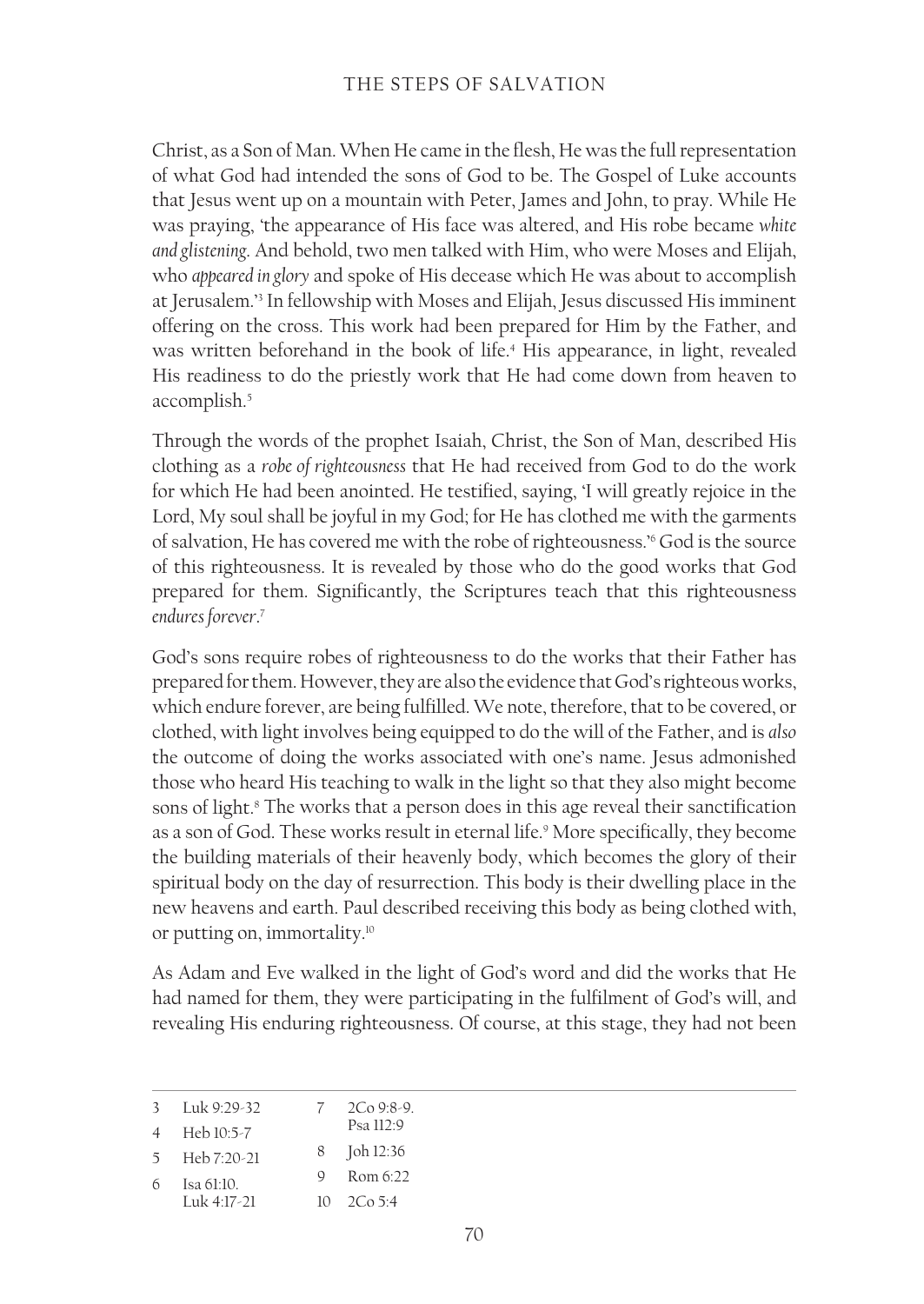born again of the Spirit of God. However, as long as they remained in fellowship with the Lord, and walked in the light of His word, they were connected, by faith, to their predestination as sons of God. In fellowship, they were equipped to do God's will and to fulfil the mandate of kingship that God had given them over creation.

# **Naked and afraid**

Satan endeavoured to destroy mankind with a lie. He proposed that, by eating the fruit of the tree of the knowledge of good and evil, Adam and Eve could become the source of their own works of righteousness. He implied that, if they became 'like God' in this regard, they would not die.<sup>11</sup> Instead, their eyes were opened and they only found that *they were naked*. 12

Their 'nakedness' was not just the realisation that they were not wearing any clothes. It means that they immediately recognised that there was no life, and no mandate for them, outside of fellowship with God. They perceived the disunity that now existed between them and God, between each other in their marriage, and in their own hearts. Having become disconnected from their origin, and living by their own law, they were now dying, and were unable to accomplish any works of enduring value. This was their nakedness.

When Yahweh came to meet with Adam and Eve in the cool of that evening, He called to them, asking, 'Where are you?' Yahweh's question revealed that mankind had disconnected themselves from Him. In response to Yahweh's query, Adam said, 'I heard Your voice in the garden, and I was *afraid because I was naked*; and *I hid myself*.'13 Adam confessed that he was afraid *because* of his nakedness. His nakedness implied that he was now vulnerable. He had cut himself loose to time and chance.<sup>14</sup> He had no covering or defence other than his own capacity to survive through the use of the knowledge of good and evil. Death was the inevitable consequence of his nakedness. This is why Adam was afraid.

Adam's dilemma was not just that he was mortal and dying because he was disconnected from the life of God. His nakedness was his *disconnection from the word of his predestination*. God had predestined him to be a son of God, forever. However, because he was disconnected from his origin and the source of his righteous works as a son of God, when his mortal body perished, he would have no eternal covering,

<sup>11</sup> Gen 3:4-5

<sup>12</sup> Gen 3:7

<sup>13</sup> Gen 3:10

<sup>14</sup> Ecc 9:11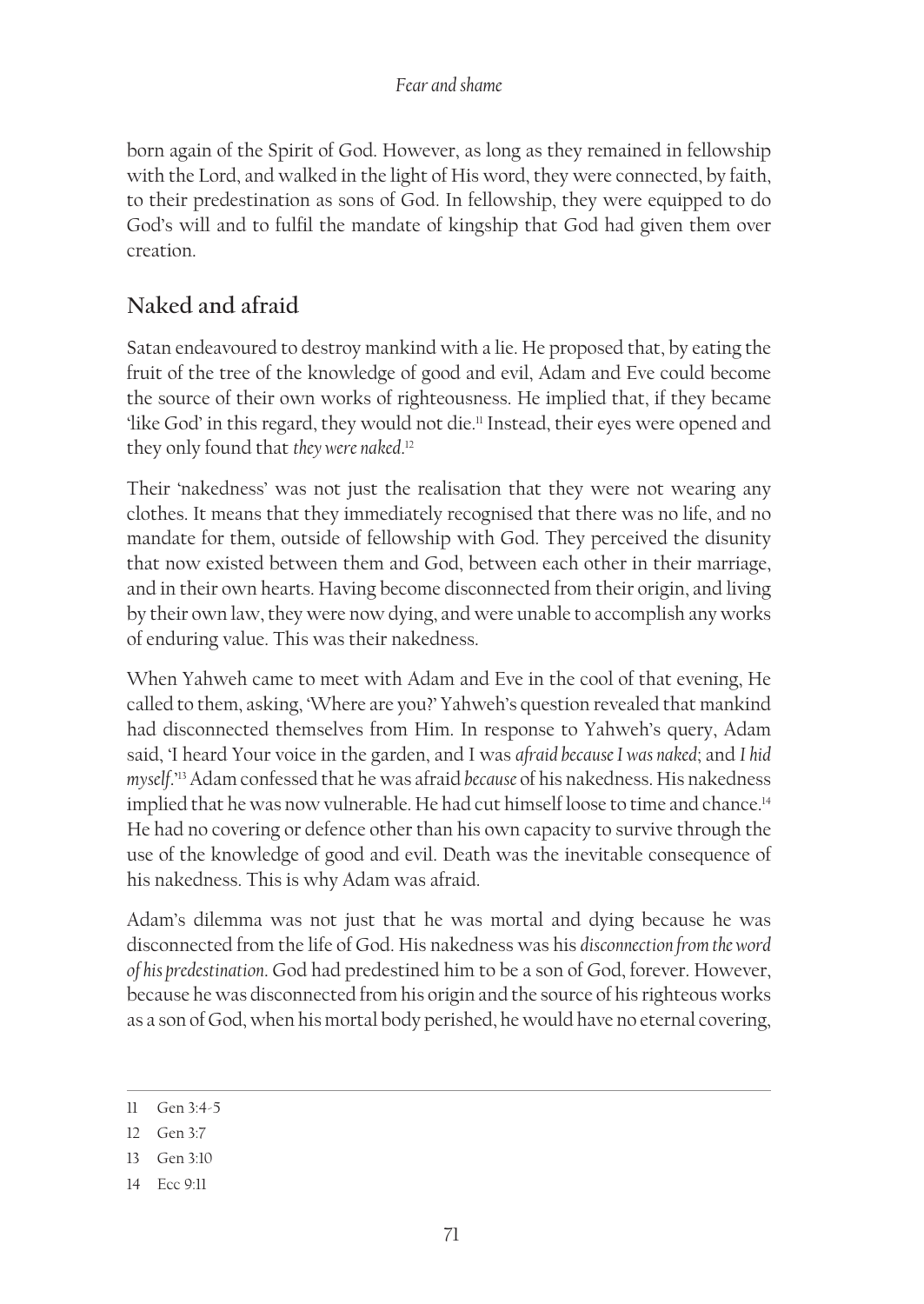or dwelling place. While his soul and spirit would exist forever, he would have no spiritual body, nor capacity for expression in the presence of God. This is what it means to be condemned to eternal destruction.15 The resurrection of damnation is a mortal resurrection in which the damned remain fully conscious in a corrupting body. However, they are unable to express the pain of their torment as the fire of the Lord's presence burns forever against them in judgement.<sup>16</sup>

Paul drew attention to this reality when he wrote, 'For in this [house] we groan, earnestly desiring to be clothed with our habitation which is from heaven, if indeed, having been clothed, we shall *not be found naked*. For we who are in this tent groan, being burdened, not because we want to be unclothed, but *further clothed*, that mortality may be swallowed up by life. Now He who has prepared us for this very thing is God, who also has given us the Spirit as a guarantee.'17 With this in mind, Paul reminded his readers that 'we must all appear before the judgement seat of Christ, that each one may receive the things done in the [mortal] body, according to what he has done, whether good [sanctified] or bad [fleshly]'.<sup>18</sup>

Now that mankind has fallen from the image and likeness of God, every person who does not know Him lives by the principle of their own law. Because of this, they are motivated to pursue and maintain an image of themselves that is sourced in their perception of what is good or evil for them. However, *this very pursuit keeps them naked* in relation to God's predestination. Because they are naked, they are afraid of death, and thus apply themselves all the more to the attainment of their self-defined good, even at the expense of others. This is the nature of man's bondage to fear, and the reason why the whole world lies under the sway of the wicked one.19 They have become slaves of Satan. The only avenue for deliverance from this bondage to fear is to turn to the Lord and become *His captive*. 20 We will consider this remedy further in chapter five.

## **The shame of fear**

Returning to Adam's confession, we note that it was *because* of his fear that Adam *hid himself* from the Lord. This demonstrated that Adam was also *ashamed of his fear*. 21 Adam's confession revealed that fear is something that every fallen person is ashamed of and endeavours to keep hidden. It is a private foreboding that a person tries to allay.

| $15$ $2Th1:8-9$ | 19 Heb 2:15. 1Jn 5:19 |
|-----------------|-----------------------|
|                 |                       |

16 Isa 66:24 20 Eph 4:8

```
17 2Co 5:2-5
                      21 Gen 3:10
```

```
18 2Co 5:10
```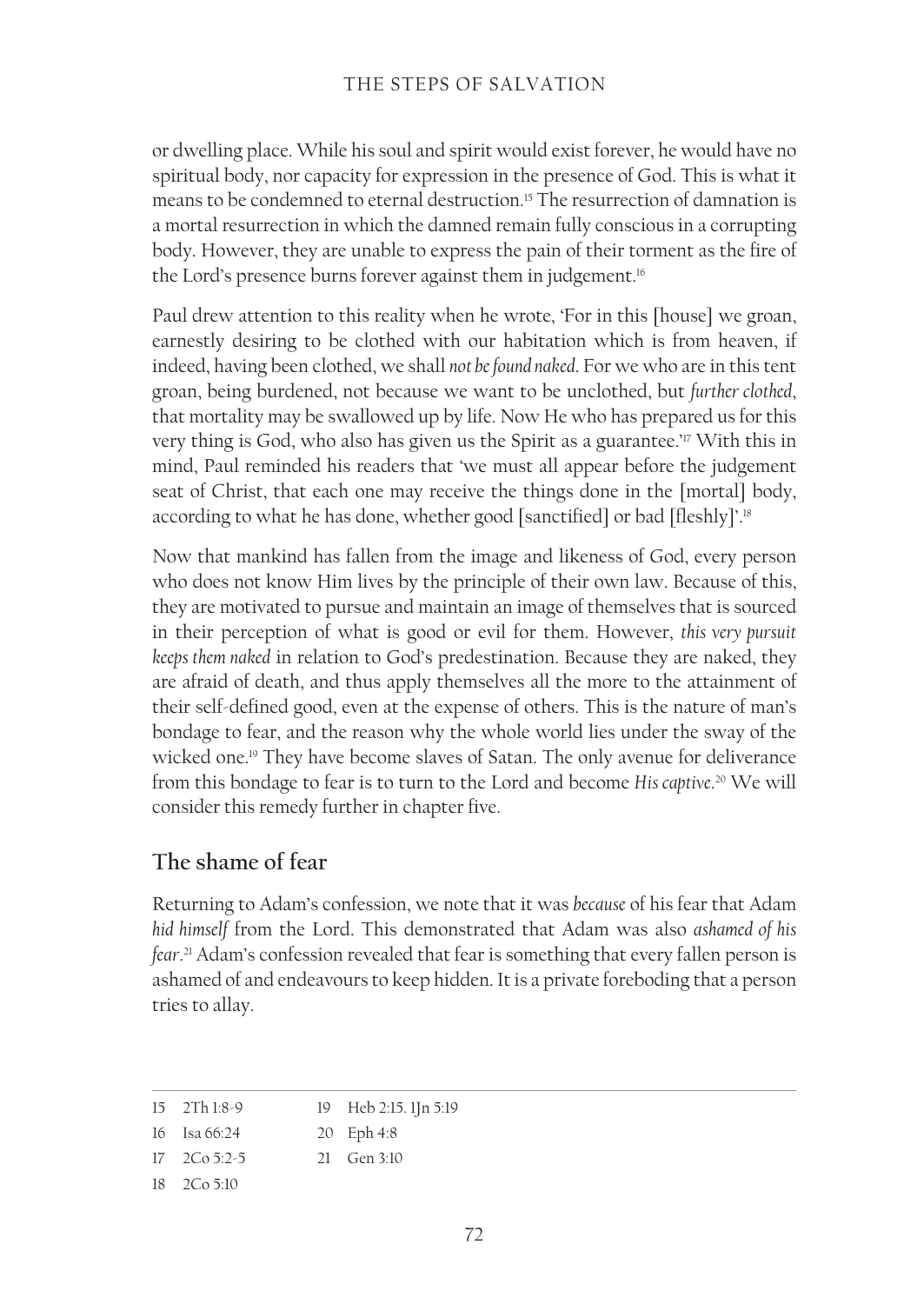#### *Fear and shame*

We see that shame is not simply the emotions of embarrassment or regret that are associated with errant behaviour. Shame is the consequence of a person's *disconnection from the life of God and their predestined name*, which are only found in fellowship with Yahweh. It is the evidence that mankind has quantifiably lost something. As such, shame is an indelible trait of fallen human nature. People are ashamed because of their loss of unity with God and with others. Because they are ashamed, fallen men and women engage in all manner of activities to conceal their fear. However, fear should be a true motivation for repentance, causing them to turn to the Lord so that they can receive His word and be reconnected with Him. In this fellowship, their nakedness can be properly addressed. As the psalmist wrote, 'May my heart be blameless [complete; or having integrity] in Your statutes, so that I will not be ashamed'.<sup>22</sup>

In the same way that Adam and Eve's fear motivated them to hide from the Lord, a person's shame affects how they relate with others. Some people try to conceal their shame by withdrawing from others, while some seek to compensate for their shame by seeking acceptance and reassurance in social relationships. People either avoid the gaze of others because their gaze reminds them of their shame and inadequacy, or they seek the gaze, attention, and acceptance of others as a means of obtaining some form of personal verification. Obsessive attention-seeking, in particular, represents a person's concerted effort to recover their lost unity with other people by pursuing a connection that neutralises the pain of shame and aloneness.

When a person lives this way, it is evident that they have been cut off from the unifying life of God, and have been delivered over to death. Their life is now in *disunion* with Him, with others, and with themselves. Alienation is now their portion in life.23 Instead of knowing God and themselves in fellowship, they can only seek to define themselves by inward-looking reflection or by comparing themselves with others. This means that they can never truly relate to other people or participate in worship that is in spirit and in the truth.24

## **Projections motivated by shame**

Adam and Eve's response to their shame was to make *alternative* coverings for themselves by sewing fig leaves together.<sup>25</sup> This was an attempt to cover their nakedness. Shame provokes this response within *all* people who live according

<sup>22</sup> Psa 119:80

<sup>23</sup> Eph 4:18. Col 1:21

<sup>24</sup> Joh 4:24

<sup>25</sup> Gen 3:7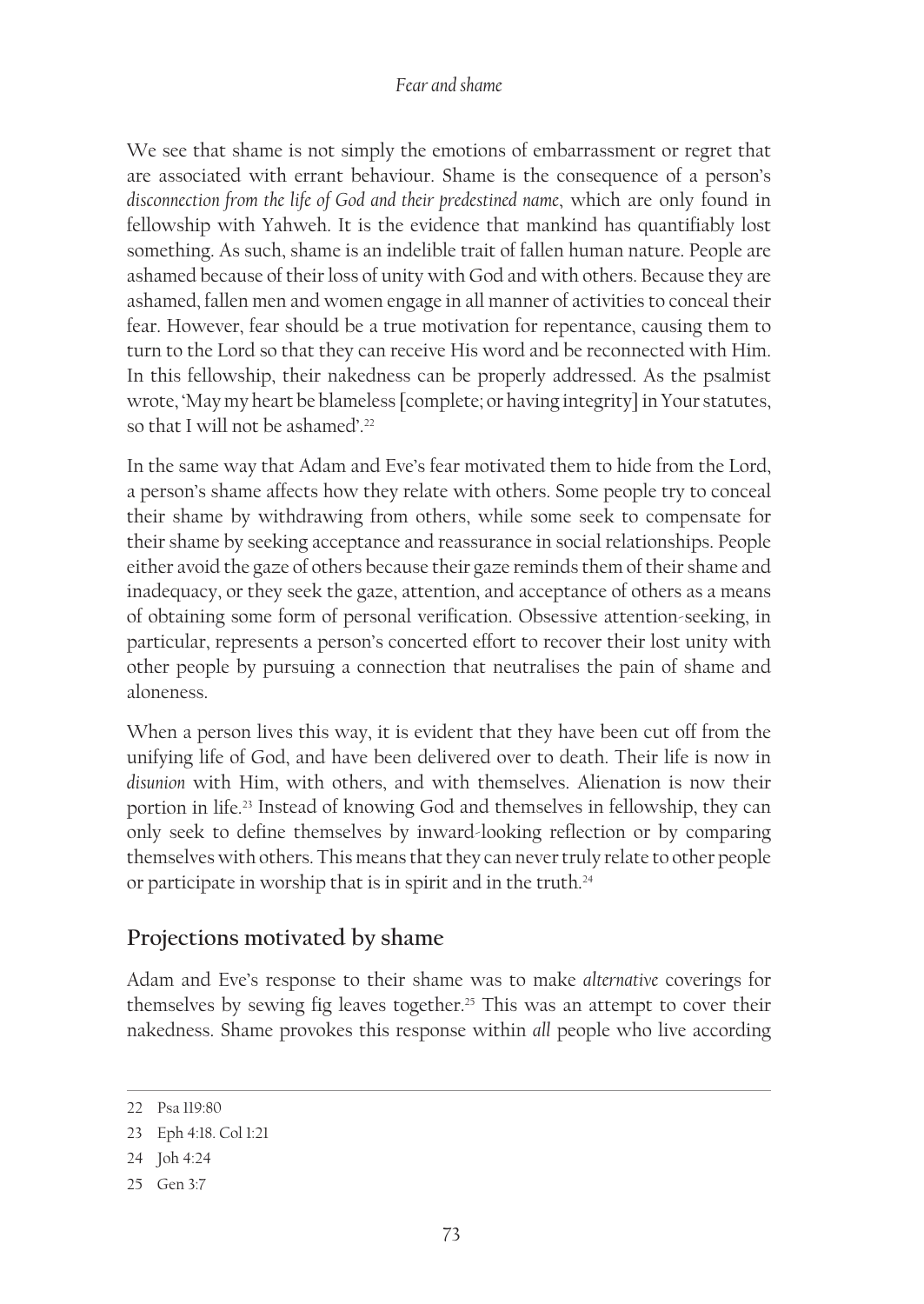to the fallen principles of the flesh (i.e. their 'other law'). Motivated by the shame of fear that is caused by their nakedness, people who live by the flesh attempt to 'tailor' a name for themselves. This is an endeavour to replace the covering of their lost predestination with a destiny, or name, of their own making. Their 'clothing' is a projection of their self-defined image, which is sourced in what they view as being good or evil for themselves.

This response of shame impacts upon even the most basic actions of a fallen person. For example, the way that they dress and present themselves is part of the projection of their self-sourced image. In this regard, it is part of their investment in how they would like to be known and received by others. Of course, there are people in society who, for a myriad of reasons, are unable to attain the image that they would like for themselves. These reasons may include, for example, income status, physical appearance, natural abilities. This does not mean that they are not invested in being the source of their own image nor in defining their own destiny. For these people, the pursuit of a particular image, and its associated projections, are their hopes and dreams for a better 'good'. However, as King Solomon taught, 'In many dreams and in many words there is emptiness [or vanity]'.<sup>26</sup>

Under these conditions caused by the Fall, a person's self-confidence depends on how satisfied they are with the image they have of themselves, and the extent to which their projections are accepted and valued by others. In reality, they are never truly satisfied with their image or their projections. This is because their eye is not satisfied with seeing, nor is their ear filled with hearing.<sup>27</sup> They are constantly looking at, and listening to, others. Through their assessments and comparisons, a person's perceptions of what is good or evil for them are constantly being adjusted. They either attempt to change their image and projection of themselves or they covet what they cannot obtain.

These principles of shame equally describe the reality of life for a Christian who chooses to live by the principles of the flesh.<sup>28</sup> This simply means that they preference the right to be the origin of their own image, above the invitation from Christ to present themselves, in a spirit of faith, as a slave of obedience to the doctrine of baptism. As we have discussed in chapter five, a son of God is joined to the fellowship of Christ's offering and sufferings through their obedience to the doctrine of baptism. In this fellowship, the other law is being removed from them, and they are then able to find God's will for their life. God's will is their sanctification as a son of God.<sup>29</sup> The outcome of this process is eternal life.<sup>30</sup>

<sup>26</sup> Ecc 5:7 30 Rom 6:22

<sup>27</sup> Ecc 1:8

<sup>28</sup> Rom 8:5

<sup>29</sup> 1Th 4:3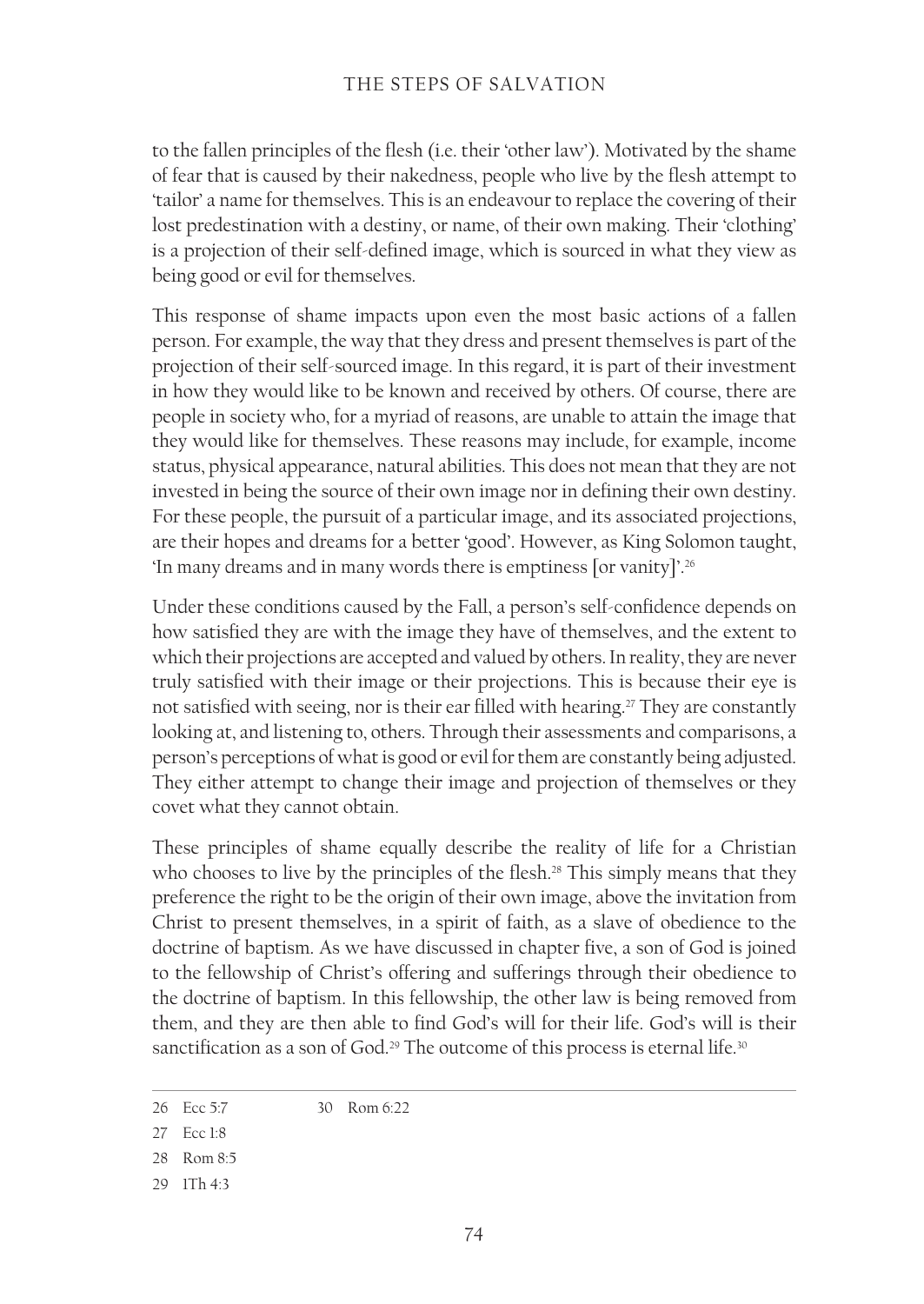When a Christian lives by the flesh, they view the word of God as a helpful, and even important, resource that they can draw from to help define their own image. Motivated from this basis, which is the operation of their own law, they engage in works that they have defined for themselves. These works are projections of the good, religious image that they are creating for themselves. Paul called these works 'dead works', and explained that they are motivated by an evil conscience.<sup>31</sup> Many people who aspire to ministry positions do so from the basis of the flesh. This is evidenced by their discontent when other people do not accept or submit to their projection of themselves. These responses of discontent are the passions of sin, and they reveal that these people, who are aspiring to positions of influence, are enslaved to the law of sin. They are prisoners to the law of sin because they are living by the principles of the flesh.<sup>32</sup>

All projections, whether they are religious or not, are the garments of a person's self-righteousness. As the prophet Isaiah declared, 'For all of us have become like one who is unclean, and *all our righteous deeds are like a filthy garment*; and all of us wither like a leaf, and our iniquities, like the wind, take us away.'<sup>33</sup>

Even the most noble and admired works of fallen men and women are temporary in their glory. Quoting the prophet Isaiah, the apostle Peter noted that 'all flesh is as grass, and all the glory of man as the flower of the grass. The grass withers, and its flower falls away, but the word of the Lord endures forever.'<sup>34</sup>

Clearly, the 'clothing' that these projections represent has no enduring merit. As we have already considered, this reality becomes permanently entrenched when an unsaved person dies. They have no heavenly body, because the works that they did on earth were not motivated by the Holy Spirit. Their works were not according to their predestination.<sup>35</sup> Only a person who has received, and been established in, the sanctification of their name as a son of God, will be clothed with eternal garments for life in the new heavens and earth.<sup>36</sup>

## **Shameless behaviour**

A person who lives by the other law aspires to live according to an image of good that they define for themselves. Their pursuit of this good equally involves avoiding behaviours that they consider to be evil. Where a person's perceptions of good and evil have been influenced in some way by God's law, their moral

<sup>31</sup> Heb 9:14 35 2Co 5:5

<sup>32</sup> Rom 7:5,23 36 2Co 5:4‑5.

<sup>33</sup> Isa 64:6 1Co 15:51-54

<sup>34</sup> 1Pe 1:24-25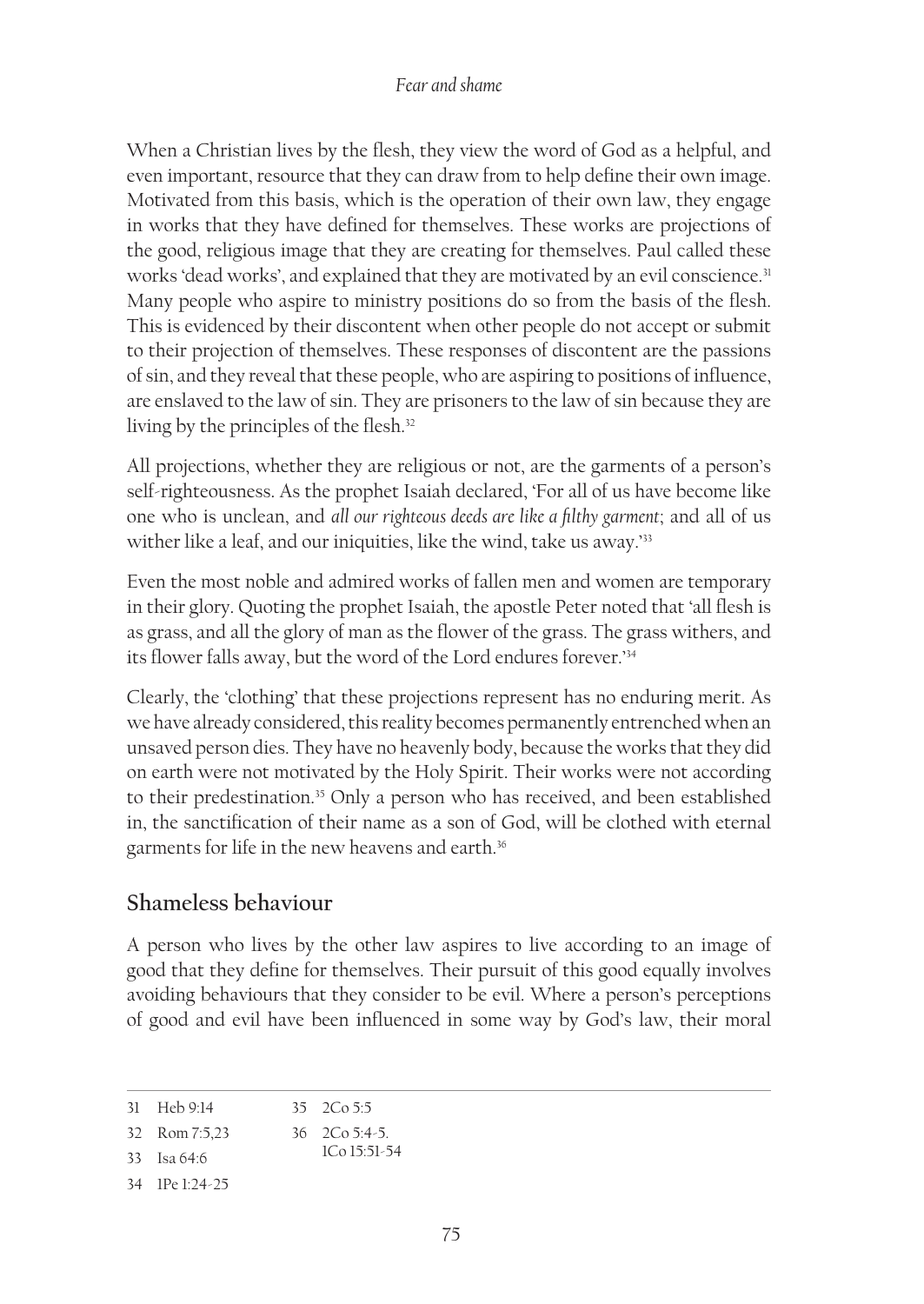standards will reflect this influence. Of course, their thoughts and behaviours may not necessarily measure to the image to which they aspire. This is because living by the other law brings a person into captivity to the law of sin, resulting in their engagement in the evil that they are attempting to avoid.<sup>37</sup> The condemnation that they subsequently feel only serves to heighten their sense of shame.

In his letter to the Romans, Paul described a different type of person who *deliberately* suppresses the influence of God's word on their perceptions of good and evil.<sup>38</sup> Isaiah said that these people call evil 'good', and good 'evil'; substitute darkness for light and light for darkness; and are wise in their own eyes and clever in their own sight.<sup>39</sup> The outcome of this suppression of the truth is wickedness. These people *shamelessly* engage in behaviours that are immoral, and yet consider their actions to be acceptable. As they parade their nakedness, and encourage others to follow their example, these behaviours and attitudes are normalised in society through social engineering.

The various excesses and risk-taking behaviours of these wicked people are portrayed as harmless pleasure. By this means, the wicked attempt to demonstrate that they are not afraid of death nor ashamed of their nakedness. In reality, however, their cynical, godless bravado is simply an attempt to *disguise* their fear through pride or debauchery. This behaviour is a fallen person's deliberate and deluded rejection of the truth of God, in favour of the lie that their nakedness is not shameful.40 Their proud, shameless behaviour is because God has given them over to a depraved mind.<sup>41</sup>

This was the condition of mankind in the days of Noah. Except for Noah and his family, the whole of mankind had degenerated from the sinful condition of the Fall, to a state of wickedness. The intentions of their heart were evil, continually.<sup>42</sup> Consequently, the Lord was sorry that He had made man and proclaimed the end of all flesh.<sup>43</sup> Jesus taught that, as the time of the end draws near, the moral standards of society will deteriorate to the same level as in the days of Noah.<sup>44</sup> We are already witnessing this decline in moral standards as, for example, sexual promiscuity and experimentation are being normalised in popular media and even promoted through various school programs. This serves as an indicator that the time of Christ's return is fast approaching.

| 37 Rom 7:19-20.23     | 41 Rom 1:28   |
|-----------------------|---------------|
| $38$ Rom $1.18$       | 42 Gen 6.5    |
| $39$ Isa 5:20-21      | 43 Gen $6-13$ |
| $40 \cdot$ Rom $1.25$ | 44 Luk 17:26  |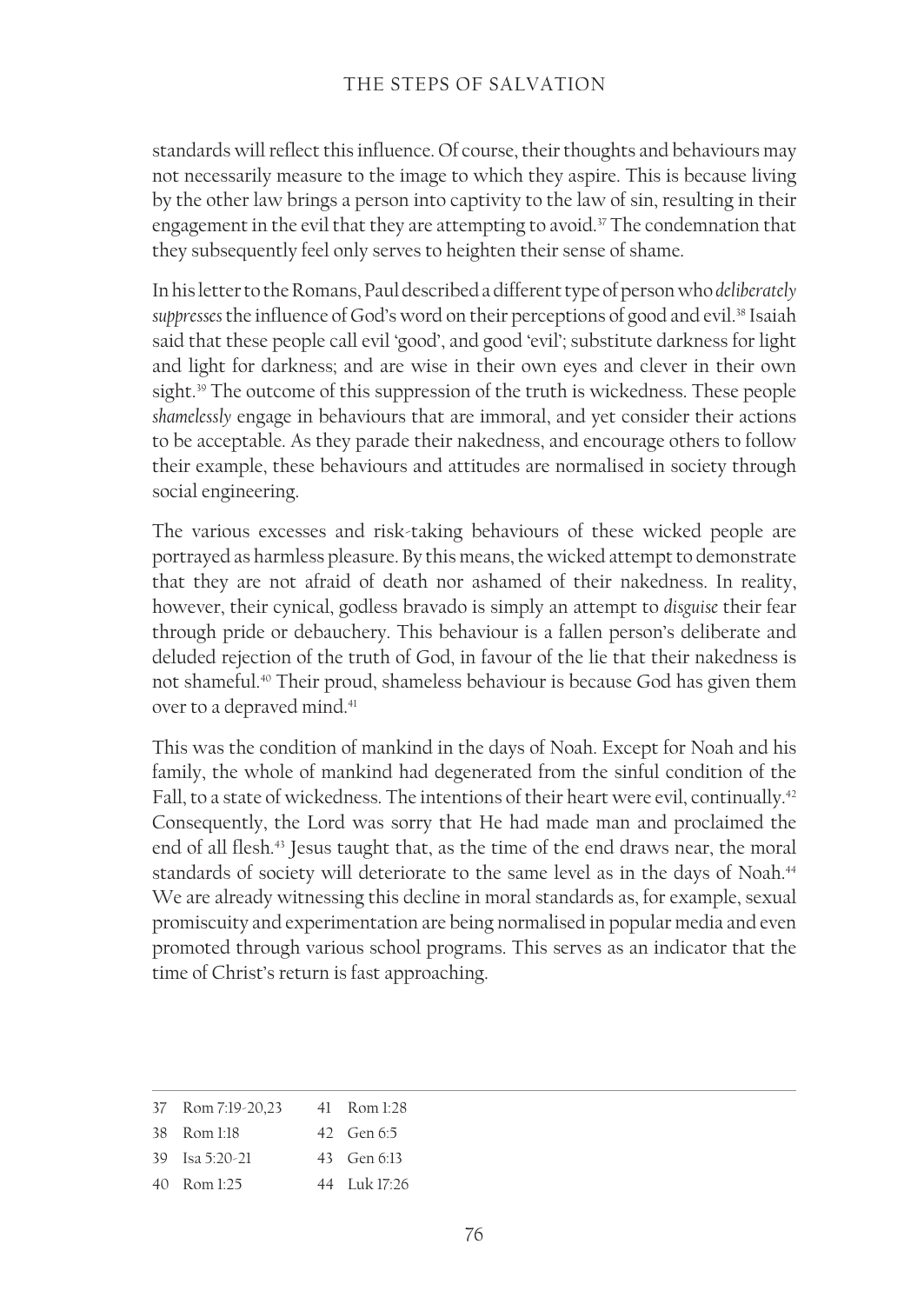## **Fear and anxiety**

The disguising of fear through deceit, along with the prohibitions of an apostate conscience, are the ground of anxiety, from which many emotional and mental health problems spring. King Solomon signalled this principle when he wrote, 'This is an evil in all that is done under the sun, that there is *one fate* for all men [death]. Furthermore, the hearts of the sons of men are *full of evil* and *insanity is in their hearts* throughout their lives. Afterwards they go to the dead.'45

The manifold curses that came upon Israel when they broke their covenant with God, and refused to walk in sanctification, involved the magnification of their fear. This legacy of fear produced anxiety, depression and madness, and this became their portion in life. In this regard, Moses had prophesied, saying:

- Ū 'The Lord will send on you cursing, *confusion*, and rebuke in all that you set your hand to do, until you are destroyed and until you perish quickly, because of the wickedness of your doings in which you have forsaken Me.'<sup>46</sup>
- The Lord will cause you to be defeated before your enemies; you shall go out one way against them and *flee seven ways before them*; and you shall become troublesome to all the kingdoms of the earth.'47
- The Lord will strike you with *madness and blindness and confusion of heart*.'<sup>48</sup>
- Ū 'So you shall be *driven mad because of the sight which your eyes see*.'49

The fall of man from the image and likeness of God exposed the frailty of the flesh in all its dimensions, including the mind and emotions. A person's natural death and their eternal death cannot be prevented by creating an image for themselves and attempting to cover their nakedness through self-righteous works. Likewise, these fleshly endeavours are unable to fortify the mental and emotional frailties that are associated with being in bondage to fear. The only remedy is to be connected to the Lord through new birth and baptism. As Paul reminded Timothy, 'God has not given us a spirit of fear, but of power and of love and of *a sound mind'*. 50

For this reason, persistent and widespread depression and anxiety within church congregations is a cause for concern. This is because it is the evidence that many of these people remain in bondage to fear and, to that degree, are disconnected

- 47 Deu 28:25
- 48 Deu 28:28

<sup>45</sup> Ecc 9:3 49 Deu 28:34

<sup>46</sup> Deu 28:20 50 2Ti 1:7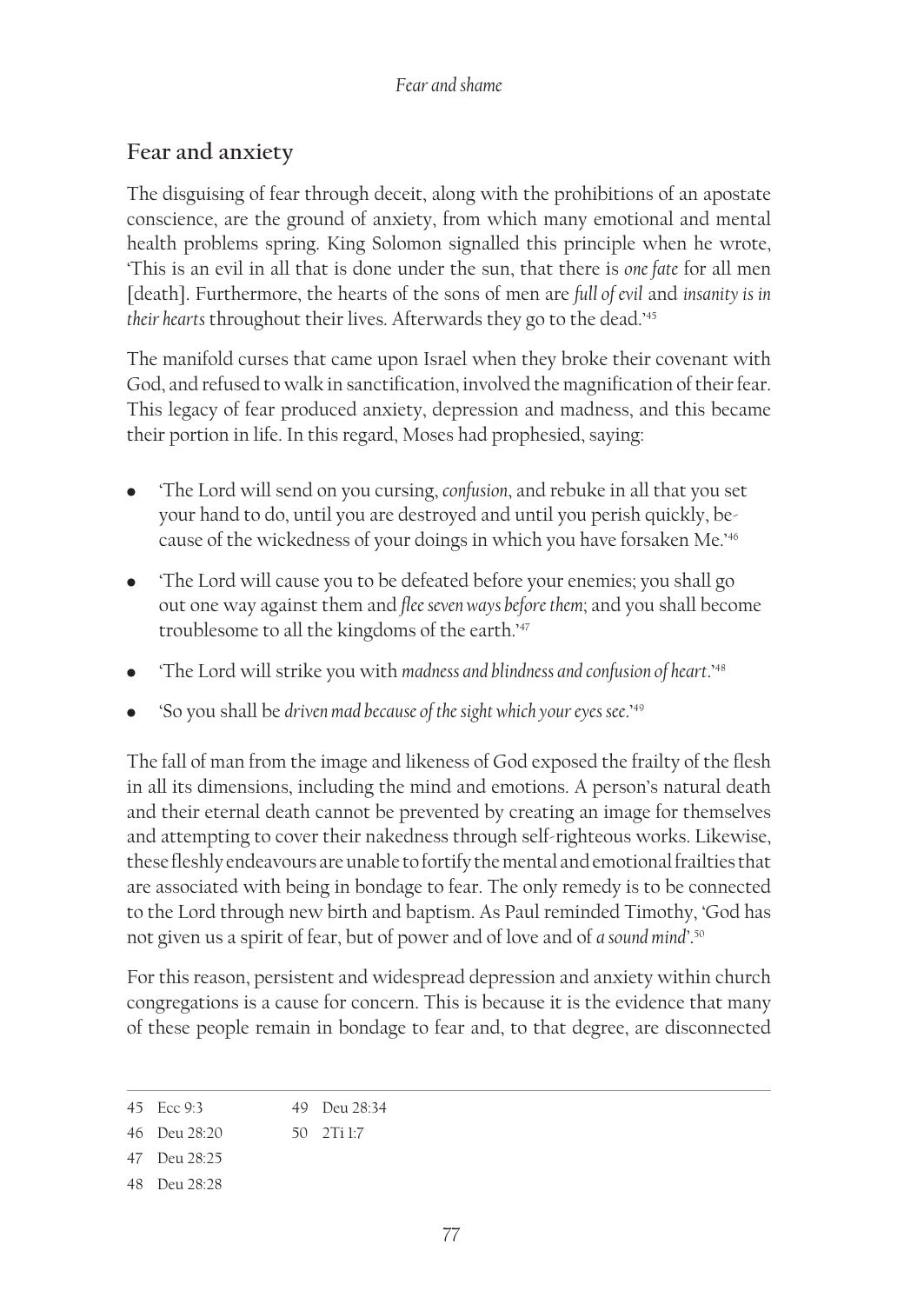from their sanctification in the image and likeness of God. There are two possible reasons for this situation. The first possibility is that the ministry that they are receiving in the church is *not a ministry of the Spirit*. Rather, their leaders are ministering condemnation from the basis of good and evil. Paul described this as a 'ministry of sin'.<sup>51</sup> These leaders have fallen from first love, and are unable to minister the word of God by the Spirit. In contrast, the ministry of the Spirit is able to equip their hearers with faith so that they can stand in grace, participate in offering, and obtain their sanctification as sons of God.<sup>52</sup> In other words, they are enabled to walk in the Spirit.<sup>53</sup>

The second possible reason for the ongoing emotional distress of a Christian is their unwillingness to receive the word of the Lord that He is ministering to them, by the Spirit, through the messengers who are in His hand. If they receive the word, their minds will be transformed by the renewing work of the Holy Spirit.<sup>54</sup> When a Christian relies on their own perspective (the sight of their own eyes), and maintains the right to determine their own sonship, they have set their mind on the flesh rather than on the Spirit.<sup>55</sup> If they persist with this attitude, they will remain disconnected from their predestination as a son of God. We note, in this regard, that 'to be carnally minded is death, but to be *spiritually minded is life and peace*'.<sup>56</sup>

A person's sanctification can only be found as they willingly present themselves as a slave of obedience to the doctrine to which Christ, their Lord, has committed them.57 However, when they actively reject God's covenant, they are subject to the same curses that Moses declared would befall the children of Israel. As we noted above, this includes fear, anxiety, depression, and even madness.

## **The manipulation of shame**

Let us now turn our attention more directly to the operation of shame within the church. Viewing and pursuing ministry within the church as a vocation is a mindset that is motivated by shame. This is because such an attitude to the ministry is not based in sanctification, which is essential to first love. Rather, it is based in the operation of another law. As we have already stated, seeking to minister from this basis most often involves a projection that covers the nakedness of a person's disconnection from their origin and predestination as a son of God. When they

<sup>51</sup> 2Co 3:7-9 54 Rom 12:2. Tit 3:5

<sup>52</sup> Rom 10:17. 55 Rom 8:5

Rom 5:2. 56 Rom 8:6

Rom 6:22 57 Rom 6:17

<sup>53</sup> Gal 6:16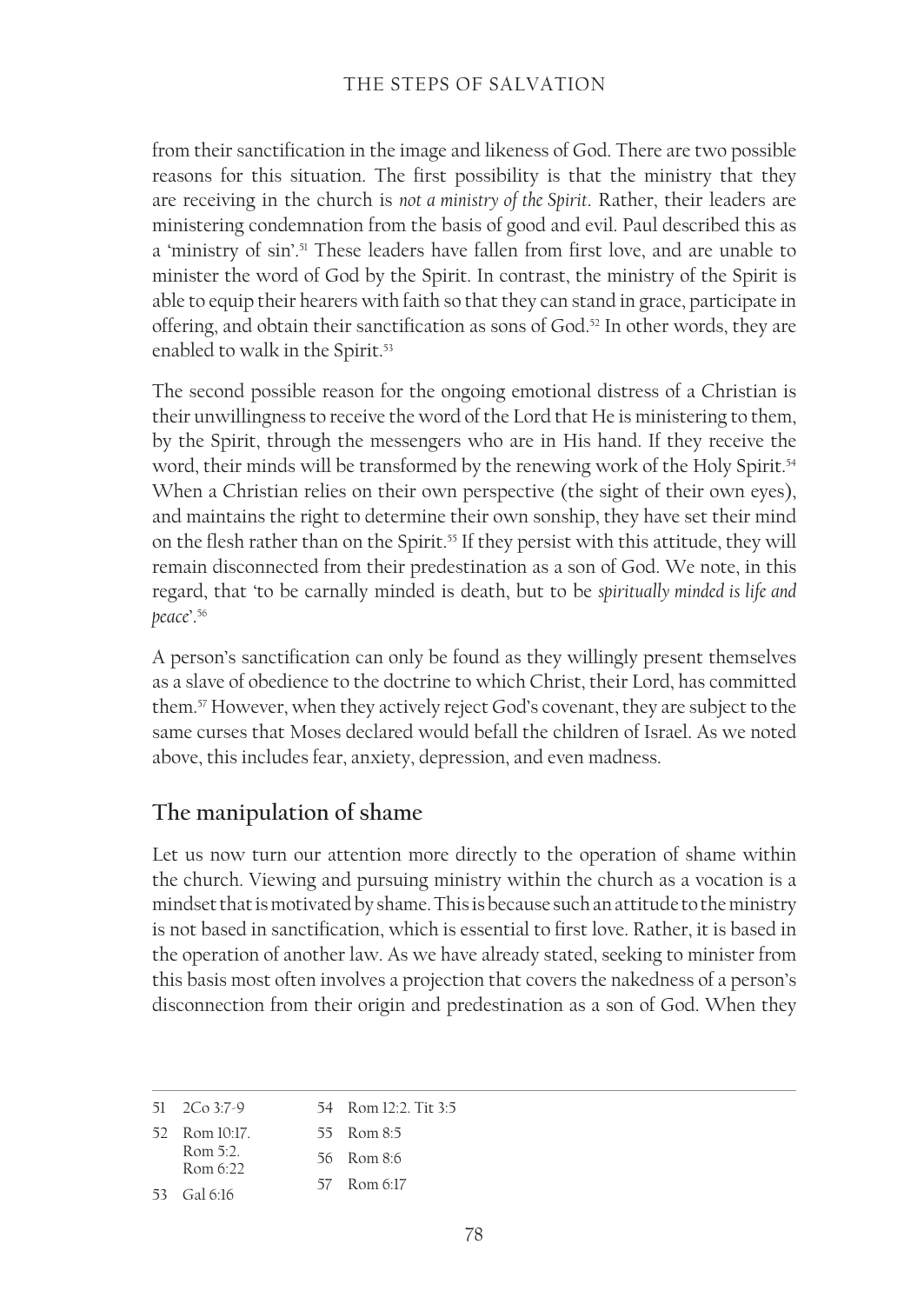minister in this way, they are not being the son of God that He predestined them to be; they are not doing the works that He prepared for them to do.

Instead of the gift of grace making room for the ministry of a son of God in the body of Christ, the appointment of people to positions of authority within a clergy structure has often been based on theological qualification, self-motivation and idealism. These factors have been essential contributors to the formation and validation of a clergy aspirant's projection.

Of course, for some people, their fulltime service in the church has been consistent with their sanctification as a son of God. However, even where this is the case, in order for a person to return to first love as part of an effective presbytery in the hand of Christ, repentance from the dead works of a clergy, vocational approach to the care of the church is needed. Jesus said that repentance from these fallen approaches to ministry in the church is the first step in being recovered to effective ministry as a part of a presbytery in His hand.<sup>58</sup>

There are many church practices that have been established as part of the institutionalisation of the ministry. These practices have become defining features of the clergy vocation, and serve to validate the projections of would-be ministers. Arguably, the most damaging of these practices has been the tradition of the confidential confession. Often, these interactions between ministers and the people who have sought their counsel have only served to augment the wretchedness that is associated with shame and fear. This is because the practice itself is based in the operation of another law and is, by definition, hidden.

For the purpose of explaining this point, let us represent the confidential confessional interaction as a conversation occurring at the tree of the knowledge of good and evil. In this regard, picture the trunk of the tree dividing into two main branches. One branch represents 'good' Christian behaviour, while the other branch represents evil behaviour. Through its application, the cross is set by the minister between the two branches of good and evil. The confessional booth or vicarage in which the minister receives the confessions of sinners is situated at the base of the trunk.

Having received the confession of a sinner, the minister makes a judgement as to whether the sinner is sufficiently penitent in order for him to grant them absolution. When absolved in this way, the sinner leaves the interview feeling

<sup>58</sup> Rev 2:5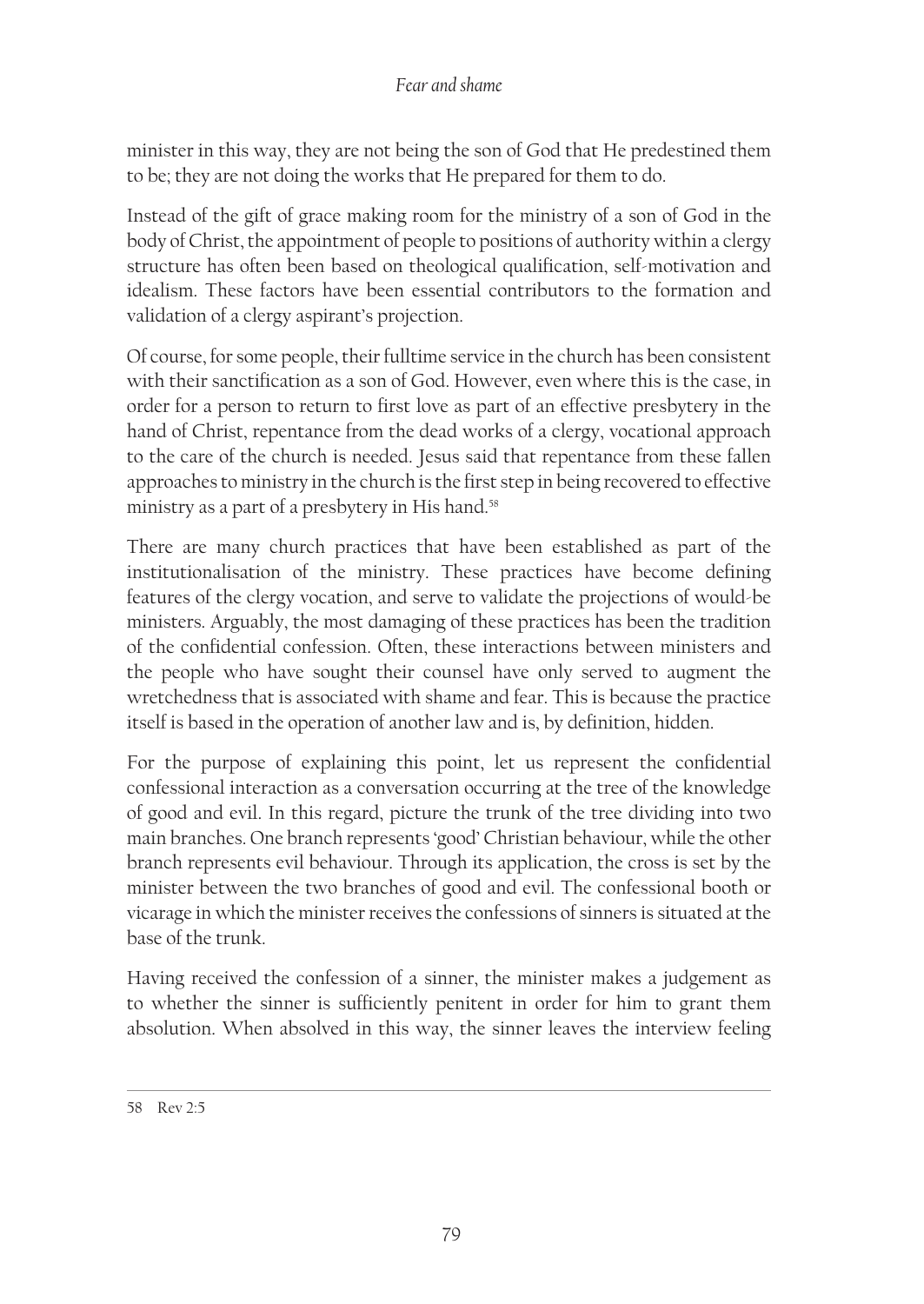much better about themselves, and possessing a stronger resolve to avoid the evil behaviour in the future. At times, the minister may deem it necessary to apply the cross to the sinner through strong castigation. He presumes to do this so that the sinner ceases from his evil activities and returns to the standard of righteousness to which he is being exhorted.

This mode of operation has been a problem for *both* clergy-styled leaders and those seeking absolution for their sin. Let us consider the dilemma for the leader. Obviously, this mode of counsel is based on the knowledge of good and evil. This means that it is not a ministry of the Spirit from the basis of first love. Operating from this fallen position means that the leader's actions cannot be anything more than a projection associated with their own image of themselves.

When a person ministers in this way, they remain in bondage to the law of sin. This is the wretched condition that the minister or leader finds himself in if he continues to live by the other law.59 The more he pursues what he believes to be good, the more he practises the evil that he does not want to do.<sup>60</sup> His sin becomes exceedingly sinful.<sup>61</sup> His secret, sinful condition may even be worse than that of those who are making confession to him. This heightens his sense of shame, causing him to further alienate himself from true fellowship. Motivated by shame, he works harder to achieve the good image that he desires for himself. Moreover, he attempts to advance his projection of himself through religious activities and the ministry of legalistic holiness to others.

We all must recognise that it is not the role of the counsellor to give absolution, nor to make a person feel better about themselves following a misdemeanour. It is to help a brother or a sister to find perspective on how to properly recover relationship with the people who have been affected by their sinful actions. Although confidentiality is a legal expectation for religious counsellors, their purpose for maintaining confidentiality should not be for keeping the matter concealed or for maintaining their position of power over the people. Instead, they are to remain circumspect in relation to these matters, because they accept that the matters of sin and relational breaches that they are discussing with their brother or sister are not their business. They are the business of the one who has sinned, and the people against whom he has sinned. The counsellor also maintains confidentiality because they are not given to gossip.

<sup>59</sup> Rom 7:23-24

<sup>60</sup> Rom 7:19

<sup>61</sup> Rom 7:13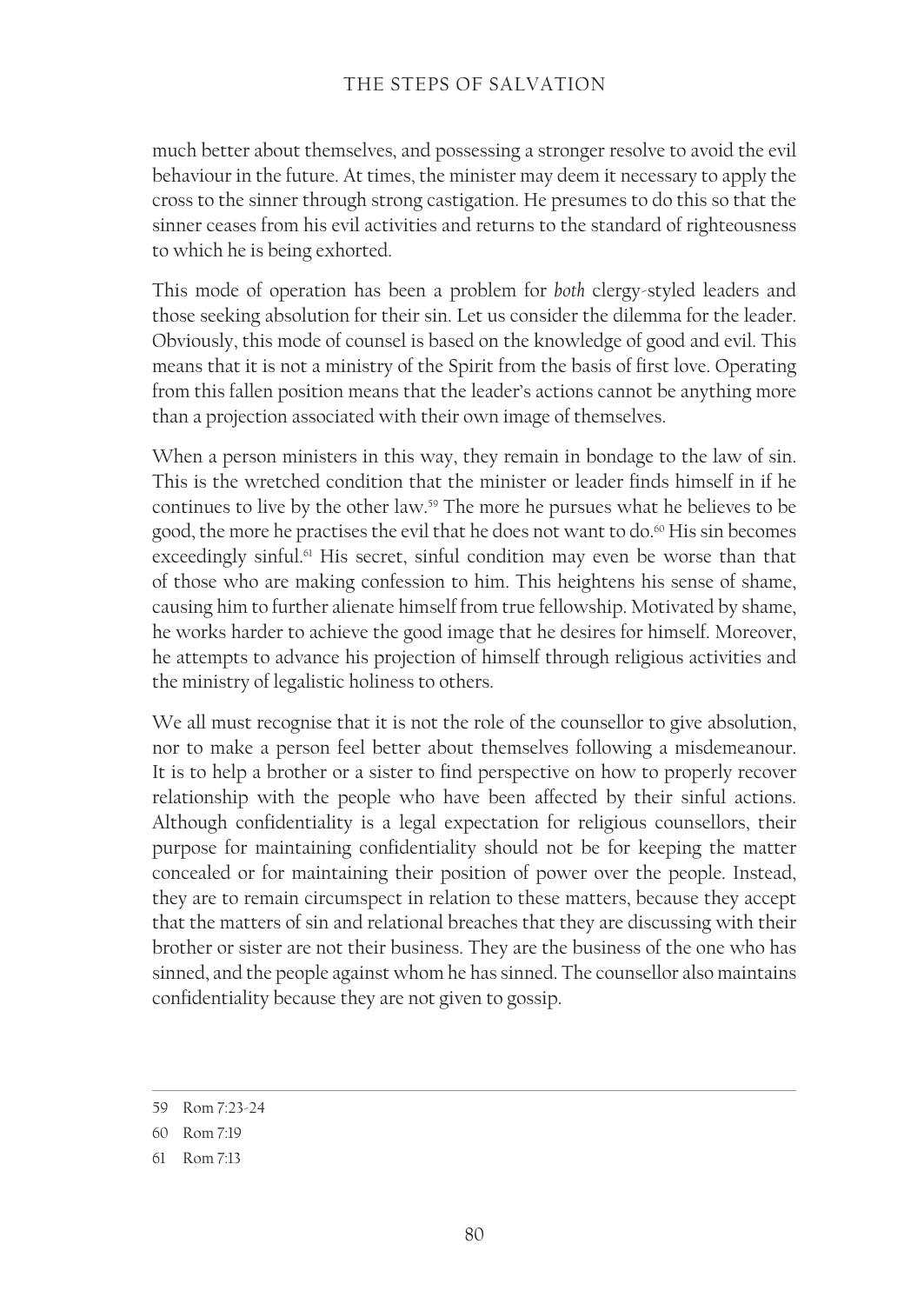#### *Fear and shame*

What about the sinner who seeks absolution through a confidential confession? They are also desiring to be made righteous through a fleshly activity. Their insistence on confidentiality is the desire for their shame to remain hidden. They are simply seeking to feel better about their condition, and to find some assurance of acceptability before God, despite their shameful actions. This will be evident because of their unwillingness to seek reconciliation and relational recovery with the particular people against whom they have sinned. If they continue to live their life in this way, they will also remain in the wretched condition that Paul identified in his letter to the Romans.<sup>62</sup>

Shame is the reason why people conceal their sin through projections, and through withdrawal from open and truthful relationship with others. This relationship between shame and fear, and a person's unwillingness to relate about their sin beyond the context of a confidential confession to a minister, was identified by Job. He asked, 'Have I covered my transgressions like Adam, by hiding my iniquity in my bosom, because I feared the great multitude, and the contempt of families terrified me, and kept silent and did not go out of doors?'63

Godly fear, indicating a person's sanctification and commitment to reconciliation, can only be truly demonstrated or expressed when a believer makes confession regarding the hidden things of shame. A person's unwillingness to bring their shameful deeds into the light is a shameless and wicked condition. If they do not deal with their shame, they demonstrate that they fear death and the loss of control over their life more than they fear God. They ignore the reality that God has the power to destroy, with death, both soul and body in hell.<sup>64</sup>

The word of God addresses a person's fearful apprehensions by bringing a faith that supersedes the faith that is based on their own knowledge and experience of good and evil. Unless they receive God's faith by hearing and receiving the word of God, and then present themselves in a spirit of faith for fellowship and offering, their earthly faith will remain the foundation for their self-preservation. They will continue to live in bondage to fear and to express themselves through the projections associated with their shame.

<sup>62</sup> Rom 7:23‑24

<sup>63</sup> Job 31:33‑34

<sup>64</sup> Mat 10:28‑29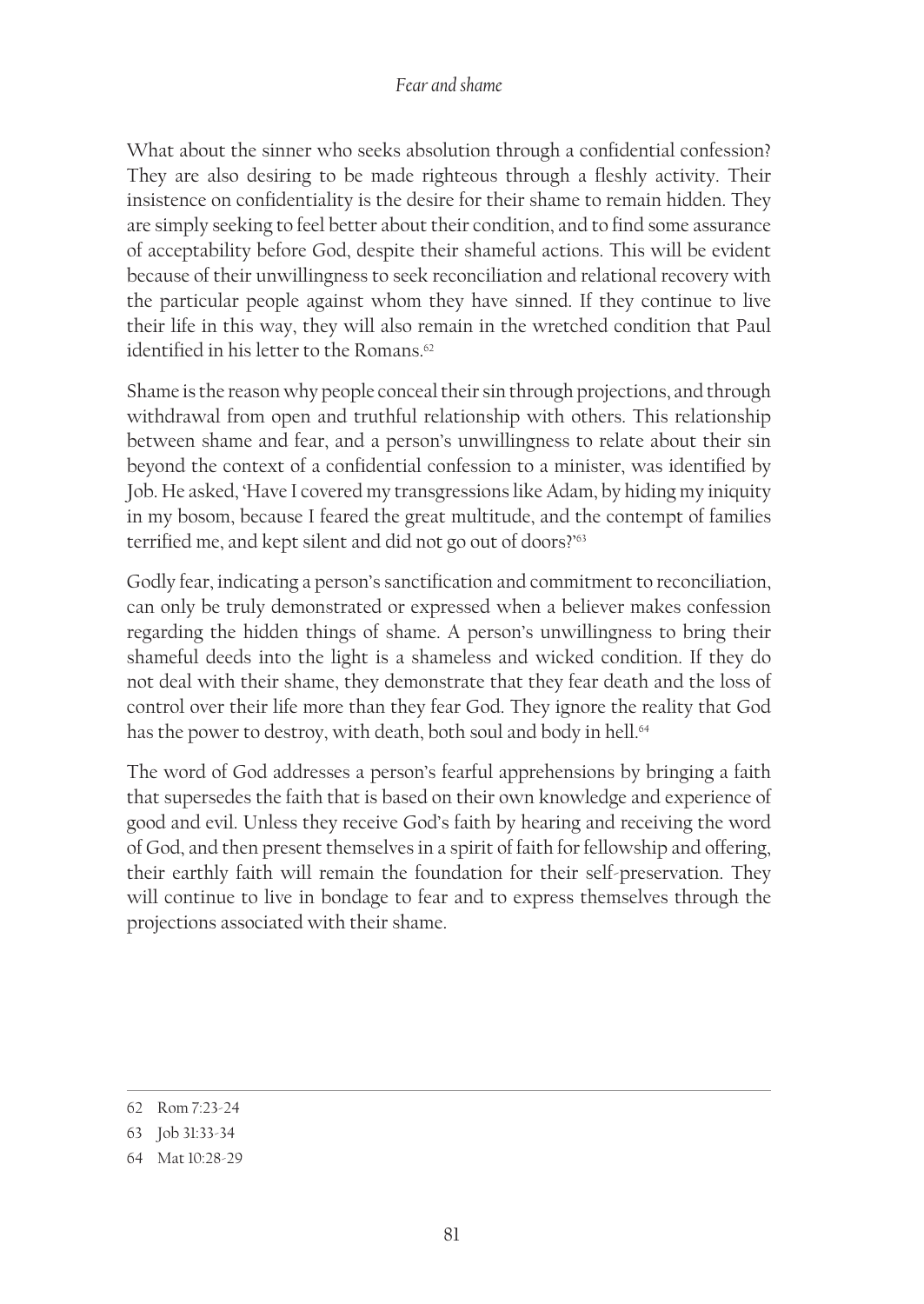## **Turning to the Lord**

The beginning point for every believer is to find true repentance from these dead works. Repentance involves renouncing the hidden things of shame, including the religious activities that a person engages in for the purpose of advancing their projections and concealing the shame of their nakedness. It is important to note that repentance does not involve the shameless trumpeting of a person's wickedness. Rather, it involves true confession, and recovery of relationship with the people against whom they have sinned.

The projections of a person who is living according to the flesh are not only temporary and crude coverings for their nakedness. These projections also become a veil over their eyes so that they are unable to perceive their true condition or to receive the light of the word as it shines from the face of Jesus through the word of His messengers.65 In this regard, we recall the words of Christ to the church in Laodicea. 'Because you say, "I am rich, have become wealthy, and have need of nothing" – and do not know that you are wretched, miserable, poor, blind, and naked – I counsel you to buy from Me gold refined in the fire, that you may be rich; and white garments, that you may be clothed, that the shame of your nakedness may not be revealed; and anoint your eyes with eye salve, that you may see. As many as I love, I rebuke and chasten. Therefore be zealous and repent.'<sup>66</sup>

When a person turns to the Lord in repentance, the veil that conceals their shame and limits their capacity to perceive the truth is removed.<sup>67</sup> They are able to stand in the faith that they receive from the word, and to present themselves in the sanctification of their name for fellowship with others.<sup>68</sup> In this fellowship, the blood of Christ cleanses their conscience so that they are able to participate in offering in a sanctified and open-faced manner within the body of Christ.<sup>69</sup> This is what it means to 'walk in the light', as those who are clothed with light, and to have fellowship with the Lord and one another in Christ.<sup>70</sup> This is what it means to live in first love.<sup>71</sup>

## **Born of the word from the beginning**

As we discussed in chapter three, man's origin is the gift of who he is. A person receives this gift and is reconnected with their origin when they are born again by the incorruptible word of God, which is *from the beginning*. The apostle John explained that this word is declared by the messengers of Christ so that those who

```
65 2Co 4:3‑5
66 Rev 3:17‑19
                       69 1Jn 1:7
                       70 1Jn 1:5
```

```
67 2Co 3:16
                       71 Rev 2:4,7. Rev 7:9
```

```
68 2Co 4:13. 1Jn 1:7
```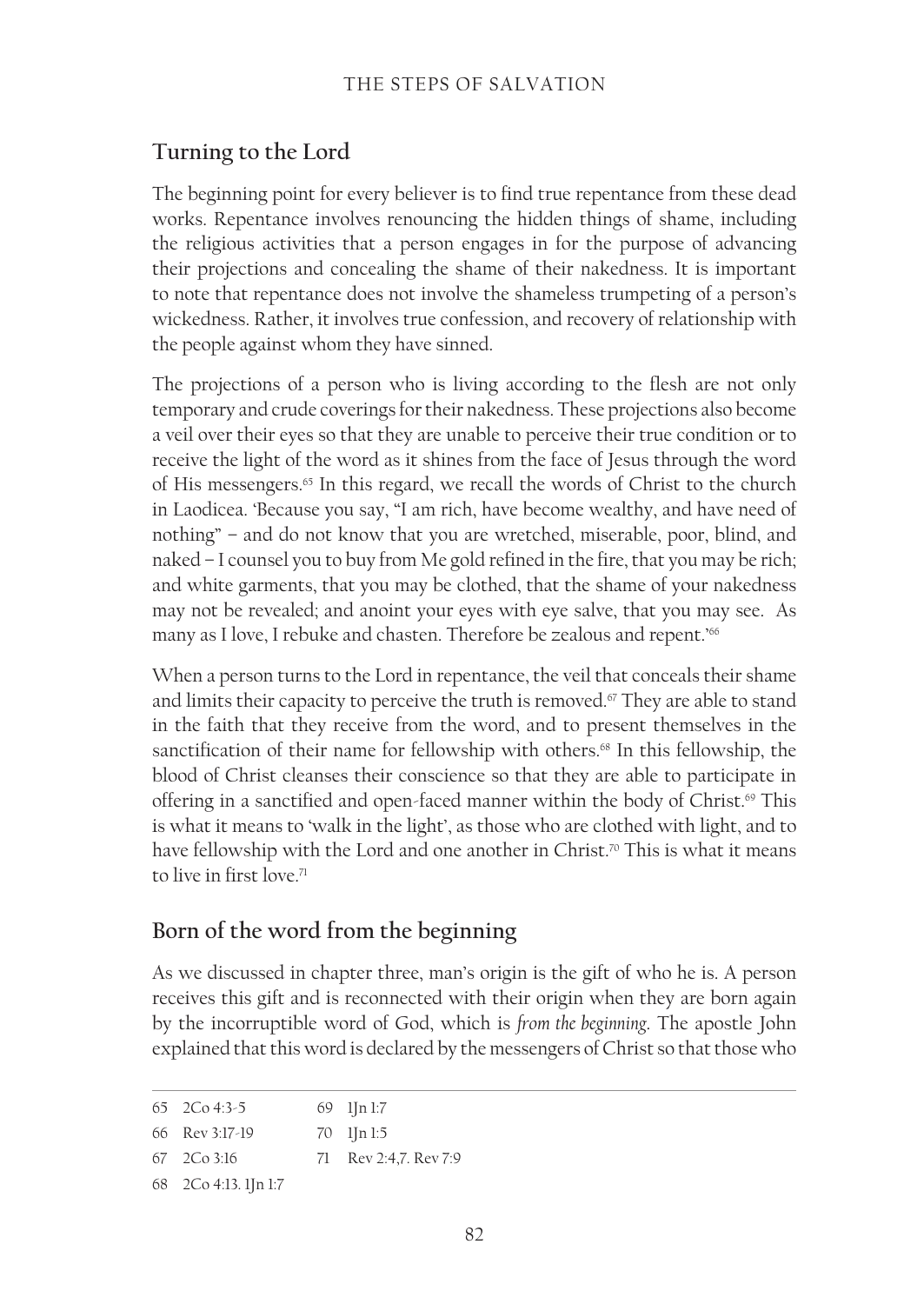receive it can be joined in fellowship with them and with the Father and the Son.72 In this fellowship, they are joined to a process through which their projections and imaginations can be removed from them, and they can know the truth of who God named them to be. Moreover, they fulfil the works that God prepared for them according to the kind intention of His will.

Jesus taught that the antidote for fear and anxiety is to be reconnected to God the Father by being born again as a son of God. He explained that the Father watches over every eventuality that befalls us in life, causing all things to work together for our good.73 It is notable that Jesus specifically taught His disciples that they were not to worry about what they should *eat or drink* or what they should *wear*. Instead, as His disciples seek first the kingdom of God and *His* righteousness, all these things are added to them.<sup>74</sup> While this certainly applies to the literal needs of food and clothing, it also pertains to the reality that a son of God does not need to seek for food other than what is provided from the tree of life, which, in the church age, is the communion meal. Similarly, they are to forsake the clothing of fleshly projections, and be clothed with priestly garments that are necessary for presenting themselves for fellowship as a living sacrifice that is holy and acceptable to God.75

It is important to recognise that a son of God is able to turn away from the word and the fellowship of Yahweh in the same manner as Adam and Eve did. This is what Paul warned the Corinthians against when he wrote, 'But I fear, lest somehow, as the serpent deceived Eve by his craftiness, so your minds may be corrupted from the simplicity that is in Christ'.76 They do this when they seek to make themselves the origin of their own religious image and the source of their own works.

<sup>72</sup> 1Jn 1:1-3 76 2Co 11:3

<sup>73</sup> Rom 8:28

<sup>74</sup> Mat 6:31‑33

<sup>75</sup> Rom 12:1-3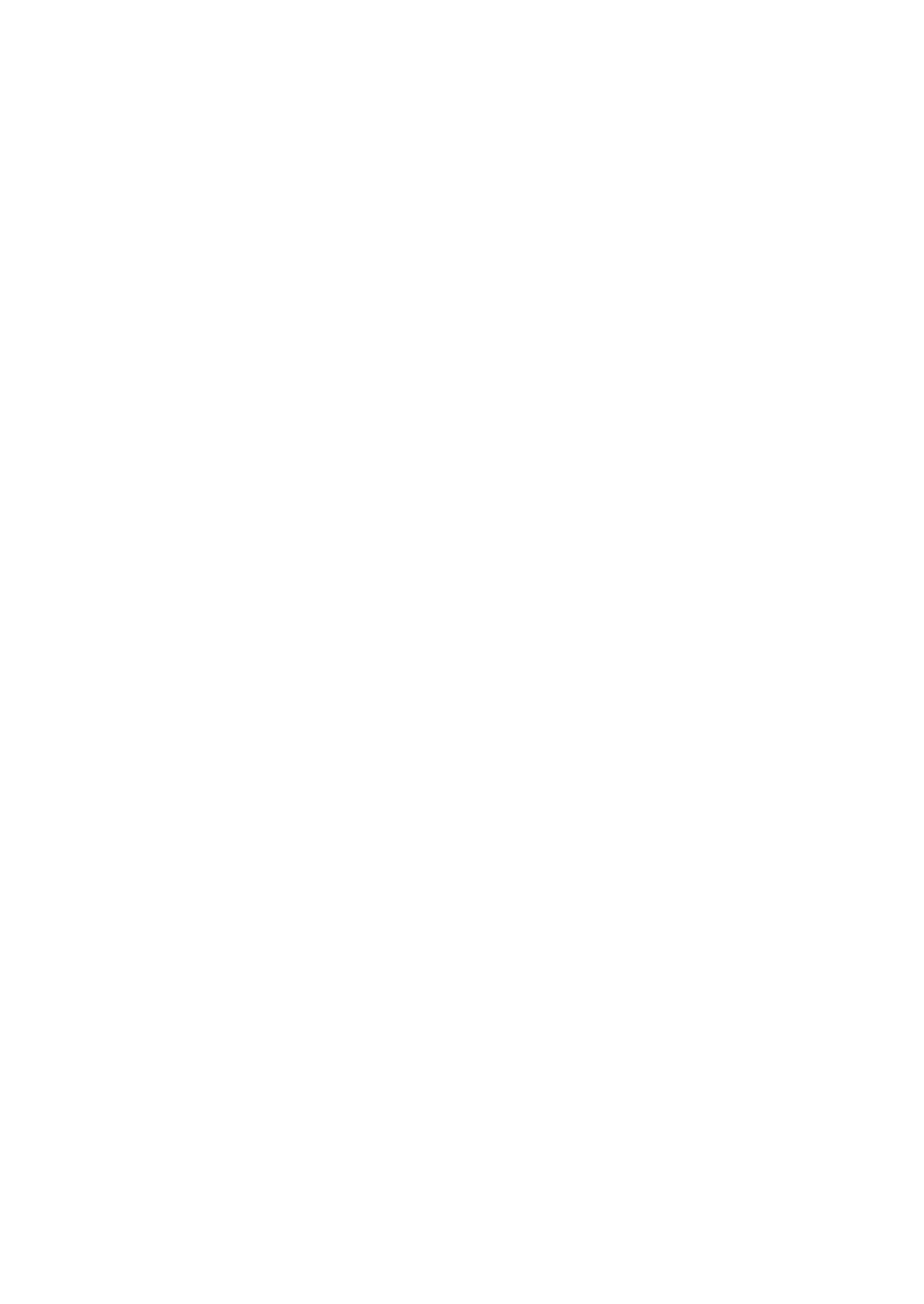# CHAPTER 5 Granted to eat from the tree of life

## **Introduction**

After God had created Adam in His image and likeness, He blessed Adam and gave to him an extraordinary mandate. God called Adam to subdue the earth and to rule over every living thing.<sup>1</sup> As part of this work, Adam named all the animals.<sup>2</sup> This mandate involved much more than simply assigning a title to identify each creature. In the same way that Adam's own name encompassed the details of who God had made him to be, the work of naming the animals required him to define the way in which they lived. He received the authority and capacity to do this through the word of God that called him to bring the creation into submission. While Adam remained in the image and likeness of God, all of the laws governing the life of every living thing were subject to him.

<sup>1</sup> Gen 1:28

<sup>2</sup> Gen 2:19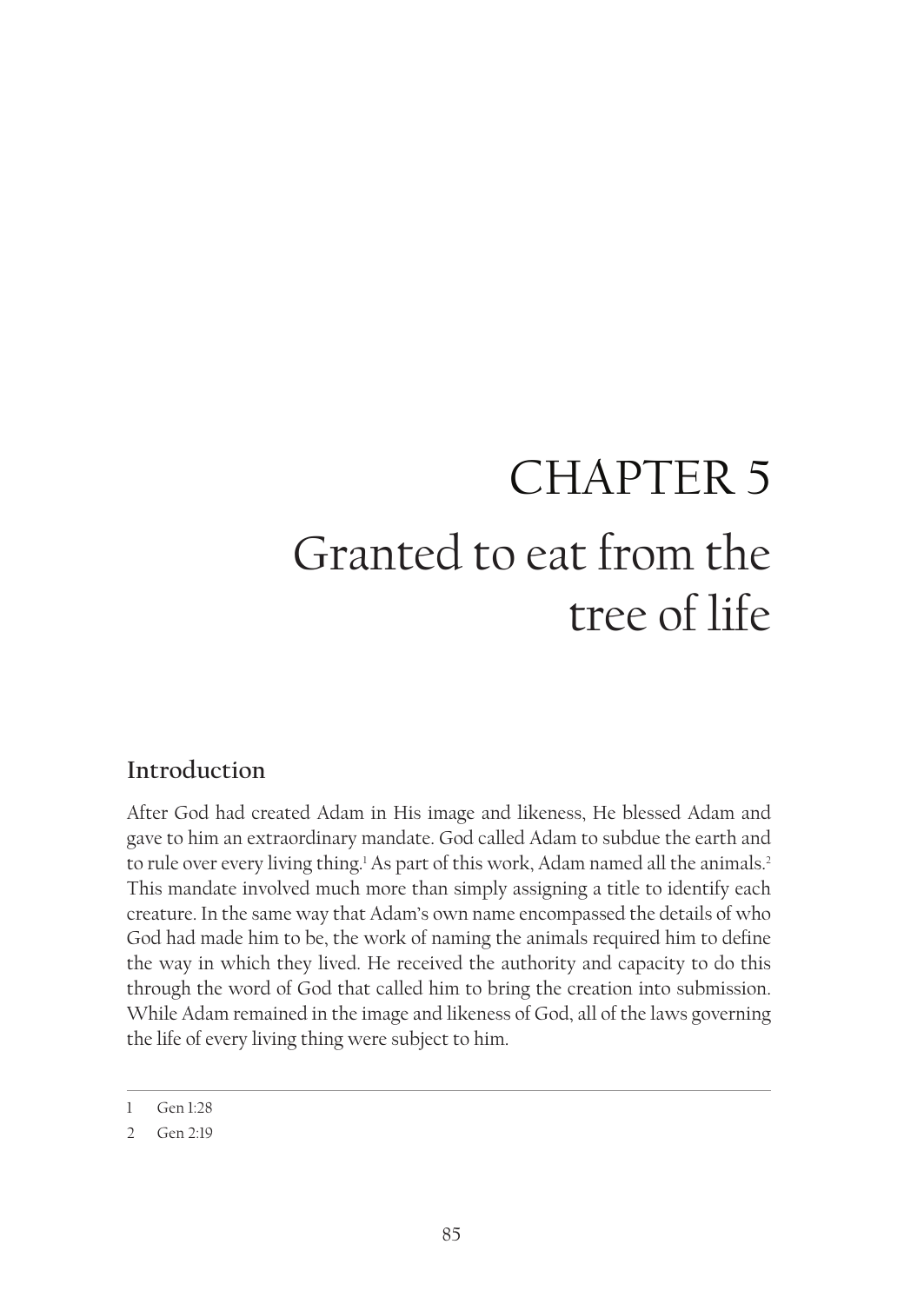God also required Adam to cultivate and maintain the garden of Eden.<sup>3</sup> Again, this work was much more substantial than simply pruning plants. We learn from the prophetic Scriptures that the trees that God had caused to grow in the paradise of God were symbolic of the destinies of nations and of individuals. For example, the Lord described the nation of Assyria as 'a mighty cedar tree'. He said, '*No tree in God's garden* could compare with it in its beauty. I made it beautiful with the multitude of its branches, and *all the trees of Eden, which were in the garden of God, were jealous of it*.'4 By referring to the nations as trees that He had planted in the garden of Eden, Yahweh signalled that He was the origin and source of their destinies. Adam's service required him to perceive, understand and cultivate these destinies by attending to the plants in the garden.

Adam's natural abilities were completely appropriate for the mandate that he had received from God. Consider the intelligence and physical capabilities that Adam would have needed in order to rule over creation and to cultivate the garden of Eden. As impressive as they were, his abilities were not his adequacy for this work. Adam was equipped with the necessary wisdom and understanding to fulfil the will of God *as he communed each day with Yahweh at the tree of life*. It was from this basis that he exercised his notable abilities, and performed the works that God had prepared for him. When Adam fell from the image and likeness of God, he became vulnerable to creation, even though he had not lost any of his natural abilities.

## **The curse**

Adam and Eve ate the fruit of the tree of the knowledge of good and evil in an attempt to become the origin of a new image of themselves, and the source of their own destiny and works. In particular, Adam wanted to exercise his considerable mandate, and extraordinary natural abilities, in his own way. In this regard, he wanted to define his own works without the need for reference to, or direction from, God. While he walked in the light of fellowship with Yahweh, Adam's good works were to the glory of God.<sup>5</sup> However, by endeavouring to act from the basis of his own initiative, Adam sought to reveal his own glory.<sup>6</sup>

The effect of eating the fruit of the tree of the knowledge of good and evil was that the desire to be the source of their own image and destiny became another law that was now part of Adam and Eve's identities. Living by this law brought them into bondage to the law of sin, and was the cause of their fall from first love with

<sup>3</sup> Gen 2:15

<sup>4</sup> Eze 31:8-9

<sup>5</sup> Mat 5:16

<sup>6</sup> Joh 7:18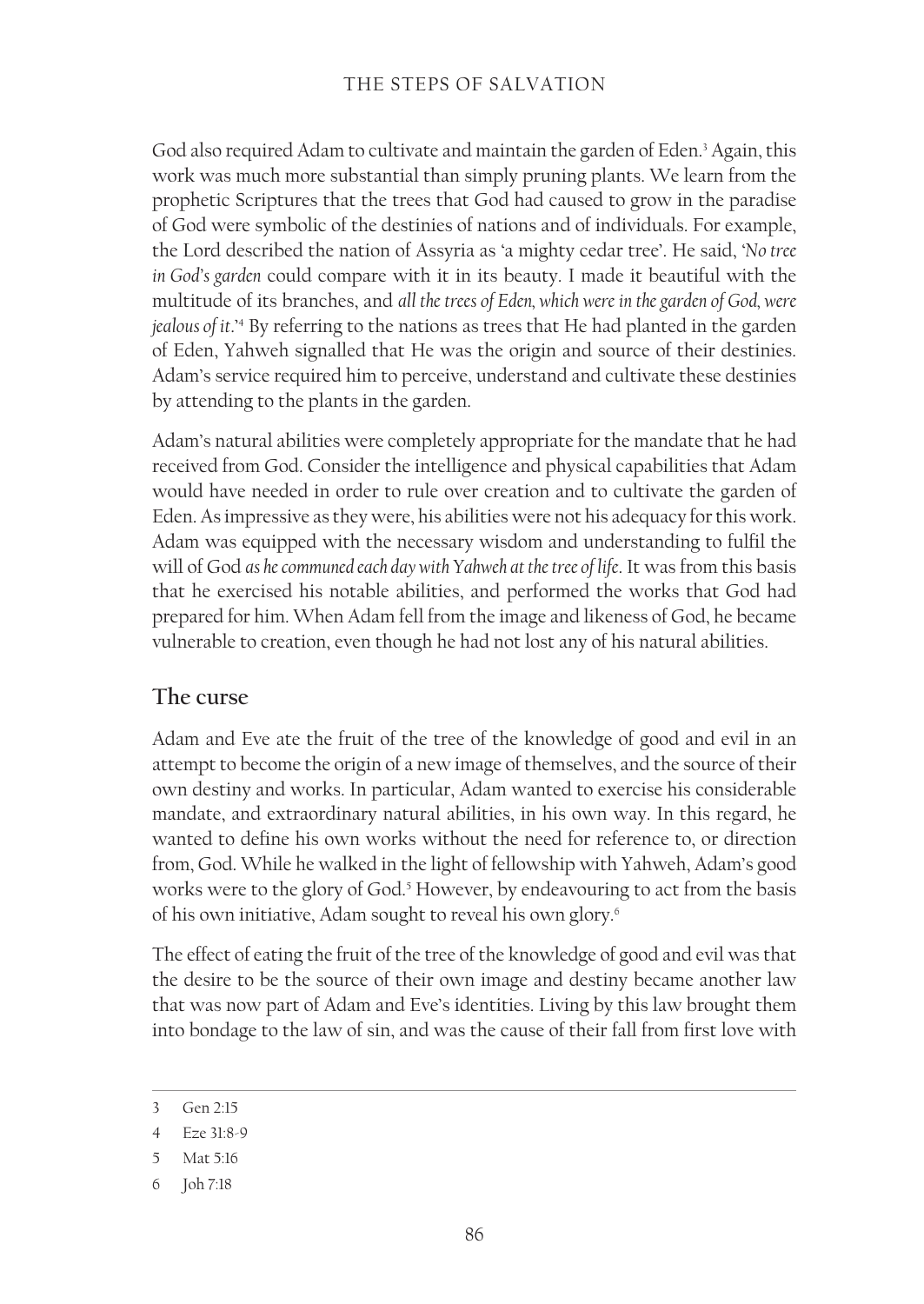Yahweh and with each other in the paradise of God.7 God barred the way to the tree of life and cursed the ground because of Adam's disobedience.<sup>8</sup> Specifically, He said, 'Because you have listened to the voice of your wife, and have eaten from the tree about which I commanded you, saying, "You shall not eat from it"; cursed is the ground *because of you*; in toil you will eat of it all the days of your life. Both thorns and thistles it shall grow for you; and you will eat the plants of the field; by the sweat of your face you will eat bread, till you return to the ground.'9

This passage of Scripture can equally be translated, 'Cursed is the ground *for your sake*.'10 How could cursing the ground improve Adam and Eve's situation? They were already naked and dying, afraid and ashamed. The answer is that God intended to use the effects of the curse on mankind to deal with the cause of their disconnection from Him, and the loss of their predestination as sons of God.

Living by the other law was the reason that Adam and Eve were disconnected from the image and likeness of God. By cursing the ground, which was the context for Adam's work, God was directly frustrating Adam's attempts to rule over creation from the basis of his own image and projection of himself. In other words, the effects of the curse, including the weariness associated with the unfruitfulness of his toil, and the thorns and thistles that the ground would bring forth, would cause Adam to turn from pursuing his own good and to seek restoration with the Lord.

The 'ground' of a son of God refers to their specific context for life and works. When a son of God endeavours to live by the principle of the other law, rather than in obedience to God's word as a member of the body of Christ, they will experience the effects of the curse. This is God's judgement upon them because of the other law that is at work within them. The other law brings them into conflict with God's law when it is energised by the law of sin. Instead of ministering life, God's law judges them with weakness and death.

This is God's merciful initiative toward them to cause them to turn again to Him and to cease living by this fallen principle. Paul summarised this reality by explaining, 'He who eats and drinks [the communion] in an unworthy manner [i.e. contrary to first love] eats and drinks judgement to himself, not discerning the Lord's body. *For this reason* many are weak and sick among you, and many sleep. For if we would judge ourselves, we would not be judged. But when we are judged, we are chastened by the Lord, that we may not be condemned with the world.<sup>'11</sup>

<sup>7</sup> Rom 5:12. Rom 7:23 11 1Co 11:29-32

<sup>8</sup> Gen 3:22-24

<sup>9</sup> Gen 3:17-19

<sup>10</sup> Gen 3:17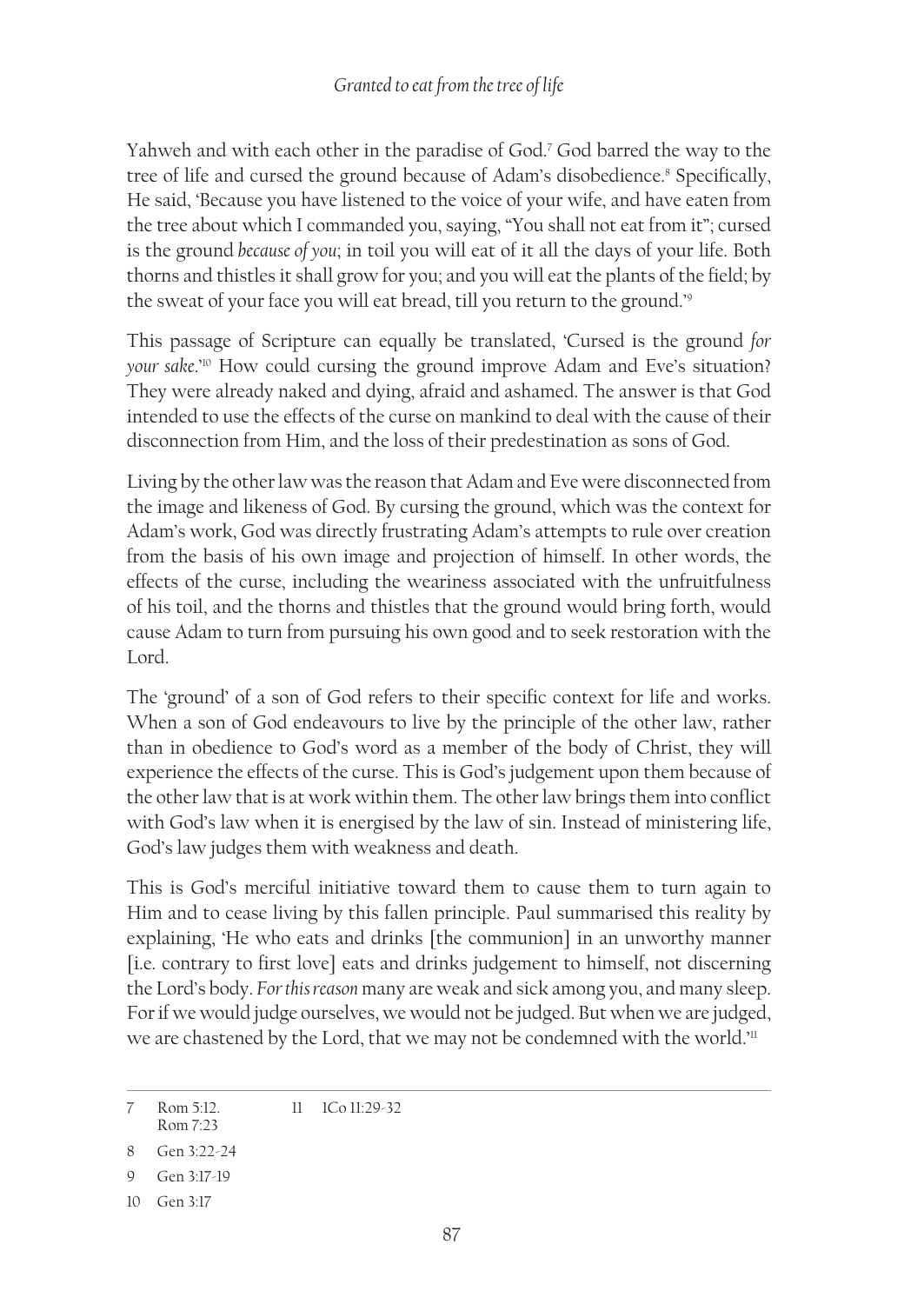The thorns and thistles that grew upon the ground, frustrating Adam's labours, were a notable feature of the curse. What does this look like in a Christian's life today, as a son of God? We recall that the plants in the garden of Eden represented people. In the same way, thorns and thistles in the context of a son of God's work refer to the prickly and antagonistic reactions of people against them. For example, the thorn in the flesh of the apostle Paul was a demonic spirit from Satan that incited people to persecute him. Paul understood that this thorn had been given to him by God to keep him from being lifted up in pride. The pride of life is an element of the other law.12 We see that the thorn in Paul's flesh directly addressed this 'other law' propensity within him.

The ill-tempered reactions of a son of God to the thorny provocations that they inevitably experience in the course of their daily life, reveal the operation of the other law *within their own heart*. When this happens, it presents the Christian with an opportunity to turn again to the Lord, and to receive their sufferings at the hands of these people as a participation in the sufferings of Christ. In the fellowship of Christ's sufferings, sin remains dead within the son of God, and the other law is being removed from them. We will expand on this principle later in this chapter.

## **Recovery from the curse**

For 930 years, Adam continued to cultivate the ground that was cursed both because of him, and for his sake. This was a demanding and, at times, painful, toil for him. However, Adam remained in the region of Eden and was processed, through his suffering, so that he was numbered in the genealogy of the sons of God.<sup>13</sup>

Paul drew attention to a number of other men who, by faith, also recovered relationship with God in the generations following the Fall.<sup>14</sup> For example, he wrote that '*by faith* Abel offered to God a better sacrifice than Cain, through which he *obtained the testimony that he was righteous'*. <sup>15</sup> Faith, not sacrifice, is the ruling concept in this passage of Scripture. God bore witness to the righteousness of Abel by accepting his offering. This is because Abel's offering involved the works of faith that belonged to his name and sanctification as a son of God.

We note also that, in the days of Enosh, who was the son of Seth, men began to walk with God, calling themselves by the name of the Lord.<sup>16</sup> Significantly, the name

15 Heb 11:4

<sup>12</sup> 1Jn 2:16 16 Gen 4:25‑26

<sup>13</sup> Luk 3:38

<sup>14</sup> Heb 11:4-7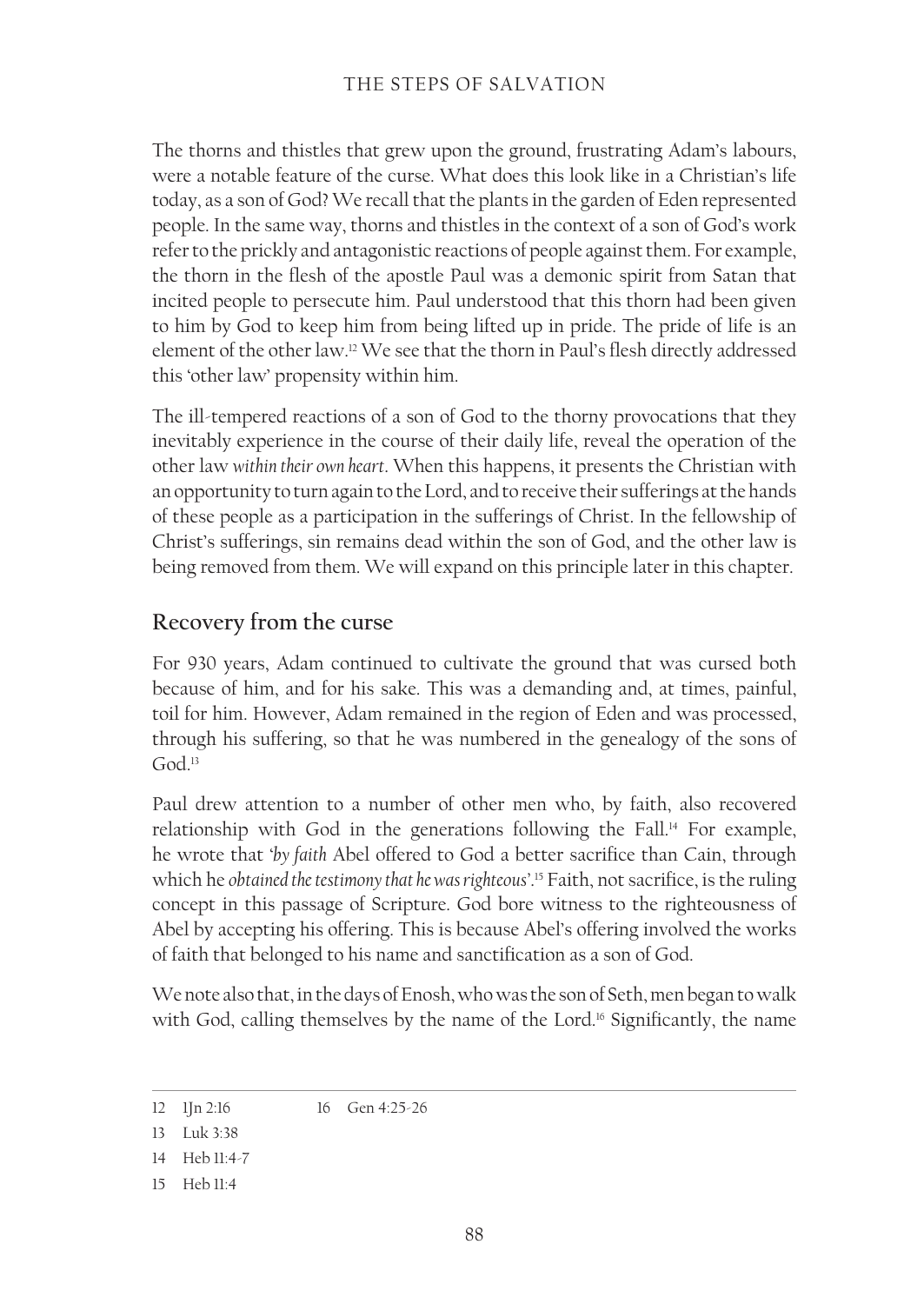Enosh means 'man', and is derived from the Hebrew word '*anash*', which means 'desperately wicked, incurable, sick, woeful'. As men recognised and accepted the fact that pursuing their own way was the reason for their suffering, they were able to recover relationship with God and, by faith, do the works that belonged to their predestination. In fact, Enoch walked with God for three hundred years, and then, without dying, was taken directly into heaven by God.<sup>17</sup>

## **Noah's faith brought rest**

All of Adam's descendants suffered under the conditions of the curse. Adam died when Lamech, Noah's father, was 56 years old. Lamech named his son Noah, saying, 'This one will *give us rest* from our work and from the toil of our hands arising from the ground which the Lord has cursed.<sup>18</sup> In this regard, Noah was a type of Christ, who said of Himself, 'Come to Me, all you *who labour and are heavy laden, and I will give you rest*. Take My yoke upon you and learn from Me, for I am gentle and lowly in heart, and you will find rest for your souls.'<sup>19</sup>

Noah brought rest to the sons of God by building an ark that delivered them, whereby they passed through the waters of judgement into a new earth that was not subject to the same cursed conditions that Adam had precipitated through his disobedience. This was a place of rest in which Noah's children would again be able to find access to the tree of life. Hence, the apostle Peter referred to Noah in his discussion on baptism. In this regard, Peter explained that baptism is 'not the removal of dirt from the flesh, but an appeal to God for a good conscience – through the resurrection of Jesus Christ, who is at the right hand of God'.20 Peter was showing that access to the tree of life in the heavenly places is obtained through baptism.

Peter's point was that baptism into Christ is not merely a means of washing away the shameful *consequences* of fleshly attitudes and behaviours. Such a preoccupation is indicative of an evil conscience. A person with an evil conscience either condemns or defends their works on the basis of their own self-defined good.<sup>21</sup> This reveals that the other law is the basic principle of their life. As we have already noted, living according to this way only leads to more sin, and brings a person under the curse associated with God's judgement.

<sup>17</sup> Gen 5:23-24 21 Heb 10:22

<sup>18</sup> Gen 5:29

<sup>19</sup> Mat 11:28-29

<sup>20</sup> 1Pe 3:21-22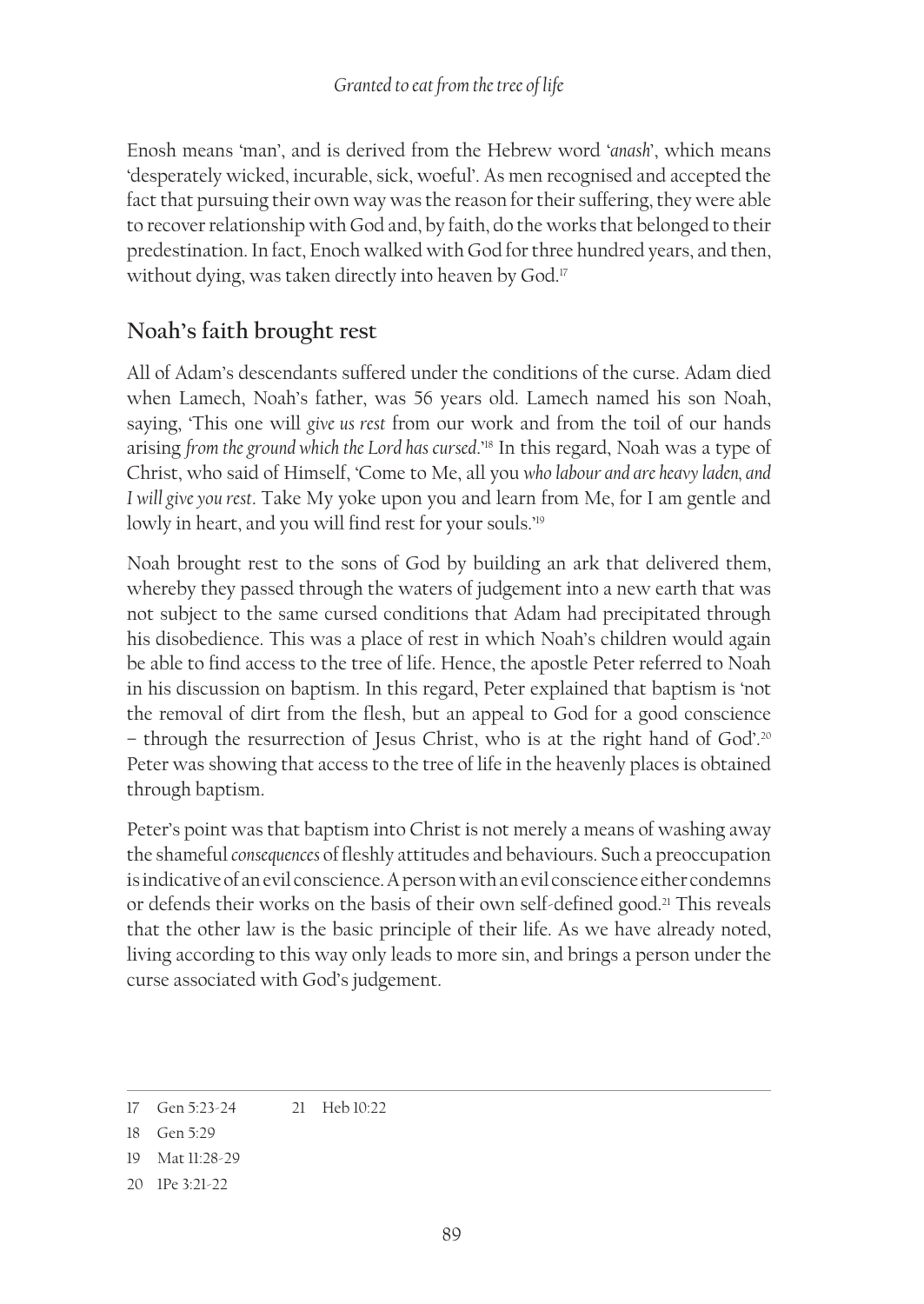#### THE STEPS OF SALVATION

A Christian is joined to Christ through baptism. This makes them a member of His body. Baptism also joins them to a process by which they are *delivered* from living by the other law that is resident within them. Baptism is their point of entry into the fellowship of Christ's offering and sufferings as a member of His body. In this fellowship, sin remains dead within them, and the other law is progressively removed from their life. Furthermore, the life of Christ, which was in His blood and was shed as He suffered on the cross, is given to them as their life.<sup>22</sup> This enables a son of God to live by Christ's life rather than by their own fleshly motivations.<sup>23</sup>

The blood of Christ also sprinkles clean the conscience of a Christian so that it no longer operates from the basis of good or evil.<sup>24</sup> This means that a Christian no longer defines their own life and works. Instead, they walk in obedience to the word of God and serve Him by doing the works that the Father predestined for them in Christ. This is their sanctification, and the means by which they participate in the fulfilment of God's will.

The desire to be joined to the fellowship of Christ's offering is the appeal for a good conscience.25 Although this fellowship involves suffering, a son of God rejoices in these sufferings because they know that they are ceasing from sin and are obtaining their eternal inheritance as a son of God.<sup>26</sup> In other words, they are finding rest for their soul.<sup>27</sup>

## **Christ abolished sin and death**

Paul described life in the fellowship of Christ's offering as 'a new and living way' that Christ pioneered for us through His death on the cross.<sup>28</sup> Through this offering, Jesus Christ 'abolished death and brought life and immortality to light through the gospel'.29 It is only as a person joins this offering that they can be delivered from the fear of death that keeps them in bondage to Satan. It is also the means by which they obtain their sanctification as a son in the image and likeness of God.30

When Christ was made sin for us, He joined us in our death and in the shame of our separation from God. At the same time, He became a sin offering in the hand of the Father and Holy Spirit.<sup>31</sup> Because He was Yahweh's eternal Priest after the order of Melchizedek, He was able to offer Himself without spot to God by the power of Eternal Spirit.32 For the impending joy of God's covenant purpose being fulfilled, Christ endured the cross, *despising the shame* of being separated *with us*, and

| 22 Lev 17:11    | 26 1Pe 4:1, Rom 5:3-5, 29 2Ti 1:10 |                |
|-----------------|------------------------------------|----------------|
| 23 Gal 2:20     | Rom 8:17                           | 30 Heb 2:15    |
| 24 Heb 10:22    | 27 Mat 11:29                       | $31$ Isa 53:10 |
| $25$ IPe $3:21$ | 28 Heb 10:20.<br>Heb $12.2$        | 32 Heb 9:14    |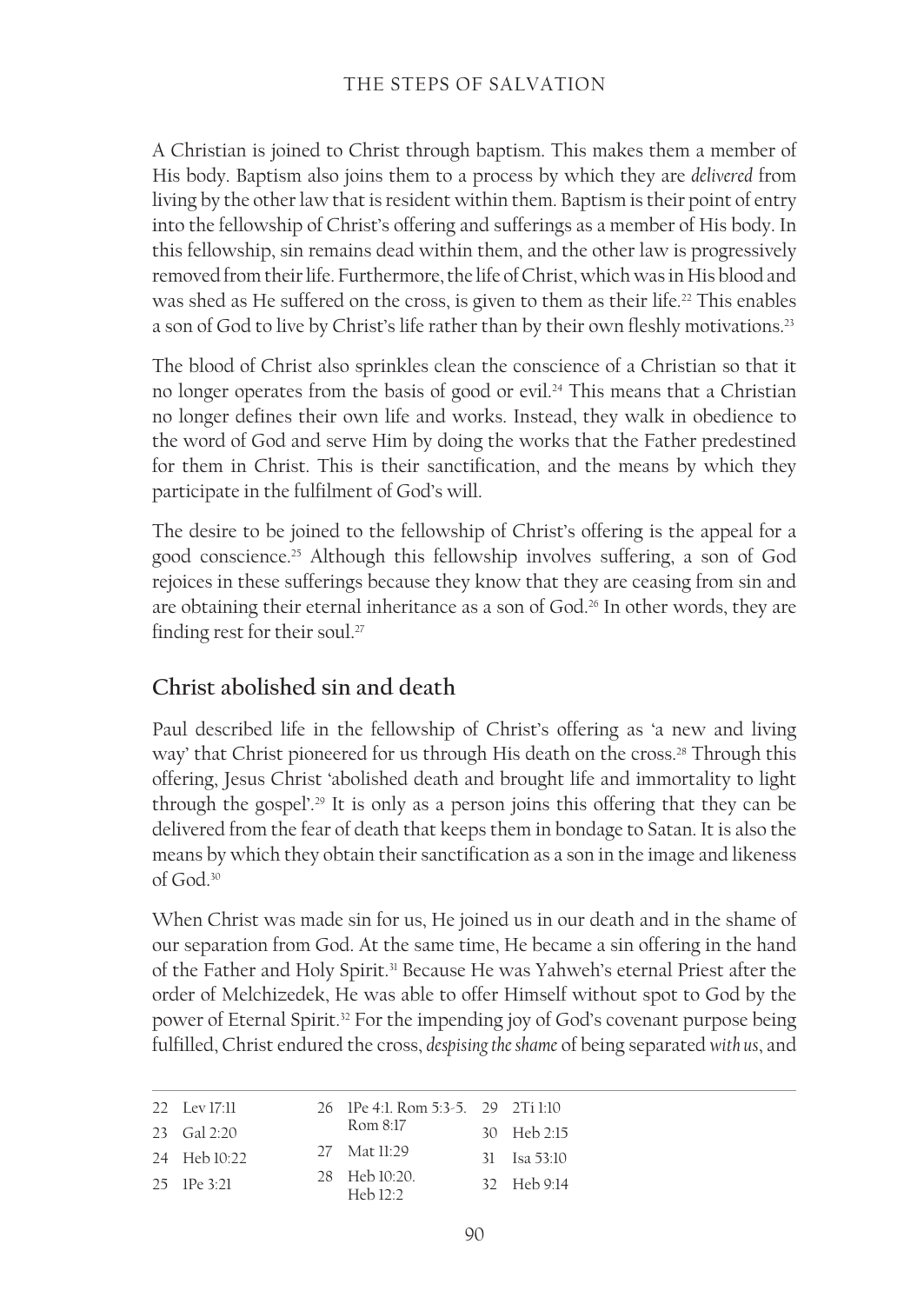sat down at the right hand of the throne of God. By this means, He pioneered a pathway upon which every fallen person can be recovered from their nakedness, fear and shame, to their predestined sonship in the image and likeness of God.<sup>33</sup> In order to remain seated in heavenly places with Christ, we must continue to journey with Him on the pathway that He pioneered.

Through His offering on the cross, Jesus, as Yahweh's conquering King and Slave, disarmed principalities and powers, led captivity captive, and gave gifts to men.34 When a person receives the gospel of sonship and embarks on the steps of salvation, they are delivered from their slavery to fear by becoming a slave of Christ. Fear was their portion under the curse, but now they are progressively obtaining the blessing of God. This blessing is sonship life and their citizenship in the kingdom of heaven.<sup>35</sup> The progression from fear to blessing is summarised in the word of the Lord to Abraham. God said, 'Do not be afraid, Abram. I am your shield, your exceedingly great reward.'<sup>36</sup>

## **Submitting to our Master**

A slave of Christ receives the word of their Master as a command. Consider the examples of Abraham, Moses and David. In his address to the Jewish council, Stephen declared that it was 'the *God of glory*' who appeared to Abraham and *commanded* him to depart from his country and his relatives in order to enter the land of promise.<sup>37</sup> Abraham's obedience to this command enabled him to receive the promise of sonship.

Similarly, when Moses interceded for the children of Israel following the incident of the golden calf, he said to the Lord, 'Please, show me *Your glory*.'38 On Mount Sinai, Yahweh, the God of glory, revealed Himself to Moses. After having seen the glory of the Lord pass by him from the safety of Christ's hand, Moses bowed his head toward the ground and worshipped the Lord, addressing Him as *Adonay*. 39 The word *Adonay* means '(my) Lord' and is an emphatic form of the word *adon*, which means '(my) master'. If Moses knew the name of Lord, why did he address Him as *Adonay*? It was because Moses was personally confessing that Christ was the Lord and Master of his life. God responded to Moses by saying, 'Behold I make a covenant … observe what I *command* you this day.'40

| 33 Heb 12:2       | 37 Act 7:2-3                           |
|-------------------|----------------------------------------|
| 34 Eph 4:7-8      | 38 Exo 33:18                           |
| $35$ Mat $5:3-11$ | $39$ Fxo $34.8-9$                      |
| $36$ Gen $151$    | $40 \text{ Fxo } 34 \cdot 10 \cdot 11$ |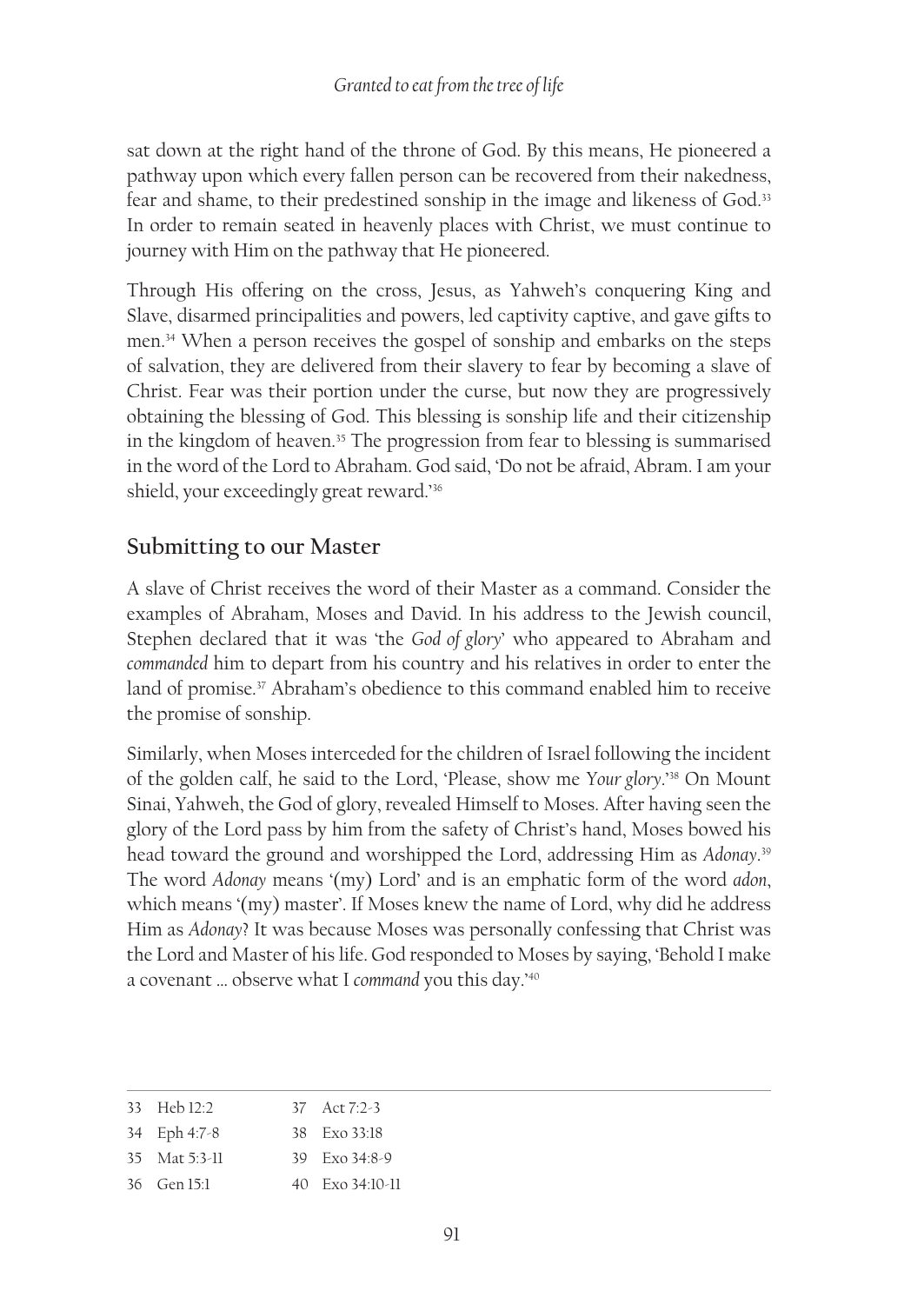#### THE STEPS OF SALVATION

King David declared, 'The Lord [Yahweh] said to my Lord [*Adon*, or Master], "Sit at My right hand, till I make Your enemies Your footstool".'41 David was referring to the Son of God as *Adon*, or *his* Master. Notably, in this psalm, David identified his Master as a priest forever according to the order of Melchizedek.<sup>42</sup> This was the priesthood through which Jesus, the Son of Man, offered Himself as a living sacrifice<sup>43</sup>

Each of these men acknowledged the lordship of Christ toward them, and received His word as a command. Consequently, they were described as '*the friends of God'*. 44 Jesus explained that we, also, could be His friends. He said, 'You are My friends if you *do whatever I command you*.'45 His commandment to us is to love one another in the same manner in which He loved us.<sup>46</sup> Christ loved us by laying down His life, or offering Himself, for us according to the command of the Father.<sup>47</sup>

Doing what we are commanded by Christ makes a person a disciple. Jesus said, 'If you abide in My word, you are My disciples indeed.'48 The word that Christ, a believer's friend, delivers them to, is the teaching concerning His death, burial and resurrection. This is the doctrine of baptism. It calls a believer to fellowship with Christ, for an obedience of faith, to learn offering. The doctrine of baptism becomes their master. The implication of the doctrine of baptism becoming a person's master is that they join Christ in the fellowship of the offering that He made as the Slave of Yahweh.<sup>49</sup> This is what it means to learn as a disciple from Christ, the Master.50

If a person abides as a slave of the doctrine of baptism, Jesus said that they would know the truth, and the truth would make them free.51 What will a son of God be free from if they continue to abide in Christ's word? It is freedom from sin, the other law, and from the deception that sin is forcing upon them. Because of this freedom, they can know and live in the truth. Truth is their sanctification as a son of God. As slaves of righteousness, then, they increasingly obtain their sanctification as a son of God, resulting in eternal life.<sup>52</sup>

How can a slave make offering when his work is only to reveal his master? It is the heart of the slave, in relation to their service, that makes the difference between offering and coercion. Paul's instruction to slaves was to serve their masters with the same attitude with which they served Christ. This is because they were Christ's freemen, yet they had *made themselves* love slaves to Him.53 The work of offering is an expression of love. Its purpose is always to give life to another, enabling them

| 41 Psa 110:1                        | 45 Joh 15:14            | 49 Php 2:5-8     | 53 Col 3:22-23.          |
|-------------------------------------|-------------------------|------------------|--------------------------|
| 42 Psa 110:4                        | 46 Joh 15:12            | 50 Mat 11:28-29. | Eph $6:5-6$ .<br>1Co7:22 |
| 43 Heb 7:27                         | 47 Joh 15:13. Joh 10:18 | Isa $50:4$       |                          |
| 44 Jas 2:23. Exo 33:11. 48 Joh 8:31 |                         | 51 Joh 8:32      |                          |
| Act $13.22$                         |                         | 52 Rom 6:22      |                          |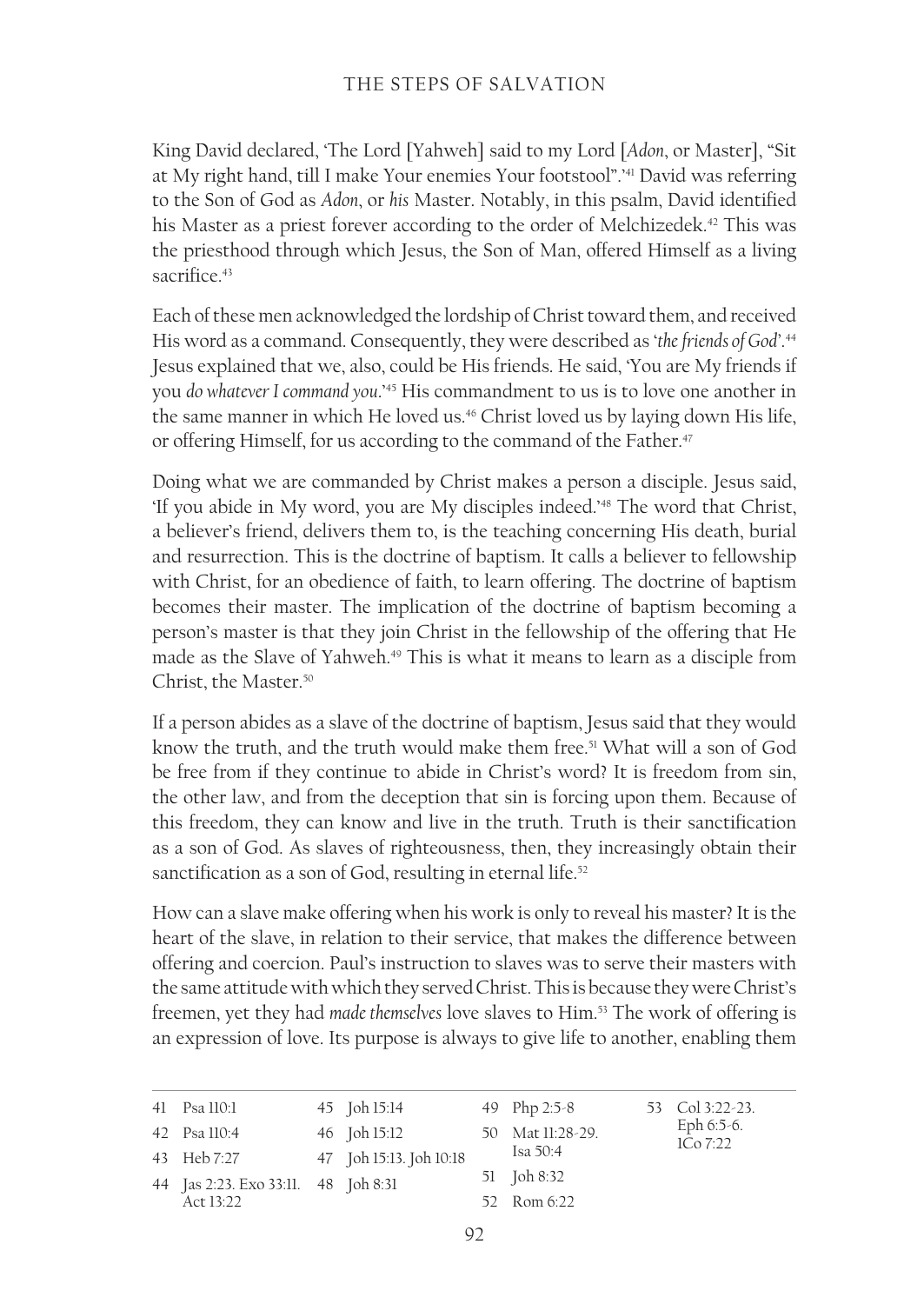to live and to be revealed. We note, then, that fatherhood, brotherhood and the ministry of the Spirit are all of the same purpose; they are of *love*.

Reiterating the *key point* that we must understand: to have eternal life, a person must find sanctification. To find sanctification, they must find freedom from sin, deception and the other law. To find freedom, they must be brought under the doctrine to which their Friend, Christ, delivers them. This is the doctrine concerning His death, burial and resurrection. As a son of God presents themselves in sanctification, and by faith, to abide in this word, they learn worship, relationship, fellowship and offering. By this means, Christ's life is revealed in and from them as a blessing.

# **Two dimensions of life**

In the fellowship of Christ's offering, the works that a son of God is doing as a slave are the works that belong to their sonship. This is their sanctification. In other words, their slavehood results in the freedom, or the liberty, of a son of God.54 The authority of their name, and the grace that they have received from Christ, become increasingly evident as they continue to present themselves as slaves of righteousness and, by this means, reveal Christ's sonship in the world.

It is important to note that Christ does not require His slaves to engage in works that are different from the works that belong to their sonship. This is because He is committed to revealing them as sons of the Father. In this action, the Son does not reveal Himself by demanding that believers submit to Him as His slaves. Further to this, the Father and the Holy Spirit are committed to revealing each individual son through their works as members in particular of the body of Christ. Through these works, Christ is being revealed in the world.

The distinction between slavehood and sonship reveals *two dimensions of the life of God*. The first dimension is the life of Christ that a person receives through offering transfer in the fellowship of His offering and suffering. What does this mean?

Through baptism and an ongoing participation in the communion, a son of God is joined to the fellowship of Christ's slavehood. As a particular member of the body of Christ, they are doing the works that belong to His sonship, according to the sanctification of their name, by the Holy Spirit. By this means, the will of God is fulfilled. In this fellowship of offering, which includes suffering with Christ, each

<sup>54</sup> Rom 8:21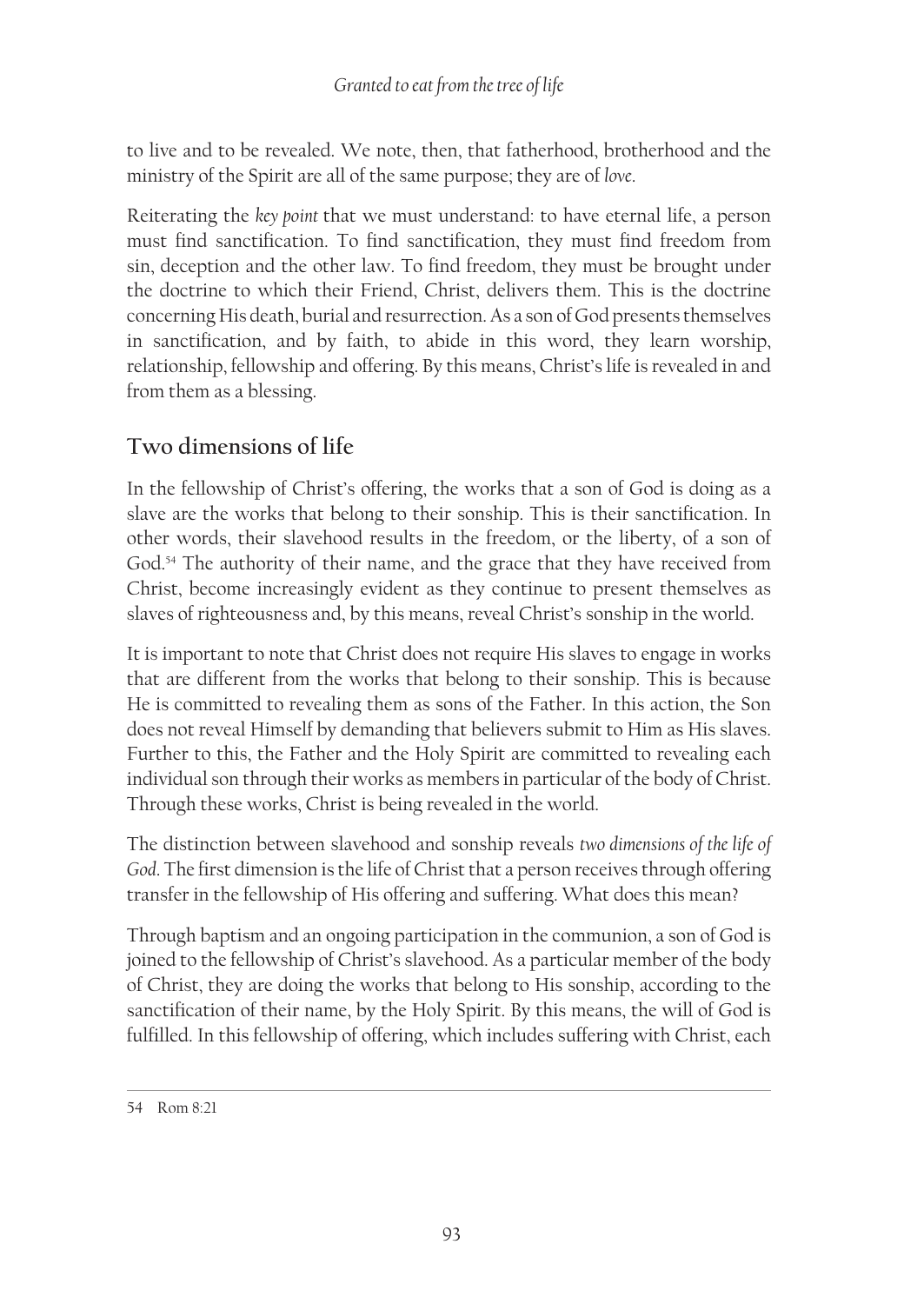member of the body of Christ receives Christ's life by offering transfer. Christ's life enables them to be a slave, but also enables their sonship.<sup>55</sup> This is what it means to take up *His cross*. 56

The second dimension of life is the life of Yahweh. The life of Yahweh is given to a slave as talents, or gifts of grace, through the ministry of Christ's messengers who are in His hand. Their message is the 'word of grace' which gives grace to every member of the body of Christ for their specific work of ministry.<sup>57</sup> This grace of life becomes their possession, and is multiplied by their offering. This is what it means for a person to take up *their cross* and follow Christ.58 Importantly, a son of God cannot have one dimension of the life without the other.

## **Partaking of the tree of life at communion**

While baptism joins a son of God to the fellowship of Christ's offering, eating and drinking the elements of the communion is the basis for, and the highpoint of, our ongoing participation in the fellowship of first love.

Jesus explained to the Ephesian church that those who overcame the issues that caused them to fall from first love would be granted access to eat from the tree of life that is in the midst of the paradise of God.59 As we discussed in chapter two, this is heavenly places. Importantly, eating the fruit of the tree of life maintains a person's connection to the process through which they are able to overcome sin and the other law. It also equips them to minister the life of God to others as members of Christ's body.

In chapter two, we demonstrated that Christ Himself was the tree of life. We recall that Jesus said, 'Whoever eats My flesh and drinks My blood has eternal life' and 'He who eats My flesh and drinks My blood abides in Me, and I in him'.<sup>60</sup>

The question is, how is Christ revealed as the tree of life? What are the implications of eating the fruit of the tree of life?

Christ brought death to the tree of life by being cursed. Paul made this point when he explained that Christ became a curse for us on the cross, 'for it is written, "Cursed is everyone who hangs on a tree".'61 This was for the purpose that the blessing of Abraham might come upon the Gentiles, and that every believer might

<sup>55</sup> Rom 6:5‑11 59 Rev 2:7

<sup>56</sup> Mar 8:34 60 Joh 6:54,56

<sup>57</sup> Act 20:32. 61 Gal 3:13

Eph 4:12

<sup>58</sup> Mat 16:24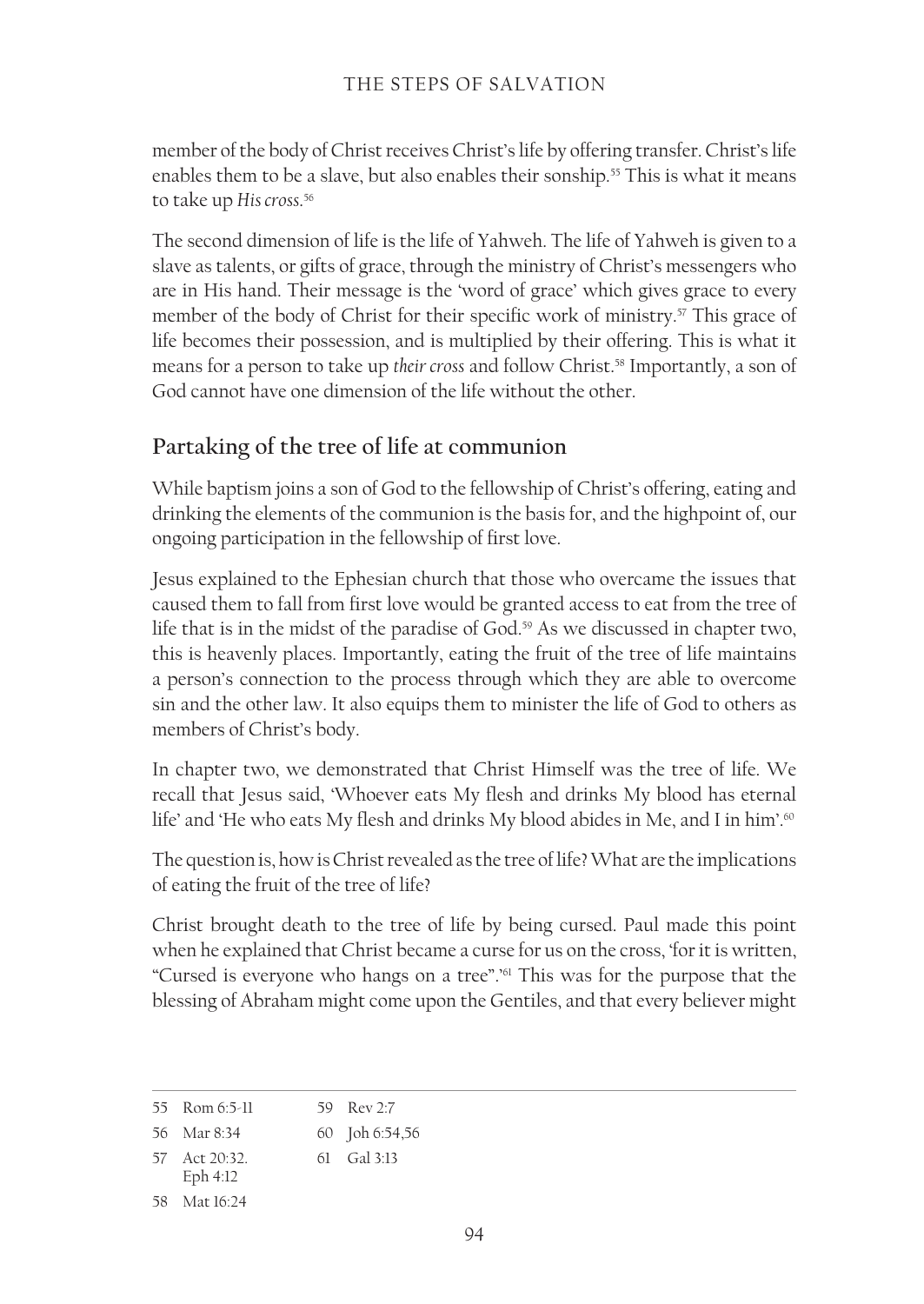receive the promise of the Spirit through faith.<sup>62</sup> When Christ became a curse for us, the cross was manifest in history as the tree of life

When Adam and Eve fell, the way to the tree of life was barred for them because of their sin. If they had eaten of the tree of life, they would have been condemned to live forever in their sin, and would have remained separated from fellowship with God. However, when the tree of life was manifest at Calvary, mankind was again granted access to eat of the tree of life, even though they were still in sin. How is this possible?

Christ's body and blood became the fruit of the tree of life for us when He was lifted up on the cross. At the last supper, Jesus said that the bread is His flesh and the wine is His blood. He connected these elements to the offering that He was about to make.63 Paul said that drinking the cup is a *participation* in the blood of Christ, and eating the bread is a *participation* in the body of Christ.<sup>64</sup> In other words, eating and drinking the elements of the communion joins a person to Christ's offering.

As we have already noted, Christ brought death to the tree of life by becoming a curse. As a person eats the fruit of the tree while in sin, they are given a participation in this death. In fellowship with Christ, the curse, represented by thorns, thistles and scorpions, is for the purpose of putting sin to death within them. Further, it is circumcising the other law from them. Sin lies dead, but the other law, which is the motivations of the flesh, is being cut from them. This deliverance is through fellowship in Christ's sufferings, in which a believer continues to participate by eating His flesh and drinking His blood. They do this by receiving the word, as a slave to the doctrine of baptism.

The second feature of Christ's suffering is that it was the means by which His blood was shed for mankind. Through the sufferings associated with Christ's death, His blood was shed from, and fell upon, His body. His body was the altar of sacrifice. His life was in His blood, and was given to us on the altar to become our life.65 A person receives Christ's life when they are joined to His suffering body. The blood cleanses their conscience from dead works and is also given to them so that they can live by His life.<sup>66</sup>

<sup>62</sup> Gal 3:14 66 Gal 2:20. Heb 10:22

<sup>63</sup> Luk 22:19‑20

<sup>64</sup> 1Co 10:16

<sup>65</sup> Lev 17:11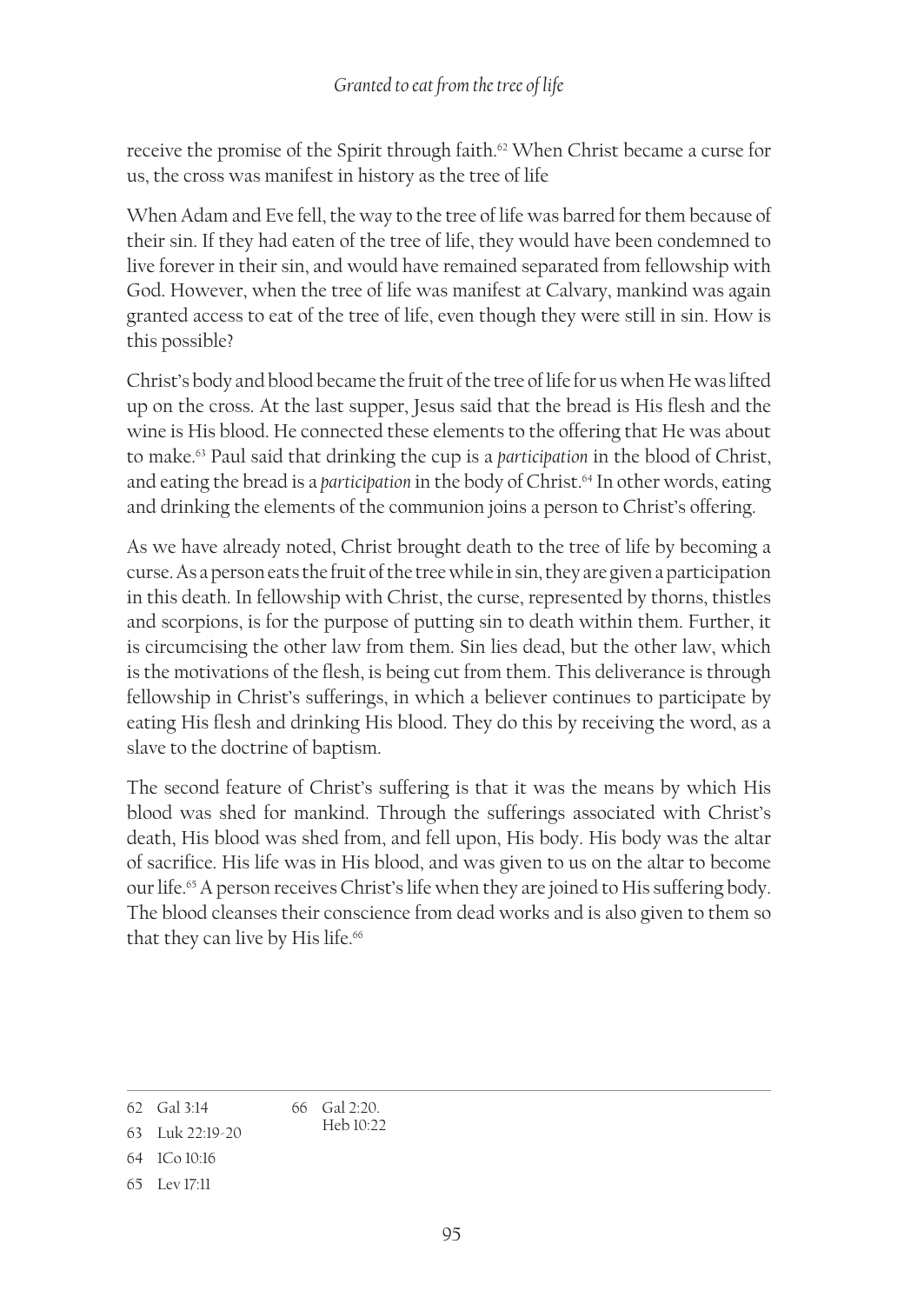## **Hearing and doing the word**

Practically, how does a person eat the fruit of the tree of life? It is by receiving and obeying the word of God that is ministered to them at a communion service. The message of the cross, which joins us to the fellowship of Christ's offering, is the power of God and the wisdom of God.<sup>67</sup> This special wisdom is the wisdom of Calvary. It is the wisdom of His death, burial and resurrection. This wisdom becomes the tree of life to those who receive the word and live by the word in the obedience of faith<sup>68</sup>

Jesus Himself made this very point when He responded to His disciples' complaints regarding the necessity to eat His flesh and drink His blood. He said to them, 'Does this offend you? What then if you should see the Son of Man ascend where He was before [i.e. heavenly places]? It is the Spirit who gives life; the flesh profits nothing. The words that I speak to you are spirit [enabling them to be one loaf, or body], and they are life [the life they receive from His blood]. But there are some of you who do not *believe*.'69 They could not believe, because they were not willing to receive the word of Christ.

Those who do not believe the word that is ministered by Christ through His messengers are unwilling to let go of the right to be the source of their own life and destiny. Because they do not receive the word with gladness and simplicity of heart, they have no faith.<sup>70</sup> They are, therefore, unable to present themselves in a spirit of faith for fellowship in the body of Christ, which is the context for their good works as a son of God. This means that the blessings of the tree of life are not theirs, and they remain fallen from first love.

We remember that the fruit of the tree of life sustained and equipped Adam and Eve as they received the word of God. In the same way, everything that the communion elements represent becomes increasingly substantial in the life of a son of God as they receive and obey God's word. In this way, they eat the bread, accepting that faith is coming in the word to equip them for their specific, sanctified ministry as a member of the body of Christ. This will include putting off all division, and seeking restoration of relationships − individually, in families, and in the body of Christ. They drink the cup in faith, willing to obey the word that gives them life and capacity to suffer with Christ, and to minister the life of Christ as a member of His body.

<sup>67</sup> 1Co 1:18,24. 1Jn 1:3 70 Act 2:46.

<sup>68</sup> Pro 3:13,18. Rom 10:17

Rom 16:25‑26

<sup>69</sup> Joh 6:61‑64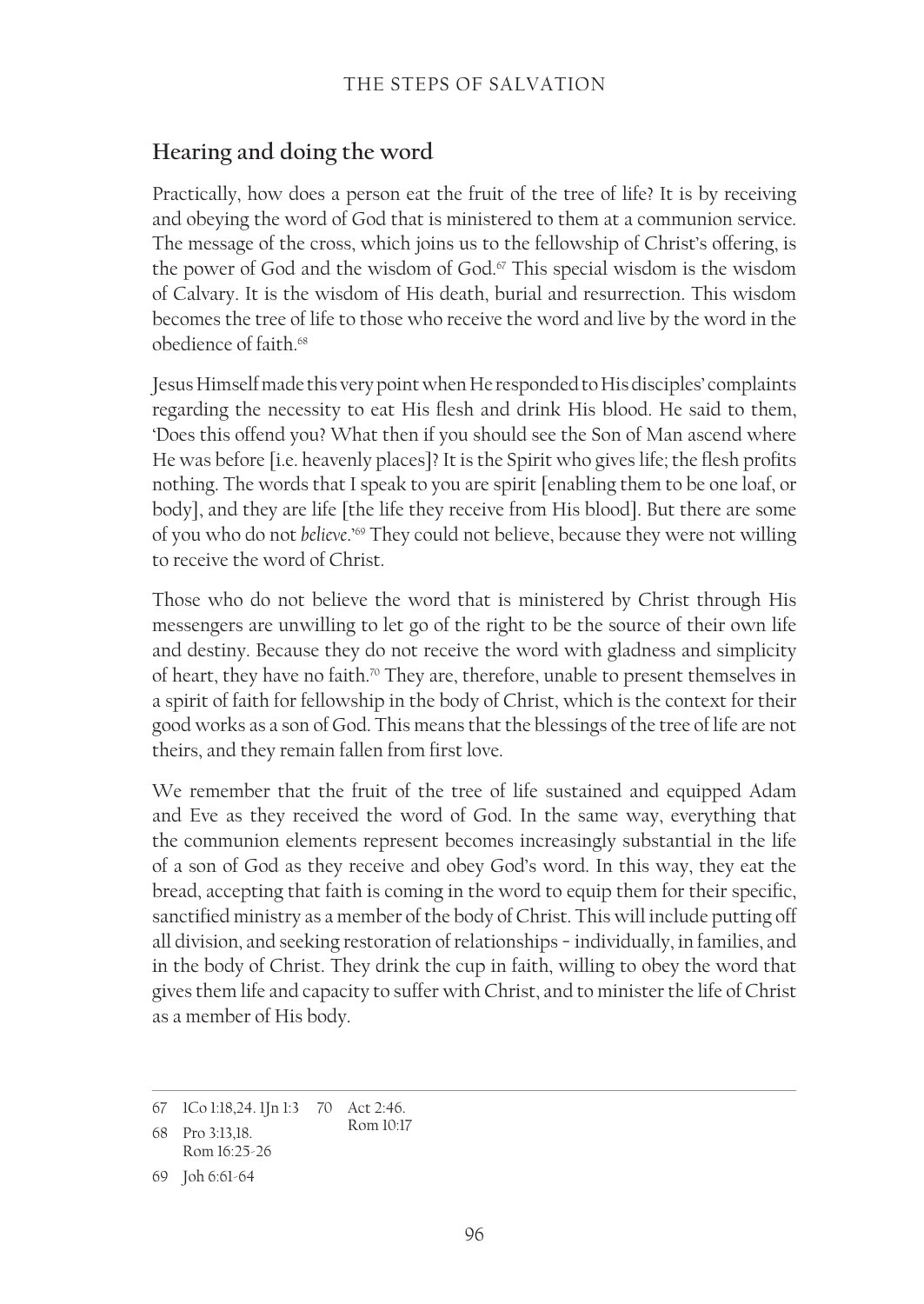# **Eating and drinking in an unworthy manner**

When people presume to misappropriate the word of God in order to advance their own image of themselves, they eat and drink in an unworthy manner. Paul said that they eat and drink judgement to themselves, not discerning their sanctified participation in the body of Christ.<sup>71</sup> To live this way is to live according to a wisdom that is from beneath. It is the outcome of misappropriating the word through the exercise of their own law. When they do this, it is an attempt to use the word to substantiate the image that they create for themselves and their ministry. The communion word becomes for them the fruit of the tree of the knowledge of good and evil.

Regarding this wisdom, the apostle James wrote, 'But if you have bitter jealousy and selfish ambition in your heart, do not be arrogant and so lie against the truth. This wisdom is not that which comes down from above, but is earthly, natural, demonic. For where jealousy and selfish ambition exist, there is disorder and every evil thing.'<sup>72</sup> As we considered in chapter three, jealousy and selfish ambition are the evidence of another law at work within us. Living by this principle brings us into bondage to the law of sin, and under the judgement of God.73

For these people, the contrary conditions that the curse produces do not deliver them from their other law. Instead, their sufferings under the curse *provoke* their other law, causing them weariness, frustration and agitation. In truth, this should serve as an indication of the effect of the law of God upon them, and cause them to turn again to the Lord in repentance and faith.

# **Thorns and scorpions**

When Jesus commissioned the seventy-two disciples, He said to them, 'Behold, I give you the authority to *trample on serpents and scorpions*, and over all the power of the enemy, and nothing shall by any means hurt you. Nevertheless do not rejoice in this, that the spirits are subject to you, but rather rejoice because your *names are written in heaven*.'74 Jesus was saying that the thing to value is not the exercise of power within a ministry context but, rather, *obedience to Christ*, which reveals the sanctification of a person's name. By this means, they will fulfil the will of God and obtain an eternal reward.

<sup>71</sup> 1Co 11:27-29

<sup>72</sup> Jas 3:14‑16

<sup>73</sup> Rom 7:11,23

<sup>74</sup> Luk 10:19-20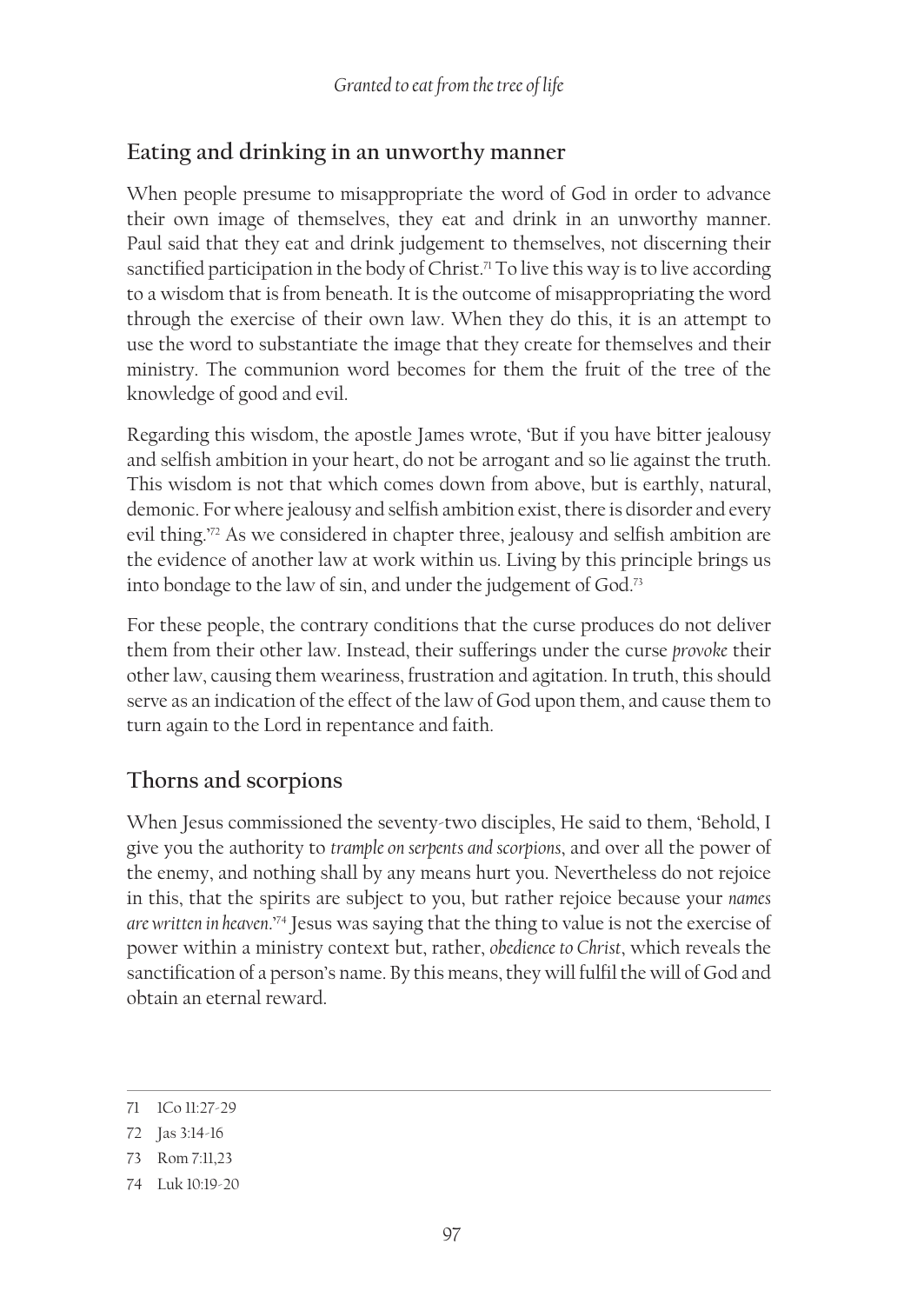The words of Jesus parallel the mandate that the prophet Ezekiel received from the Lord when he was commissioned to speak to the children of Israel. The Lord said to Ezekiel, 'And you, son of man, do not be afraid of them nor be afraid of their words, *though briers and thorns are with you and you dwell among scorpions*; do not be afraid of their words or dismayed by their looks, though they are a rebellious house $^{175}$ 

Ezekiel was joined to the fellowship of Christ's sufferings by *eating*. He was *commanded* to open his mouth and eat what the Lord was giving to him.76 Regarding this encounter, Ezekiel said, 'Now when I looked, there was a hand stretched out to me; and behold, a scroll of a book was in it. Then He spread it before me; and there was writing on the inside and on the outside, and written on it were *lamentations and mourning and woe*.'77 The hand stretched out to Ezekiel was the same hand that the apostle John described as holding seven stars.<sup>78</sup> It is the hand of Christ, from which His word is proclaimed by His messengers. The word itself is the scroll that Ezekiel was commanded to eat. It detailed the works associated with his predestination.

Although Ezekiel's ministry would be under the same cursed conditions that Adam experienced (thorns and thistles), he would be fruitful, or effective, in this context. This is because, in type, he was eating the fruit of the tree of life. This joined him to the conditions of the curse, which were, for him, a fellowship in Christ's sufferings. However, as he was weak as a slave of righteousness, the Lord's strength was manifest through him as Ezekiel's words came to pass. As we have already noted, this was also characteristic of Paul's ministry.79

Ezekiel's account of eating the scroll helps us to understand the impact upon us of eating the fruit of the tree of life. It is first sweet in our mouths, but then becomes bitter in our bellies, or in our heart, as it joins us to a process through which the other law is being cut from our lives. Once this process is a reality in our lives, we are given the mandate and grace to proclaim the word of life to others.

## **The preaching of Christ**

Paul reminded the Galatian Christians of the process through which they had been born of God. The beginning point was Paul's ministry. Through his preaching, Jesus Christ was publically portrayed, before their eyes, as crucified.<sup>80</sup> Paul explained that Christ redeemed all men from the curse of the law by becoming

```
75 Eze 2:6
                      79 2Co 12:9-10
```

```
76 Eze 2:8
                      80 Gal 3:1-2
```
- 77 Eze 2:9-10
- 78 Rev 1:20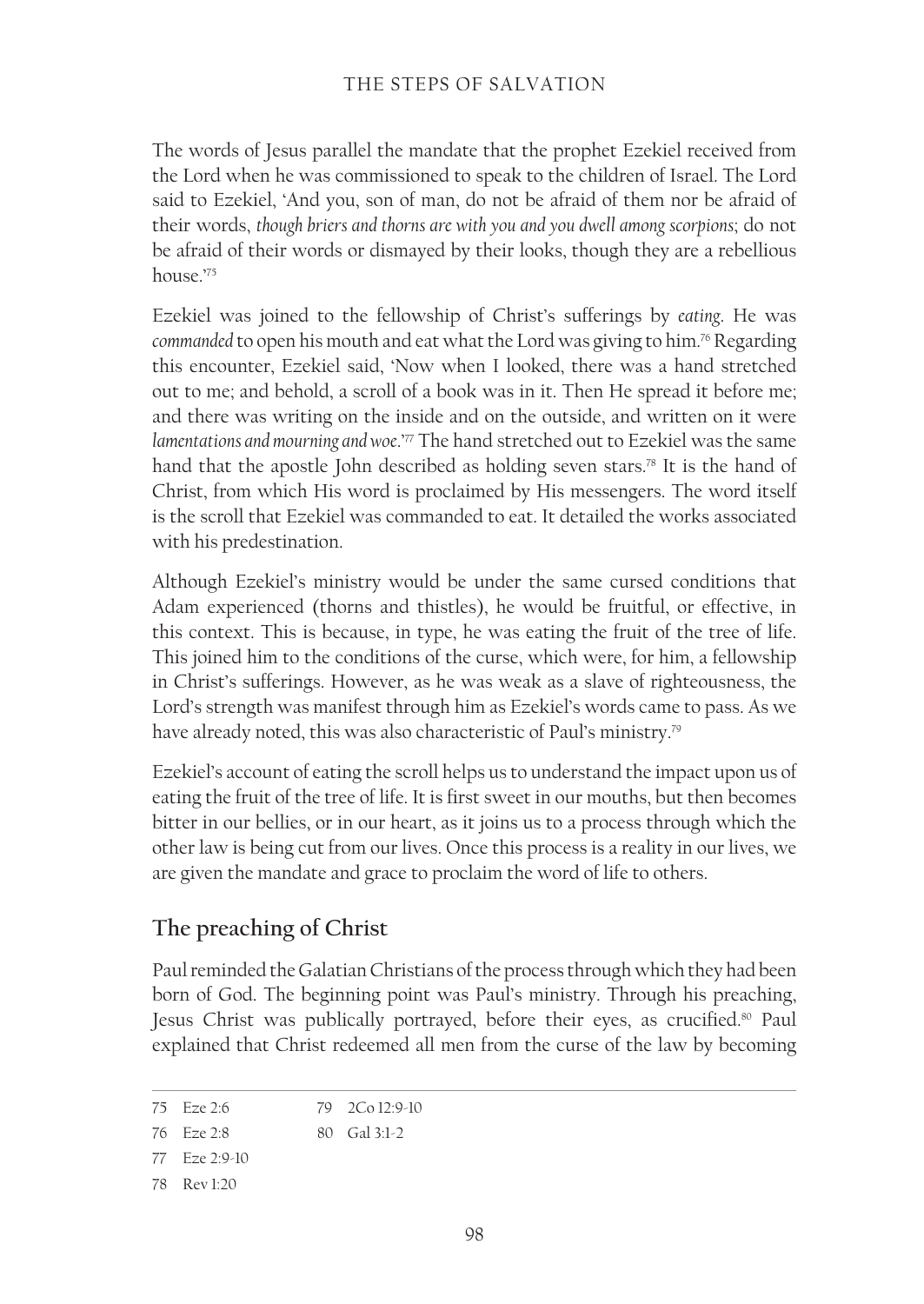a curse when He was lifted up on the cross. This was for the purpose that the blessing of Abraham might come to the Gentiles, so that they might receive the promise of the Spirit through faith.<sup>81</sup>

Paul's ministry in the region of Galatia was recorded by Luke in the book of Acts. Luke particularly noted Paul's declaration: 'The Lord has commanded us, "I have placed you as a *light for the Gentiles*, that you may bring salvation to the end of the earth".'<sup>82</sup> To explain the ministry that he had been set apart for, by the Holy Spirit, Paul specifically quoted Isaiah's prophecy concerning Christ, who declared, 'It is too small a thing that You should be My Servant to raise up the tribes of Jacob and to restore the preserved ones of Israel; *I will also make You a light of the nations so that My salvation may reach to the end of the earth.*' 83 Paul connected his ministry to the Gentiles with Christ's ministry to the nations.

Similarly, as a spirit of supplication was poured upon the Jews on the day that Christ was crucified, this same spirit of grace and supplication was available to the Gentiles through the public portrayal of Christ as Paul preached to the Galatians.84 Paul's hearers were also able to look on Christ whom they had pierced, to mourn in repentance, and to find reconciliation with Him.

Regarding the ministry of Christ to the whole world, Isaiah declared, 'Remove the stones, *lift up a standard* over the peoples. *Behold, the Lord has proclaimed to the end of the earth*, say to the daughter of Zion, "Lo, your salvation comes; behold His reward is with Him, and His recompense before Him." And they will call them, "The holy people, the *redeemed* of the Lord"; and you will be called, "Sought out, a city not forsaken".'85

Elsewhere, Isaiah prophesised, saying, 'Then in that day the nations will resort to the root of Jesse, *who will stand as a signal* [*standard*] *for the peoples*; and His resting place will be glorious [lit: glory].'86 The resting place of glory is the illuminated position of faith. This is the rest that is found in Christ when a person is born from above and comes into Christ through baptism.87 Isaiah added, 'Behold, My servant will prosper, He will be high and lifted up [on the cross] and greatly exalted. Just as many were astonished at you, My people, so His appearance was marred more than any man and His form more than the sons of men. Thus He will sprinkle many nations, kings will shut their mouths on account of Him; for what had not been told them they will see, and what they had not heard they will understand.'88

| $81 \text{ Gal } 3:13-14$ | $85$ Isa 62:10-12 |
|---------------------------|-------------------|
|                           |                   |

82 Act 13:47 86 Isa 11:10

84 Zec 12:10-11. 88 Isa 52:13-15

<sup>83</sup> Isa 49:6 87 Mat 11:29

Joh 19:37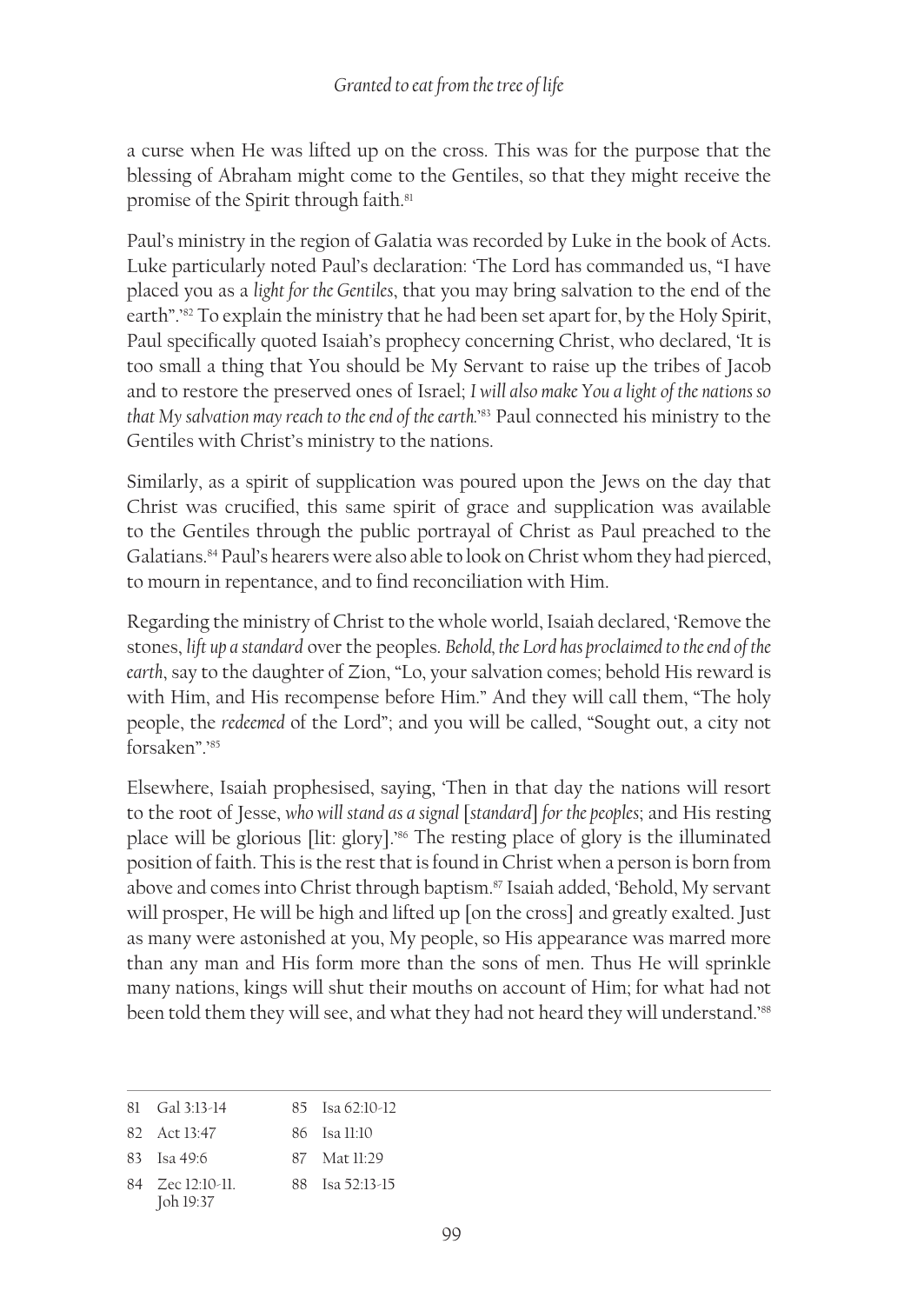In the light of these prophetic statements, we note the words of Jesus Himself, who said, 'And I, if I am lifted up from the earth [on the cross], will draw all men to Myself.'89 Being lifted up on the cross was a notable theme in Christ's teaching. For example, He said that if He was lifted up on the cross, everyone would know that He was Yahweh.<sup>90</sup> He also declared that 'as Moses lifted up the serpent in the wilderness, even so must the Son of Man be lifted up, that *whoever* believes in Him should not perish but have eternal life'.<sup>91</sup> In this way, Christ gathered up all the prophetic statements regarding the ministry of the light of life to the world, and applied them to His offering on the cross.

Importantly, in the very next verse of Isaiah's prophecy, the prophet asked, 'Who has believed our message? And to whom has the arm [power] of the Lord been revealed?'92 Isaiah revealed that the ministry of Christ, through His offering on the cross, would be achieved through the preaching of a message. This message is the gospel that Paul preached and described as the wisdom and power of God.<sup>93</sup> Through the preaching of this message, Christ was portrayed to the Galatians as crucified. It is through the preaching of Christ crucified outside the camp that the Spirit of God, through Christ, comes to the Gentiles.<sup>94</sup>

## **Messengers of Christ**

A messenger is a member of the body of Christ. Christ speaks through messengers, by the Holy Spirit. Paul reminded the Galatian Christians of the fact that God speaks through His messengers when he wrote, 'You received me as an angel of God, even as Christ Jesus'.95 Importantly, Paul noted that the outcome of receiving his message as the words of Christ was that the Galatians received a *blessing*. 96

Christ continues His ministry on earth through His body. Each member of Christ's body has a ministry that is consistent with where the Father has placed them within His body. Through their ministry, by the Holy Spirit, the Spirit of God is being ministered to others. Paul made this point when he asked the Galatians, 'So then, does He who provides you with the Spirit and works miracles among you, do it by the works of the Law, or by hearing with faith?'97 The supply of the Spirit of God is the means by which the body of Christ is mobilised. Gifts and ministries that come from the Spirit of God are given so that works of power (i.e. miracles) are ministered by the members of the body of Christ.

| 89 Joh 12:32   | 93 $1 \text{Co} 1:24$ | 97 Gal 3:5 |
|----------------|-----------------------|------------|
| 90 Joh 8:28    | 94 Heb 13:13          |            |
| 91 Joh 3:14-15 | 95 Gal 4:14           |            |
| 92 Isa 53:1    | 96 Gal 4:15           |            |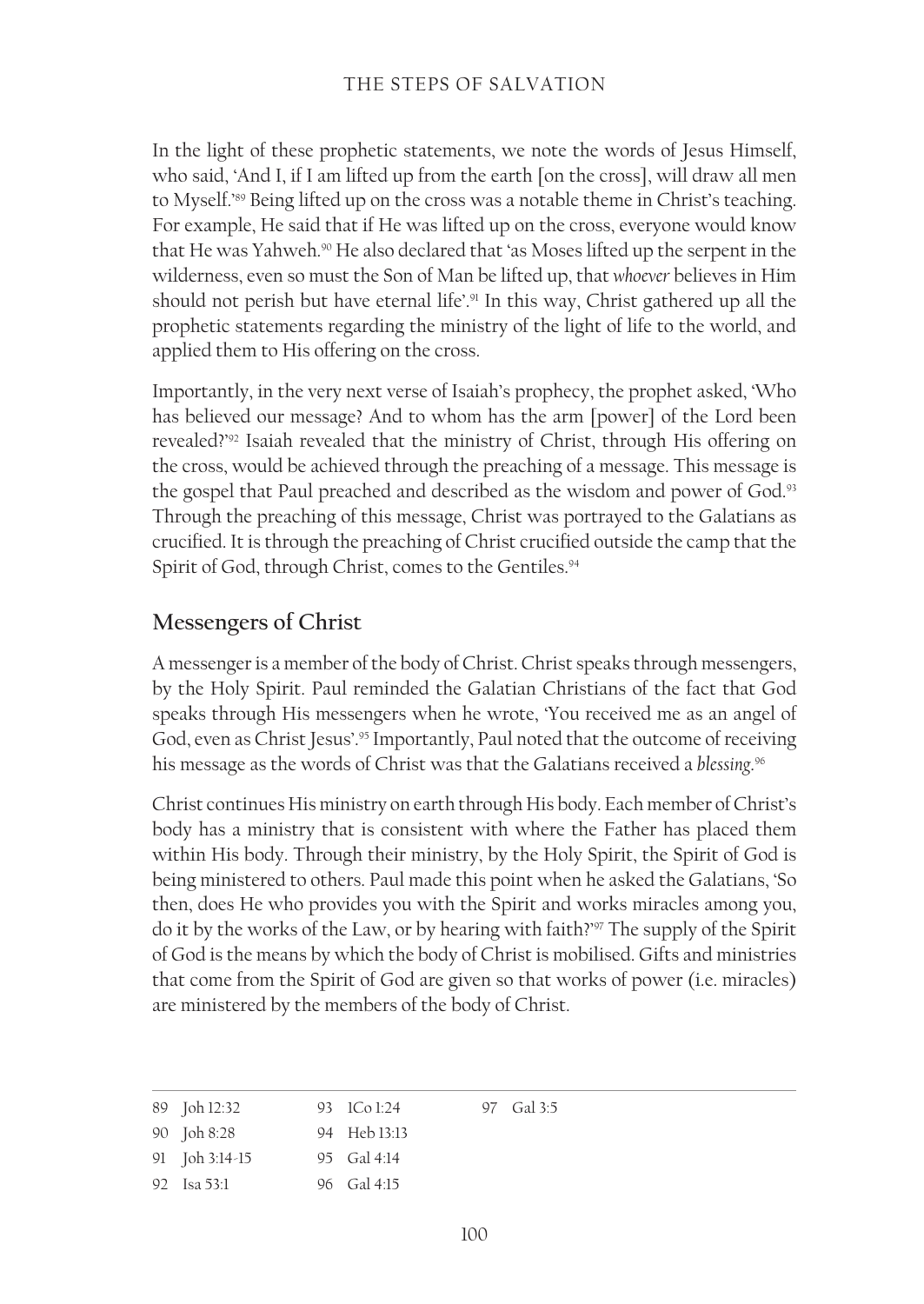The preaching of the cross, so that those who hear the message are able to see and receive Christ as crucified for their sake, *is a miraculous activity*. It is a work of power. Those who proclaim Christ crucified can do so only if they have committed themselves to join the fellowship of Christ's offering as members of His body. By this means, they are able to show forth His death in each generation of the church, until Christ comes again.

## **Stir up the gift that is in you**

Writing from prison, the apostle Paul asked Timothy not to be ashamed of 'the testimony of our Lord'.98 'The testimony of our Lord' was the atoning death of Christ as He was lifted up and crucified on the cross. This included the humiliation and sufferings that He endured from Gethsemane to Calvary. As a prisoner of Christ, Paul also suffered and, therefore, asked Timothy not to be ashamed of his sufferings.<sup>99</sup>

Paul had joined Christ in the fellowship of His sufferings as a messenger of the gospel. As Paul suffered for the gospel, by the power of God, people were illuminated to see Christ crucified.100 Paul testified to this when he said to the Galatians that 'it was because of a bodily illness that I preached the gospel to you the first time; and that which was a trial to you in my bodily condition you did not despise or loathe, but you received me as an angel of God, as Christ Jesus Himself'<sup>101</sup>

Paul's ill health was the outcome of all the persecution he had experienced during his ministry in the other cities and regions that he visited. As Paul was joined to the sufferings of Christ, he received power to minister the Spirit of Christ to his hearers. By this means, he was a gift of the Spirit to them.

Paul had this principle in mind when he said to Timothy, 'Stir up the gift of God which is in you through the laying on of my hands. For God has not given us a spirit of fear, but of power and of love and of a sound mind.'102 Paul exhorted Timothy to proclaim Christ crucified. It is through the public portrayal of Christ crucified that the Spirit is ministered to those who hear the word. The word and Spirit work the miracle of illumination within them. A hearer who receives this message is then equipped to join the offering of Christ so that they are also able to be a gift, by the Spirit, to the body and to those who are yet unsaved.

<sup>98</sup> 2Ti 1:8 102 2Ti 1:6‑7

<sup>99</sup> 2Ti 1:8

<sup>100</sup> 2Ti 1:8

<sup>101</sup> Gal 4:13-14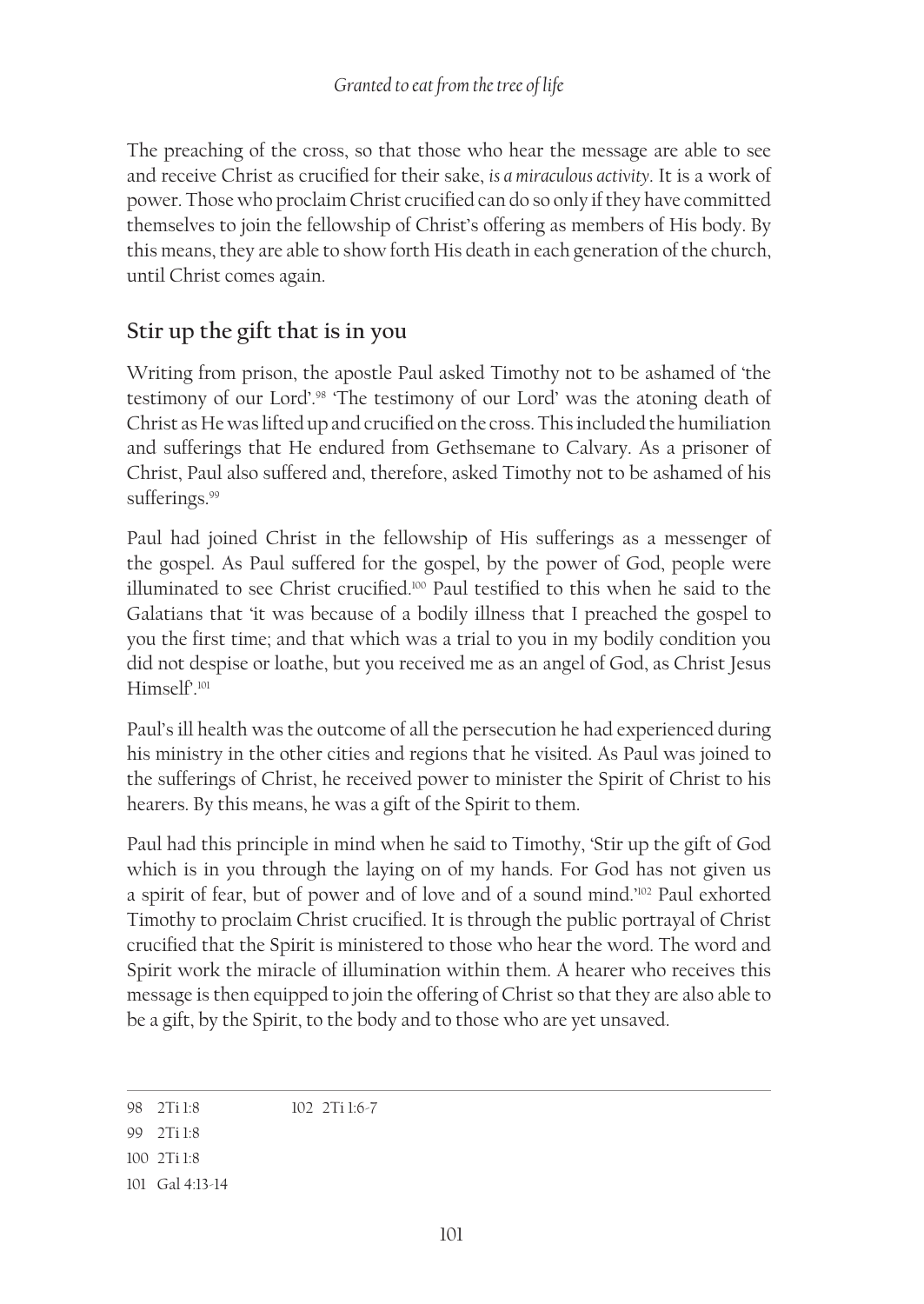#### THE STEPS OF SALVATION

#### **Do not be ashamed**

Christ calls every believer to join the fellowship of His sufferings. Just as Paul exhorted Timothy not to be ashamed of the testimony of the Lord, or of Paul himself as the prisoner of the Lord, they are being called not to be ashamed of the testimony of the Lord or of those who are suffering for His name's sake.

The Lord does not ask us to like our sufferings or to enjoy them. As both Paul and Peter observed, no suffering is pleasant.103 Rather, *the Lord is asking us to commit ourselves to suffer with Him and with our brethren in Christ*. It is by this means that the divine nature is being formed within us and we are able to minister this life to others.104 Christ Himself did not consider suffering to be a pleasant or desirable experience. In fact, He asked the Father, 'If it is possible, let this cup pass from Me.' However, Christ committed Himself to receive and fulfil the Father's will.<sup>105</sup> Then, it was for the joy that would result from His offering that He endured the cross and despised the shame.<sup>106</sup>

As we embrace our participation in Christ's sufferings, we are delivered from our fear of death and of suffering. He secures us and grants peace to us so that we are able to proceed in the way that He has set before us. Most importantly, we are able to endure by the power of God. In the fellowship of Christ's sufferings, we have access to the same power through which Christ endured the cross. This is what Paul meant when he wrote, 'But if the Spirit of Him who raised Jesus from the dead dwells in you, He who raised Christ from the dead will also give life to your mortal bodies through His Spirit who dwells in you'.<sup>107</sup> This is indeed a miracle!

<sup>103</sup> Heb 12:11. 1Pe 1:6 107 Rom 8:11

<sup>104</sup> Heb 12:11. 1Pe 1:6‑8

<sup>105</sup> Mat 26:39

<sup>106</sup> Heb 12:2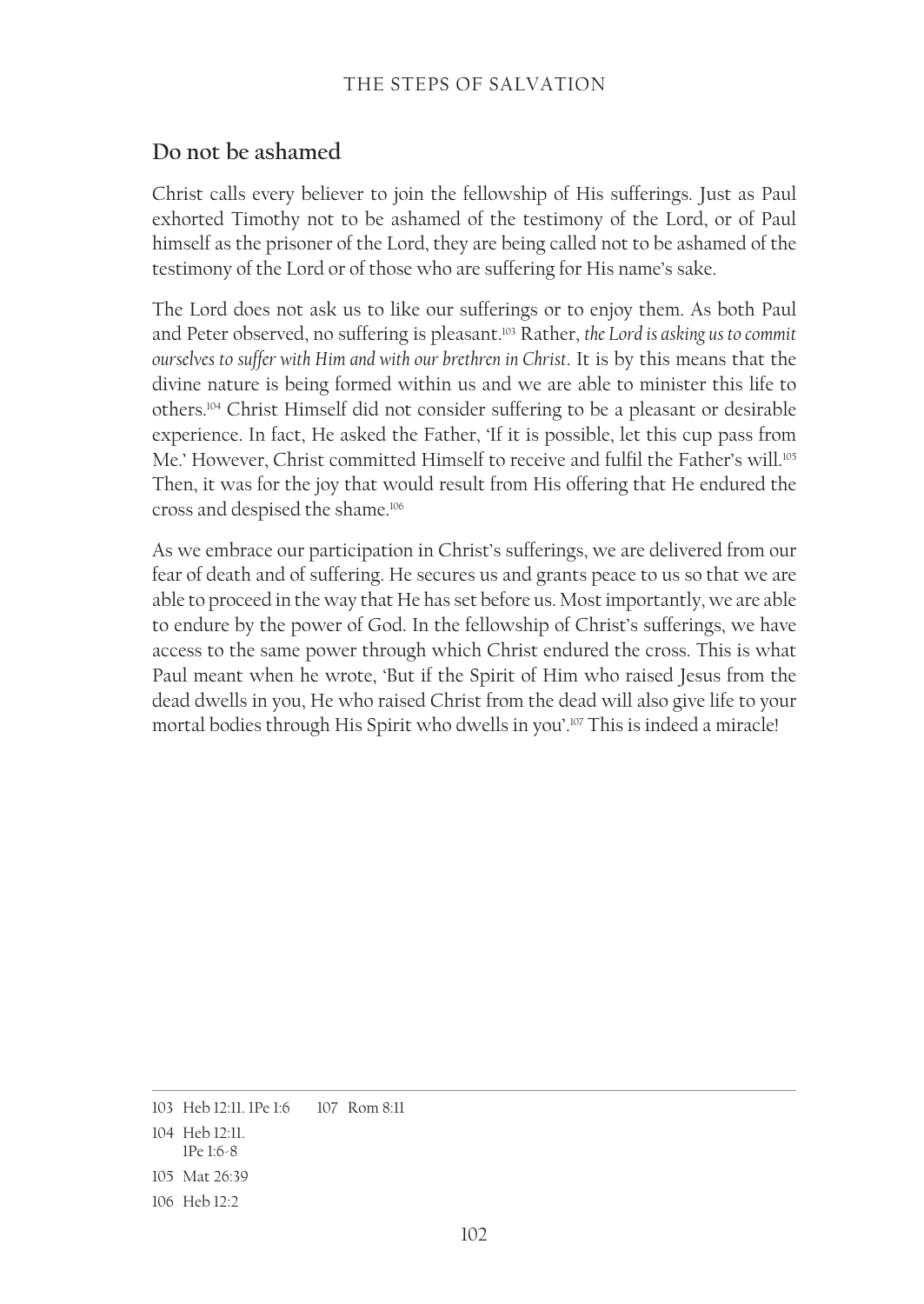# CHAPTER 6 First love among brethren

Jesus warned all believers that, as we approach the time of the end, lawlessness will increase, and the love of the majority of Christians will grow cold.1 Lawlessness is the outcome when a person is motivated by their own law to create an image of themselves, rather than becoming the person that God has predestined them to be. In his letter to the Romans, the apostle Paul called this desire for independence, control and self-expression that resides in the heart of every person, the 'other law'.2 It is the other law in a believer's heart that causes them to be self-righteous, to judge others, and to be offended when they feel hurt or marginalised by other Christians in the place where they live and come together to eat and drink the communion meal.

When a believer becomes offended with a brother or sister in Christ, they will often begin to withdraw from fellowship and revert to doing what is right in their own eyes.3 This is the pathway that leads to lawlessness. Their love for the word of Christ that is proclaimed by His messengers, and their love for their brethren,

<sup>1</sup> Mat 24:12

<sup>2</sup> Rom 7:23

<sup>3</sup> Pro 12:15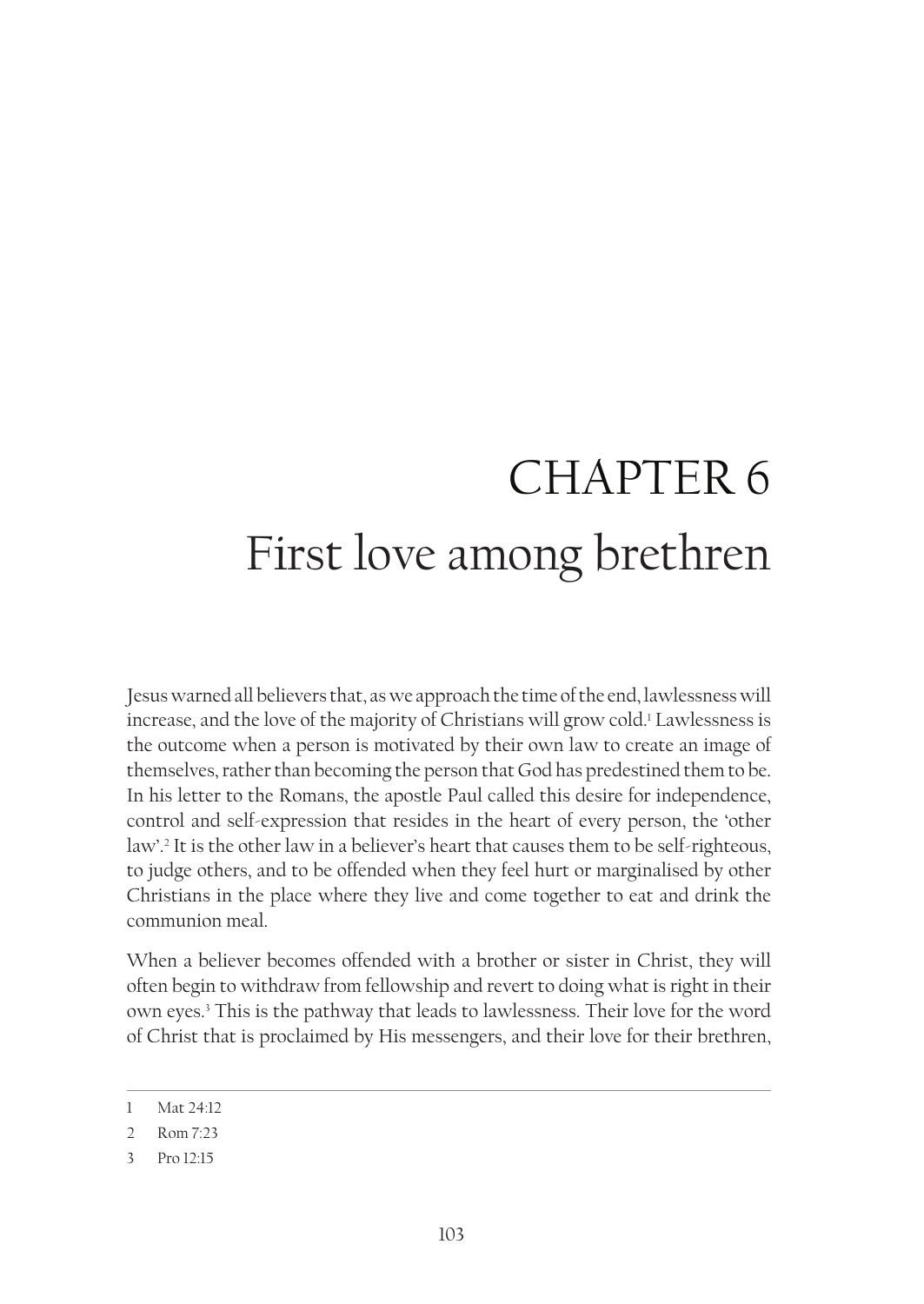will grow cold. Jesus said that these kinds of relational issues will impact upon the faith and love of the majority of Christians as we approach the time of the end.4 It is important for every believer to remain in the fellowship of Christ's offering, which will include a participation in His sufferings, so that the other law is removed from their heart.<sup>5</sup> Likewise, a person needs to resolve any relational issues with their brethren so that offence does not take root in their life.<sup>6</sup>

When we consider our relationships in the body of Christ, we need to remember that the Father has sovereignly placed us in the relational context that He has chosen.7 It is the Father who has joined us to Christian brothers and sisters in a locality, so that our hearts can be knit together in love as we serve together and minister life to one another.<sup>8</sup> We know that we need our brethren, and that we must continue to walk in first love with them, if we are to be saved. The apostle John declared that 'we know that we have passed out of death and into life because we love the brethren'.<sup>9</sup> Further to this, he proclaimed that 'if someone says, "I love God," and hates his brother, he is a liar; for the one who does not love his brother whom he has seen, cannot love God whom he has not seen'.<sup>10</sup>

## **Paul's admonition to the Corinthians**

The apostle Paul rejoiced that the grace of God had been given to the Corinthian church. The testimony of Christ had been confirmed in them so that they 'were not lacking in any spiritual gift'.<sup>11</sup> Nevertheless, Paul was clear that he could not commend or praise them for the way in which they came together for communion.<sup>12</sup> Many of them were eating and drinking the communion in an unworthy manner. Because of this, they were eating and drinking judgement upon themselves. The judgement of God was among them so that many were weak and sick, and some were even dying prematurely.13 Paul summarised this situation by saying that when the church came together for communion, they came together 'not for the better, but for the worse'.14

We eat and drink the communion in *a worthy manner* when we come together to minister the grace of Christ to one another in a fellowship of first love. The communion table should be the place where we come to minister life and *to be a blessing* to our brethren. When we come with the motivation to give, we also receive blessing from others in a fellowship of giving and receiving. In contrast, Paul explained that we will eat and drink the communion in *an unworthy manner* 

| 4 Mat 24:12                       | 8 Col 2:1-2. Eph 4:16 12 1Co 11:22 |              |
|-----------------------------------|------------------------------------|--------------|
| 5 Rom 2:29. Col 2:11 9 1 Jn 3:14  |                                    | 13 ICo 11:30 |
| 6 Jud 1:21. Heb 12:15 10 1Jn 4:20 |                                    | 14 ICo 11:17 |
| 7 1Co 12:18 11 1Co 1:6-7          |                                    |              |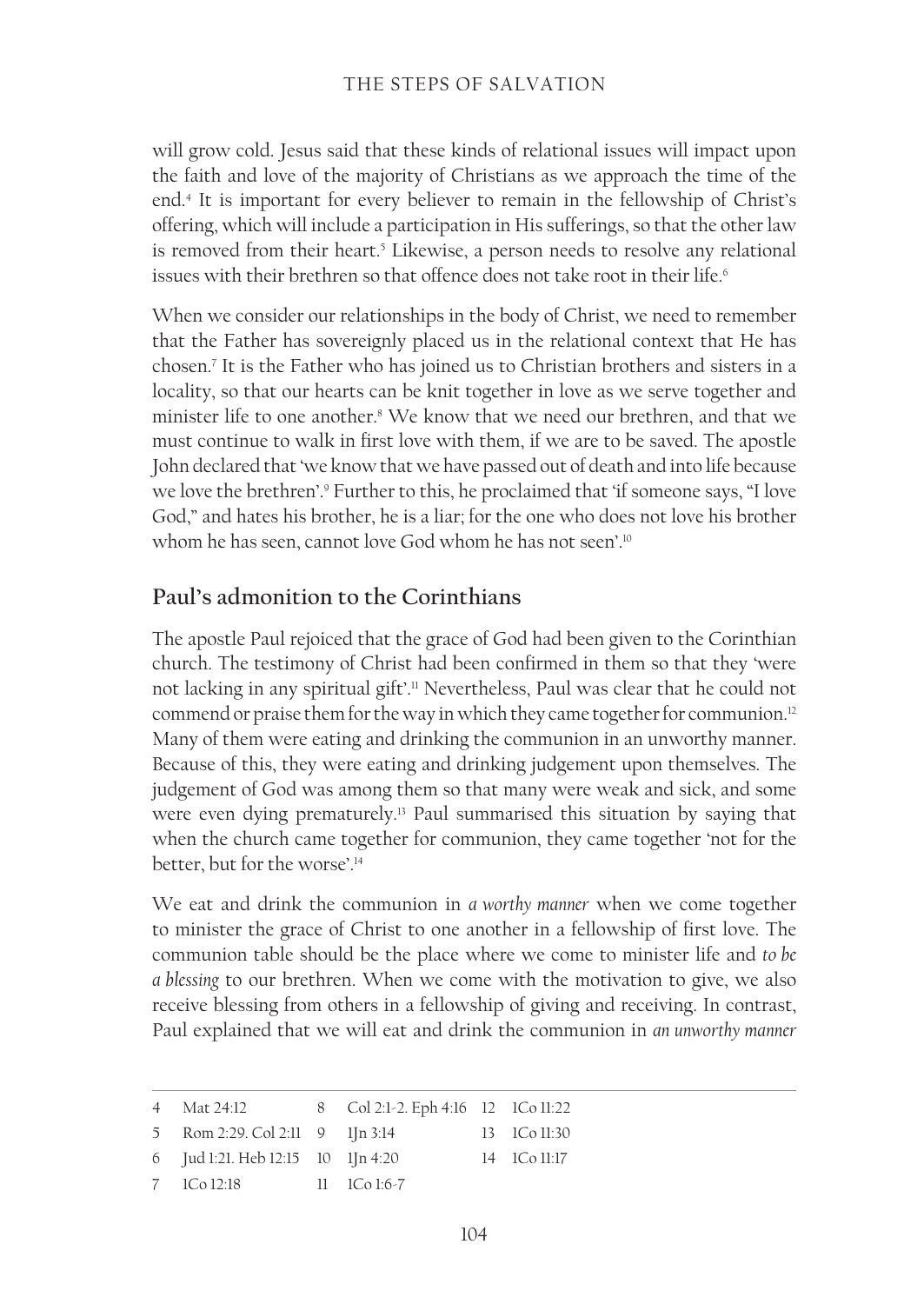if we do not 'judge ourselves rightly' and if we do not discern 'the body of Christ rightly'.15

We judge *ourselves rightly* when we come to give according to the name and grace that we have received from God. We judge *the body rightly* when we recognise the name and grace of others in the body of Christ, and honour one another. Consequently, we can receive the ministry of the word of life from one another. Judging ourselves and the body of Christ rightly also involves resolving any relational issues that we may have with our brothers and sisters in Christ.

Paul was greatly concerned about the relational issues that had caused divisions in the Corinthian congregation.<sup>16</sup> The judgement of God was among them because of the breaches in fellowship that existed between brethren. Earlier in his epistle, Paul listed many of the issues that were causing these breaches in fellowship. He identified a number of areas where they had become 'puffed up' with pride. He used the terminology of being 'puffed up' to signify that these issues had become *a leaven* in the church that was preventing them from eating the communion meal in sincerity and truth.<sup>17</sup> Later in this chapter, we will consider the types of leaven that Paul identified in the Corinthian church.

## **Godly sorrow that leads to repentance**

Many in the Corinthian church had left their first love, and needed to find repentance before the Lord, and reconciliation with their brethren. Each member of the congregation needed to receive Paul's word, and to allow the Holy Spirit to bring illumination and conviction regarding relationships that needed healing and restoration. This was necessary before they could eat and drink the communion in a worthy manner.18 Jesus said, 'If you bring your gift to the altar, and there remember that your brother has something against you, leave your gift there before the altar and go your way. First be reconciled to your brother and then come and offer your gift.'19

In His admonition to the Ephesian presbytery, Jesus declared that repentance is the first step on the pathway to recovering first love.<sup>20</sup> In a similar way, the apostle Paul identified the truth that repentance needs to become the first enduring foundation in our Christian life.21 Repentance before the Lord is *the foundation* that makes possible our genuine reconciliation with our brethren. The pursuit

17 1Co 5:7-8

<sup>15</sup> 1Co 11:27-32 19 Mat 5:23-24

<sup>16</sup> 1Co 1:10. 1Co 3:3. 20 Rev 2:5

<sup>1</sup>Co 11:1 21 Heb 6:1

<sup>18</sup> 1Co 11:27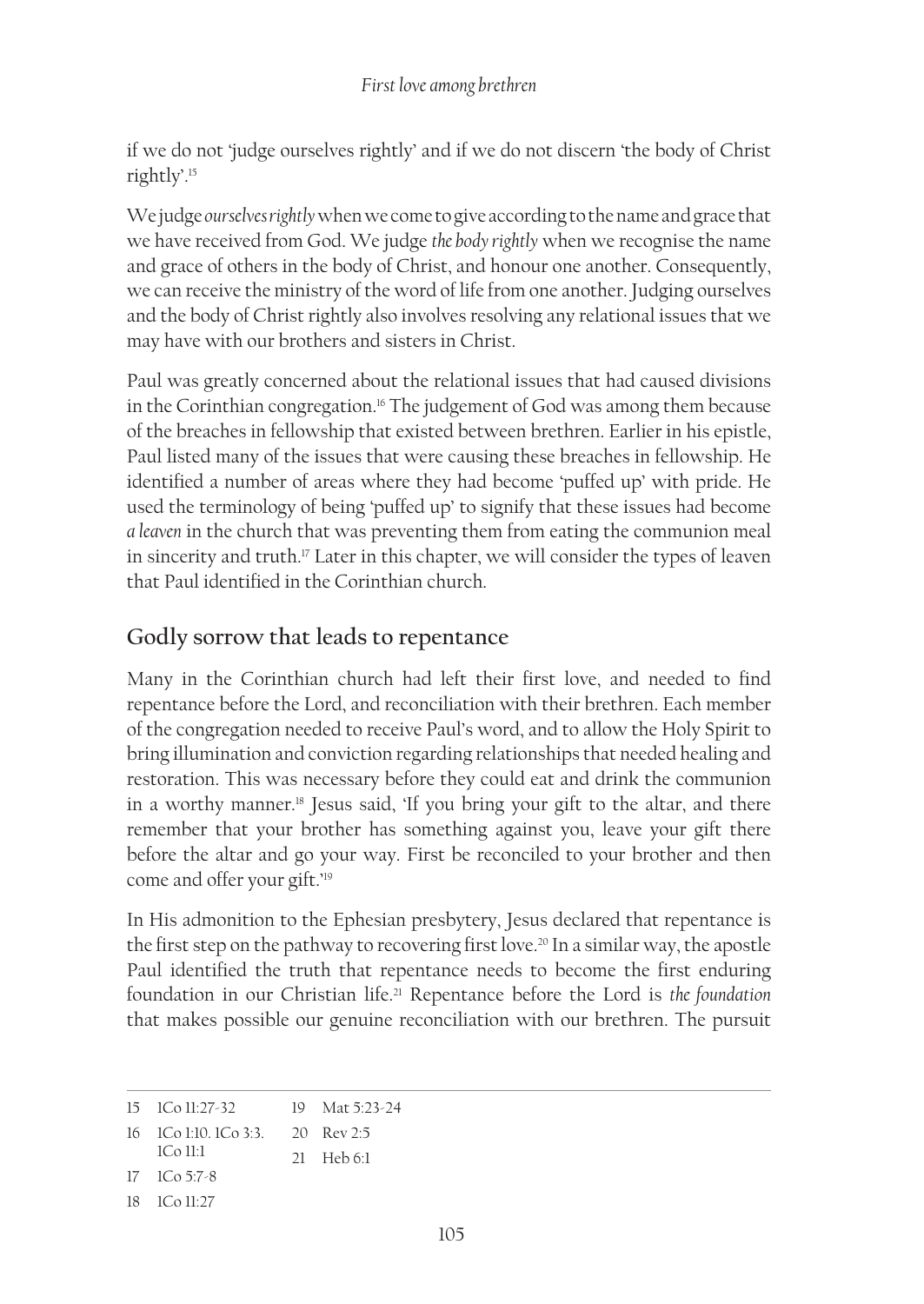of reconciliation, without repentance, will be the expression of a carnal motive and will only achieve a carnal outcome. The hallmark of true repentance is that it begins with godly sorrow. If repentance is the first step on the pathway to recovering first love, then godly sorrow is the first step on the pathway to finding repentance.

In his letter to the Corinthians, Paul contrasted the outcome of shame, which is the sorrow of the world that leads to death, with *godly sorrow* that leads to repentance. He explained that godly sorrow leads to repentance without regret.<sup>22</sup> It leads to a new way of living and relating, without regression or relapse. This is the case because godly sorrow produces diligence, clearing of ourselves, indignation, fear, vehement desire, zeal and vindication.23 We have often referred to these elements of godly sorrow that lead to repentance as 'the seven steps of mourning'.

The seven steps of mourning are not a pathway of penance. Nor are they some kind of biblical formula that guarantees the recovery of individuals and relationships. The seven steps of mourning are not something to be *attained* by a penitent sinner or *orchestrated* by a religious counsellor. We note that Paul did not need to encourage the Corinthians toward the seven steps of mourning; he simply proclaimed the word of God to them, and relied upon the conviction of the Holy Spirit to cause them to turn to Christ and to begin to mourn.<sup>24</sup> He then, retrospectively, bore witness to the fruit that this godly sorrow produced in them.

Paul bore witness that the first thing that godly sorrow produced in them was *diligence.*25 This could be better translated as 'a speedy, eager and *forward-looking earnestness'.* This is a unique kind of earnestness. It is the evidence of the spirit of adoption in the heart of the believer. We know that it is the spirit of adoption that compels a believer to confess that Jesus Christ is Lord, and to come to the heavenly Father to be born again as a son of God. It is also the spirit of adoption that compels us to join the fellowship of Christ's offering by baptism. The spirit of adoption in the life of a believer, which is the spirit of faith, always manifests itself in this kind of *forward-looking earnestness*. <sup>26</sup> When the word of God comes and highlights a relational issue in the life of a believer, it is *the same spirit of adoption* that compels and motivates them toward personal recovery and relational restoration.

In the midst of godly sorrow, it is the spirit of adoption within the heart of the believer that causes them to eagerly press forward to find recovery and restoration, instead of recoiling in shame and condemnation. The spirit of adoption will

<sup>22</sup> 2Co 7:10 26 2Co 4:13

<sup>23</sup> 2Co 7:11

<sup>24</sup> 2Co 7:8-9

<sup>25</sup> 2Co 7:11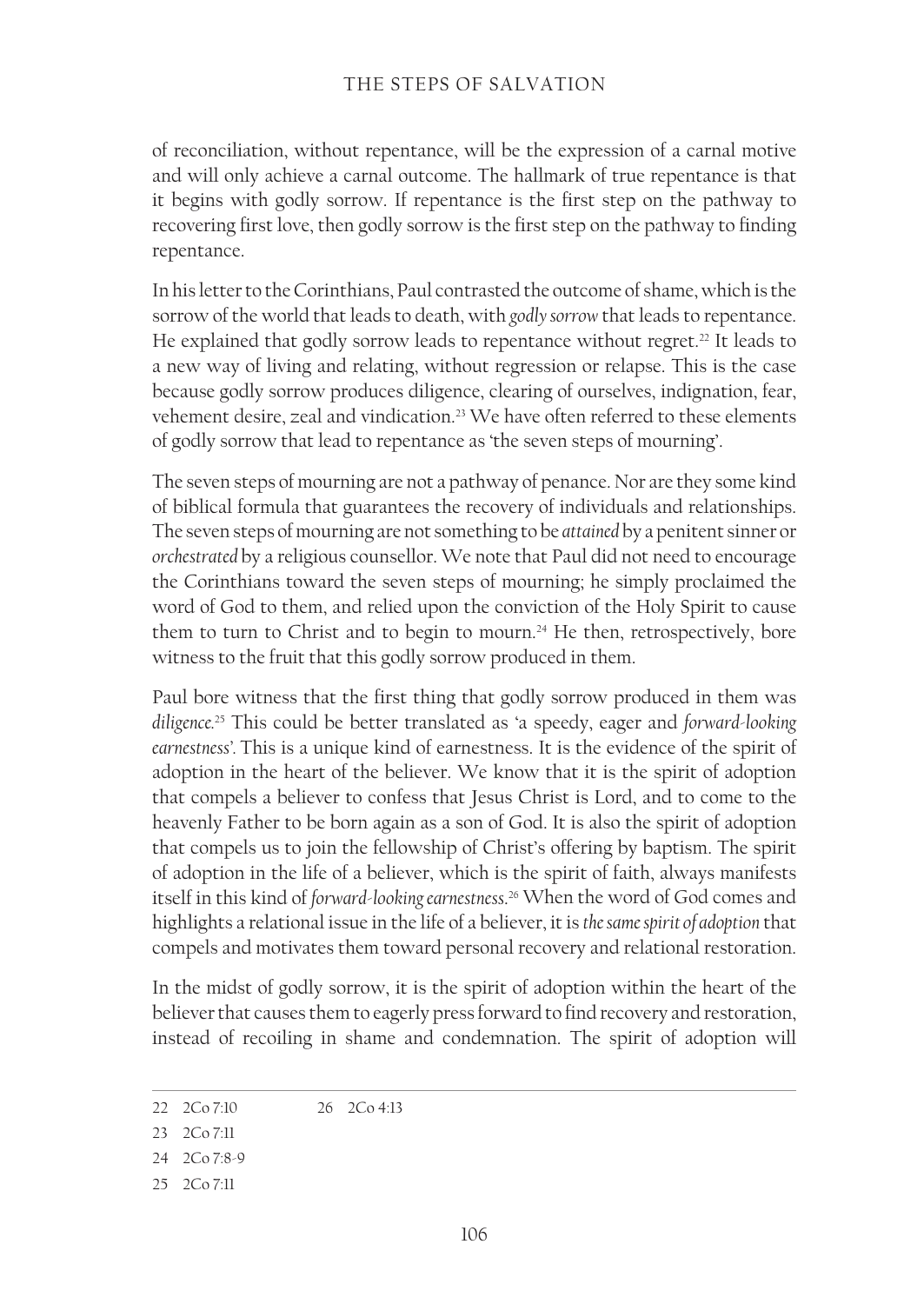motivate them toward the *clearing of themselves* in an honest and accountable way.27 They will do this by making appropriate confession and apology to those against whom they have sinned. In contrast, the desire to be absolved from the accountability of their sin by making a confidential confession to a third party or clergy person is the evidence of shame, not the fruit of a spirit of adoption.

The foundation of relational honesty and accountability that leads to a genuine clearing of ourselves is a broken and contrite heart, and the capacity to *empathise* with those against whom we have sinned.<sup>28</sup> It is important to recognise that empathy is *not* sympathy. We can sympathise with a person at any time and in any situation, but it is only possible to empathise with a person when we turn to look upon Jesus Christ whom we have pierced, and then join the offering of Christ, who has empathised with all men by joining us in our affliction and suffering.<sup>29</sup>

True empathy means that we will recognise the real impact that our sin has had upon Christ and others. This illumination enables us to be accountable for our transgressions and any breaches in relationship that we have caused. Instead of being motivated by our own desire to absolve ourselves of relational accountability or to relieve ourselves of the guilt of our sin, the empathy of Christ motivates us toward an honest, open, and accountable clearing of ourselves. This means that we will make confession and apology to those we have sinned against, and seek to make appropriate restitution wherever possible.

It is the capacity to empathise with those who have been impacted by our sin, that produces godly *indignation*. 30 Many believers will hate the guilt and condemnation that they feel because of their sin. Like the wretched man whom Paul described in Romans chapter seven, they may even hate the fact that they are in bondage to the law of sin in their flesh, and are unable to fulfil the will of God.

However, indignation that is motivated by a spirit of adoption is much more than this. It is not self-centred indignation. Godly indignation is hatred of the sin itself because of the relational implications of the sin. The believer who is motivated by a spirit of adoption will hate the impact that their sin has had on others, and the relational separation that their sin has caused between themselves and others.

Rather than being motivated by a spirit of fear to withdraw themselves and to preserve their own life, they will be motivated by *godly fear* to walk in the light of the word and the light of fellowship with their brethren, so that the blood of

30 2Co 7:11

<sup>27</sup> 2Co 7:11

<sup>28</sup> Psa 51:17

<sup>29</sup> Isa 53:3-5.

Zec 12:10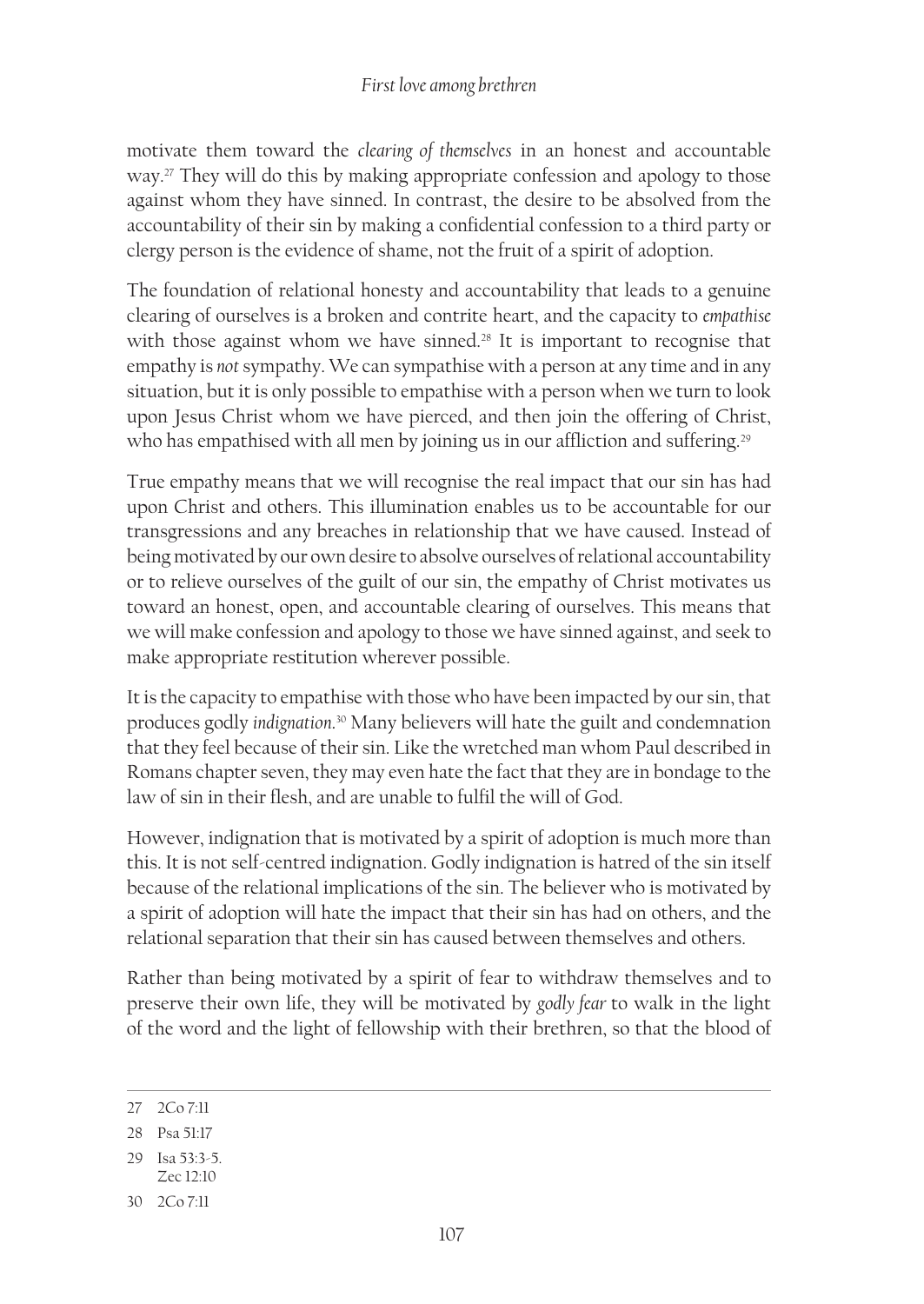Christ can cleanse them from all sin.<sup>31</sup> The God-fearer will recognise that it is only as they participate in the fellowship of Christ's offering that the other law in their flesh, which keeps them in bondage to the law of sin, is able to be removed from their life. The person who fears God will also recognise that the wisdom of God for every issue, situation and circumstance can only be found in the fellowship of Christ's offering.32

Further to this, Paul identified the reality that the fruit of godly sorrow and the spirit of adoption in a believer's heart will be *vehement desire*, *zeal* and *vindication*. 33 When he spoke of vehement desire and zeal, he was referring to much more than the desire for relational recovery and restoration. Paul was describing the motivation of the spirit of adoption within a person toward a completely different mode of living. This new way of living expresses itself in a *vehement desire* to join the offering of Christ, and to become a blessing to others in the fellowship of the body of Christ.34 It is a *zeal* for the Lord's house and for all those who dwell within it.35 In all of this, the believer is fully vindicated because of the real and substantial change that is evident in their life. This is the evidence that they have found repentance without regret.<sup>36</sup>

# **The example of Jacob and Esau**

In the life of Jacob, we observe the steps of mourning that lead to repentance. In contrast to this, the Scriptures record that Esau was not able to find repentance, even though he sought it diligently with tears.<sup>37</sup> His tears were not the fruit of godly sorrow. They were the expression of bitter anguish, and the evidence of his lack of resolution and fulfilment. The tears of Esau were a cry to minimise or remove the consequences of his sin. One of the major lessons that we learn from the life of Esau is that a person cannot find repentance as the first step on the pathway of sanctification if they allow bitterness to take root in their heart when someone has sinned against them.<sup>38</sup>

Even when he had sold his birthright in exchange for a single meal, Esau believed that he had a right to be blessed, on the basis that he was more righteous than the one who had sinned against him.39 Esau viewed himself as the victim of Jacob's opportunistic and deceitful behaviour. He believed that his brother had unfairly gained an advantage over him. In the light of Jacob's deception, Esau could not understand why Jacob had been rewarded with blessing and advancement. As an

31 2Co 7:11. 1Jn 1:7 32 Psa 111:10. Pro 9:10. Pro 15:33 33 2Co 7:11 34 1Co 14:1 35 Joh 2:17. Psa 27:4 36 2Co 7:10 37 Heb 12:17 38 Heb 12:15 39 Gen 25:31-34. Heb 12:16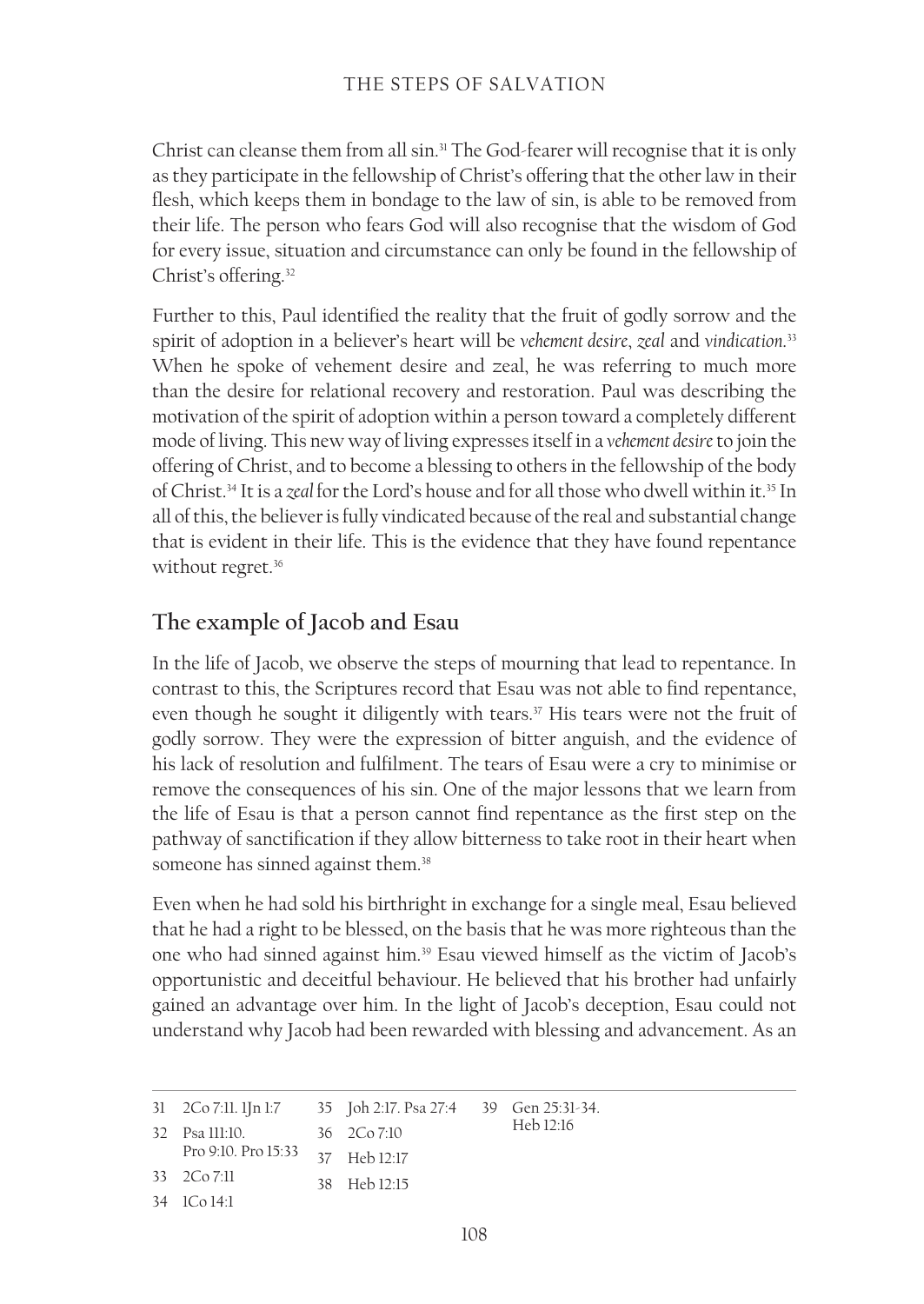angry victim, he allowed bitterness to take root in his heart. He grew to hate his brother and plotted to kill him.40 Esau would have viewed the murder of Jacob as an execution of justice.

We recall that Jacob was born with a corrupted name, even though he was born in a covenant house. His name meant 'supplanter' or 'cheat', and this name defined his nature from his mother's womb. In a similar way, we observe that children who are born in Christian homes, as children of the covenant, will still require regeneration so that their nature can be changed to be commensurate with the new name that they have received from the Father. As they are disciplined by their parents in the nurture and admonition of the Lord, they are taught to cooperate with the regenerative work of the heavenly Father.<sup>41</sup> The chastening of the Father causes their lives to be aligned with their sanctification as sons of God.<sup>42</sup>

In Jacob's situation, his name revealed his fallen nature, and it appears that this nature was also *nurtured* by his mother in the household. We know that the Lord told Rebekah that 'the older would serve the younger' while the two boys were still in her womb.<sup>43</sup> She failed to believe this word, however, when she encouraged Jacob to deceive his father.<sup>44</sup> She engendered a culture in her household where 'the end justified the means'. Because Jacob deceived and took advantage of his brother Esau, he was sent away to learn that the 'means and the end are the same' in the sight of the Lord. Jacob needed to find godly sorrow and repentance in order to recover his relationship with Esau. The seven steps of mourning needed to be established in Jacob's life.

During his sojourn in Laban's house, Jacob had to learn to cope with injustice and to receive it as chastening from the hand of the Lord. We know that Laban deceived Jacob into marrying his eldest daughter, and changed Jacob's wages ten times.45 Why did Jacob need to be deceived and to experience injustice in Laban's house? Was he reaping what he had sown as the consequence of his own deceptive behaviour? Was it to teach him the error of his ways? Was it to teach Jacob how Esau would have felt when he was deceived by him? Much more than this, the Lord used injustice to join Jacob to the fellowship of His sufferings so that the work of regeneration was active in his life and *his nature could be changed*.

The process of chastening in the life of Jacob, under the hand of the Lord, culminated when he wrestled alone with the angel of the Lord for a whole night, before crossing the river to meet his brother.<sup>46</sup> The Lord weakened Jacob by putting

43 Gen 25:23. 46 Gen 32:24

<sup>40</sup> Gen 27:41-42 44 Gen 27:8-10

<sup>41</sup> Eph 6:4. Heb 12:9 45 Gen 29:23-25.

<sup>42</sup> Heb 12:10 Gen 31:7

Rom 9:12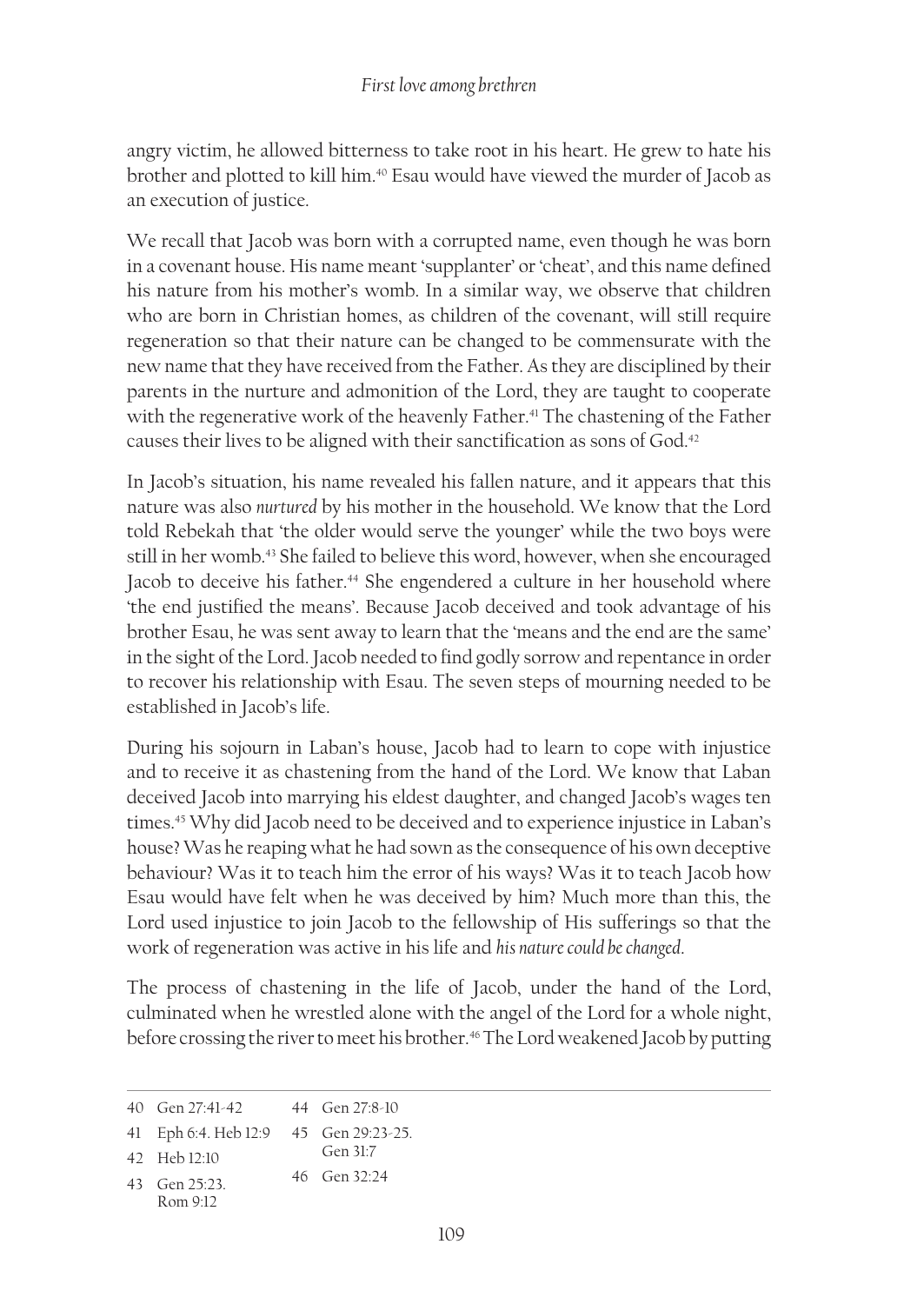his hip out of joint.<sup>47</sup> However, Jacob endured the travail through the night until he received a blessing from the Lord. He was blessed by receiving a new name.<sup>48</sup> Even though he had already been blessed by Isaac, Jacob could not inherit and appropriate the blessing until his name was changed. The Lord changed his name from Jacob to Israel, which means 'ruler with God'. This was the outcome of the process of regeneration and the seven steps of mourning in his life. He inherited the authority of his predestination when he received this new name.

Israel testified that he had seen God face to face, and yet his life had been preserved.49 Because he had submitted to the chastening of the Lord until his name was changed, he was able to proceed to openly meet Esau face to face. We know that Esau needed to serve Jacob, who had become a 'ruler with God', but, significantly, Jacob testified that Esau was the face of God to him.<sup>50</sup> Jacob recognised that he could not be restored to God's purpose for his life until he had endeavoured to be reconciled to his brother. This was true, regardless of Esau's response or intentions toward him. As Israel accountably bowed seven times before Esau, the process of his repentance was complete, and he was able to proceed in the pathway of his sanctification as the father of the patriarchs of the nation of Israel.<sup>51</sup>

## **The importance of forgiveness**

We cannot eat and drink the communion in a worthy manner if we know that our brother has something against us.52 However, equally, we cannot eat and drink the communion in a worthy manner if we have something against our brother. Regardless of the circumstances or the hurt that we have experienced at the hands of others, we cannot allow unforgiveness to reside within our heart. We recall that Peter asked Jesus how many times he should forgive a brother who sinned against him, and then proposed to the Lord that seven times should be enough. Jesus answered him, 'I do not say to you, up to seven times, but up to seventy times seven.'53 We note that the requirement upon us to forgive our brother is not dependent upon them being aware of the hurt that they have caused us, by their making apology or by them seeking our forgiveness.

When we forgive, it does not mean that we need to overlook or embrace the aberrant behaviour of a brother. It means that we can raise a matter with a brother in an honest and gracious manner, knowing that we are speaking the truth in love for their sake, rather than speaking from any need for personal resolution or

<sup>47</sup> Gen 32:25 51 Gen 33:3

<sup>48</sup> Gen 32:26‑28 52 Mat 5:23-24

<sup>49</sup> Gen 32:30 53 Mat 18:22

<sup>50</sup> Gen 33:10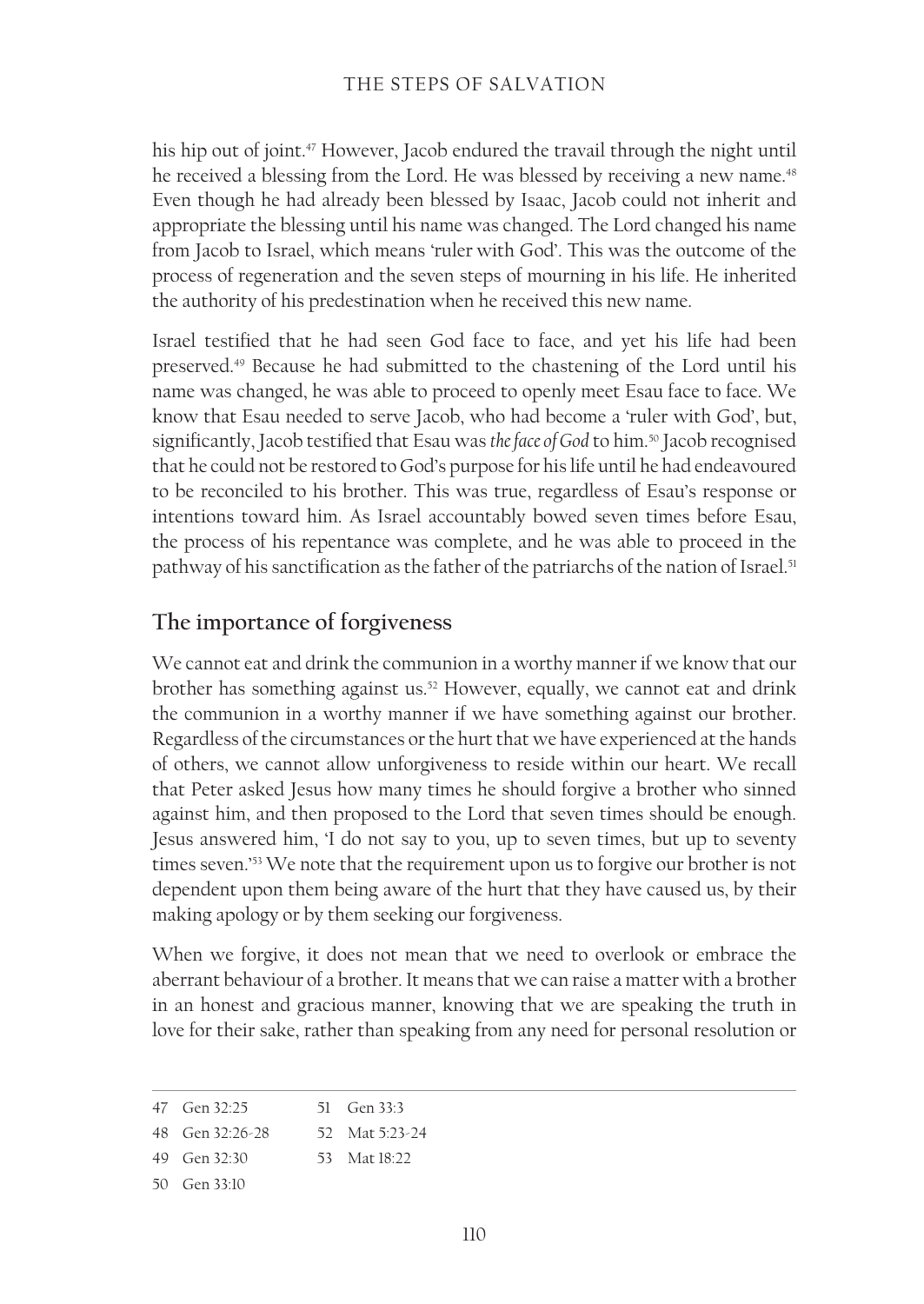vindication. It is this relational mode that makes reconciliation with our brother possible. We must be active toward reconciliation, but this does not mean that we make allowances for evil behaviour.<sup>54</sup> Jesus said, 'If your brother sins against you, go and tell him his fault between you and him alone. If he hears you, you have gained your brother.'55 Once we have done all that we can to restore relationship, and if a brother is not willing to be restored, we wait, in good conscience, for future opportunities for relational recovery.

The willingness to forgive is an important foundation in the life of a Christian for a number of reasons. First, if we are not willing to forgive a particular person for a real or perceived hurt that they have caused us, then it will affect all of our relationships in the body of Christ. This is a sobering point. If we are not willing to walk in first love with a particular brother or sister, we will not be able to walk in first love with other brethren in the body of Christ. When God the Father has joined us in a fellowship with Christians where we live, we do not have the freedom to be selective in our relationships. To do so would make us guilty of the sin of partiality. We know that the Lord does not tolerate any form of partiality within His body.<sup>56</sup>

Second, if we allow unforgiveness and resentment to reside within our heart, it will become a root of bitterness within us that will impact upon every facet of our life and relationships. In his letter to the Hebrews, Paul warned us that if we allow a root of bitterness to spring up in our heart, it will harm us and cause us trouble.<sup>57</sup> A root of bitterness will have a negative impact upon our emotional health and physical wellbeing. And it can manifest itself in angry outbursts or discriminatory conversations that have the potential to defile those around us.

Third, if we do not forgive, it will give Satan an advantage in our life. Paul highlighted this point to the Corinthian church. He exhorted the church toward the need to forgive a brother so that no advantage would be taken over them by Satan. He said, 'For we are not ignorant of his schemes.'<sup>58</sup> One of the primary schemes of Satan, who is our adversary at law, is to encourage us to keep living by our own knowledge of good and evil. This will include endorsing our self-righteousness, and fanning the flame of our own sense of hurt and injustice when we feel slighted by others. He knows that our lack of resolution and our judgements of our brethren will cause us to withdraw from fellowship, and bring us into bondage.

- 56 Jas 2:9
- 57 Heb 12:15

<sup>54</sup> Rom 12:18 58 2Co 2:11

<sup>55</sup> Mat 18:15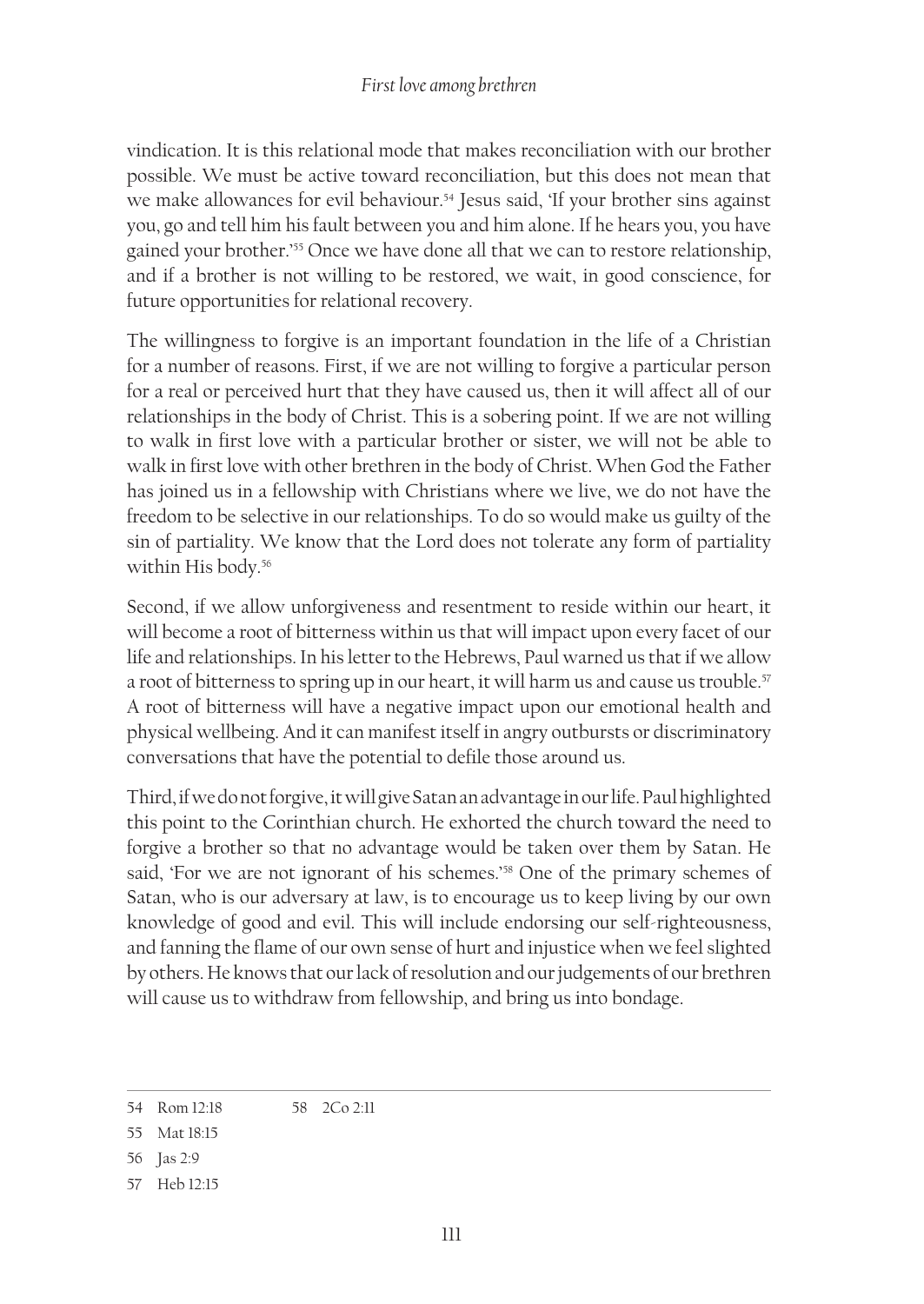#### THE STEPS OF SALVATION

Finally, and most significantly, our own forgiveness by the heavenly Father is dependent upon our willingness to forgive those who have sinned against us. Jesus said to His disciples, 'If you forgive men their trespasses, your heavenly Father will also forgive you. But if you do not forgive men their trespasses, neither will your Father forgive your trespasses.'59 Jesus reinforced this point when He told the parable about the slave who was forgiven a debt of ten thousand talents by the king, but then refused to forgive one of his fellow slaves a debt of one hundred denarii.<sup>60</sup> In the end, we cannot be saved if we are unwilling to walk in first love with our brethren.

## **The leaven of unbelief**

The basis for all fellowship is the word of God. The apostle John declared, 'That which we have seen and heard we declare to you, that you also may have fellowship with us; and truly our fellowship is with the Father and with His Son Jesus Christ.'61 The word of a messenger administration establishes and sanctifies the ground of fellowship in the body of Christ. The fellowship of the body of Christ is the context for all offering. It is the place where we present our body as a living sacrifice to prove the good, acceptable and perfect will of God.<sup>62</sup> The word, fellowship, and offering are the essential elements of first love in the communion meal and in the building up of the body of Christ.

The Scriptures teach us that the bread of the communion represents these three elements of first love.

In the first case, the bread represents the *word* of God. Jesus said to those who were following Him, 'Do not work for the food which perishes, but for *the food* which endures to eternal life, which the Son of Man will give you, for on Him the Father, God, has set His seal.<sup>'63</sup> At the end of this interaction on the bread of life from heaven, He said to them, '*The words that I have spoken* to you are spirit and life.'<sup>64</sup>

In the second case, the bread represents the body of Christ. Jesus said to His disciples, 'This is *My body* which is given for you.'65 Paul taught that we are all one body because we partake of the one bread.<sup>66</sup>

In the third case, the bread also represents our participation in *the offering of C*hrist. The bread *which we break* is a participation in the offering of Christ, enabling His grace to be multiplied and given to all who gather at the communion table and

| 59 Mat $6:14-15$    | 63 Joh 6:27      |
|---------------------|------------------|
| $60$ Mat $18:23-35$ | 64 Joh 6:63      |
| $61$ $1\ln 1:3$     | $65$ Luk $22.19$ |
| $62$ R om $12.1$    | 66 ICo 10:17     |
|                     |                  |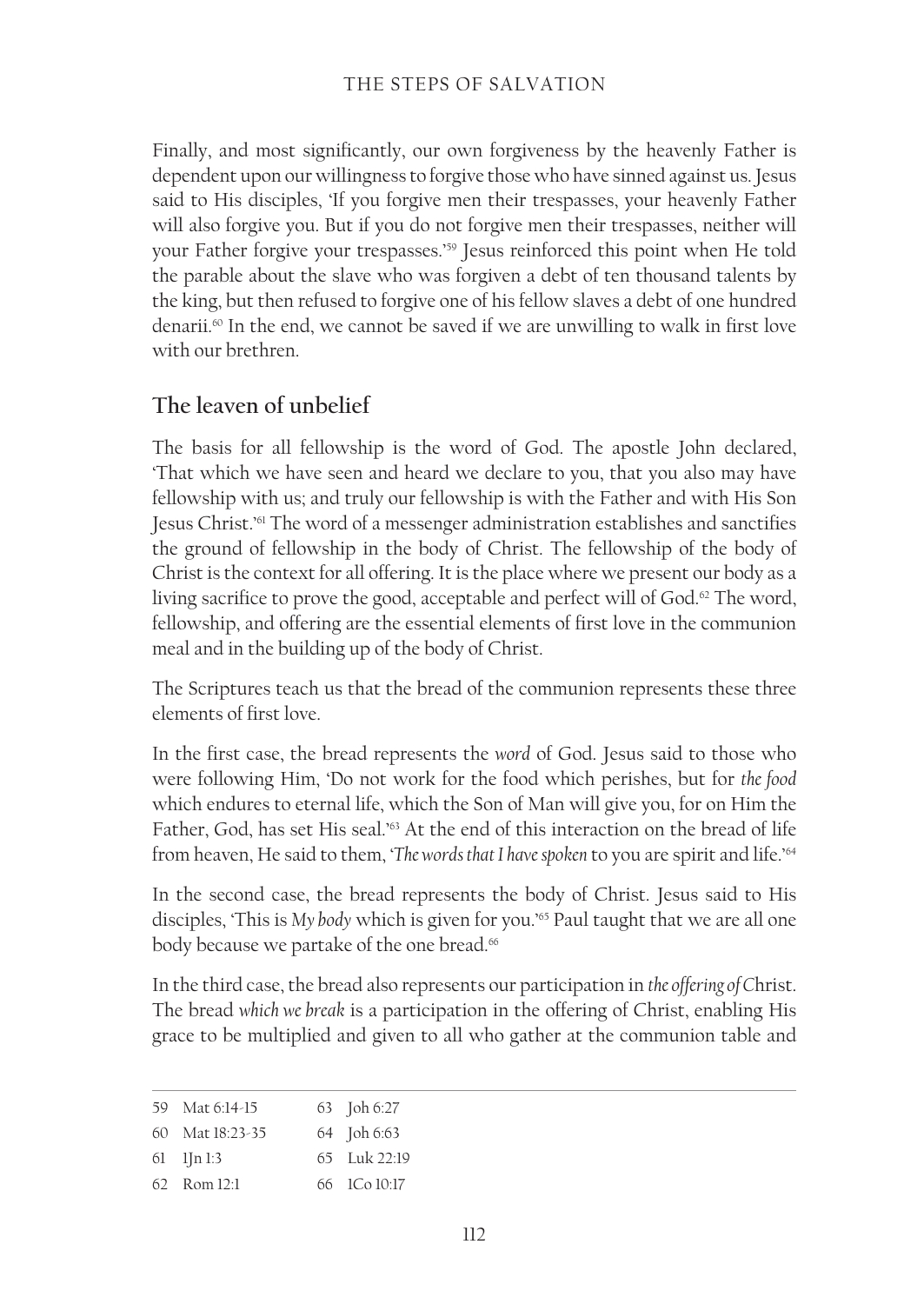eat and drink in a worthy manner.<sup>67</sup> We are genuinely eating the bread of the communion as we receive the word of God, live in the fellowship of the body of Christ, and participate in the offering of Christ.

This is only possible as we purge out the leaven that wars against our capacity to walk in first love.<sup>68</sup> The first leaven that Paul identified in his letter to the Corinthians was to not receive the word of Christ that is proclaimed by His messengers. He likened those who are unwilling to receive and submit to Christ's messengers, to a leaven in the midst of the congregation. He said, '*Now some are puffed up, as though I were not coming to you*. But I will come to you shortly, if the Lord wills, and I will know, not the word of those who are puffed up, but the power.'<sup>69</sup>

Evidently, there were members of the Corinthian congregation who believed that they no longer needed Paul and his ministry. Some of them thought that they had the necessary grace to sustain their own ministry. Others had begun to follow independent and itinerant preachers in the hope that they would receive some kind of ministry from them. They did not acknowledge their need to receive the word of present truth, and to be properly equipped by ascension gift overseers for the work of their own ministry. Neither did they recognise or appreciate the *mode of ministry* that true overseers would demonstrate among them.70

The evidence of this kind of leaven in our heart or in the midst of a congregation will be grumbling and an absence of faith.<sup>71</sup> We know that faith comes by hearing, and hearing by the word of Christ.<sup>72</sup> Paul reminded the Hebrews that the incessant grumbling and complaining of the children of Israel was a key indicator of their lack of faith. He said, 'Indeed the gospel was preached to us as well as to them; but the word which they heard did not profit them, not being mixed with faith in those who heard it.'73 The Israelites could not enter the rest of faith that pertained to their inheritance, because they were continually putting the Lord and His administration to the test.

Repentance begins when we turn from our grumbling to the word and the messengers of Christ. The Lord expects us to humble ourselves and to be submitted to His word as it is ministered by His messengers.<sup>74</sup> A person who is committed to first love will have an 'ear to hear' what the Spirit is saying to the churches through the messengers of Christ.<sup>75</sup> Jesus explained that a person who hears and receives the word of God is able to eat the fruit of the tree of life, which is in the paradise of God.76

| 67 ICo 10:1                   | 71 Joh 6:41. 1Co 10:10 75 Rev 2:7                  |            |
|-------------------------------|----------------------------------------------------|------------|
| 68 ICo 5:7                    | 72 Rom 10:17                                       | 76 Rev 2:7 |
| $69 \quad 1 \quad 64:18-19$   | 73 Heb 4:2                                         |            |
| $70 \quad 2 \text{Co} 13:3-4$ | 74 $\int \text{as } 4:6 \cdot 10$ .<br>$1Pe 5:5-7$ |            |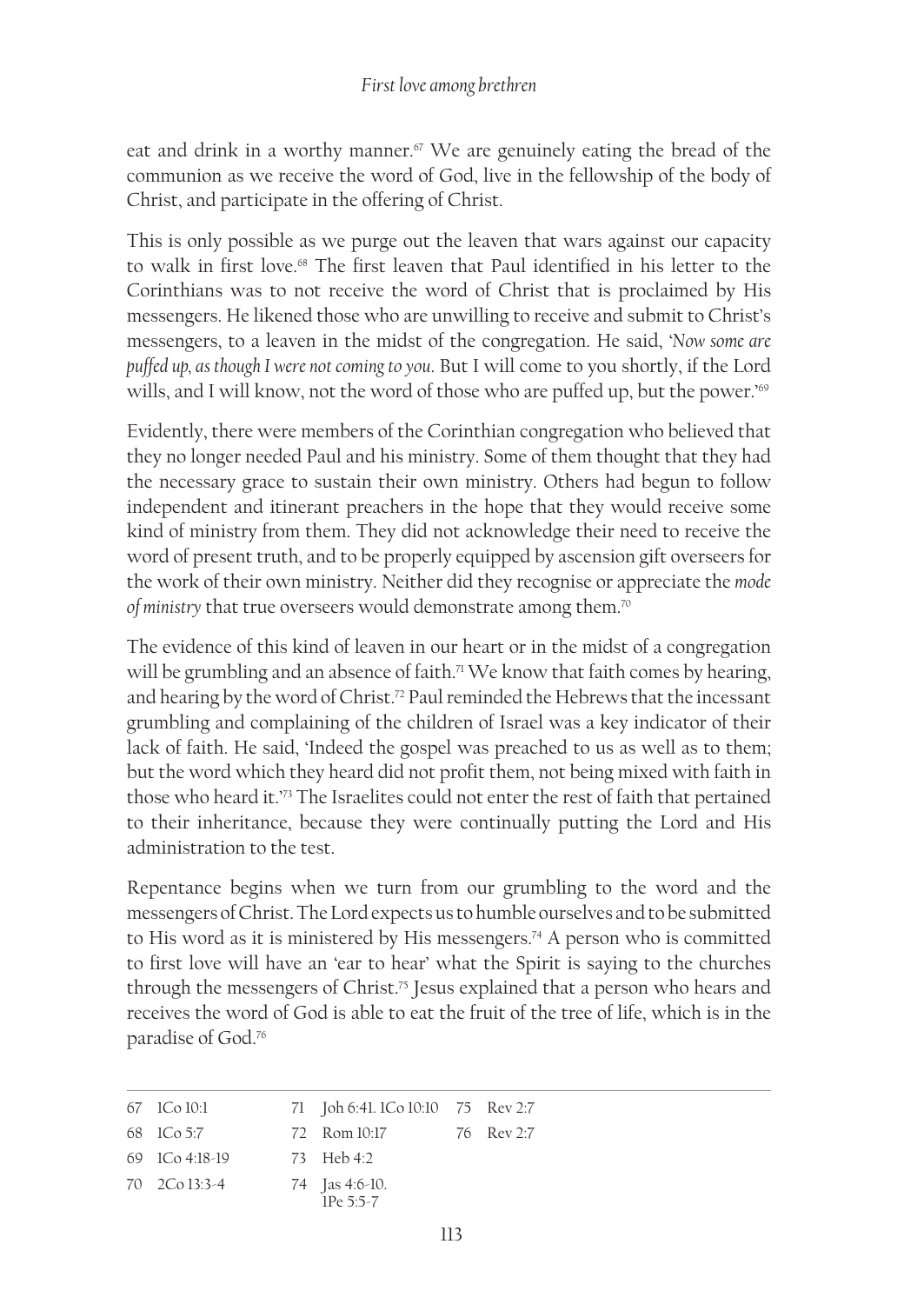## **The leaven of evil behaviour**

The second leaven that Paul identified in the Corinthian church was evil behaviour. However, more particularly, the leaven was the religious sophistication that was demonstrated by many in the congregation by their toleration of the evil behaviour. Instead of mourning over a particular issue, they even glorified in their capacity to embrace the behaviour in the name of love and tolerance. Paul said to them, '*You are puffed up*, and have not rather mourned, that he who has done this deed *might be*  taken away from among you.'<sup>77</sup> He continued, 'Your glorying is not good. Do you not know that a *little leaven leavens the whole lump*? Therefore purge out the old leaven, that you may be a new lump, since you truly are unleavened.'78

Paul asked the Corinthians, 'For what fellowship has righteousness with lawlessness? And what communion has light with darkness?'79 The word of God that invites us to join the fellowship of the body of Christ *also* calls us to 'come out from among them and be separate ... do not touch what is unclean'.<sup>80</sup> We know that this is not a call to remove ourselves from the world, but is a call to separate ourselves from the *evil behaviour* that is in the world.81 It is also a call to remove all evil behaviour from our own lives and from the midst of the church.

The evil behaviour itself will become a leaven, but it is the 'normalisation' of the evil behaviour, by those who do not understand the love of God and do not walk in the fear of God, that becomes the most pervasive leaven. Referring to the immoral situation, Paul instructed the Corinthians to remove the evil person from the congregation. He did this for the sake of the congregation, and for the sake of the offender, so that he had the opportunity to find godly sorrow and repentance before the Lord.<sup>82</sup>

In the case of new believers, we know that the personal conviction which they experience when they look upon Jesus Christ, whom they have pierced, and begin to mourn, will lead to repentance and a significant change in their culture.<sup>83</sup> Firstfruits Christians will need to walk sensitively and supportively with new believers as they learn the new culture of conduct that belongs to the household of God.84

In contrast, a different approach is needed if a person decides to leave the fellowship of the body of Christ and follow their own way. We cannot pursue such a person, but this does not mean that we close the door on the possibility of recovering the

| $77 \cdot 10.52$ | $81 \quad 1 \quad 6 \quad 5:9-10$ |
|------------------|-----------------------------------|
| 78 ICo 5:6-7     | $82 \text{ } 1 \text{ } C_0 5.5$  |
| 79 2Co 6:14      | 83 Zec 12:10.                     |
| 80 2Co 6:17      | Act $19.18-20$                    |
|                  | 84 ITi 31                         |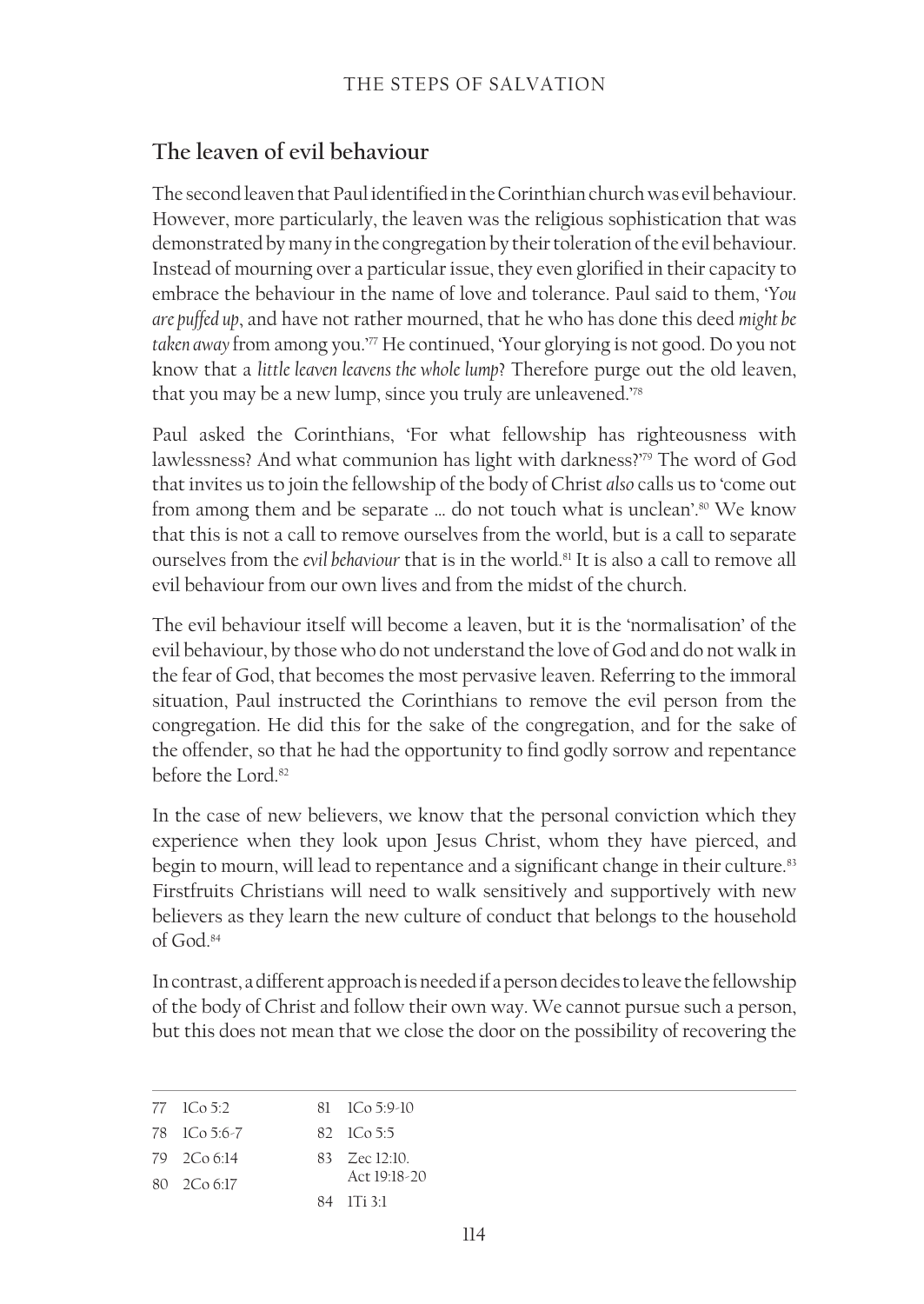relationship. In this regard, we recall the demeanour of the prodigal son's father. Although he did not condone, nor make room for, his son's rebellion, the father remained in his house, *waiting in hope* for the return of his son.<sup>85</sup>

# **The leaven of judgements and factions**

As we noted earlier, the word sets the ground of fellowship. This is the basis for walking in the light. Relationships that are established on any other basis are not in the light. For this reason, Paul declared to the Ephesian church, 'For you were once darkness, but now you are light in the Lord. Walk as children of light (for the fruit of the Spirit is in all goodness, righteousness, and truth), finding out what is acceptable to the Lord. And have no fellowship with the unfruitful works of darkness, but rather expose them.'86 The unfruitful works of darkness are not simply sinful activities. They are also modes of relationship within the church that are an alternative to fellowship that is in the light.

Paul described these relationships as 'factions' in the church. $\frac{87}{10}$  This was the third kind of leaven that he identified in the Corinthian church as being the evidence that they had fallen from first love. Sometimes, factions can emerge in a church over certain doctrines or ministry initiatives. However, a more common cause of factions is people becoming puffed up on behalf of one against another concerning a particular issue or past hurt.<sup>88</sup> This can occur when an aggrieved person shares their discontent with a friend or family member who is then, by implication, placed under a loyalty obligation. The consequence of such an obligation is that the friend or family member is unable to relate openly and easily with the one who has supposedly perpetrated the injury.

When offences are discussed in an inappropriate way, the discussion often drops into character assessments or judgements about a person's personality, intelligence or capacity. Once an opinion has been formed about a person, ongoing misunderstandings will strengthen the judgement and only serve to perpetuate the breach in the relationship. This causes alienation, and means that longstanding offences and factional mechanisms are able to exist in the middle of Christian communities. With this in view, it is vital that we do not allow ourselves to be drawn into unhelpful discussions with an offended brother or sister.<sup>89</sup> We must refrain from gossip, and ensure that we do not hinder the recovery of an offended

<sup>85</sup> Luk 15:20 89 Col 4:6. Rom 15:1-2

<sup>86</sup> Eph 5:8‑11

<sup>87</sup> 1Co 11:19

<sup>88</sup> 1Co 4:6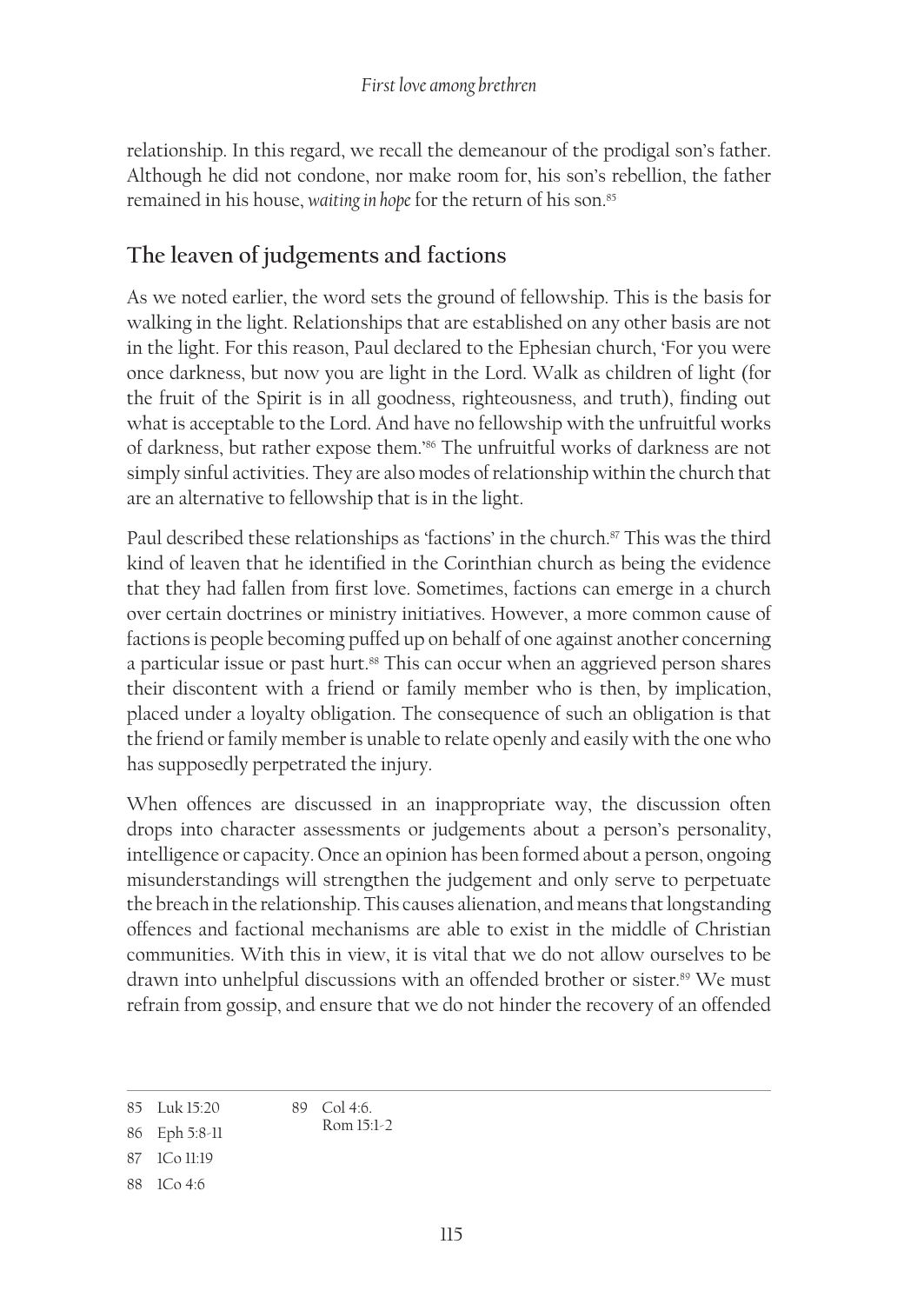party by exacerbating their real or perceived hurt, rather than encouraging them toward personal healing and relational restoration.

Most importantly, we must not be drawn to form a judgement or an opinion of a brother or sister, based upon the offence of another person. Paul was referring to these kinds of relational matters when he said to the Corinthians that they had become 'puffed up on behalf of one against the other'.<sup>90</sup> We are reminded of the words of the wise man, 'The first to plead his case seems right, until another comes and examines him'.<sup>91</sup> However, this does not mean that the answer in these situations is to hear both sides of the story and then arbitrate the situation from the base of the tree of the knowledge of good and evil. We need to refrain from the presumption of passing judgement and, rather, encourage our brethren to let go of offence and to actively pursue reconciliation wherever possible.<sup>92</sup>

When Christians become puffed up on behalf of one against another, it is a destructive leaven within any congregation. However, it is a particularly destructive leaven in family situations. It often causes children to become locked up to the grievance of one or both of their parents toward other family members or toward brethren in the church.<sup>93</sup> As they overhear their parents' grievances or judgements, the children are taught that the church, as a community, has no integrity. Once this view of relationships and of other people in the church becomes entrenched, the children seek opportunity to leave the church and to find credible relationships elsewhere.

We know that children will grow up and become accountable before the Lord for their own attitudes, behaviours and decisions. However, Christian parents must walk in the fear of the Lord and ensure that they are not imposing their own grievances upon their children, thus causing them to stumble. Referring to young children in the kingdom of God, Jesus said, 'Whoever causes one of these little ones who believe in Me to stumble, it would be better for him to have a heavy millstone hung around his neck, and to be drowned in the depth of the sea.'94 If parents have shared their grievances with their children, it is incumbent upon them to resolve the issue, and then to actively inform their children that the matter has been resolved.

In all situations, where issues have divided brethren in the body of Christ, it is most important that reconciliation is shared as widely as the grievance was shared. If this does not happen, factious alienation will persist in the church. Even when

<sup>90</sup> 1Co 4:6 94 Mat 18:6

<sup>91</sup> Pro 18:17

<sup>92</sup> Rom 14:10

<sup>93</sup> Jer 31:29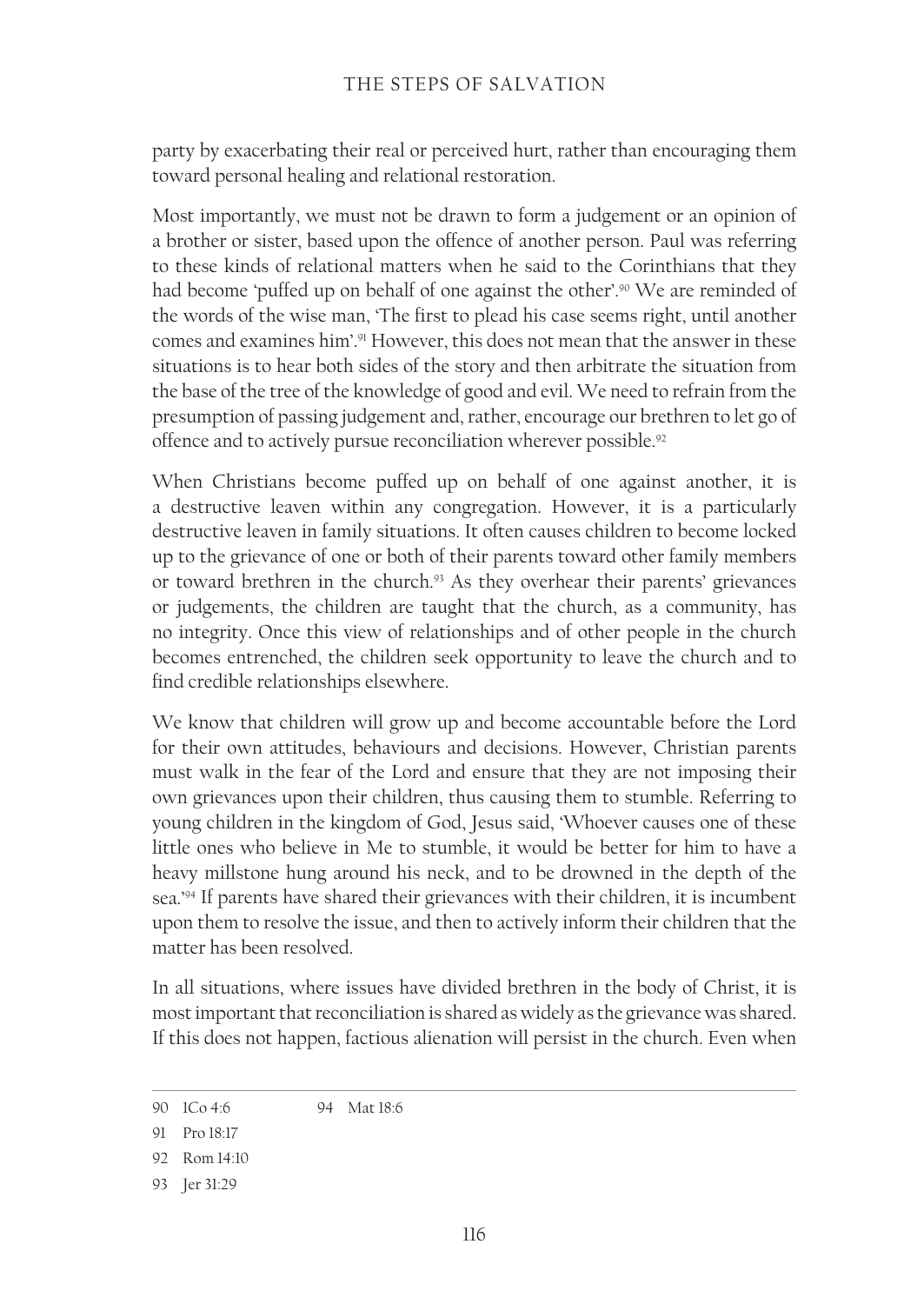the emotion of the original offence has been forgotten or the perpetrators of the offence have left, the legacy of the alienation can continue as a culture. The work of the Holy Spirit is to bring sight and healing to those who are bruised in this way, and to set them at liberty so that no-one or nothing takes their crown of sonship from them.95 While ever a person maintains a grievance against another brother or sister in the body of Christ, the liberty of their own sonship is undermined, and they cannot walk in first love with any of their brethren.

The cross of Christ is the means by which we address these issues in our families and with our brethren. As Paul reminded us, 'For He Himself is our peace, who has made both one, and has broken down the middle wall of separation, having abolished in His flesh the enmity.'96 When we were baptised into Christ's death, burial and resurrection, we were joined to this reconciling work. We eat and drink the communion in faith for ongoing participation in His offering, and the recovery of first love that is a condition of fellowship with Yahweh. Through our participation in the fellowship of Christ's sufferings, we are being delivered from our own law, and are receiving life to minister to our brethren. Of course, this has a broad application that needs to be considered and understood in every Christian home.

# **House to house fellowship**

We maintain our participation in the fellowship of Christ's offering as we gather together and partake of the communion elements each week. This is a fellowship of life that is mobilised at the communion table. This fellowship in the offering of Christ continues throughout the week as each member of Christ's body ministers to others according to their name and grace. This ministry will be expressed from *house to house* and from Christian households into the world. In the early church, as believers continued steadfastly in the apostles' doctrine and fellowship, they broke the bread of life from house to house and the Lord added to the church those who were being saved.<sup>97</sup> We read that great grace was upon them all.<sup>98</sup>

House to house fellowship is characterised by sanctified dialogue, friendship and hospitality. As households are restored to this fellowship, the word of grace that is ministered at the communion table is able to be broken open and multiplied. Friendship in a spirit of sanctification is a foundation of house to house fellowship. When people meet in a spirit of sanctification, they have no agenda other than

<sup>95</sup> Rev 3:11

<sup>96</sup> Eph 2:14‑16

<sup>97</sup> Act 2:42-47

<sup>98</sup> Act 4:33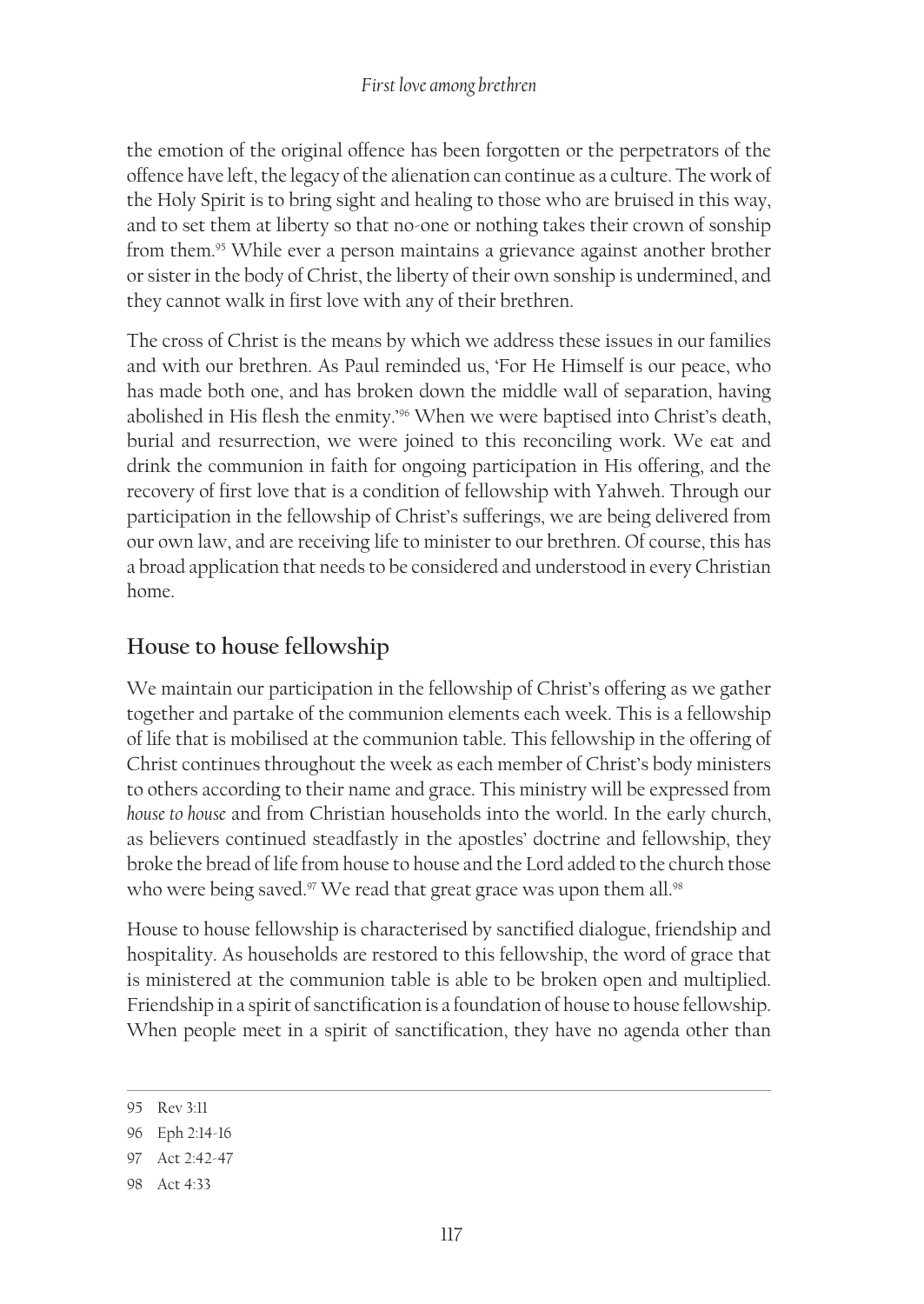love. They are able to maintain an easy and open dialogue with their brethren in Christ. In contrast, house to house fellowship is frustrated when sons of God fail to reconcile with their brethren in the body of Christ. While a person has something against their brother or sister in Christ, their relationships with others will not be from the basis of first love.

We recognise that first love must be recovered and maintained in Christian households so that the evangelistic ministry of the church is able to be effective. In the Scriptures, the evangelistic administration of the church that reveals and ministers the love of God is typified as a standard with the face of an eagle. The first manifestation of the love of God in a Christian house is the establishment of a covenant household through sanctified marriage. Children who are born in these households are 'godly seed'.99 The multiplication of sons of God in covenant households is the first and foremost element of the church's evangelism. Christian parents have been given the grace to have children and to nurture the divine nature of God within their children. As heirs together of the grace of life, it is the work of godly fathers and mothers to raise their children in the nurture and admonition of the Lord.100

Further to this, Christian homes that have been established in the love of God, and that maintain the love of the brethren, will be effective contexts for evangelism into the world. Paul rejoiced when he witnessed the growing and overflowing nature of faith and love among the Thessalonians. He said, 'We ought always to give thanks to God for you, brethren, as is only fitting, because your faith is greatly enlarged, and the love of each one of you toward one another grows even greater.'<sup>101</sup> With the help of the Holy Spirit, covenant households are able to minister the word as the bread of life with others in the broader community. When members of households have received the grace of life at the communion table, the light of the word is able to be reflected from their households into the world. Motivated by the love of God, it is this evangelistic ministry of Christian households that enables the church to become the light of the world.

<sup>99</sup> Mal 2:15 100 1Pe 3:7. Eph 6:4 101 2Th 1:3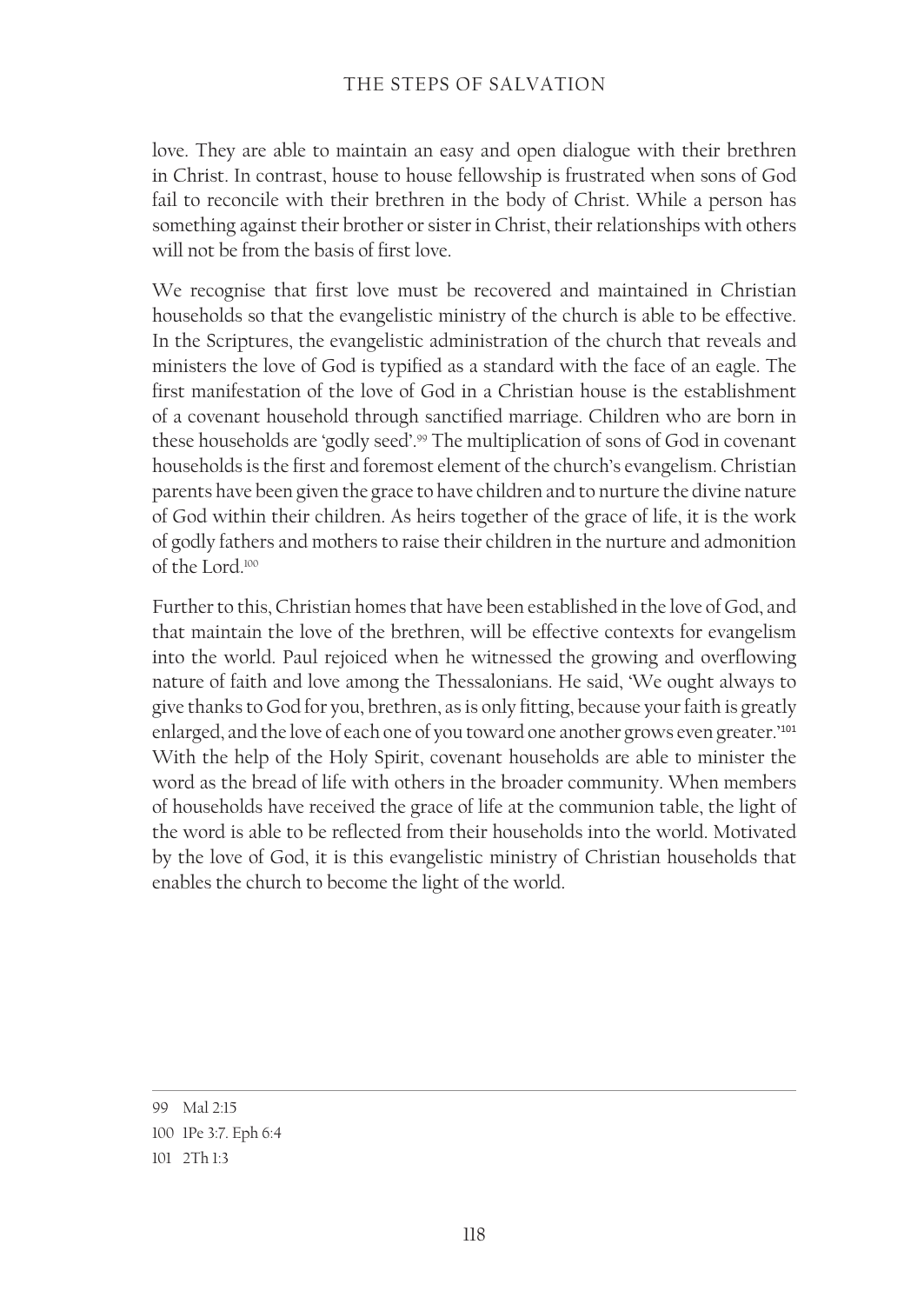# CHAPTER 7 The restoration of a star

When Paul addressed the Ephesian elders at Miletus, he warned them that men from within their own presbytery would rise up to speak perverse things in an effort to draw away disciples after themselves. He also warned them that savage wolves would come in among them to use and exploit the church for their own gain.1 In the years that followed, it is apparent that the Ephesian presbytery heeded the words of Paul and was able to cope with and overcome this kind of corruption. Jesus personally commended them for their ability to deal with those who lived among them demonstrating this kind of hypocrisy.2

However, Jesus identified a much more significant crisis that they needed to overcome. He said, 'Nevertheless, I have this against you, that *you have left your first love*.'3 The loss of first love was their major problem, and the imperative to return to first love was their greatest priority. Jesus warned the Ephesian presbytery that, if they did not return to first love, He would come and remove their lampstand church from its place in the administration of Christ.4 This meant that the church

<sup>1</sup> Act 20:29

<sup>2</sup> Rev 2:2

<sup>3</sup> Rev 2:4

<sup>4</sup> Rev 2:5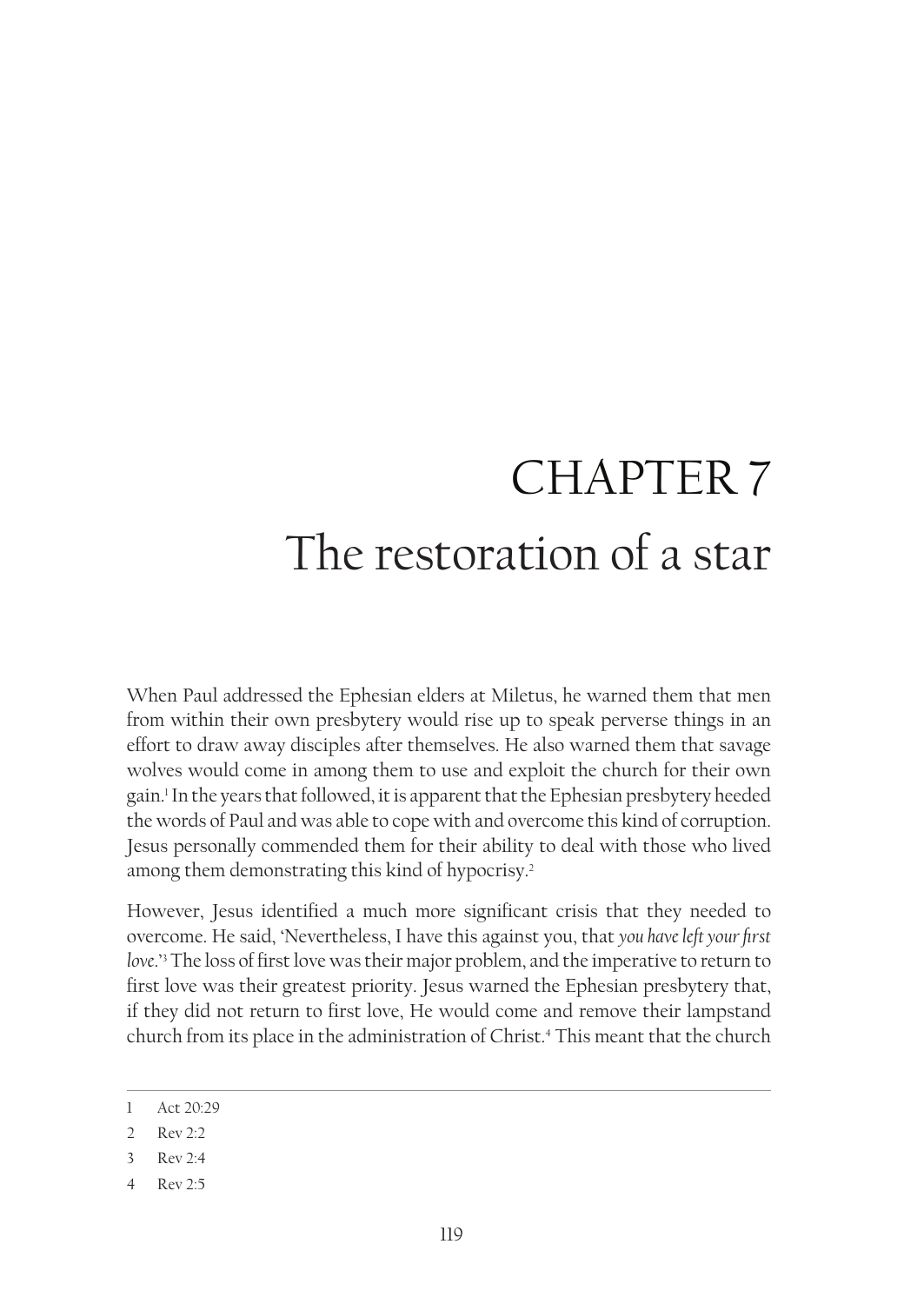would no longer have access to the grace of God that proceeds from the face of Christ through the seven stars in His right hand.<sup>5</sup>

We know that lampstand churches, in every generation and in every place, will face the same issues as did the Ephesian church. There will be individuals with ministry aspirations who will rise up with their own initiatives and doctrines to make people the disciples of their own personal agendas. And there also will be individuals who come in to join the fellowship of the word under false pretences and with ulterior motives. Whenever the word of God is proclaimed and ministered, there will be those who seek to use the word as a resource, and join themselves to those who minister the word, for the sake of their own personal gain. Daniel prophesied that the messengers of Christ would be beset by those who would cleave to them *in hypocrisy* until the time of the end.<sup>6</sup>

The key point is that the church will survive and overcome the corruption of individuals who minister in presumption. However, the one thing that the church cannot survive is the loss of first love! When Jesus admonished the Ephesian presbytery about this 'one thing', He knew that their survival as a presbytery and as a lampstand church depended upon their willingness to return to first love.<sup>7</sup> This point is true for every Christian, every family, and every congregation. In this chapter, we will focus on the need for a presbytery to return to first love, so that it can be effective as a star in the right hand of Christ.

## **A star in the right hand of Christ**

In the book of Revelation, the apostle John testified that he was in the Spirit on the Lord's day when he heard the voice of a great trumpet behind him.<sup>8</sup> When he turned to see the voice that was speaking to him, he saw the Lord Jesus Christ standing in the middle of seven golden lampstands.9 John bore witness that Christ was clothed in priestly garments, and he also described the personal attributes that Christ possesses as the glorified Son of Man.<sup>10</sup> For example, he declared that the face of Christ shone like the sun in all its strength.

Most notably, we know that John saw seven stars in the right hand of Christ. Jesus personally explained to the apostle John the meaning of the lampstands and the seven stars in His right hand. He said, 'As for the mystery of the seven stars which you saw in My right hand, and the seven golden lampstands: the seven

<sup>5</sup> Rev 1:16 9 Rev 1:12

<sup>6</sup> Dan 11:34 10 Rev 1:13‑16

<sup>7</sup> Rev 2:5

<sup>8</sup> Rev 1:10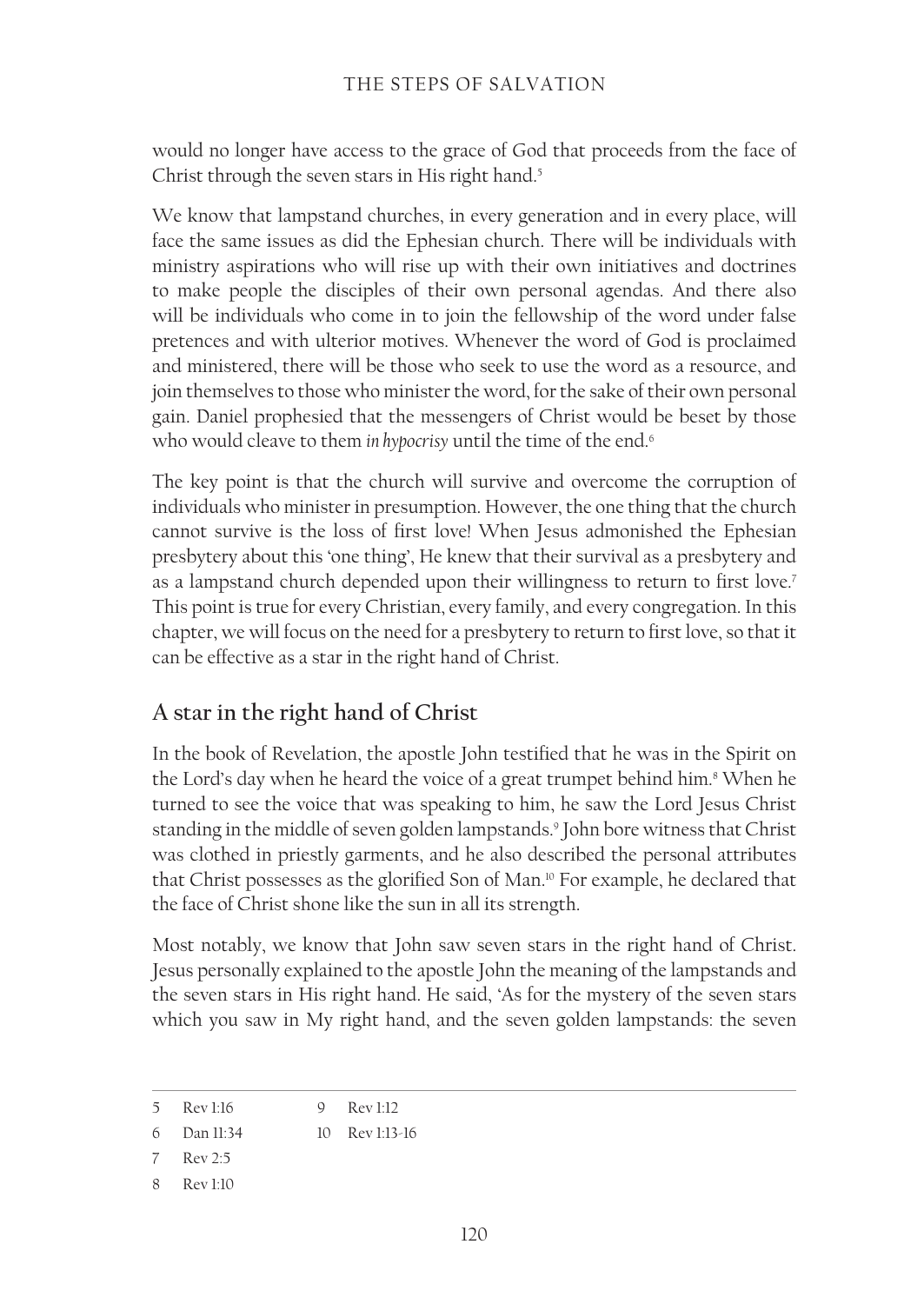stars are *the angels* of the seven churches, and the seven lampstands are the seven churches.'11 The word that is translated as 'angel' in this verse is the Greek word *aggelos.* It simply means 'messenger'. In this context, it is evident that Jesus was not referring to the angelic host. When He subsequently addressed the angel of each lampstand church, it is clear that He was talking to men. More specifically, it is clear that He was talking to groups of brethren who had been given the mandate, as a presbytery, to be the *corporate messenger* of a lampstand church.<sup>12</sup>

Jesus initiated the administration of stars in His right hand and lampstand churches when He ascended on high from the Mount of Olives and gave gifts to men.13 In his letter to the Ephesians, Paul declared that Christ gave some to be apostles, some to be prophets, some to be evangelists and some to be teachers.14 These four ministry graces comprise an 'apostolic administration' in the midst of a presbytery. When an apostolic administration is fully functional in the midst of a presbytery, the four dimensions of the grace of God will be effectively ministered to a lampstand church. The evidence of this ministry will be that the entire church will be mobilised in the four administrations of the grace of God. These administrations minister the Spirit of God, the life of God, the word of God, and the love of God.15

The apostle Paul trained and mentored such an apostolic administration, and established lampstand churches among the Gentile nations. He instructed men such as Timothy and Titus to keep the commandment regarding the administration of Christ, without stain or reproach, until the second coming of the Lord.<sup>16</sup> However, the Scriptures reveal that, even before the apostle Paul had died, many other gospels and modes of administration had crept into the church. Paul lamented that many had rejected the gospel of sonship and the administration of Christ, and had become enemies of the cross.17 In a letter, Paul informed Timothy that all who were in Asia had turned away from him.<sup>18</sup>

When Jesus revealed His administration to the apostle John, He confirmed that the lampstand administration that had been established by the apostle Paul among all the Gentile churches was the pattern of administration for the entire church age.19 It is the only pattern of administration that Christ has personally *initiated* and *endorsed*. Jesus addressed the Ephesian presbytery and called them to return to this pattern.<sup>20</sup> In the same way, for many years, He has been calling us to return to first love, so that a lampstand administration can be fully restored among us.

| $11 \tRev 1:20$       | 15 Joh 4:24. 1Jn 1:5.          | 19 Rev 1:17-20 |
|-----------------------|--------------------------------|----------------|
| $12 \text{ Rev } 2-3$ | Joh 1:1. 1Jn 4:16              | 20 Rev 2:4-5   |
| 13 Eph $4:8$          | $16 \quad 1 \text{Ti} \; 6:14$ |                |
| $14$ Eph $4:11$       | $17$ Php 3:18                  |                |
|                       | $18 - 2$ Ti 1:15               |                |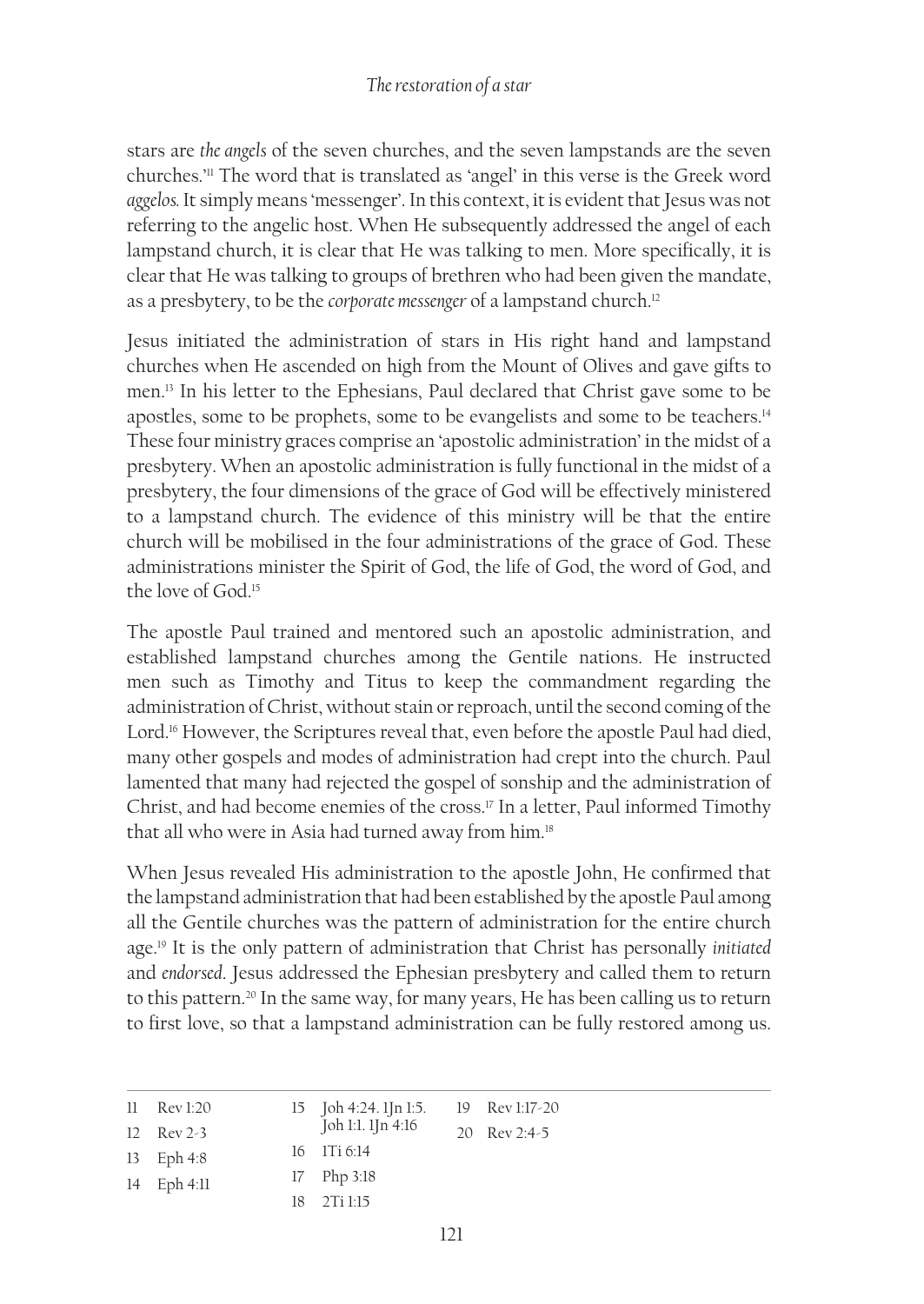The Scriptures teach us that this is the only administration that is suitable for the fullness of times.<sup>21</sup>

# **The oracle of Christ**

The first observation that we make from John's vision is that every presbytery must be *in the right hand of Christ* in order to be an effective messenger of Christ. Jesus admonished the Ephesian presbytery to 'remember from where they had fallen', because they had fallen from Christ's right hand.<sup>22</sup> A presbytery must be recovered to the right hand of Christ before it can shine as a star in the heavenly places. A star that has been recovered to Christ's right hand is able to fully minister the light of the knowledge of the glory of God that shines from the face of Christ.<sup>23</sup>

When the prophet Habakkuk prayed that the Lord would revive His work in the midst of the years, he beheld the Lord coming, and testified that His radiance was like the sunlight.<sup>24</sup> Further, he declared that the Lord had 'rays flashing from His hand, and there [in His hand] is the hiding of His power'.<sup>25</sup> John received this same vision and recorded it for us in the book of Revelation.26 He saw the face of Christ shining like the sun in its strength, and he saw seven stars in His right hand that are shining this same light as messengers to lampstand churches. We know that Christ is still speaking from heaven and directing the affairs of His church.<sup>27</sup>

The key point here is that He speaks and gives direction to His church through the stars that are in His right hand.

How does this happen? It is the word of Christ, by the Spirit, that establishes love and faith as the ground of fellowship in a presbytery so that it can be a star in His right hand. The four administrations of the grace of God are the necessary elements of an apostolic administration. An apostolic administration is fully functional in the midst of a presbytery when the word of Christ is in the mouth of those with apostolic grace, prophetic grace, teaching grace and evangelistic grace. Apostles, prophets, teachers and evangelists need to minister in sanctification within a presbytery, and to speak according to the grace that they have received from Christ.

When all four ministry graces are active as an apostolic administration, and brethren are ministering in a fellowship of first love and faith, the presbytery will be the oracle of Christ.<sup>28</sup> A presbytery that functions in first love is able to

| 21 Eph 1:10  | 25 Hab 3:4                    |
|--------------|-------------------------------|
| 22 Rev 2:5   | 26 Rev1                       |
| 23, 20, 4.6  | 27 Heb 12:25                  |
| 24 Hab 3:1-4 | $28 \frac{1}{2}$ $C_0$ $2.16$ |
|              |                               |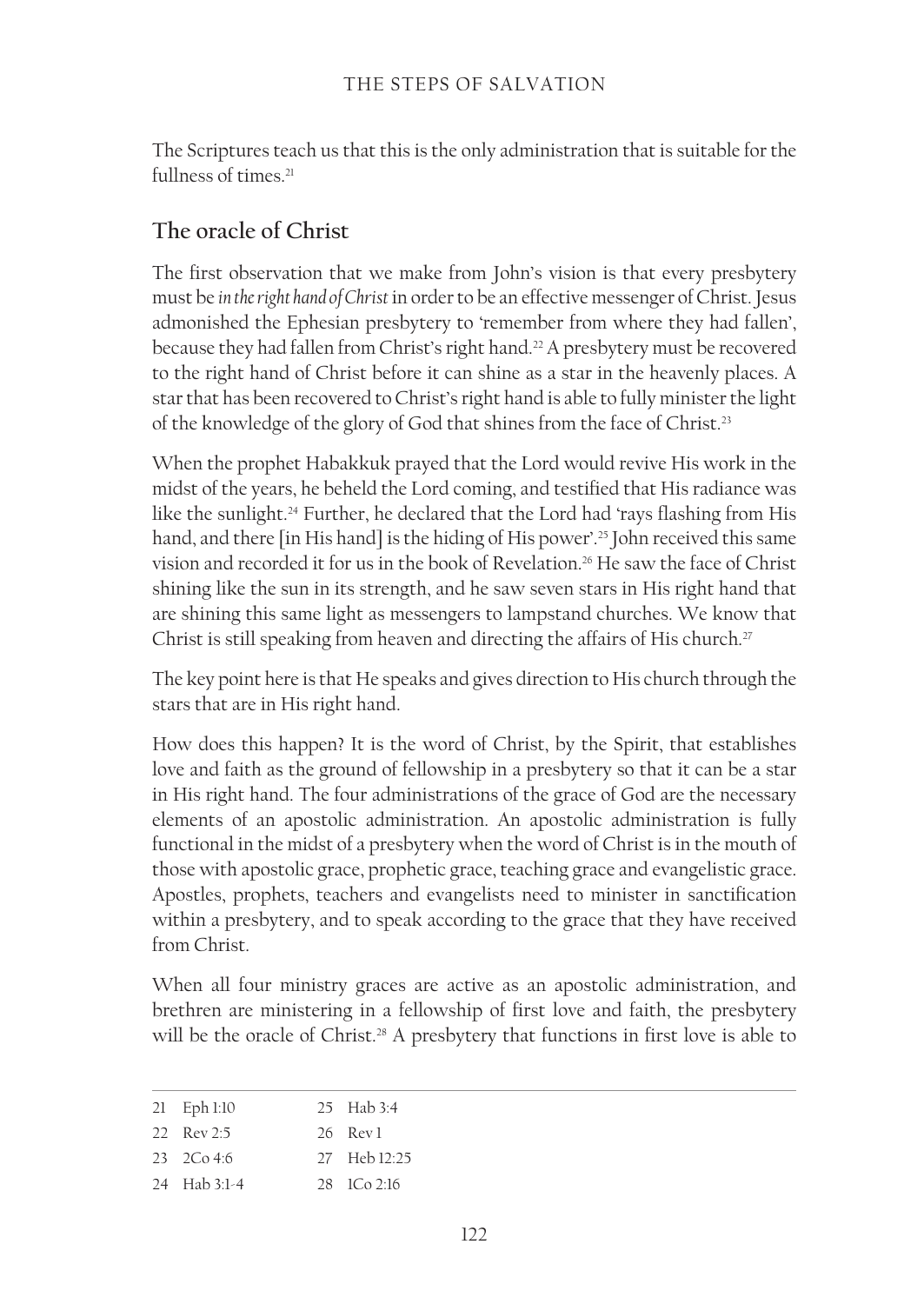apprehend and proclaim the mind of Christ, and to give illumination and grace to the church. Through fellowship and dialogue, a presbytery comes to a common mind regarding the will of God for the local church in an area. The presbytery is the oracle where the mind of Christ is found, so that it can be articulated at the communion table of every local congregation that belongs to a lampstand church.

## **Remember from where you have fallen**

When Jesus addressed the Ephesian presbytery about the need to return to first love, He was speaking to them as a fallen presbytery. They had left their first love, and so, had fallen from the right hand of Christ.<sup>29</sup> This means that they had also fallen from heavenly places. The first thing that Jesus called the Ephesian presbytery to do was *to remember from where they had fallen*. 30 This was only possible as they allowed Christ to confront them concerning their own fallen modes of relating together and ministering to the church. It is this personal confrontation with Christ that enables genuine illumination and repentance.

Each leader in a presbytery must be illuminated, by the Holy Spirit, to see the lampstand administration that Christ revealed to the apostle John.<sup>31</sup> It is the illumination of the Holy Spirit that enables us to *remember* from where we have fallen. The scriptural meaning of remembrance is much more than recalling a past situation or experience. The work of restoration is not limited to what a group of leaders have previously attained. The Holy Spirit enables us to remember that which we have never previously seen, heard or experienced. We are remembering what God has predestined for our lives from before the foundation of the world, and the administration of first love that has always existed in the fellowship of the Father, Son and Holy Spirit.

It is vital that we remember from where we have fallen. Otherwise, we will build and maintain our own man-made administrations and fleshly approaches to the work of the ministry. When we manufacture our own mode of administration, it will stand in direct opposition to the administration of Christ. When the Lord revealed the place of His throne and the soles of His feet to the prophet Ezekiel, He identified the fact that men have established alternative administrations *right beside* His administration. The Lord described one mode of administration as being built upon the corpses of kings, and the other as being religious harlotry.<sup>32</sup>

31 Rev 1:1-3

<sup>29</sup> Rev 2:4

<sup>30</sup> Rev 2:5

<sup>32</sup> Eze 43:7-9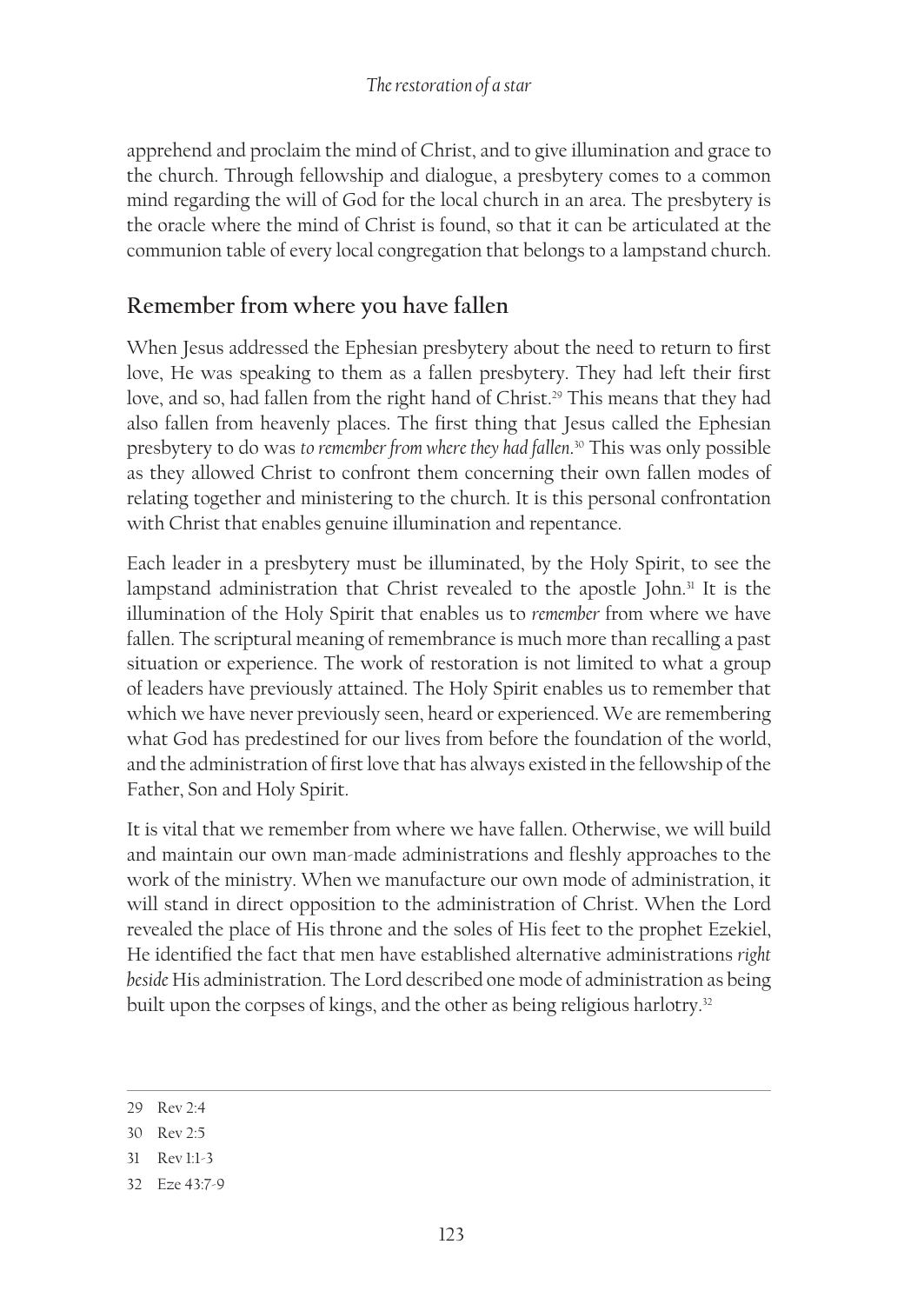In terms of building 'upon the corpse of a king', it is not difficult to identify the dangers of building a religious administration upon the theology and practices of a historic leader, and then resisting the illumination of present truth on this basis.

In terms of 'religious harlotry', it is not difficult to identify the dangers of crafting a religious administration that tries to be relevant and attractive to an everchanging and increasingly self-centred world. We recall the words of James, 'You adulteresses, do you not know that friendship with the world is hostility toward God?'33

However, there is another corruption of the administration of Christ that can be much more subtle; and yet it is equally destructive for a presbytery. We have often referred to this carnal mode as *collegiality*.

It can be difficult to identify collegial attitudes and modes in a presbytery, because they can look very similar to the mode of first love. This highlights why the conviction and illumination of the Holy Spirit is so important. It is only as we remember, by illumination, from where we have fallen, that we are able to genuinely uncover and identify the fallen modes of relating and ministry that exist among us. We need to be illuminated to know what a presbytery is, how it should function, and how we participate in it by offering. Without this illumination, we will have a different view of presbytery and how it should function. Our participation will not be a fellowship in first love.

Before we consider what a presbytery is and how it should function, it will be helpful to state what a presbytery *is not* and how *it does not function*. This will help to distinguish the difference between the mode of collegiality and the mode of first love. It may also help to identify areas where repentance is required and our view of presbytery needs to change. In the light of the word that has been coming to us, the Holy Spirit has been impressing upon us the need to repent from all of our historic approaches to presbytery and from fallen modes of ministry. We need to genuinely come to *a common mindset* in relation to the need for presbytery, the way we come to presbytery, what happens in presbytery, and how we proceed from presbytery to the communion table to receive grace for the work of ministry in our various communion venues.<sup>34</sup>

We are reminded of Paul's admonition to the Philippians, 'Let us, as many as are mature, have this [common] mind; and if in anything you think otherwise, God

<sup>33</sup> Jas 4:4

<sup>34</sup> 1Co 1:10. Php 1:27. Php 3:16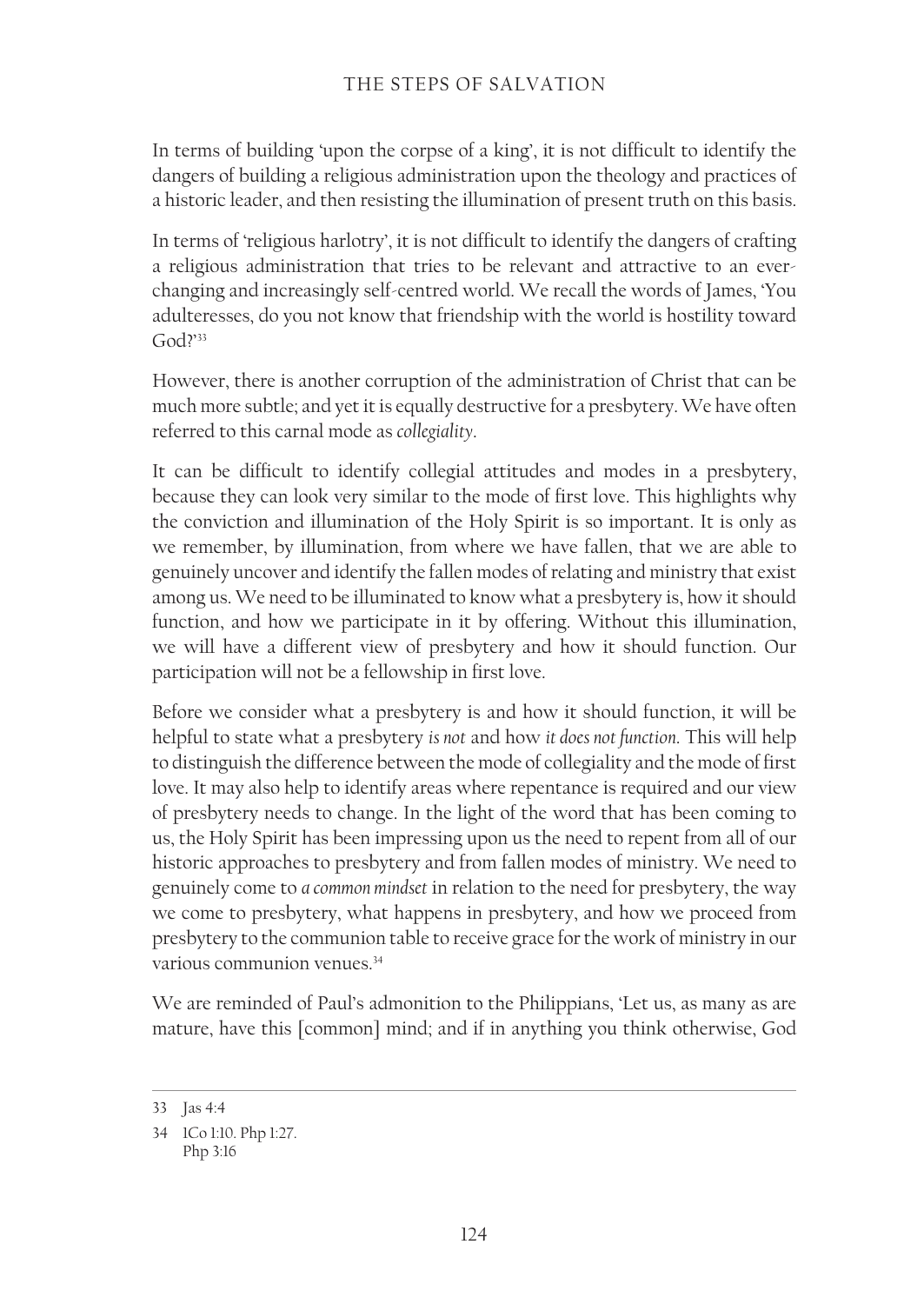will reveal even this to you'.<sup>35</sup> In a similar way, Paul said to the Galatians, 'I have confidence in you, in the Lord, that you will have no other mind.'36

With this goal of a common mind in view, let us clearly state that:

- the presbytery is not a committee of professional clergymen who run the church by consensus
- the presbytery is not a group that has been given the task of moderating the ministry initiatives of individuals so that the church is protected from anything that is deemed to be unorthodox
- $\bullet$  the presbytery is not simply a meeting that may, or may not, have any particular relevance to how the church runs, because the real work of running the church happens in other forums in local congregations
- the presbytery is not a forum that functions as a helpful resource for church leaders to discuss the word and learn from others whom they perceive to be successful in the ministry
- the fellowship of the presbytery is not an opportunity for those who are weak in faith and lacking in accountability to receive instruction so that their work is scripted for them
- the presbytery is not a fraternal of professional clergymen who encourage one another, protect one another, and endorse one another, in the midst of the common pressures that are experienced by those in church leadership who face difficult situations in their local congregations
- the presbytery is not a symposium where church leaders are able to enjoy fellowship, discuss theology, exchange information and share opinions, so that every man is empowered and equipped for the work of ministry.

We know that there is a place for many of the elements listed above. For example, there is a place and a need for committees in our legal structure. There is a need for friendship and mutual support among co-workers. There will need to be discussion and consensus on many matters. However, none of these elements define a presbytery, and cannot become a substitute for the fellowship of first love and faith in a presbytery.

<sup>35</sup> Php 3:15

<sup>36</sup> Gal 5:10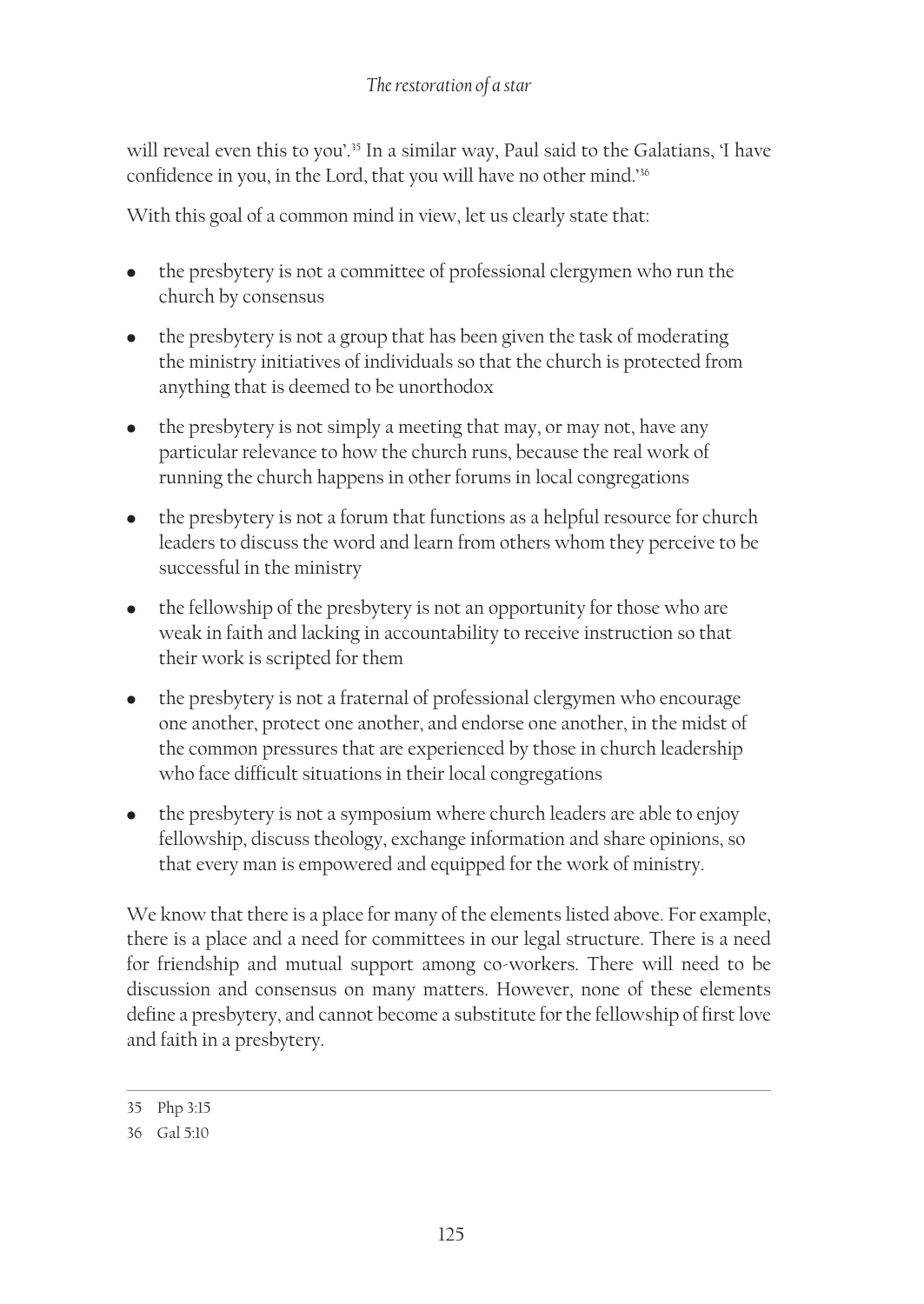When men come together in any of the above 'collegial modes' and call it a 'presbytery', then a great deception has been perpetrated. Likewise, if a man seeks to join a presbytery for any of the above reasons, he is in danger of falling into the sin of a great presumption. The prophet Daniel said that many will endeavour to cleave to a star in the right hand of Christ in *hypocrisy*; that is, men will seek to join the fellowship of the presbytery in a collegial mode and with their own agenda.<sup>37</sup>

The book of Revelation is clear that it is Christ who personally judges and chastens the star of each lampstand church.<sup>38</sup> Christ walks among each lampstand church as the One who searches the minds and hearts of all men, and renders to each man according to his deeds.<sup>39</sup> We have certainly known the chastening hand of the Lord among us in recent years. In this season, we need to take heed to ourselves as a presbytery to ensure that we are judging ourselves rightly, and properly discerning our participation in the body of Christ as it is expressed in the presbytery and at the communion table.<sup>40</sup> We know that the apostle Paul instructed the Ephesian presbytery to take heed to itself.<sup>41</sup> We need to know what it means to live together in first love.

The need to take heed to ourselves has *collective* and *personal* implications. Every man who aspires to be a functional member of a presbytery will need to take heed to himself in terms of his relationship to the fellowship of the word in the presbytery, and in his approach to the work of ministry in the church. Paul exhorted Timothy to take heed to himself and, most particularly, to take heed to himself in relation to the word of present truth that had been committed by Christ to an apostolic administration in the midst of a presbytery.<sup>42</sup> He needed to do this for the sake of his own salvation and the salvation of those to whom he had been sent to proclaim the word. In his letter to the Colossians, Paul instructed Archippus to take heed to the ministry (i.e. the deaconing work) that he had received in the Lord, so that he could fulfil it.<sup>43</sup>

## **A fallen star**

The Ephesian presbytery no longer walked with Christ among the lampstand churches. He described them as 'a fallen star'. They had left Christ's administration and were preoccupied with their own local ministry agendas.

However, it is important to consider a further dimension of what it means to be *a fallen star*. The prophet Daniel declared that 'those who have insight among the

| 37 Dan 11:34                                | 41 Act $20.28$                     |
|---------------------------------------------|------------------------------------|
| $38$ Rev $2-3$                              | $42 \quad 1$ Ti $4$ <sup>-16</sup> |
| 39 $\text{Rev } 2.23$                       | 43 Col 4:17                        |
| $40 \quad 1 \quad 1 \quad 11 \quad 26 - 32$ |                                    |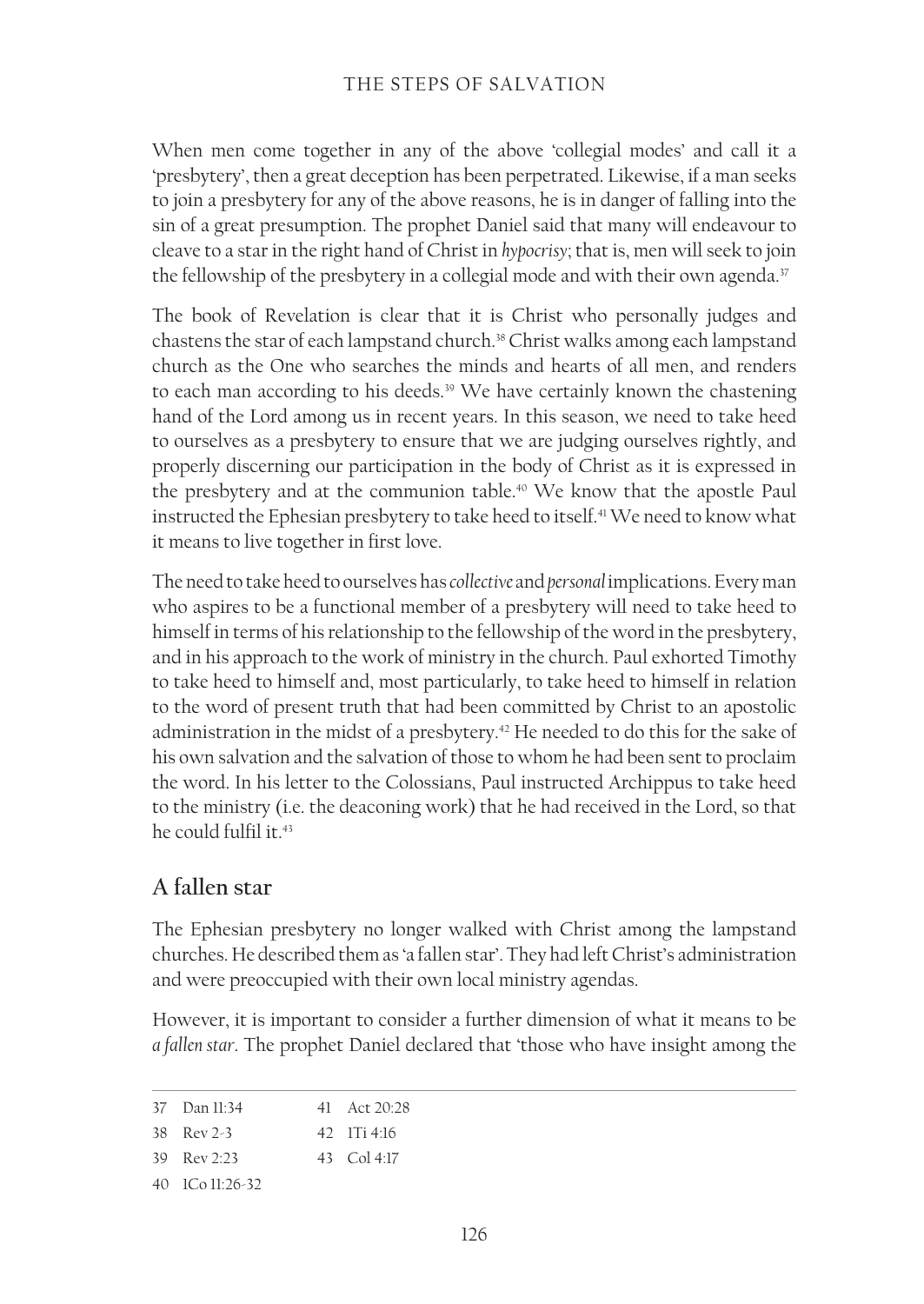people will give understanding to [or illuminate] the many; yet they will *fall* by sword and by flame, by captivity and by plunder for *many days'*. 44 When Daniel spoke of 'those who have insight', he was referring to a star in the right hand of Christ. We are reminded that Paul said, 'When you read, you can understand my *insight* into the mystery of Christ.'45

It is the work of stars in the right hand of Christ to give understanding and illumination to the many members of the body of Christ. However, Daniel identified the reality that these stars will *fall* by sword, flame, captivity, and plunder for many days. The 'many days' refers to the 2 300 years that the Lord has appointed for His messengers and His people to be trampled by the little horn, which is empowered by the spirt of antichrist.<sup>46</sup>

When Daniel said that the stars will fall for many days, he was not primarily speaking about stars leaving their first love and falling from the right hand of Christ. He was referring to the suffering and persecution that the messengers of Christ will experience as they are trampled by the spirit of antichrist that is in the church, and then goes out of the church to empower the principle of the little horn in the world.

It is important that we understand *the relationship* and *the difference* between these two elements of a fallen star. We know that the loss of first love and the corruption of offering has caused the trampling of the messengers of Christ and the church.<sup>47</sup> However, when we repent and return to first love, the trampling becomes part of the *perfecting process* that the Lord uses to fully restore the stars in His right hand.

Daniel proclaimed that the stars will fall and be trampled 'in order to refine them, purify them, and make them white, until the time of the end'.<sup>48</sup> It is possible for the judgement of trampling to become part of the refining, purifying and perfecting process for us, because Christ has joined us as part of the fallen star. This is a most significant point. Christ was cast down and trampled with His star-messenger administration. The trampling of Christ culminated when He was thrown on His back and nailed to a cross at the hands of wicked men.<sup>49</sup> We know that Christ was not trampled because He had left His first love. On the contrary, He willingly submitted Himself to be trampled with us because of His great love for us.<sup>50</sup> In this way, Christ converted the trampling from being the consequence of falling from first love to being part of *the process to recover first love* for those who repent and join the fellowship of His sufferings.

| 44 Dan 11:33 | $48$ Dan 11:35 |
|--------------|----------------|
| 45 Eph 3:4   | 49 Act $2.23$  |

- 50 Eph 5:2
- 46 Dan 8:12‑14
- 47 Dan 8:13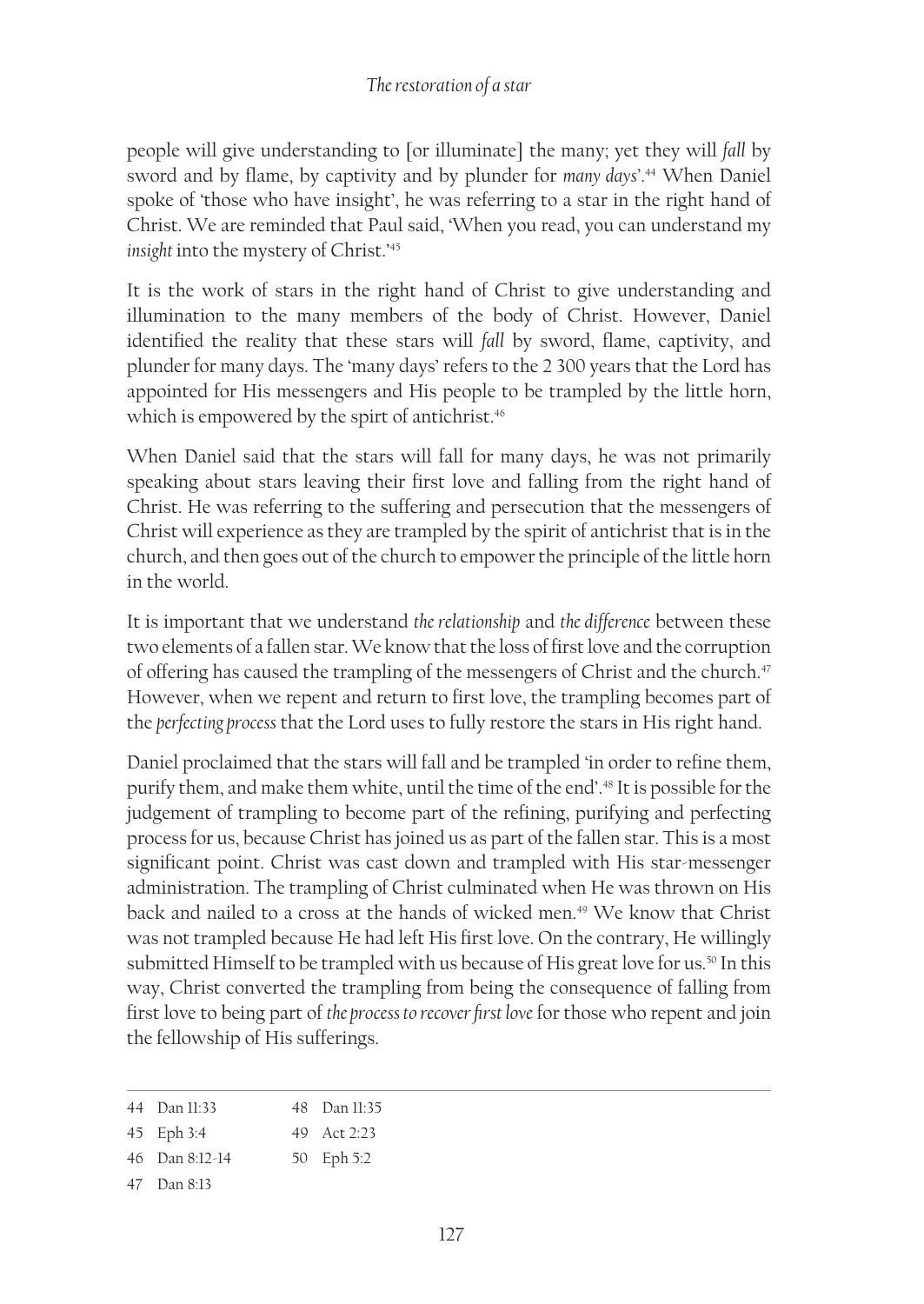The *nature of the trampling* that we experience will be determined by our response to the word of the Lord that comes to us in the midst of the trampling. If we accept that we have left our first love and have fallen from the right hand of Christ, we are able to repent and to turn from our fallen and fleshly modes of ministry. We know that these fallen approaches to ministry are sourced in the operation of the other law within us.<sup>51</sup> It is the operation of the other law that leads to the manifestation of lawlessness in the church and causes the love of many to grow cold.<sup>52</sup> When we repent and join the fellowship of Christ's sufferings, the other law can be removed from our heart, and we can be restored to first love.

However, if we do not accept that we have left our first love, we will reject the need to repent and to join the fellowship of Christ's sufferings as part of a fallen star. This means that our mode of ministry will still be sourced in the other law. The other law within us will motivate us to wage a self-righteous war, in the flesh, against the principle of the little horn in the world. Or the other law within us will cause us to be offended by the sufferings of Christ, so that our love for our brethren grows cold and we begin to act wickedly toward Christ and His administration. Daniel prophesied that the philosophy of the spirit of antichrist in the church will turn to godlessness those who act wickedly toward the covenant.<sup>53</sup>

If we repent as part of a fallen star, the Lord has promised us that we will be helped with 'a little help'.<sup>54</sup> In the first case, this is the help that we receive because Christ has joined us as part of the fallen star. He has converted the judgement of trampling to a fellowship in His sufferings, so that the other law can be removed from our lives, and His life can be formed in us. Paul declared that Christ does not give help to angels, but that He does give help to the descendants of Abraham, who are as numerous as the stars of heaven.<sup>55</sup> Further to this, Christ has sent us the Holy Spirit, whom He called 'another Helper'.<sup>56</sup> It is the Holy Spirit who enables us to be restored to first love. He does this by sanctifying us according to the name that is given to us by the Father, joining us to the fellowship of the body of Christ, and enabling us to make offering as a unique member of the body of Christ.

This means that we are able to return to first love and become effective ministers of the New Covenant as a star in the right hand of Christ.<sup>57</sup> In the midst of the trampling, Daniel declared that 'those who know their God will display strength and take action'.<sup>58</sup> He was evidently not referring to the strength of the flesh. Daniel was speaking about the strength of the grace of God that Christ received,

| 51 Rom 7:23  | 55 Heb 2:16  |
|--------------|--------------|
| 52 Mat 24:12 | 56 Joh 14:16 |
| 53 Dan 11:32 | 57 2Co 3:6   |
|              |              |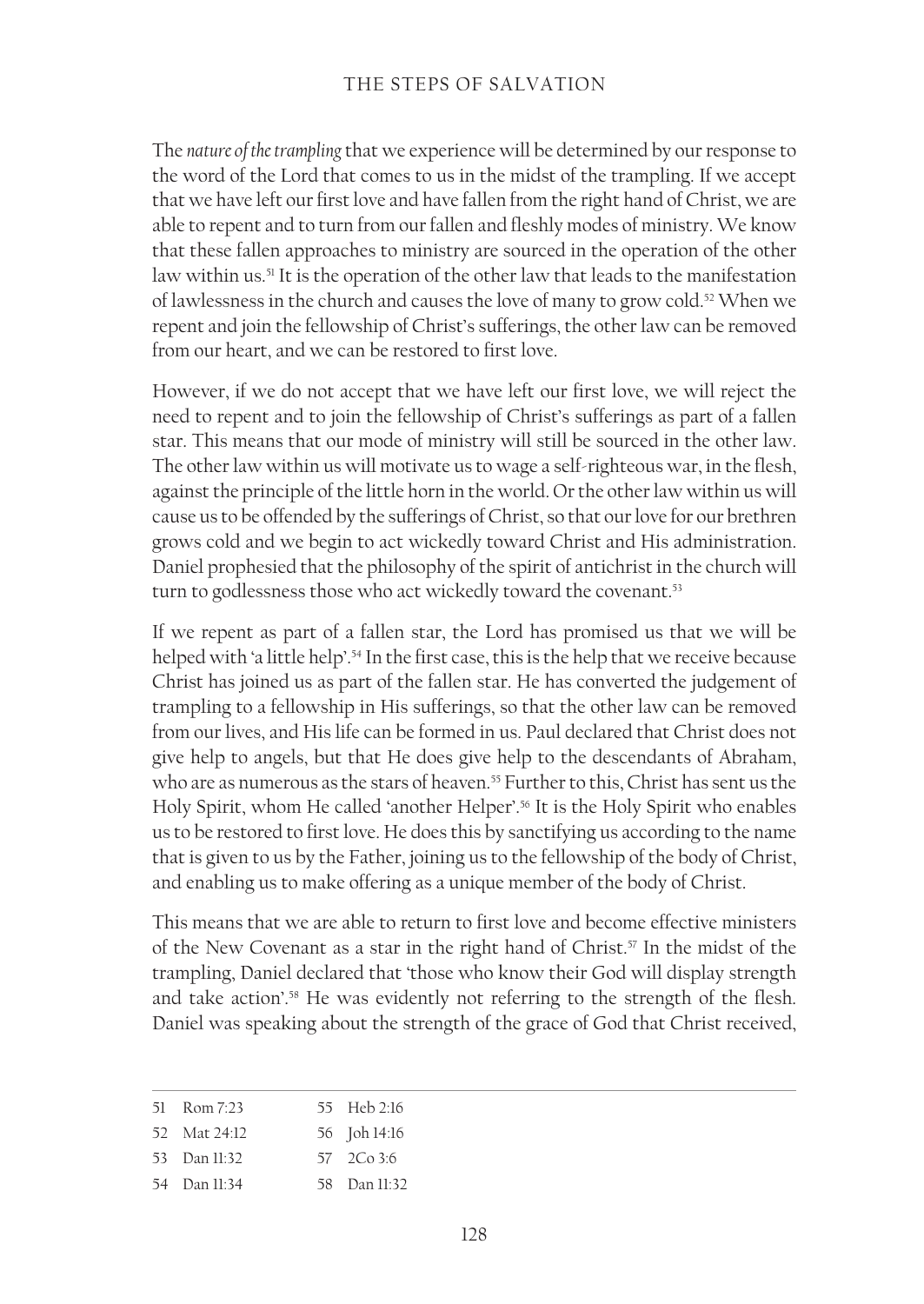through the Holy Spirit, to endure the sufferings of the cross.<sup>59</sup> Christ spoke of this strength when He said to the apostle Paul, 'My grace is sufficient for you, for My strength is made perfect in weakness.<sup>'60</sup> The right hand of Christ gives a star the capacity to minister the power of His life through the weakness of suffering.<sup>61</sup>

The need to join the fellowship of Christ's sufferings is *a test* for those who are called to be a part of the star. In fact, it is a test for every member of the body of Christ. $62$  Those who eat and drink the communion in faith to participate in the process through which they are recovered to first love, will obtain a blessing. They also minister this blessing to others. In contrast, those who dissociate themselves from the fellowship of Christ's sufferings and its implications for how they live and relate in the body of Christ, will eat and drink the communion elements in an unworthy manner.<sup>63</sup> By this means they demonstrate that they are insincere, and eventually fall away from the living God.<sup>64</sup>

### **Lamentation, mourning and woe**

To understand the nature of the fellowship of Christ's sufferings that we experience as a presbytery in the right hand of Christ, it is helpful to consider the experience of the prophet Ezekiel. The Lord instructed him to open his mouth and to eat the word that he was being given to proclaim to the nation of Israel. The prophet saw a hand extended toward him, holding a scroll. When the Lord spread the scroll out before him, he saw that it was written on the front and the back with *lamentations*, *mourning* and *woe*. <sup>65</sup> It was only as Ezekiel ate this scroll, which was sweet in his mouth and bitter in his belly, that he was placed in the hand of Christ to be a messenger to the house of Israel during their exile in Babylon.<sup>66</sup> This connected him to the fellowship of Christ's offering and sufferings.

It is important to remember that the prophetic mandate of Ezekiel extended far beyond speaking to the Jewish exiles. He also prophesied that there would be a full restoration of offering in an administration suitable for the fullness of times. Ezekiel spoke of many of the events that will occur in the time of the end. This includes the events of the sixth seal, followed by the establishment of the kingdom of God on the earth during the fulfilment of the Day of Atonement.<sup>67</sup> When Ezekiel ate the scroll that included lamentation, mourning and woe, he joined the suffering that will be experienced by all messengers of Christ until the end of the age.

| 59 Heb 9:14                 | 63 ICo 11:27          | 67 Fze 38-48 |
|-----------------------------|-----------------------|--------------|
| $60 \quad 2 \text{Co} 12.9$ | 64 Heb 3:12           |              |
| $61 \quad 2$ Ti 1:8-9       | 65 $F$ <i>ze</i> 2.10 |              |
| $62 \quad 2 \text{Co} 13:5$ | 66 $Fig. 3:1-4$       |              |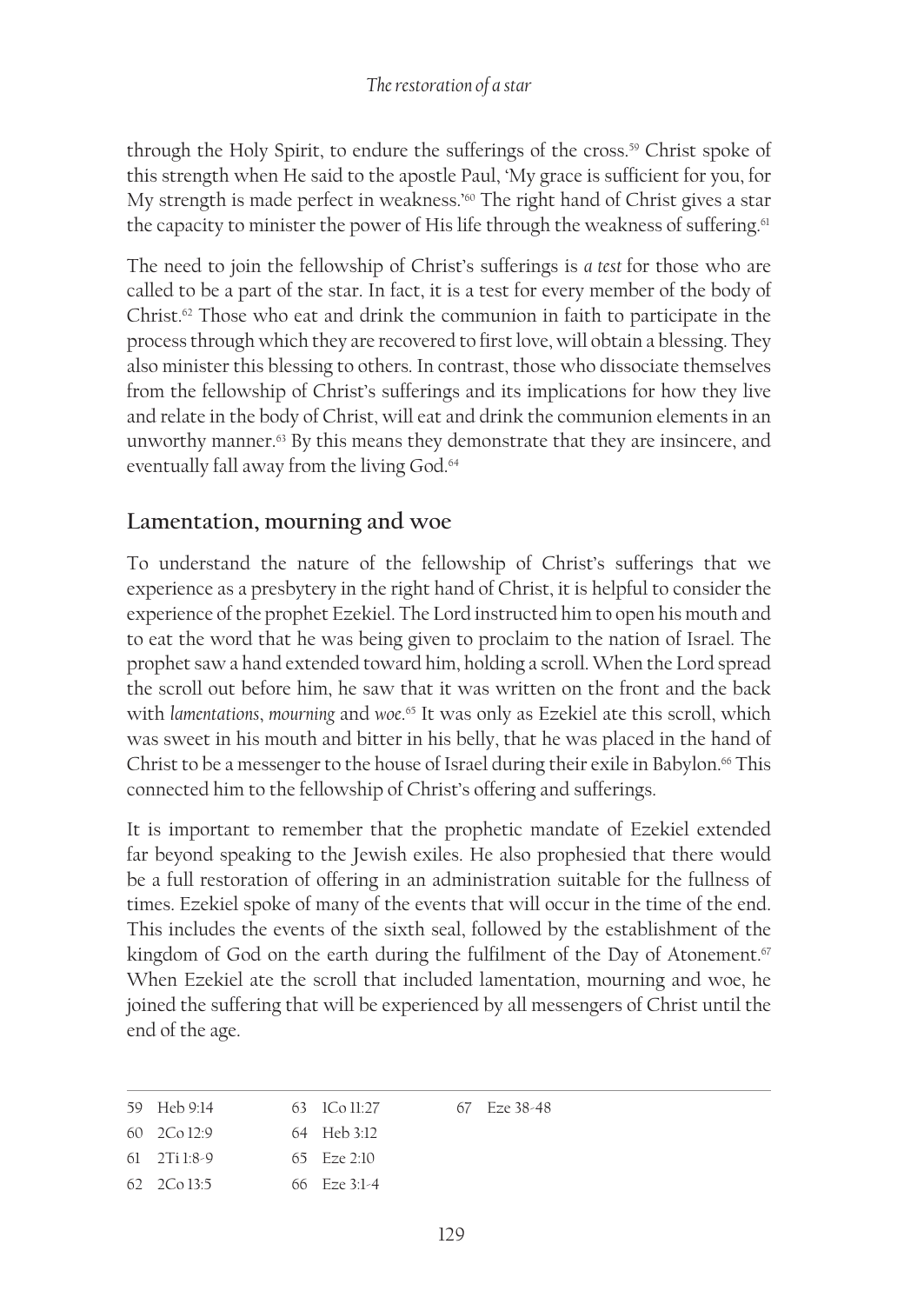We read in chapter ten of the book of Revelation that, in a similar experience to that of the prophet Ezekiel, the apostle John was also asked to eat a book.<sup>68</sup> He was told that he must prophesy concerning the eighth world kingdom and the culmination of the purpose of God in heaven and on the earth. John testified that this prophetic word was sweet in his mouth and bitter in his belly.<sup>69</sup> This is an important point for us, because our recovery to be a star in the right hand of Christ and our ongoing ministry as a star in His right hand will also involve us in lamentation, mourning and woe. This will be so until the end of the age.

#### *Lamentation – godly sorrow*

Recognising that lamentation, mourning and woe is a fellowship in Christ's sufferings, we need to begin by asking the question, 'What was the nature of Christ's lamentation?'

We recall that Jesus lamented over Jerusalem when He said, 'O Jerusalem, Jerusalem, the one who kills the prophets and stones those who are sent to her! How often I wanted to gather your children together as a hen gathers her chicks under her wings, but you were not willing! See! Your house is left to you desolate.'70 Christ lamented over the Jewish nation because of their unwillingness to receive the messengers of God and to find repentance. The consequence of their hardness of heart was the loss of the blessing of Abraham, and the judgement of desolation upon them as a nation. Jesus reinforced the focus of His lamentation when He turned to the women who were following Him on the way to the cross and said, 'Daughters of Jerusalem, stop weeping for Me, but weep for yourselves and for your children.'71

In the first case, lamentation is the recognition that something has been lost. More than this, it is the recognition of *the reason for the loss* and *the impact of the loss.* The *fruit* of lamentation, which is a genuine godly sorrow, will be accountability and true empathy. The apostle Paul described this kind of lamentation as 'godly sorrow' that leads to repentance.<sup>72</sup> We join the lamentation of Christ by recognising that we have fallen from first love, and that this has led to judgement and desolation in the Lord's house. Daniel demonstrated the *accountable response* of a man who has joined the lamentation of Christ, when he prayed, 'Hear the prayer of your servant, and his supplications, and for the Lord's sake cause Your face to shine on Your sanctuary, which is desolate.'73

<sup>68</sup> Rev 10:9 72 2Co 7:9

<sup>69</sup> Rev 10:10 73 Dan 9:17

<sup>70</sup> Mat 23:37-38

<sup>71</sup> Luk 23:28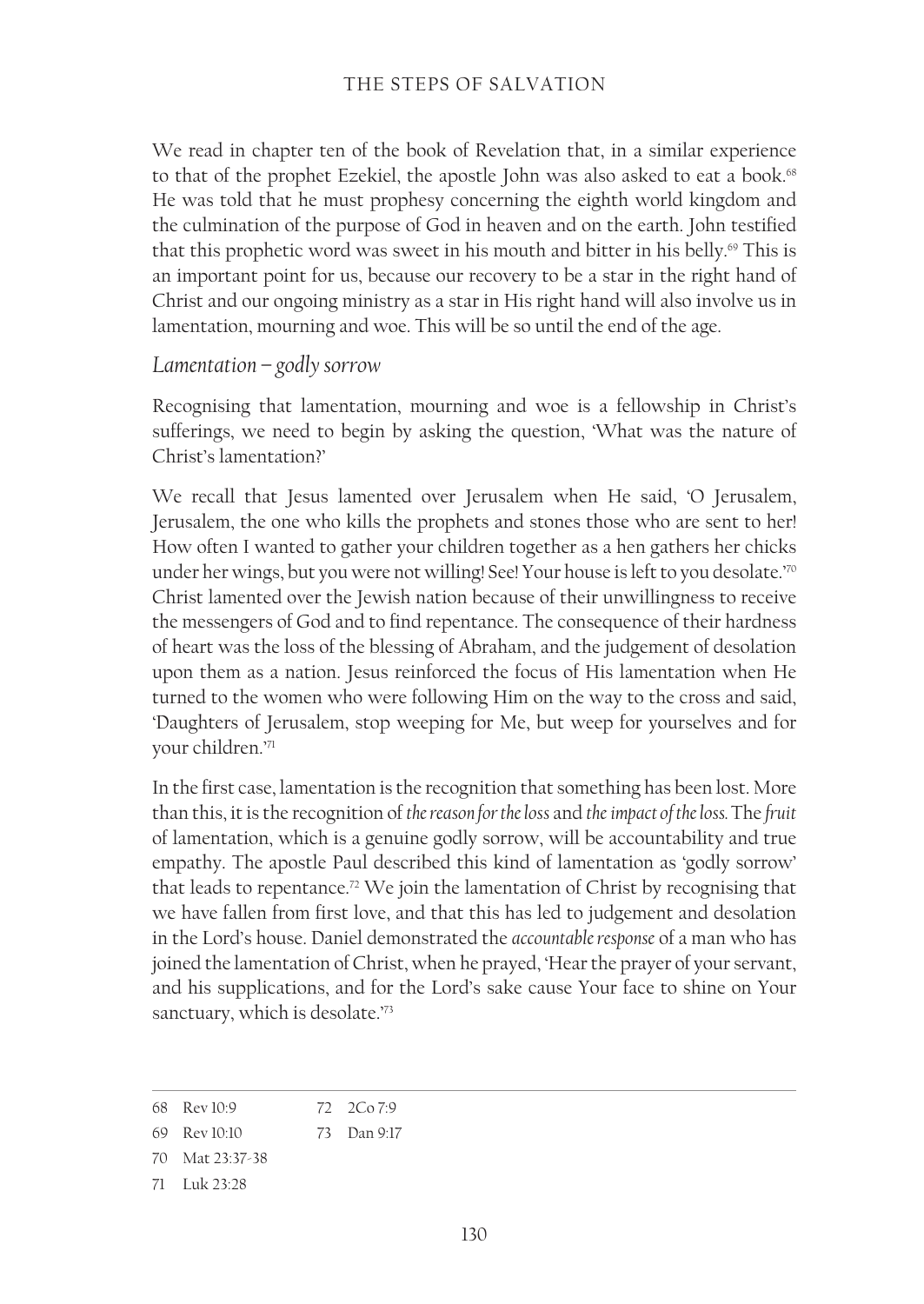#### *The restoration of a star*

Jesus recognised that the Jews had killed all of the prophets who had been sent to them but, at the same time, He set His face like flint toward His death in Jerusalem.74 Christ was fully committed to being obedient to the Father's will, regardless of how He was received by men. The Lord promised to give Ezekiel this same kind of obedience so that he could fulfil his mandate as a messenger. He said, 'Like adamant stone, harder than flint, I have made your forehead.'75 We observe that lamentation moves beyond the recognition of why something has been lost, and the impact of the loss. It produces within a believer a resolute commitment to walk in the pathway that is necessary for their recovery and restoration. The godly sorrow that the Corinthians experienced produced a vehement desire and zeal among them to avenge the wrong!<sup>76</sup> This resolute commitment to restoration was the fruit of their repentance.

### *Mourning – travail*

What was the nature of Christ's *mourning*? The prophet Isaiah said that Christ was a man of sorrows and acquainted with grief. $77$  We recall that He wept at the tomb of His good friend, Lazarus.78 However, Isaiah continued to say that, more than simply being able to identify with our grief, Christ *bore all of our grief and carried all of our sorrows*. Jesus testified to His disciples in the garden of Gethsemane, 'My soul is exceedingly sorrowful, even to death.'79

Christ converted the sorrow of the world to a travail. It is a unique travail. The travail of Christ is not only able to recover what has been *lost*; it is also able to bring forth something completely *new*. In the same passage, Isaiah rejoiced, 'He shall see the fruit of the travail of His soul.'80 Paul had evidently joined the travail of Christ when he testified to the Galatians that he was in labour until Christ was formed in them<sup>81</sup>

The mourning of Christ is much more than lamentation. Lamentation and godly sorrow lead to repentance, whereas mourning and travail lead to the multiplication of new life. The travail of Christ describes the mode of ministry that He has established for every messenger. It is through ministering in weakness so that the power of God can be effectively directed toward those who receive the message.<sup>82</sup>

## *The woe of betrayal*

What was the nature of Christ's *woe*? Jesus said, at the last supper, 'The Son of Man is to go, just as it is written of Him, but woe to that man by whom the Son of

| 74 Luk 13:32-35.   | 78 Joh 11:35          |
|--------------------|-----------------------|
| Isa $50:7$         | 79 Mat $26.38$        |
| $75$ Fze $3.9$     | $80$ Isa 53.11        |
| $76 \quad 2Co7:11$ | $81 \quad$ Gal $4.19$ |
| 77 <b>Isa</b> 53.3 | $82 - 2C_0 13.4$      |